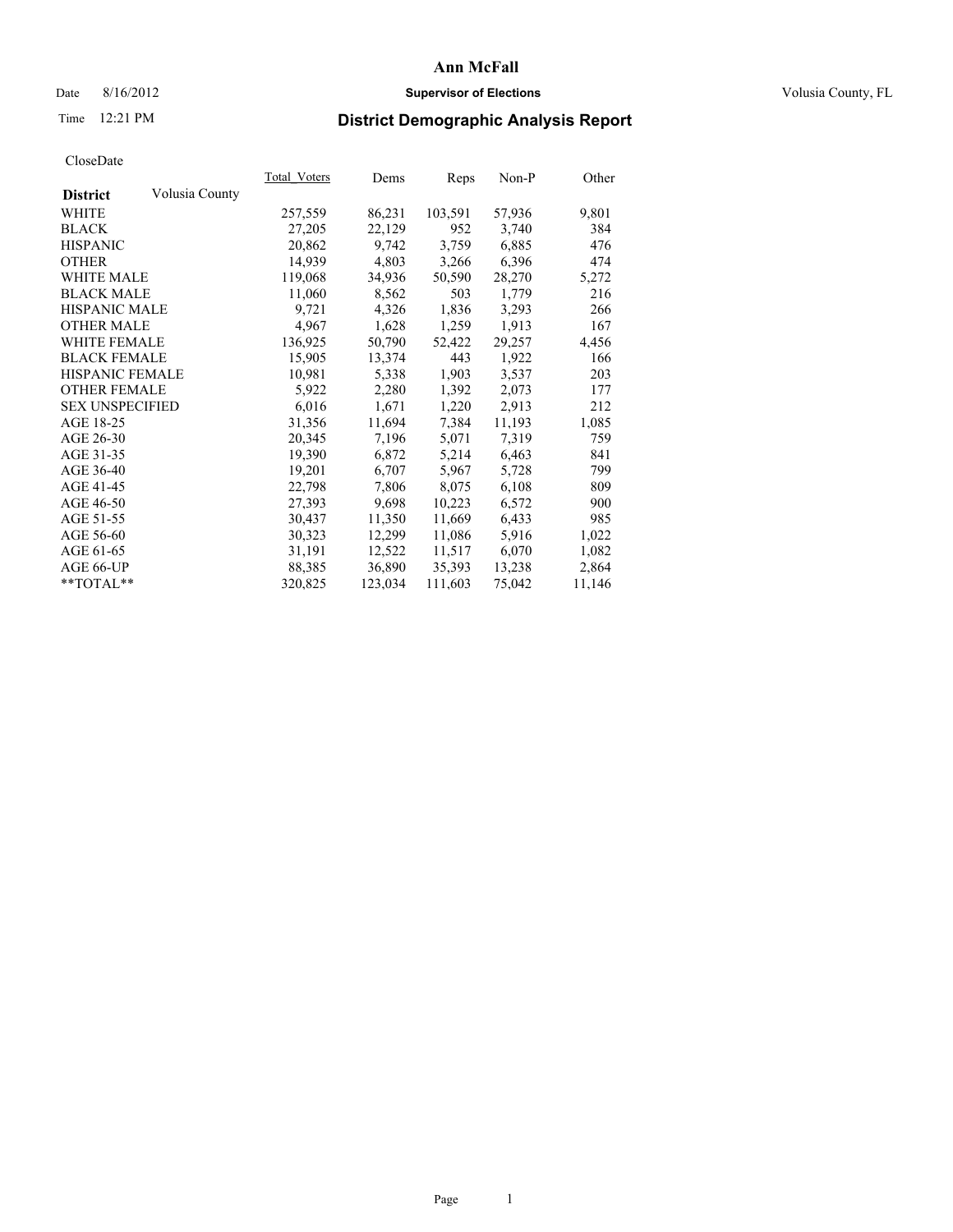# Date 8/16/2012 **Supervisor of Elections Supervisor of Elections** Volusia County, FL

# Time 12:21 PM **District Demographic Analysis Report**

|                        |                           | <b>Total Voters</b> | Dems   | <b>Reps</b> | Non-P  | Other |
|------------------------|---------------------------|---------------------|--------|-------------|--------|-------|
| <b>District</b>        | County Council District 1 |                     |        |             |        |       |
| WHITE                  |                           | 50,587              | 16,308 | 21,845      | 10,239 | 2,195 |
| <b>BLACK</b>           |                           | 4,508               | 3,663  | 165         | 611    | 69    |
| <b>HISPANIC</b>        |                           | 3,796               | 1,643  | 695         | 1,350  | 108   |
| <b>OTHER</b>           |                           | 2,794               | 839    | 693         | 1,142  | 120   |
| <b>WHITE MALE</b>      |                           | 23,067              | 6,503  | 10,491      | 4,902  | 1,171 |
| <b>BLACK MALE</b>      |                           | 1,801               | 1,400  | 76          | 288    | 37    |
| <b>HISPANIC MALE</b>   |                           | 1,699               | 714    | 328         | 605    | 52    |
| <b>OTHER MALE</b>      |                           | 922                 | 287    | 265         | 332    | 38    |
| <b>WHITE FEMALE</b>    |                           | 27,255              | 9,729  | 11,245      | 5,267  | 1,014 |
| <b>BLACK FEMALE</b>    |                           | 2,666               | 2,235  | 87          | 314    | 30    |
| <b>HISPANIC FEMALE</b> |                           | 2,070               | 917    | 363         | 736    | 54    |
| <b>OTHER FEMALE</b>    |                           | 1,063               | 387    | 261         | 374    | 41    |
| <b>SEX UNSPECIFIED</b> |                           | 1,142               | 281    | 282         | 524    | 55    |
| AGE 18-25              |                           | 6,026               | 1,874  | 1,653       | 2,221  | 278   |
| AGE 26-30              |                           | 3,807               | 1,227  | 1,078       | 1,340  | 162   |
| AGE 31-35              |                           | 3,811               | 1,244  | 1,190       | 1,180  | 197   |
| AGE 36-40              |                           | 3,666               | 1,172  | 1,286       | 1,016  | 192   |
| AGE 41-45              |                           | 4,466               | 1,449  | 1,714       | 1,116  | 187   |
| AGE 46-50              |                           | 5,240               | 1,714  | 2,189       | 1,146  | 191   |
| AGE 51-55              |                           | 5,684               | 2,029  | 2,356       | 1,095  | 204   |
| AGE 56-60              |                           | 5,724               | 2,257  | 2,232       | 1,000  | 235   |
| AGE 61-65              |                           | 5,892               | 2,332  | 2,370       | 956    | 234   |
| AGE 66-UP              |                           | 17,408              | 7,178  | 7,335       | 2,282  | 613   |
| $*$ $TOTAL**$          |                           | 61,724              | 22,476 | 23,403      | 13,352 | 2,493 |
|                        |                           |                     |        |             |        |       |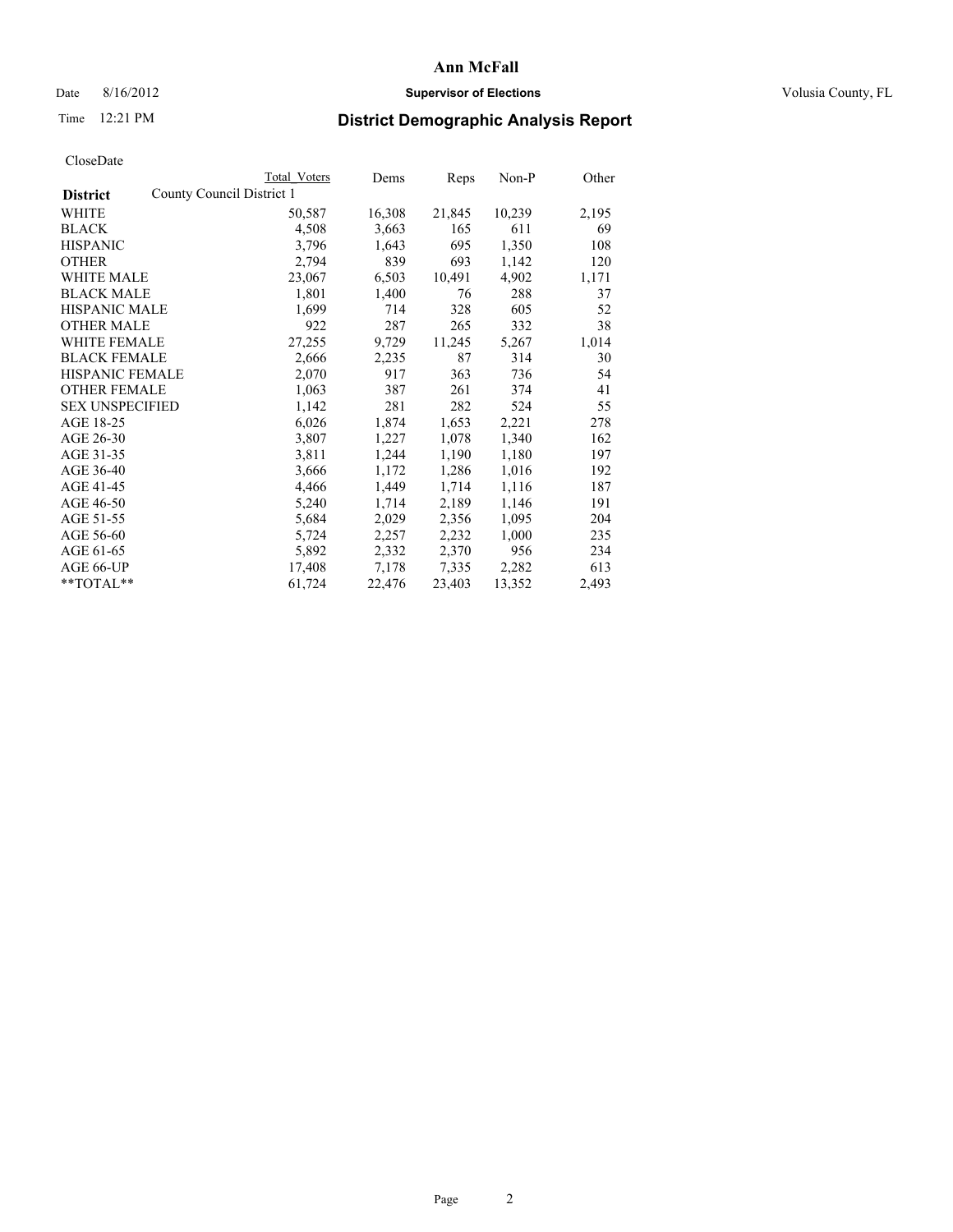# Date 8/16/2012 **Supervisor of Elections Supervisor of Elections** Volusia County, FL

# Time 12:21 PM **District Demographic Analysis Report**

| County Council District 2<br><b>District</b><br>WHITE<br>18,286<br>11,337<br>48,694<br>17,244<br><b>BLACK</b><br>8,412<br>10,078<br>274<br>1,285<br>659<br><b>HISPANIC</b><br>1,504<br>314<br>500<br>3,157<br>1,155<br>582<br>1,336<br><b>OTHER</b><br>WHITE MALE<br>7,049<br>9,025<br>22,653<br>5,547<br><b>BLACK MALE</b><br>3,973<br>136<br>3,211<br>576<br><b>HISPANIC MALE</b><br>159<br>721<br>298<br>242<br><b>OTHER MALE</b><br>1,045<br>415<br>381<br>222<br>10,068<br>25,704<br>9,151<br>5,710<br><b>WHITE FEMALE</b><br><b>BLACK FEMALE</b><br>6,017<br>5,129<br>135<br>696<br><b>HISPANIC FEMALE</b><br>769<br>153<br>356<br>251<br><b>OTHER FEMALE</b><br>1,271<br>538<br>263<br>440<br><b>SEX UNSPECIFIED</b><br>1,280<br>440<br>212<br>581<br>AGE 18-25<br>6,984<br>3,557<br>1,200<br>2,048<br>AGE 26-30<br>4,461<br>1,868<br>936<br>1,513<br>AGE 31-35<br>801<br>3,615<br>1,495<br>1,189<br>AGE 36-40<br>3,220<br>1,268<br>892<br>957<br>AGE 41-45<br>1,066<br>3,888<br>1,576<br>1,122<br>AGE 46-50<br>1,947<br>1,489<br>1,142<br>4,717<br>AGE 51-55<br>5,624<br>2,387<br>1,916<br>1,146<br>AGE 56-60<br>2,505<br>1,824<br>1,157<br>5,664<br>AGE 61-65<br>6,256<br>2,584<br>2,134<br>1,322<br>AGE 66-UP<br>19,063<br>8,317<br>7,149<br>2,934 | Total Voters | Dems | Reps | Non-P | Other |
|--------------------------------------------------------------------------------------------------------------------------------------------------------------------------------------------------------------------------------------------------------------------------------------------------------------------------------------------------------------------------------------------------------------------------------------------------------------------------------------------------------------------------------------------------------------------------------------------------------------------------------------------------------------------------------------------------------------------------------------------------------------------------------------------------------------------------------------------------------------------------------------------------------------------------------------------------------------------------------------------------------------------------------------------------------------------------------------------------------------------------------------------------------------------------------------------------------------------------------------------------------------|--------------|------|------|-------|-------|
|                                                                                                                                                                                                                                                                                                                                                                                                                                                                                                                                                                                                                                                                                                                                                                                                                                                                                                                                                                                                                                                                                                                                                                                                                                                              |              |      |      |       |       |
|                                                                                                                                                                                                                                                                                                                                                                                                                                                                                                                                                                                                                                                                                                                                                                                                                                                                                                                                                                                                                                                                                                                                                                                                                                                              |              |      |      |       | 1,827 |
|                                                                                                                                                                                                                                                                                                                                                                                                                                                                                                                                                                                                                                                                                                                                                                                                                                                                                                                                                                                                                                                                                                                                                                                                                                                              |              |      |      |       | 107   |
|                                                                                                                                                                                                                                                                                                                                                                                                                                                                                                                                                                                                                                                                                                                                                                                                                                                                                                                                                                                                                                                                                                                                                                                                                                                              |              |      |      |       | 31    |
|                                                                                                                                                                                                                                                                                                                                                                                                                                                                                                                                                                                                                                                                                                                                                                                                                                                                                                                                                                                                                                                                                                                                                                                                                                                              |              |      |      |       | 84    |
|                                                                                                                                                                                                                                                                                                                                                                                                                                                                                                                                                                                                                                                                                                                                                                                                                                                                                                                                                                                                                                                                                                                                                                                                                                                              |              |      |      |       | 1,032 |
|                                                                                                                                                                                                                                                                                                                                                                                                                                                                                                                                                                                                                                                                                                                                                                                                                                                                                                                                                                                                                                                                                                                                                                                                                                                              |              |      |      |       | 50    |
|                                                                                                                                                                                                                                                                                                                                                                                                                                                                                                                                                                                                                                                                                                                                                                                                                                                                                                                                                                                                                                                                                                                                                                                                                                                              |              |      |      |       | 22    |
|                                                                                                                                                                                                                                                                                                                                                                                                                                                                                                                                                                                                                                                                                                                                                                                                                                                                                                                                                                                                                                                                                                                                                                                                                                                              |              |      |      |       | 27    |
|                                                                                                                                                                                                                                                                                                                                                                                                                                                                                                                                                                                                                                                                                                                                                                                                                                                                                                                                                                                                                                                                                                                                                                                                                                                              |              |      |      |       | 775   |
|                                                                                                                                                                                                                                                                                                                                                                                                                                                                                                                                                                                                                                                                                                                                                                                                                                                                                                                                                                                                                                                                                                                                                                                                                                                              |              |      |      |       | 57    |
|                                                                                                                                                                                                                                                                                                                                                                                                                                                                                                                                                                                                                                                                                                                                                                                                                                                                                                                                                                                                                                                                                                                                                                                                                                                              |              |      |      |       | 9     |
|                                                                                                                                                                                                                                                                                                                                                                                                                                                                                                                                                                                                                                                                                                                                                                                                                                                                                                                                                                                                                                                                                                                                                                                                                                                              |              |      |      |       | 30    |
|                                                                                                                                                                                                                                                                                                                                                                                                                                                                                                                                                                                                                                                                                                                                                                                                                                                                                                                                                                                                                                                                                                                                                                                                                                                              |              |      |      |       | 47    |
|                                                                                                                                                                                                                                                                                                                                                                                                                                                                                                                                                                                                                                                                                                                                                                                                                                                                                                                                                                                                                                                                                                                                                                                                                                                              |              |      |      |       | 179   |
|                                                                                                                                                                                                                                                                                                                                                                                                                                                                                                                                                                                                                                                                                                                                                                                                                                                                                                                                                                                                                                                                                                                                                                                                                                                              |              |      |      |       | 144   |
|                                                                                                                                                                                                                                                                                                                                                                                                                                                                                                                                                                                                                                                                                                                                                                                                                                                                                                                                                                                                                                                                                                                                                                                                                                                              |              |      |      |       | 130   |
|                                                                                                                                                                                                                                                                                                                                                                                                                                                                                                                                                                                                                                                                                                                                                                                                                                                                                                                                                                                                                                                                                                                                                                                                                                                              |              |      |      |       | 103   |
|                                                                                                                                                                                                                                                                                                                                                                                                                                                                                                                                                                                                                                                                                                                                                                                                                                                                                                                                                                                                                                                                                                                                                                                                                                                              |              |      |      |       | 124   |
|                                                                                                                                                                                                                                                                                                                                                                                                                                                                                                                                                                                                                                                                                                                                                                                                                                                                                                                                                                                                                                                                                                                                                                                                                                                              |              |      |      |       | 139   |
|                                                                                                                                                                                                                                                                                                                                                                                                                                                                                                                                                                                                                                                                                                                                                                                                                                                                                                                                                                                                                                                                                                                                                                                                                                                              |              |      |      |       | 175   |
|                                                                                                                                                                                                                                                                                                                                                                                                                                                                                                                                                                                                                                                                                                                                                                                                                                                                                                                                                                                                                                                                                                                                                                                                                                                              |              |      |      |       | 178   |
|                                                                                                                                                                                                                                                                                                                                                                                                                                                                                                                                                                                                                                                                                                                                                                                                                                                                                                                                                                                                                                                                                                                                                                                                                                                              |              |      |      |       | 216   |
|                                                                                                                                                                                                                                                                                                                                                                                                                                                                                                                                                                                                                                                                                                                                                                                                                                                                                                                                                                                                                                                                                                                                                                                                                                                              |              |      |      |       | 663   |
| 63,493<br>27,504<br>19,464<br>14,474<br>$*$ $TOTAL**$                                                                                                                                                                                                                                                                                                                                                                                                                                                                                                                                                                                                                                                                                                                                                                                                                                                                                                                                                                                                                                                                                                                                                                                                        |              |      |      |       | 2,051 |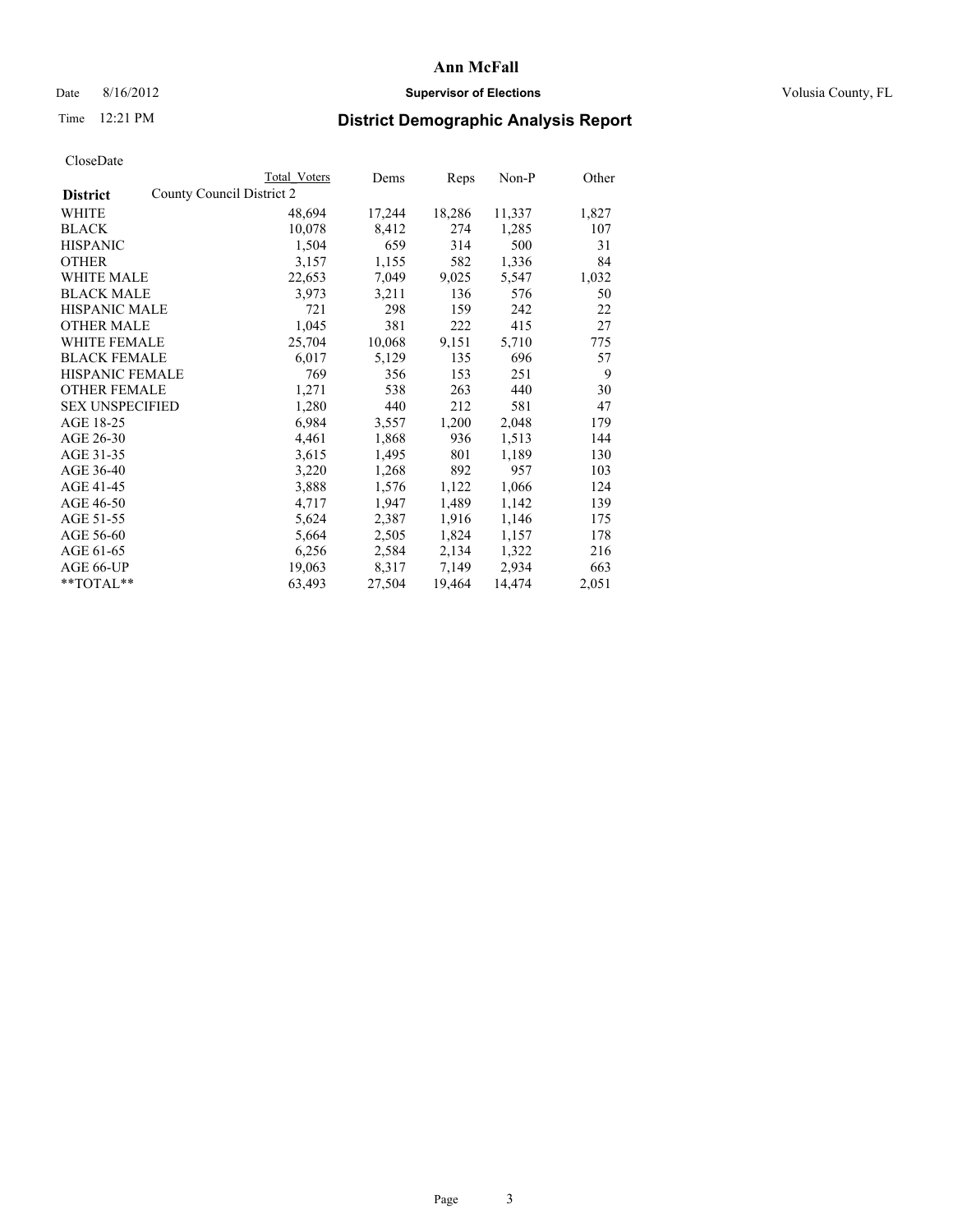# Date 8/16/2012 **Supervisor of Elections Supervisor of Elections** Volusia County, FL

# Time 12:21 PM **District Demographic Analysis Report**

|                                              | Total Voters | Dems   | Reps   | $Non-P$ | Other          |
|----------------------------------------------|--------------|--------|--------|---------|----------------|
| County Council District 3<br><b>District</b> |              |        |        |         |                |
| WHITE                                        | 63,713       | 21,336 | 25,465 | 14,916  | 1,996          |
| <b>BLACK</b>                                 | 1,938        | 1,562  | 78     | 273     | 25             |
| <b>HISPANIC</b>                              | 1,073        | 412    | 286    | 348     | 27             |
| <b>OTHER</b>                                 | 2,493        | 702    | 580    | 1,131   | 80             |
| <b>WHITE MALE</b>                            | 29,590       | 8,685  | 12,529 | 7,328   | 1,048          |
| <b>BLACK MALE</b>                            | 848          | 642    | 42     | 146     | 18             |
| <b>HISPANIC MALE</b>                         | 482          | 168    | 117    | 183     | 14             |
| <b>OTHER MALE</b>                            | 831          | 241    | 233    | 329     | 28             |
| <b>WHITE FEMALE</b>                          | 33,723       | 12,518 | 12,788 | 7.483   | 934            |
| <b>BLACK FEMALE</b>                          | 1,077        | 909    | 35     | 126     | $\overline{7}$ |
| <b>HISPANIC FEMALE</b>                       | 578          | 239    | 166    | 161     | 12             |
| <b>OTHER FEMALE</b>                          | 985          | 350    | 249    | 352     | 34             |
| <b>SEX UNSPECIFIED</b>                       | 1,103        | 260    | 250    | 560     | 33             |
| AGE 18-25                                    | 5,367        | 1,596  | 1,479  | 2,121   | 171            |
| AGE 26-30                                    | 3,630        | 1,133  | 1,018  | 1,345   | 134            |
| AGE 31-35                                    | 3,554        | 1,056  | 1,072  | 1,294   | 132            |
| AGE 36-40                                    | 3,777        | 1,149  | 1,259  | 1,229   | 140            |
| AGE 41-45                                    | 4,665        | 1,403  | 1,824  | 1,301   | 137            |
| AGE 46-50                                    | 5,836        | 1,837  | 2,373  | 1,478   | 148            |
| AGE 51-55                                    | 6,716        | 2,238  | 2,748  | 1,529   | 201            |
| AGE 56-60                                    | 7,080        | 2,706  | 2,762  | 1,414   | 198            |
| AGE 61-65                                    | 7.414        | 2,785  | 2,881  | 1,504   | 244            |
| AGE 66-UP                                    | 21,207       | 8,118  | 8,997  | 3,467   | 625            |
| $*$ $TOTAL**$                                | 69,249       | 24,021 | 26,415 | 16,683  | 2,130          |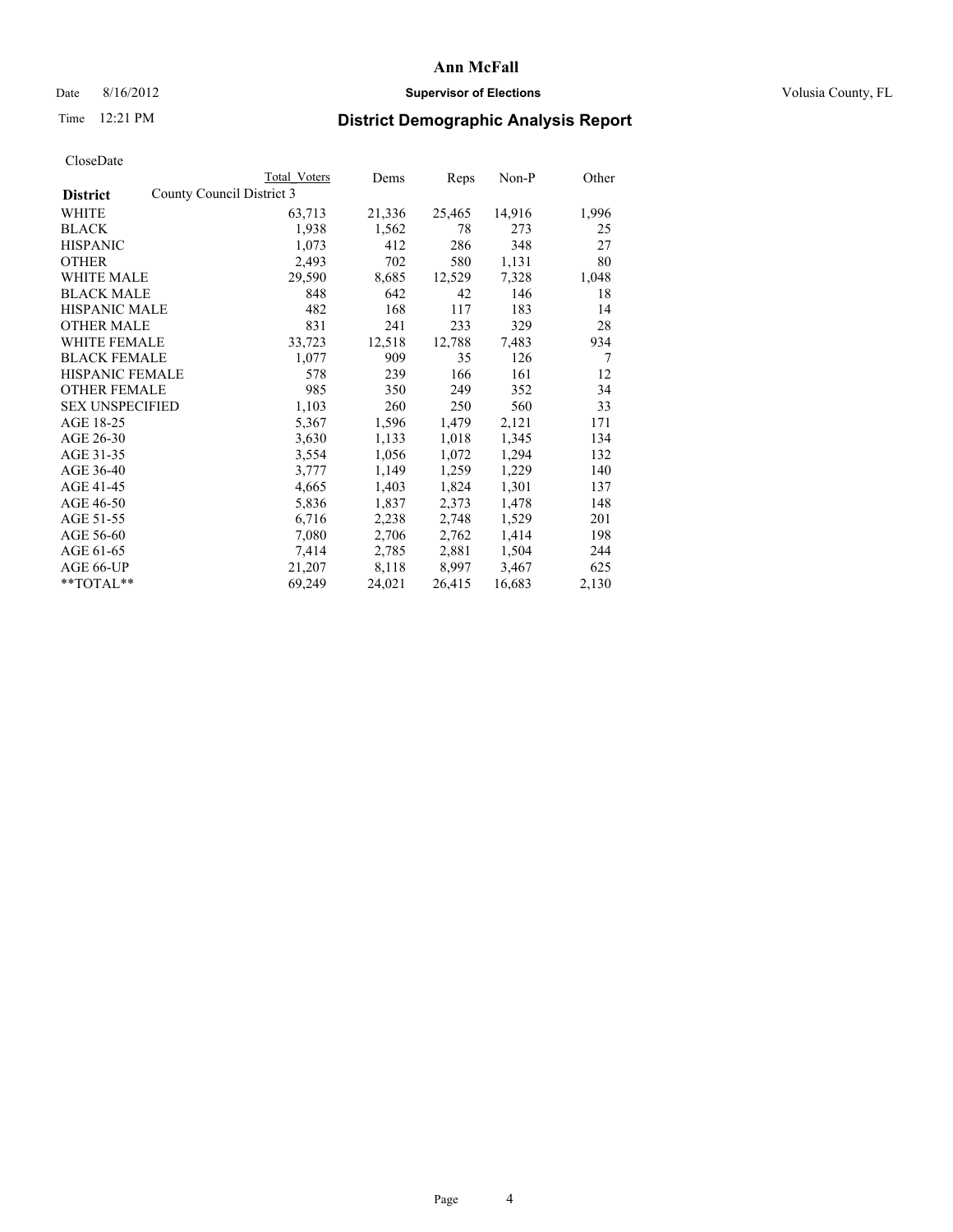# Date 8/16/2012 **Supervisor of Elections Supervisor of Elections** Volusia County, FL

# Time 12:21 PM **District Demographic Analysis Report**

|                                              | Total Voters | Dems   | Reps   | Non-P  | Other |
|----------------------------------------------|--------------|--------|--------|--------|-------|
| County Council District 4<br><b>District</b> |              |        |        |        |       |
| WHITE                                        | 53,203       | 18,248 | 21,406 | 11,662 | 1,887 |
| <b>BLACK</b>                                 | 5,591        | 4,577  | 186    | 754    | 74    |
| <b>HISPANIC</b>                              | 1,382        | 583    | 334    | 434    | 31    |
| <b>OTHER</b>                                 | 3,155        | 1,049  | 751    | 1,269  | 86    |
| <b>WHITE MALE</b>                            | 24,396       | 7.316  | 10,390 | 5,699  | 991   |
| <b>BLACK MALE</b>                            | 2,175        | 1,676  | 98     | 358    | 43    |
| <b>HISPANIC MALE</b>                         | 603          | 219    | 158    | 206    | 20    |
| <b>OTHER MALE</b>                            | 1,071        | 350    | 286    | 399    | 36    |
| <b>WHITE FEMALE</b>                          | 28,505       | 10,846 | 10,906 | 5,876  | 877   |
| <b>BLACK FEMALE</b>                          | 3,367        | 2,861  | 88     | 387    | 31    |
| <b>HISPANIC FEMALE</b>                       | 770          | 361    | 172    | 226    | 11    |
| <b>OTHER FEMALE</b>                          | 1,304        | 508    | 351    | 410    | 35    |
| <b>SEX UNSPECIFIED</b>                       | 1,140        | 320    | 228    | 558    | 34    |
| AGE 18-25                                    | 5,814        | 2,194  | 1,486  | 1,984  | 150   |
| AGE 26-30                                    | 3,841        | 1,414  | 997    | 1,299  | 131   |
| AGE 31-35                                    | 3,372        | 1,241  | 906    | 1,090  | 135   |
| AGE 36-40                                    | 3,378        | 1,228  | 1,046  | 964    | 140   |
| AGE 41-45                                    | 4,267        | 1,456  | 1,557  | 1,096  | 158   |
| AGE 46-50                                    | 5,277        | 1,882  | 1,997  | 1,213  | 185   |
| AGE 51-55                                    | 6,041        | 2,252  | 2,328  | 1,270  | 191   |
| AGE 56-60                                    | 6,237        | 2,550  | 2,307  | 1,179  | 201   |
| AGE 61-65                                    | 6,484        | 2,644  | 2,354  | 1,278  | 208   |
| AGE 66-UP                                    | 18,680       | 7,620  | 7,706  | 2,771  | 583   |
| $*$ TOTAL $*$                                | 63,393       | 24,481 | 22,685 | 14,145 | 2,082 |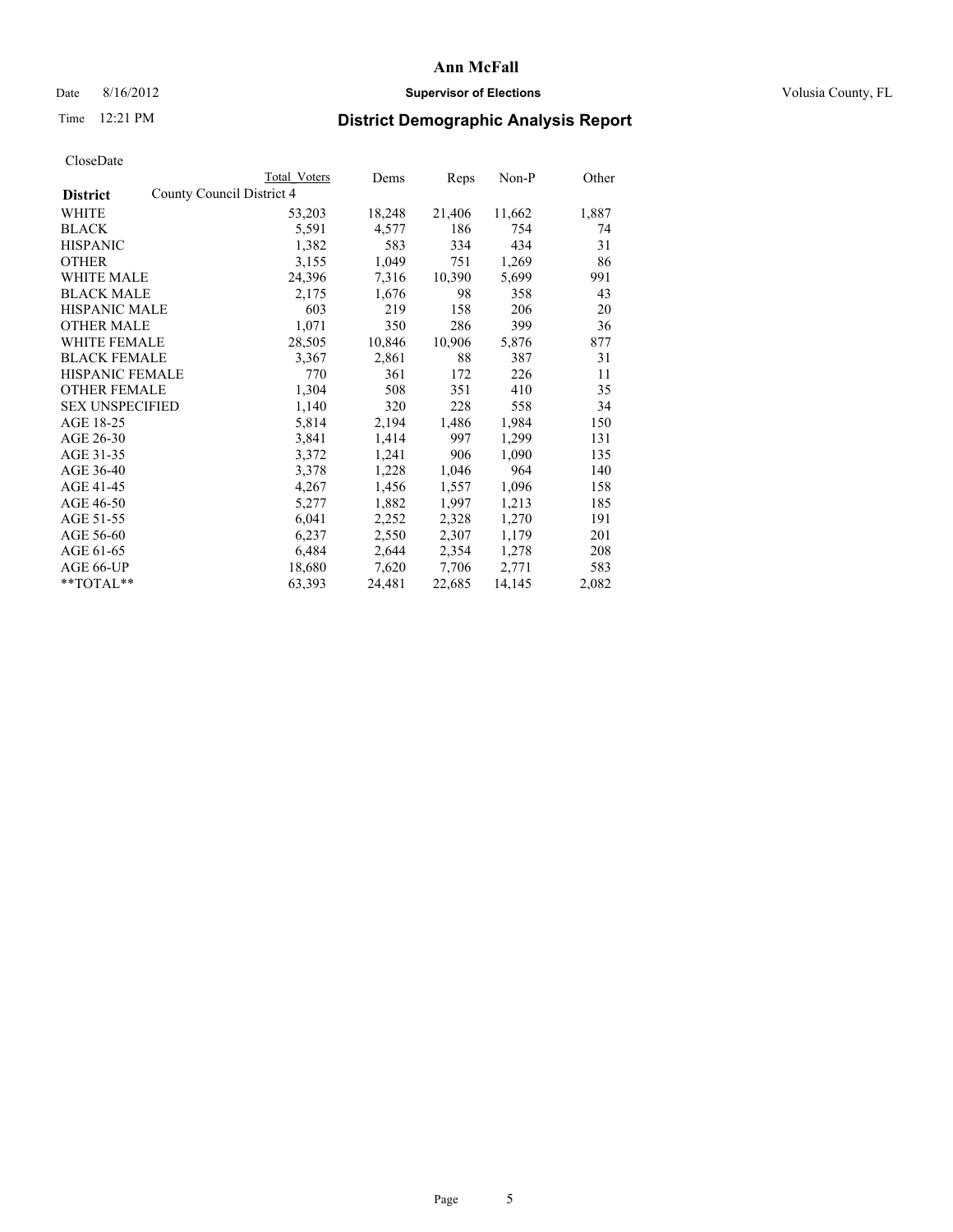# Date 8/16/2012 **Supervisor of Elections Supervisor of Elections** Volusia County, FL

# Time 12:21 PM **District Demographic Analysis Report**

|                        |                           | Total Voters | Dems   | <b>Reps</b> | Non-P  | Other |
|------------------------|---------------------------|--------------|--------|-------------|--------|-------|
| <b>District</b>        | County Council District 5 |              |        |             |        |       |
| WHITE                  |                           | 41,362       | 13,095 | 16,589      | 9,782  | 1,896 |
| <b>BLACK</b>           |                           | 5,090        | 3,915  | 249         | 817    | 109   |
| <b>HISPANIC</b>        |                           | 13,107       | 6,445  | 2,130       | 4,253  | 279   |
| <b>OTHER</b>           |                           | 3,340        | 1,058  | 660         | 1,518  | 104   |
| <b>WHITE MALE</b>      |                           | 19,362       | 5,383  | 8,155       | 4,794  | 1,030 |
| <b>BLACK MALE</b>      |                           | 2,263        | 1,633  | 151         | 411    | 68    |
| <b>HISPANIC MALE</b>   |                           | 6,216        | 2,927  | 1,074       | 2,057  | 158   |
| <b>OTHER MALE</b>      |                           | 1,098        | 369    | 253         | 438    | 38    |
| <b>WHITE FEMALE</b>    |                           | 21,738       | 7,629  | 8,332       | 4,921  | 856   |
| <b>BLACK FEMALE</b>    |                           | 2,778        | 2,240  | 98          | 399    | 41    |
| <b>HISPANIC FEMALE</b> |                           | 6,794        | 3,465  | 1,049       | 2,163  | 117   |
| <b>OTHER FEMALE</b>    |                           | 1,299        | 497    | 268         | 497    | 37    |
| <b>SEX UNSPECIFIED</b> |                           | 1,351        | 370    | 248         | 690    | 43    |
| AGE 18-25              |                           | 7,165        | 2,473  | 1,566       | 2,819  | 307   |
| AGE 26-30              |                           | 4,606        | 1,554  | 1,042       | 1,822  | 188   |
| AGE 31-35              |                           | 5,038        | 1,836  | 1,245       | 1,710  | 247   |
| AGE 36-40              |                           | 5,160        | 1,890  | 1,484       | 1,562  | 224   |
| AGE 41-45              |                           | 5,512        | 1,922  | 1,858       | 1,529  | 203   |
| AGE 46-50              |                           | 6,323        | 2,318  | 2,175       | 1,593  | 237   |
| AGE 51-55              |                           | 6,372        | 2,444  | 2,321       | 1,393  | 214   |
| AGE 56-60              |                           | 5,618        | 2,281  | 1,961       | 1,166  | 210   |
| AGE 61-65              |                           | 5,145        | 2,177  | 1,778       | 1,010  | 180   |
| AGE 66-UP              |                           | 12,027       | 5,657  | 4,206       | 1,784  | 380   |
| $*$ $TOTAL**$          |                           | 62,966       | 24,552 | 19,636      | 16,388 | 2,390 |
|                        |                           |              |        |             |        |       |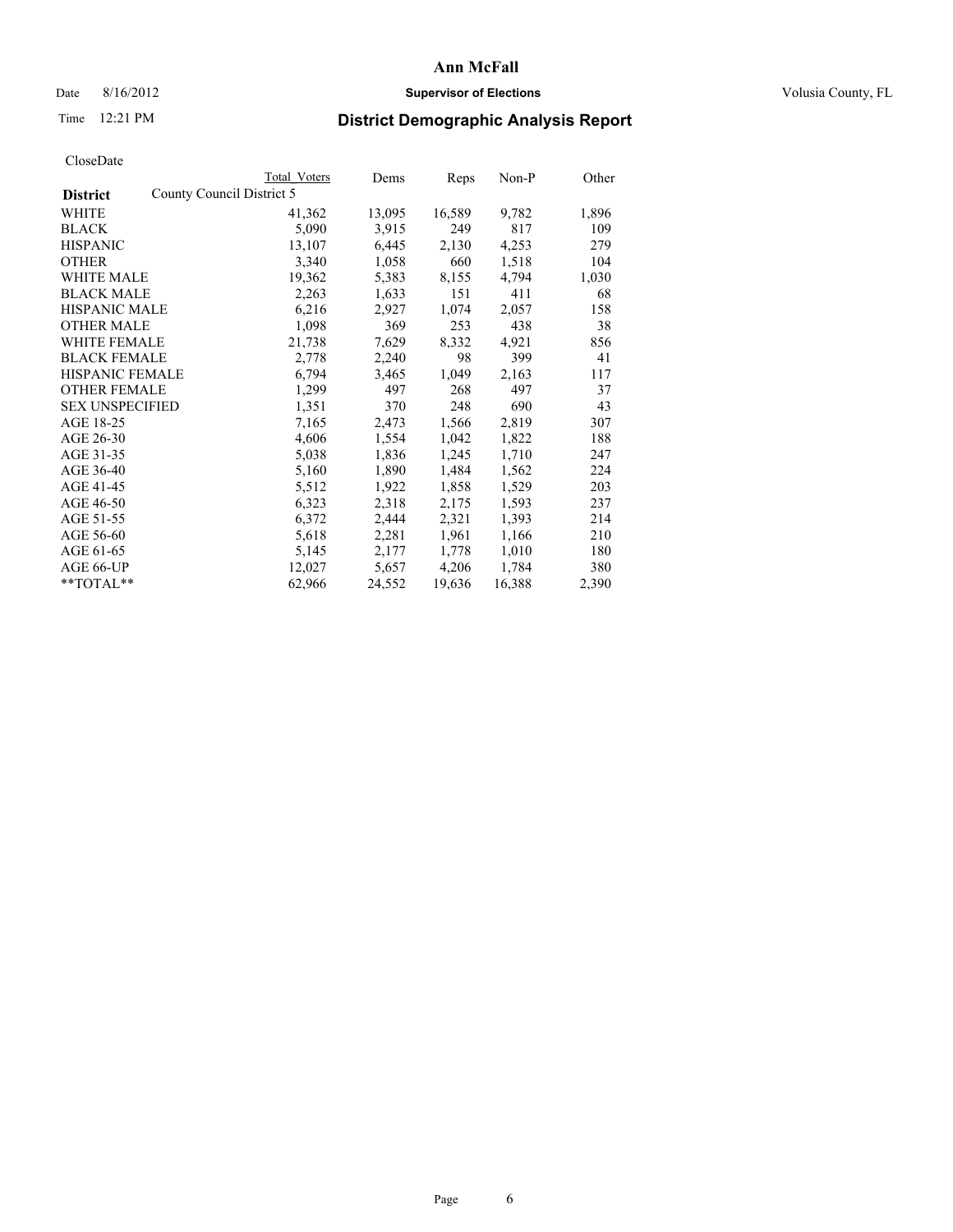# Date 8/16/2012 **Supervisor of Elections Supervisor of Elections** Volusia County, FL

# Time 12:21 PM **District Demographic Analysis Report**

|                        |                              | <b>Total Voters</b> | Dems | Reps | Non-P | Other          |
|------------------------|------------------------------|---------------------|------|------|-------|----------------|
| <b>District</b>        | Indigo Community Development |                     |      |      |       |                |
| WHITE                  |                              | 845                 | 208  | 437  | 169   | 31             |
| <b>BLACK</b>           |                              | 76                  | 57   | 8    | 11    | $\theta$       |
| <b>HISPANIC</b>        |                              | 44                  | 23   | 5    | 15    |                |
| <b>OTHER</b>           |                              | 73                  | 22   | 24   | 27    | $\theta$       |
| WHITE MALE             |                              | 413                 | 87   | 219  | 88    | 19             |
| <b>BLACK MALE</b>      |                              | 33                  | 23   | 5    | 5     | $\mathbf{0}$   |
| <b>HISPANIC MALE</b>   |                              | 14                  | 7    | 1    | 6     | 0              |
| <b>OTHER MALE</b>      |                              | 26                  | 5    | 9    | 12    | $\theta$       |
| WHITE FEMALE           |                              | 427                 | 121  | 215  | 80    | 11             |
| <b>BLACK FEMALE</b>    |                              | 43                  | 34   | 3    | 6     | $\theta$       |
| <b>HISPANIC FEMALE</b> |                              | 30                  | 16   | 4    | 9     |                |
| <b>OTHER FEMALE</b>    |                              | 35                  | 10   | 12   | 13    | $\theta$       |
| <b>SEX UNSPECIFIED</b> |                              | 17                  | 7    | 6    | 3     |                |
| AGE 18-25              |                              | 77                  | 20   | 30   | 24    | 3              |
| AGE 26-30              |                              | 96                  | 23   | 34   | 36    | 3              |
| AGE 31-35              |                              | 95                  | 34   | 27   | 32    | $\overline{2}$ |
| AGE 36-40              |                              | 76                  | 22   | 36   | 17    | 1              |
| AGE 41-45              |                              | 63                  | 16   | 30   | 17    | $\Omega$       |
| AGE 46-50              |                              | 79                  | 28   | 38   | 9     | 4              |
| AGE 51-55              |                              | 95                  | 28   | 52   | 14    | 1              |
| AGE 56-60              |                              | 107                 | 35   | 57   | 12    | 3              |
| AGE 61-65              |                              | 133                 | 39   | 58   | 29    | 7              |
| AGE 66-UP              |                              | 220                 | 66   | 113  | 33    | 8              |
| **TOTAL**              |                              | 1,041               | 311  | 475  | 223   | 32             |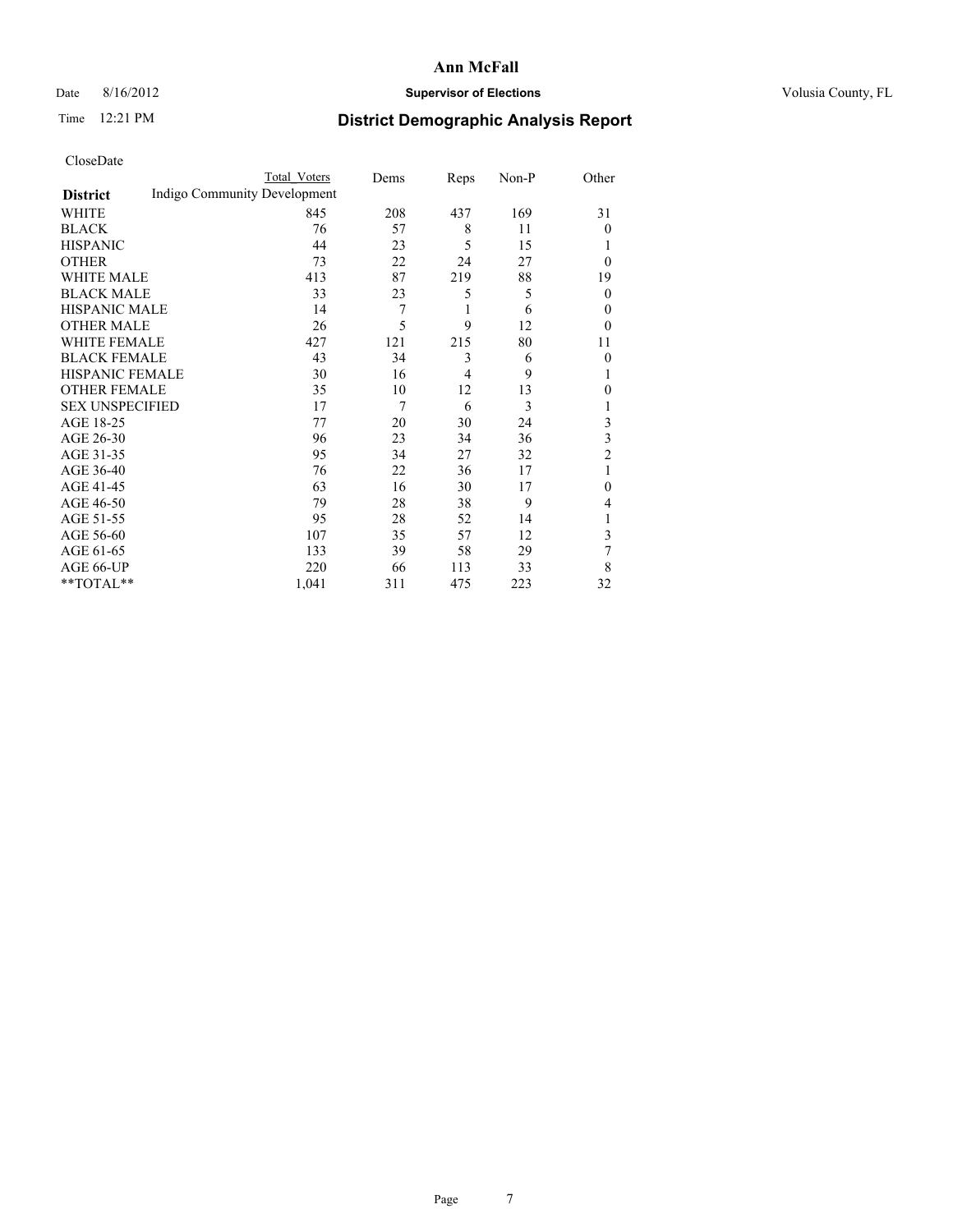# Date 8/16/2012 **Supervisor of Elections Supervisor of Elections** Volusia County, FL

# Time 12:21 PM **District Demographic Analysis Report**

|                        |                          | Total Voters | Dems   | <b>Reps</b> | $Non-P$ | Other |
|------------------------|--------------------------|--------------|--------|-------------|---------|-------|
| <b>District</b>        | Congressional District 6 |              |        |             |         |       |
| <b>WHITE</b>           |                          | 198,796      | 67,958 | 79,359      | 44,357  | 7,122 |
| <b>BLACK</b>           |                          | 21,351       | 17,614 | 670         | 2,809   | 258   |
| <b>HISPANIC</b>        |                          | 5,939        | 2,484  | 1,284       | 2,010   | 161   |
| <b>OTHER</b>           |                          | 10,627       | 3,455  | 2,372       | 4,468   | 332   |
| WHITE MALE             |                          | 91,777       | 27,502 | 38,785      | 21,660  | 3,830 |
| <b>BLACK MALE</b>      |                          | 8,484        | 6,705  | 341         | 1,298   | 140   |
| <b>HISPANIC MALE</b>   |                          | 2,699        | 1,055  | 590         | 962     | 92    |
| <b>OTHER MALE</b>      |                          | 3,527        | 1,156  | 916         | 1,342   | 113   |
| <b>WHITE FEMALE</b>    |                          | 105,811      | 40,054 | 40,144      | 22,380  | 3,233 |
| <b>BLACK FEMALE</b>    |                          | 12,682       | 10,763 | 323         | 1,480   | 116   |
| HISPANIC FEMALE        |                          | 3,193        | 1,411  | 683         | 1,032   | 67    |
| <b>OTHER FEMALE</b>    |                          | 4,246        | 1,643  | 1,033       | 1,442   | 128   |
| <b>SEX UNSPECIFIED</b> |                          | 4,294        | 1,222  | 870         | 2,048   | 154   |
| AGE 18-25              |                          | 22,371       | 8,715  | 5,289       | 7,681   | 686   |
| AGE 26-30              |                          | 14,462       | 5,286  | 3,625       | 5,034   | 517   |
| AGE 31-35              |                          | 12,975       | 4,638  | 3,516       | 4,298   | 523   |
| AGE 36-40              |                          | 12,790       | 4,439  | 4,048       | 3,788   | 515   |
| AGE 41-45              |                          | 15,759       | 5,441  | 5,632       | 4,147   | 539   |
| AGE 46-50              |                          | 19,244       | 6,846  | 7,284       | 4,523   | 591   |
| AGE 51-55              |                          | 22,156       | 8,294  | 8,533       | 4,634   | 695   |
| AGE 56-60              |                          | 22,812       | 9,324  | 8,378       | 4,374   | 736   |
| AGE 61-65              |                          | 24,114       | 9,649  | 8,939       | 4,704   | 822   |
| AGE 66-UP              |                          | 70,203       | 28,961 | 28,461      | 10,523  | 2,258 |
| $*$ TOTAL $*$          |                          | 236,891      | 91,593 | 83,709      | 53,707  | 7,882 |
|                        |                          |              |        |             |         |       |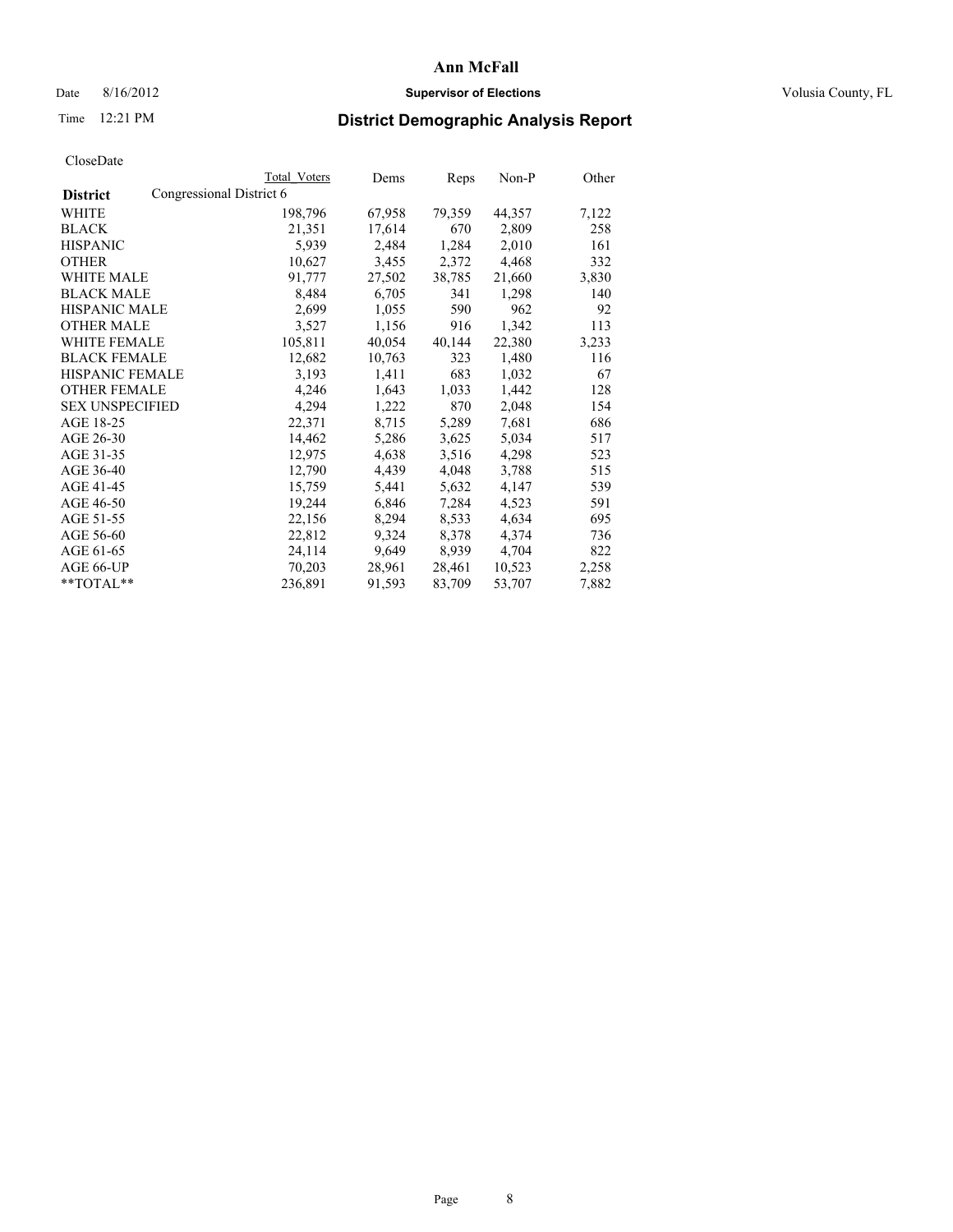# Date 8/16/2012 **Supervisor of Elections Supervisor of Elections** Volusia County, FL

# Time 12:21 PM **District Demographic Analysis Report**

|                        | Total Voters             | Dems   | Reps   | Non-P  | Other |
|------------------------|--------------------------|--------|--------|--------|-------|
| <b>District</b>        | Congressional District 7 |        |        |        |       |
| WHITE                  | 58,763                   | 18,273 | 24,232 | 13,579 | 2,679 |
| <b>BLACK</b>           | 5,854                    | 4,515  | 282    | 931    | 126   |
| <b>HISPANIC</b>        | 14,923                   | 7,258  | 2,475  | 4,875  | 315   |
| <b>OTHER</b>           | 4,312                    | 1,348  | 894    | 1,928  | 142   |
| WHITE MALE             | 27,291                   | 7.434  | 11,805 | 6,610  | 1,442 |
| <b>BLACK MALE</b>      | 2,576                    | 1,857  | 162    | 481    | 76    |
| <b>HISPANIC MALE</b>   | 7,022                    | 3,271  | 1,246  | 2,331  | 174   |
| <b>OTHER MALE</b>      | 1,440                    | 472    | 343    | 571    | 54    |
| WHITE FEMALE           | 31,114                   | 10,736 | 12,278 | 6,877  | 1,223 |
| <b>BLACK FEMALE</b>    | 3,223                    | 2,611  | 120    | 442    | 50    |
| HISPANIC FEMALE        | 7,788                    | 3,927  | 1,220  | 2,505  | 136   |
| <b>OTHER FEMALE</b>    | 1,676                    | 637    | 359    | 631    | 49    |
| <b>SEX UNSPECIFIED</b> | 1,722                    | 449    | 350    | 865    | 58    |
| AGE 18-25              | 8,985                    | 2,979  | 2,095  | 3,512  | 399   |
| AGE 26-30              | 5,883                    | 1,910  | 1,446  | 2,285  | 242   |
| AGE 31-35              | 6,415                    | 2,234  | 1,698  | 2,165  | 318   |
| AGE 36-40              | 6,411                    | 2,268  | 1,919  | 1,940  | 284   |
| AGE 41-45              | 7,039                    | 2,365  | 2,443  | 1,961  | 270   |
| AGE 46-50              | 8,149                    | 2,852  | 2,939  | 2,049  | 309   |
| AGE 51-55              | 8,281                    | 3,056  | 3,136  | 1,799  | 290   |
| AGE 56-60              | 7,511                    | 2,975  | 2,708  | 1,542  | 286   |
| AGE 61-65              | 7,077                    | 2,873  | 2,578  | 1,366  | 260   |
| AGE 66-UP              | 18,182                   | 7,929  | 6,932  | 2,715  | 606   |
| **TOTAL**              | 83,934                   | 31,441 | 27,894 | 21,335 | 3,264 |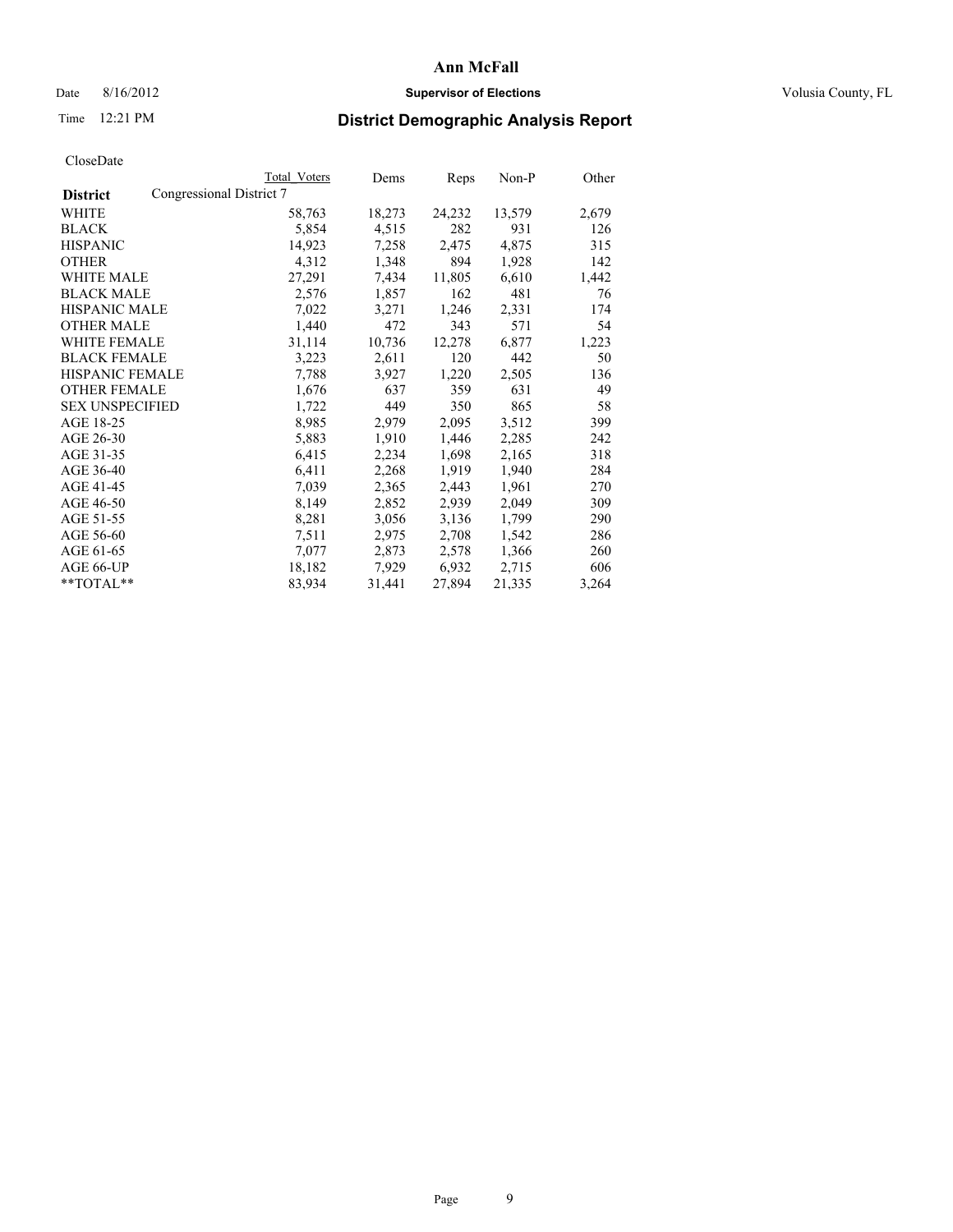# Date 8/16/2012 **Supervisor of Elections Supervisor of Elections** Volusia County, FL

# Time 12:21 PM **District Demographic Analysis Report**

|                        |                     | Total Voters | Dems     | Reps     | Non-P    | Other |
|------------------------|---------------------|--------------|----------|----------|----------|-------|
| <b>District</b>        | Unincorporated Area |              |          |          |          |       |
| <b>WHITE</b>           |                     | 0            | $\theta$ | $\theta$ | $\Omega$ | 0     |
| <b>BLACK</b>           |                     |              |          | 0        | 0        |       |
| <b>HISPANIC</b>        |                     |              |          | 0        | 0        |       |
| <b>OTHER</b>           |                     |              |          |          |          |       |
| <b>WHITE MALE</b>      |                     |              |          |          |          |       |
| <b>BLACK MALE</b>      |                     |              |          |          |          |       |
| <b>HISPANIC MALE</b>   |                     |              |          |          |          |       |
| <b>OTHER MALE</b>      |                     |              |          |          |          |       |
| <b>WHITE FEMALE</b>    |                     |              |          |          |          |       |
| <b>BLACK FEMALE</b>    |                     |              |          | 0        |          |       |
| <b>HISPANIC FEMALE</b> |                     |              |          |          |          |       |
| <b>OTHER FEMALE</b>    |                     |              |          |          |          |       |
| <b>SEX UNSPECIFIED</b> |                     |              |          |          |          |       |
| AGE 18-25              |                     |              |          |          |          |       |
| AGE 26-30              |                     |              |          |          |          |       |
| AGE 31-35              |                     |              |          |          |          |       |
| AGE 36-40              |                     |              |          | 0        |          |       |
| AGE 41-45              |                     |              |          |          |          |       |
| AGE 46-50              |                     |              |          | 0        |          |       |
| AGE 51-55              |                     |              |          |          |          |       |
| AGE 56-60              |                     |              |          |          |          |       |
| AGE 61-65              |                     |              |          |          |          |       |
| AGE 66-UP              |                     |              |          |          |          |       |
| **TOTAL**              |                     |              |          | 0        | 0        | 0     |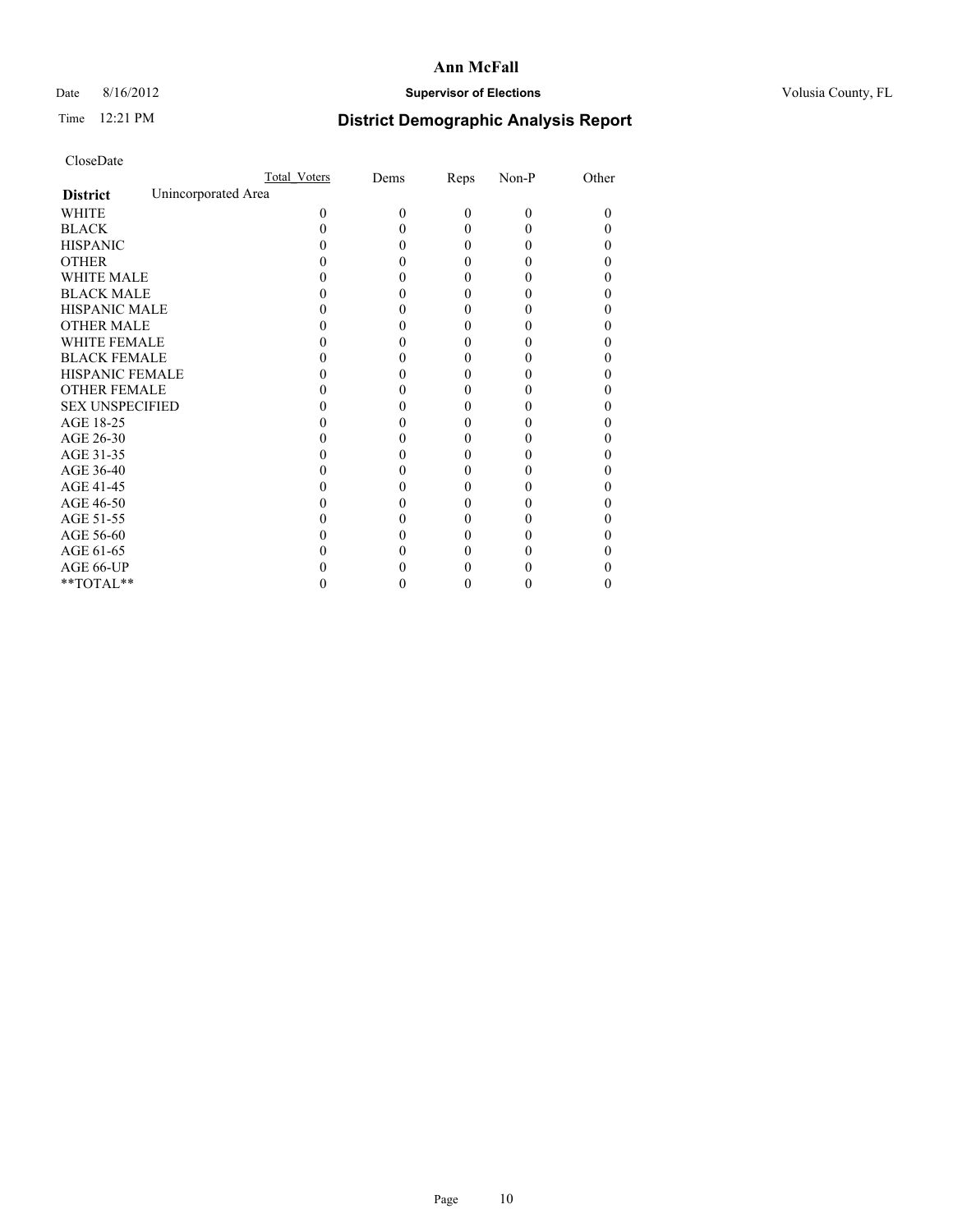# Date 8/16/2012 **Supervisor of Elections Supervisor of Elections** Volusia County, FL

# Time 12:21 PM **District Demographic Analysis Report**

|                        |               | Total Voters | Dems   | Reps  | Non-P | Other |
|------------------------|---------------|--------------|--------|-------|-------|-------|
| <b>District</b>        | Daytona Beach |              |        |       |       |       |
| WHITE                  |               | 20,880       | 7,643  | 7,560 | 4,867 | 810   |
| <b>BLACK</b>           |               | 12,180       | 10,251 | 303   | 1,508 | 118   |
| <b>HISPANIC</b>        |               | 946          | 446    | 180   | 298   | 22    |
| <b>OTHER</b>           |               | 2,118        | 882    | 314   | 870   | 52    |
| WHITE MALE             |               | 9,964        | 3,205  | 3,854 | 2,408 | 497   |
| <b>BLACK MALE</b>      |               | 4,743        | 3,849  | 156   | 680   | 58    |
| <b>HISPANIC MALE</b>   |               | 460          | 193    | 91    | 161   | 15    |
| <b>OTHER MALE</b>      |               | 674          | 277    | 124   | 257   | 16    |
| <b>WHITE FEMALE</b>    |               | 10,793       | 4,383  | 3,668 | 2,435 | 307   |
| <b>BLACK FEMALE</b>    |               | 7.333        | 6,314  | 145   | 814   | 60    |
| <b>HISPANIC FEMALE</b> |               | 482          | 250    | 89    | 136   | 7     |
| <b>OTHER FEMALE</b>    |               | 833          | 400    | 149   | 268   | 16    |
| <b>SEX UNSPECIFIED</b> |               | 842          | 351    | 81    | 384   | 26    |
| AGE 18-25              |               | 5,600        | 3,384  | 645   | 1,460 | 111   |
| AGE 26-30              |               | 3,100        | 1,585  | 493   | 933   | 89    |
| AGE 31-35              |               | 2,317        | 1,167  | 394   | 695   | 61    |
| AGE 36-40              |               | 1,991        | 980    | 424   | 530   | 57    |
| AGE 41-45              |               | 2,231        | 1,154  | 475   | 533   | 69    |
| AGE 46-50              |               | 2,622        | 1,397  | 598   | 555   | 72    |
| AGE 51-55              |               | 3,132        | 1,648  | 833   | 557   | 94    |
| AGE 56-60              |               | 3,112        | 1,652  | 792   | 573   | 95    |
| AGE 61-65              |               | 3,192        | 1,621  | 892   | 583   | 96    |
| AGE 66-UP              |               | 8,873        | 4,657  | 2,814 | 1,143 | 259   |
| $*$ $TOTAL**$          |               | 36,171       | 19,245 | 8,361 | 7,562 | 1,003 |
|                        |               |              |        |       |       |       |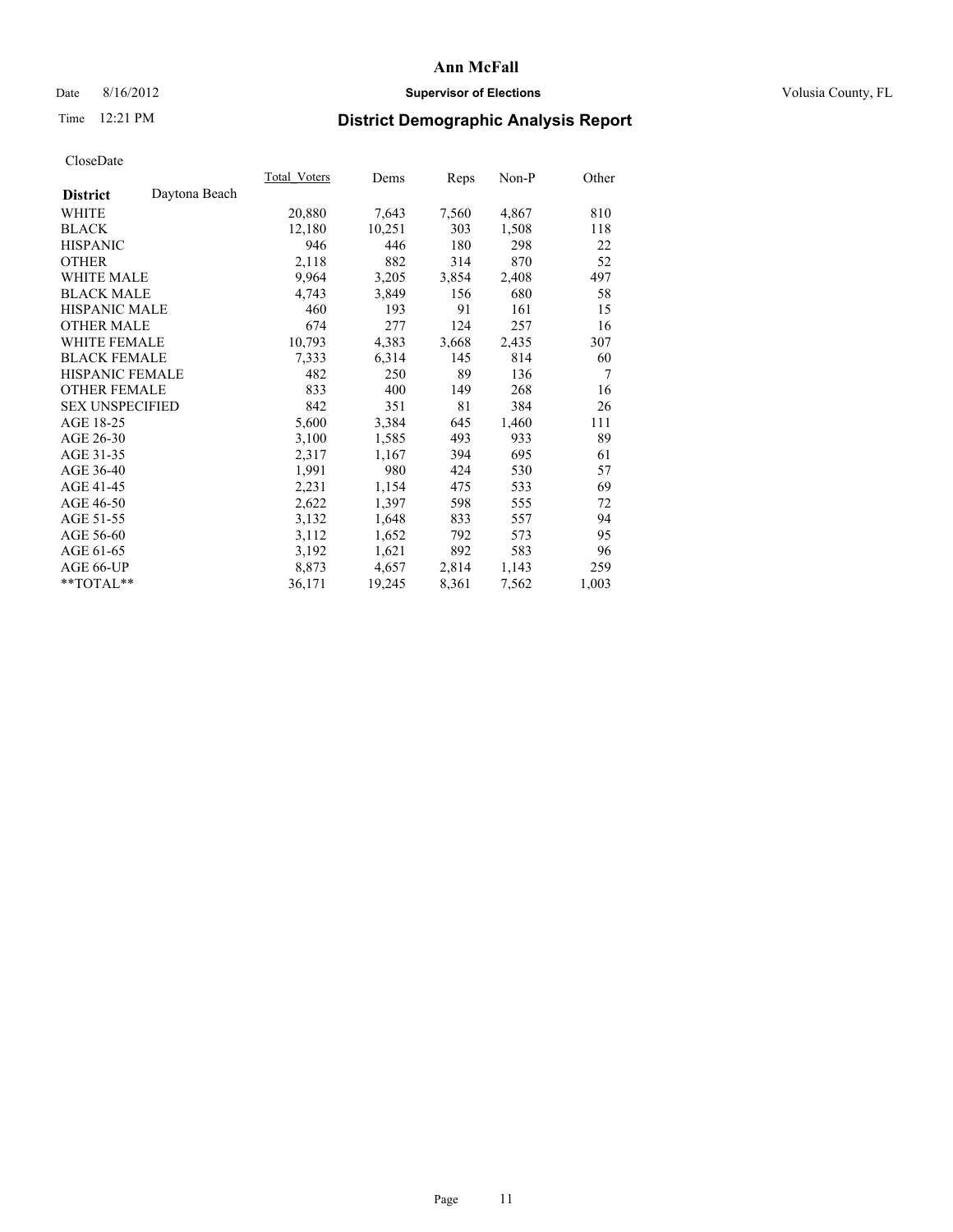# Date 8/16/2012 **Supervisor of Elections Supervisor of Elections** Volusia County, FL

# Time 12:21 PM **District Demographic Analysis Report**

|                        | <b>Total Voters</b>  | Dems | Reps           | Non-P | Other          |
|------------------------|----------------------|------|----------------|-------|----------------|
| <b>District</b>        | Daytona Beach Shores |      |                |       |                |
| WHITE                  | 3,242                | 878  | 1,541          | 712   | 111            |
| <b>BLACK</b>           | 35                   | 24   | 3              | 8     | $\theta$       |
| <b>HISPANIC</b>        | 66                   | 15   | 30             | 20    | 1              |
| <b>OTHER</b>           | 160                  | 41   | 54             | 61    | 4              |
| WHITE MALE             | 1,543                | 384  | 743            | 359   | 57             |
| <b>BLACK MALE</b>      | 18                   | 12   | 1              | 5     | $\overline{0}$ |
| <b>HISPANIC MALE</b>   | 34                   | 9    | 14             | 10    | 1              |
| <b>OTHER MALE</b>      | 61                   | 18   | 18             | 24    | 1              |
| WHITE FEMALE           | 1,669                | 487  | 785            | 348   | 49             |
| <b>BLACK FEMALE</b>    | 17                   | 12   | $\overline{2}$ | 3     | $\theta$       |
| <b>HISPANIC FEMALE</b> | 31                   | 6    | 15             | 10    | $\theta$       |
| <b>OTHER FEMALE</b>    | 74                   | 18   | 28             | 25    | 3              |
| <b>SEX UNSPECIFIED</b> | 56                   | 12   | 22             | 17    | 5              |
| AGE 18-25              | 119                  | 27   | 38             | 50    | 4              |
| AGE 26-30              | 111                  | 34   | 32             | 40    | 5              |
| AGE 31-35              | 83                   | 23   | 29             | 22    | 9              |
| AGE 36-40              | 77                   | 23   | 25             | 28    | 1              |
| AGE 41-45              | 114                  | 28   | 44             | 42    | $\theta$       |
| AGE 46-50              | 175                  | 41   | 76             | 54    | 4              |
| AGE 51-55              | 238                  | 54   | 121            | 56    | 7              |
| AGE 56-60              | 290                  | 70   | 134            | 73    | 13             |
| AGE 61-65              | 440                  | 112  | 197            | 112   | 19             |
| AGE 66-UP              | 1,861                | 548  | 933            | 325   | 55             |
| **TOTAL**              | 3,508                | 960  | 1,629          | 802   | 117            |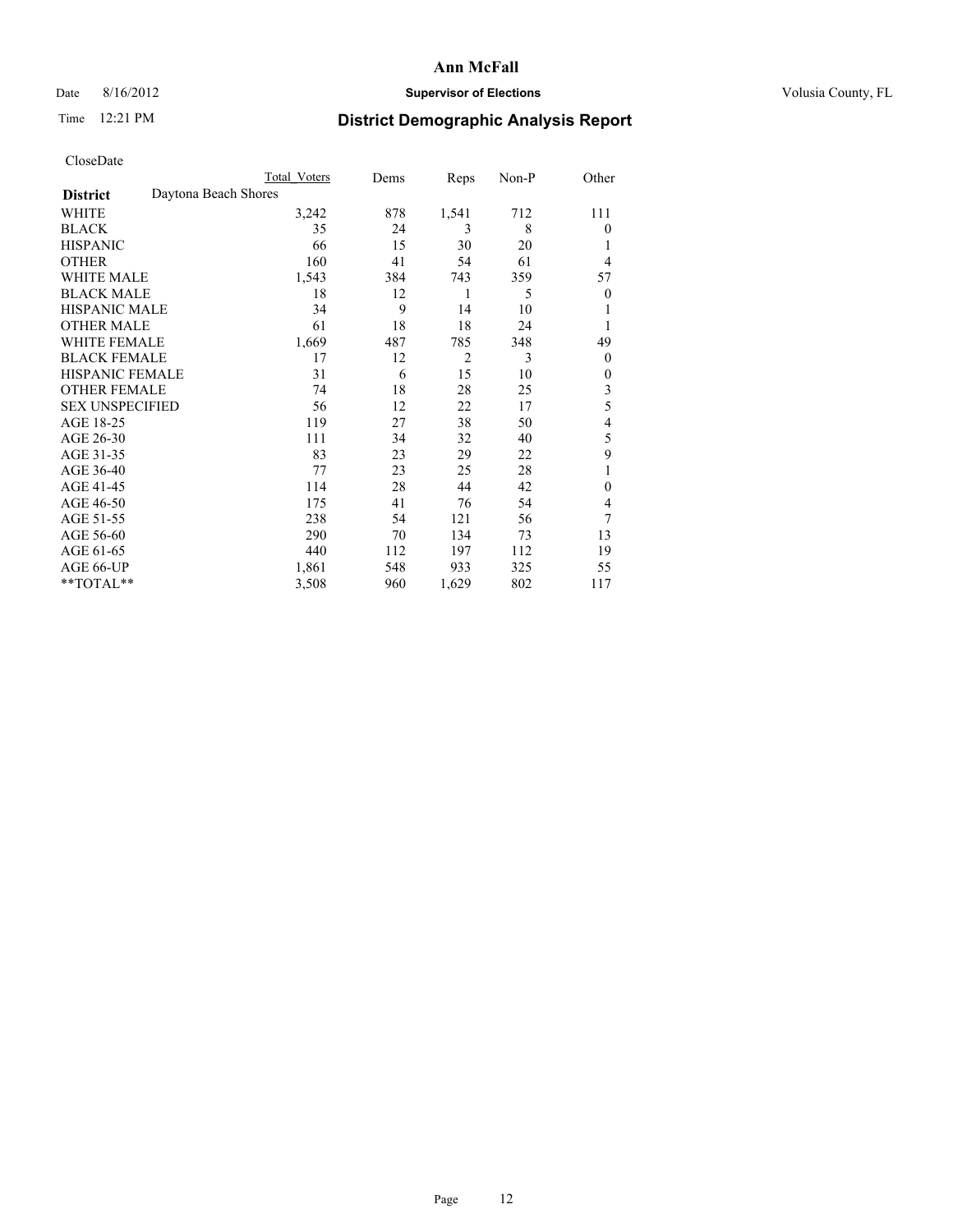# Date 8/16/2012 **Supervisor of Elections Supervisor of Elections** Volusia County, FL

# Time 12:21 PM **District Demographic Analysis Report**

|                           | Total Voters | Dems  | Reps  | Non-P | Other |
|---------------------------|--------------|-------|-------|-------|-------|
| DeBary<br><b>District</b> |              |       |       |       |       |
| WHITE                     | 11,664       | 3,201 | 5,524 | 2,428 | 511   |
| <b>BLACK</b>              | 428          | 328   | 30    | 60    | 10    |
| <b>HISPANIC</b>           | 827          | 366   | 211   | 230   | 20    |
| <b>OTHER</b>              | 672          | 187   | 179   | 281   | 25    |
| <b>WHITE MALE</b>         | 5,445        | 1,279 | 2,691 | 1,212 | 263   |
| <b>BLACK MALE</b>         | 198          | 142   | 10    | 41    | 5     |
| HISPANIC MALE             | 375          | 156   | 103   | 106   | 10    |
| <b>OTHER MALE</b>         | 217          | 58    | 63    | 85    | 11    |
| <b>WHITE FEMALE</b>       | 6,139        | 1,907 | 2,794 | 1,196 | 242   |
| <b>BLACK FEMALE</b>       | 226          | 182   | 20    | 19    | 5     |
| <b>HISPANIC FEMALE</b>    | 444          | 207   | 108   | 121   | 8     |
| <b>OTHER FEMALE</b>       | 285          | 95    | 80    | 101   | 9     |
| <b>SEX UNSPECIFIED</b>    | 262          | 56    | 75    | 118   | 13    |
| AGE 18-25                 | 1,028        | 291   | 316   | 372   | 49    |
| AGE 26-30                 | 743          | 168   | 283   | 261   | 31    |
| AGE 31-35                 | 783          | 207   | 294   | 242   | 40    |
| AGE 36-40                 | 849          | 229   | 314   | 260   | 46    |
| AGE 41-45                 | 1,051        | 268   | 470   | 267   | 46    |
| AGE 46-50                 | 1,227        | 328   | 586   | 262   | 51    |
| AGE 51-55                 | 1,321        | 380   | 628   | 272   | 41    |
| AGE 56-60                 | 1,331        | 446   | 581   | 252   | 52    |
| AGE 61-65                 | 1,448        | 476   | 667   | 252   | 53    |
| AGE 66-UP                 | 3,818        | 1,292 | 1,806 | 563   | 157   |
| **TOTAL**                 | 13,599       | 4,085 | 5,945 | 3,003 | 566   |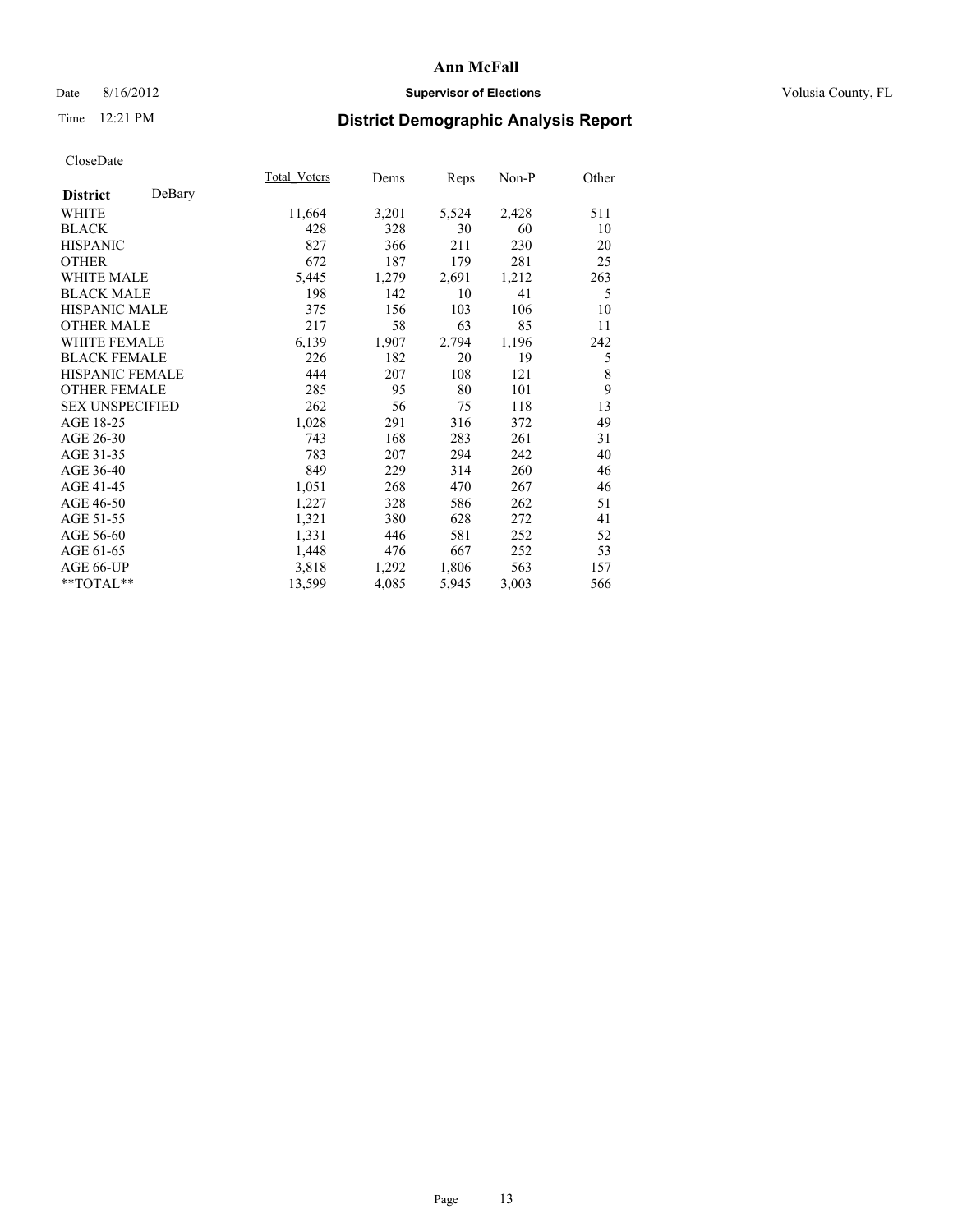# Date 8/16/2012 **Supervisor of Elections Supervisor of Elections** Volusia County, FL

# Time 12:21 PM **District Demographic Analysis Report**

|                           | Total Voters | Dems  | <b>Reps</b> | Non-P | Other |
|---------------------------|--------------|-------|-------------|-------|-------|
| DeLand<br><b>District</b> |              |       |             |       |       |
| WHITE                     | 11,744       | 3,927 | 4,874       | 2,394 | 549   |
| <b>BLACK</b>              | 2,387        | 1,952 | 82          | 316   | 37    |
| <b>HISPANIC</b>           | 957          | 427   | 171         | 325   | 34    |
| <b>OTHER</b>              | 813          | 267   | 169         | 330   | 47    |
| <b>WHITE MALE</b>         | 5,083        | 1,470 | 2,229       | 1,101 | 283   |
| <b>BLACK MALE</b>         | 921          | 724   | 36          | 139   | 22    |
| HISPANIC MALE             | 396          | 166   | 81          | 133   | 16    |
| <b>OTHER MALE</b>         | 253          | 93    | 66          | 82    | 12    |
| <b>WHITE FEMALE</b>       | 6,616        | 2,443 | 2,632       | 1,277 | 264   |
| <b>BLACK FEMALE</b>       | 1,442        | 1,212 | 45          | 172   | 13    |
| <b>HISPANIC FEMALE</b>    | 556          | 259   | 89          | 191   | 17    |
| <b>OTHER FEMALE</b>       | 315          | 114   | 64          | 117   | 20    |
| <b>SEX UNSPECIFIED</b>    | 319          | 92    | 54          | 153   | 20    |
| AGE 18-25                 | 2,004        | 785   | 434         | 699   | 86    |
| AGE 26-30                 | 1,052        | 398   | 248         | 356   | 50    |
| AGE 31-35                 | 1,046        | 413   | 288         | 292   | 53    |
| AGE 36-40                 | 1,086        | 418   | 338         | 277   | 53    |
| AGE 41-45                 | 1,157        | 455   | 387         | 272   | 43    |
| AGE 46-50                 | 1,245        | 484   | 461         | 244   | 56    |
| AGE 51-55                 | 1,247        | 534   | 440         | 230   | 43    |
| AGE 56-60                 | 1,290        | 586   | 419         | 234   | 51    |
| AGE 61-65                 | 1,368        | 610   | 482         | 221   | 55    |
| AGE 66-UP                 | 4,418        | 1,896 | 1,800       | 545   | 177   |
| **TOTAL**                 | 15,913       | 6,579 | 5,297       | 3,370 | 667   |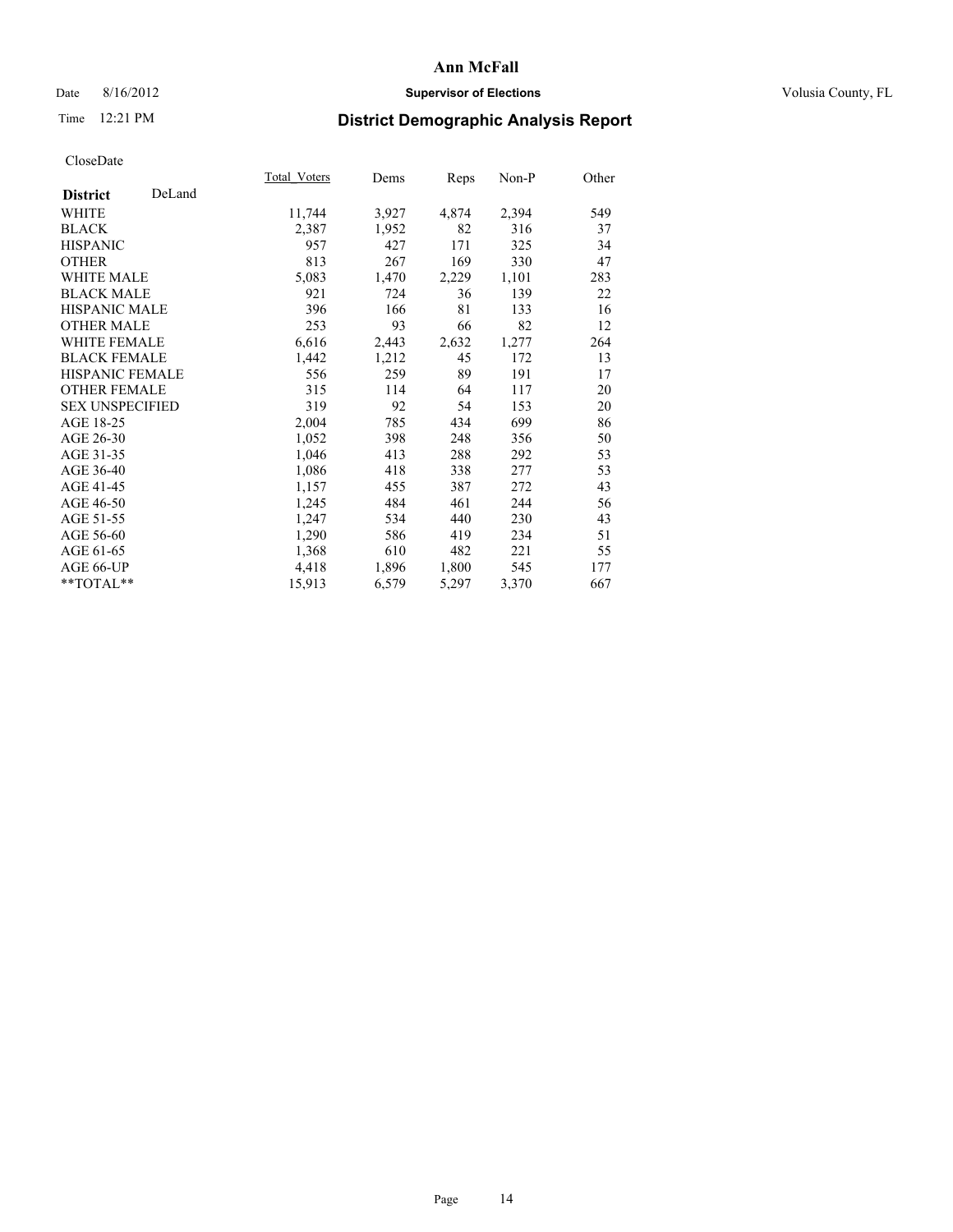# Date 8/16/2012 **Supervisor of Elections Supervisor of Elections** Volusia County, FL

# Time 12:21 PM **District Demographic Analysis Report**

|                        |         | Total Voters | Dems   | Reps   | Non-P  | Other |
|------------------------|---------|--------------|--------|--------|--------|-------|
| <b>District</b>        | Deltona |              |        |        |        |       |
| WHITE                  |         | 32,801       | 10,649 | 12,709 | 7,906  | 1,537 |
| <b>BLACK</b>           |         | 4,737        | 3,648  | 220    | 766    | 103   |
| <b>HISPANIC</b>        |         | 12,472       | 6,192  | 1,967  | 4,054  | 259   |
| <b>OTHER</b>           |         | 2,878        | 937    | 536    | 1,320  | 85    |
| <b>WHITE MALE</b>      |         | 15,269       | 4,383  | 6,196  | 3,854  | 836   |
| <b>BLACK MALE</b>      |         | 2,100        | 1,521  | 137    | 377    | 65    |
| <b>HISPANIC MALE</b>   |         | 5,908        | 2,810  | 993    | 1,958  | 147   |
| <b>OTHER MALE</b>      |         | 952          | 334    | 206    | 382    | 30    |
| <b>WHITE FEMALE</b>    |         | 17,339       | 6,200  | 6,439  | 4,005  | 695   |
| <b>BLACK FEMALE</b>    |         | 2,590        | 2,087  | 83     | 382    | 38    |
| <b>HISPANIC FEMALE</b> |         | 6,470        | 3.331  | 967    | 2,063  | 109   |
| <b>OTHER FEMALE</b>    |         | 1,102        | 440    | 209    | 422    | 31    |
| <b>SEX UNSPECIFIED</b> |         | 1,158        | 320    | 202    | 603    | 33    |
| AGE 18-25              |         | 6,263        | 2,220  | 1,284  | 2,491  | 268   |
| AGE 26-30              |         | 4,007        | 1,408  | 833    | 1,600  | 166   |
| AGE 31-35              |         | 4,400        | 1,657  | 1,024  | 1,510  | 209   |
| AGE 36-40              |         | 4,429        | 1,693  | 1,223  | 1,327  | 186   |
| AGE 41-45              |         | 4,621        | 1,685  | 1,462  | 1,299  | 175   |
| AGE 46-50              |         | 5,302        | 2,054  | 1,697  | 1,367  | 184   |
| AGE 51-55              |         | 5,282        | 2,118  | 1,817  | 1,166  | 181   |
| AGE 56-60              |         | 4,588        | 1,931  | 1,519  | 967    | 171   |
| AGE 61-65              |         | 4,168        | 1,855  | 1,326  | 837    | 150   |
| AGE 66-UP              |         | 9,891        | 4,842  | 3,255  | 1,498  | 296   |
| $*$ $TOTAL**$          |         | 52,951       | 21,463 | 15,440 | 14,062 | 1,986 |
|                        |         |              |        |        |        |       |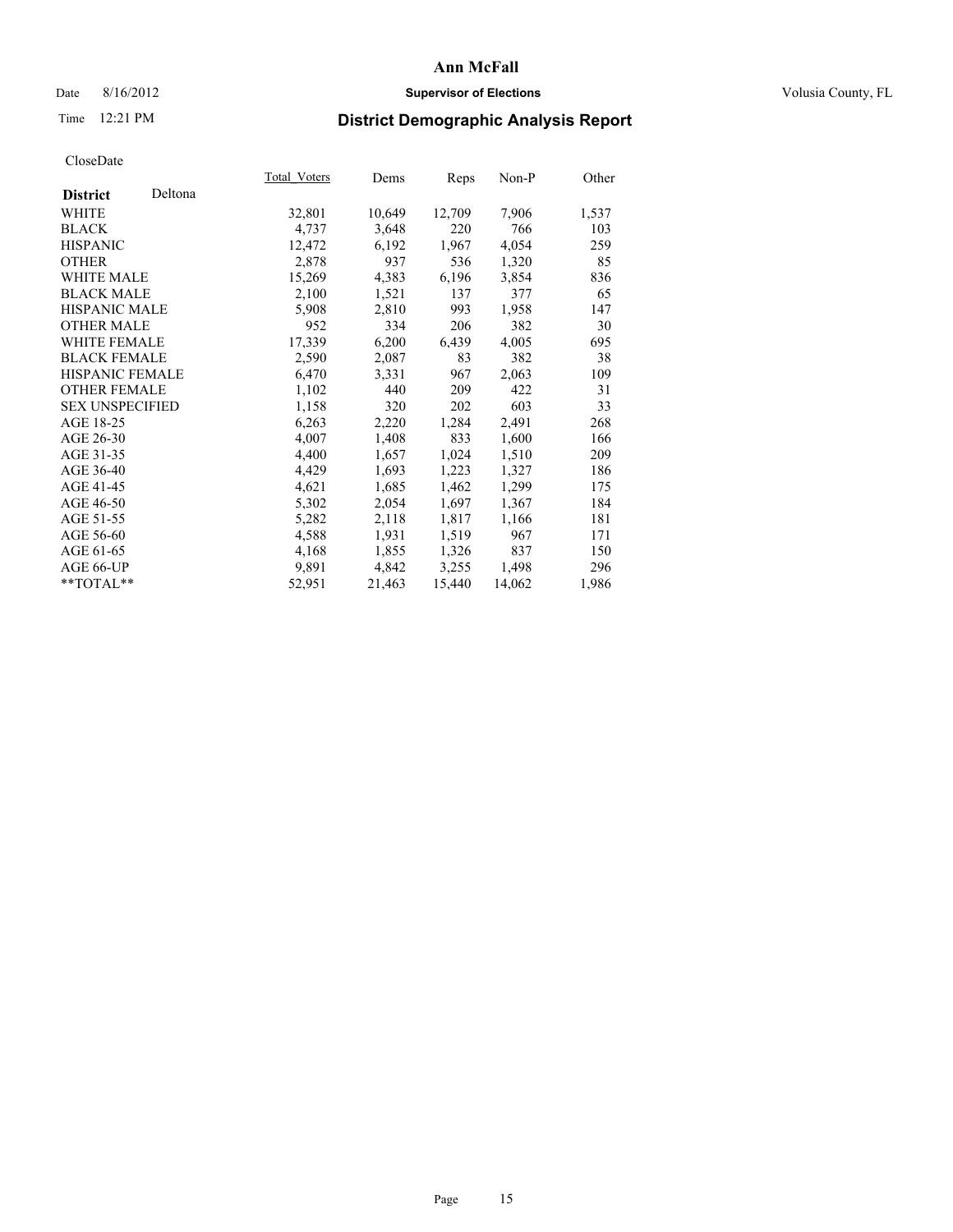# Date 8/16/2012 **Supervisor of Elections Supervisor of Elections** Volusia County, FL

# Time 12:21 PM **District Demographic Analysis Report**

|                        |           | <b>Total Voters</b> | Dems  | Reps  | Non-P | Other          |
|------------------------|-----------|---------------------|-------|-------|-------|----------------|
| <b>District</b>        | Edgewater |                     |       |       |       |                |
| WHITE                  |           | 12,990              | 4,755 | 4,476 | 3,400 | 359            |
| <b>BLACK</b>           |           | 288                 | 214   | 13    | 58    | 3              |
| <b>HISPANIC</b>        |           | 181                 | 80    | 40    | 55    | 6              |
| <b>OTHER</b>           |           | 422                 | 127   | 89    | 199   | 7              |
| <b>WHITE MALE</b>      |           | 5,856               | 1,879 | 2,198 | 1,598 | 181            |
| <b>BLACK MALE</b>      |           | 132                 | 93    | 8     | 29    | 2              |
| HISPANIC MALE          |           | 77                  | 37    | 10    | 26    | 4              |
| <b>OTHER MALE</b>      |           | 135                 | 46    | 39    | 48    | $\overline{2}$ |
| <b>WHITE FEMALE</b>    |           | 7,062               | 2,849 | 2,250 | 1,785 | 178            |
| <b>BLACK FEMALE</b>    |           | 153                 | 119   | 5     | 28    | 1              |
| <b>HISPANIC FEMALE</b> |           | 101                 | 42    | 30    | 27    | $\overline{2}$ |
| <b>OTHER FEMALE</b>    |           | 161                 | 58    | 40    | 59    | 4              |
| <b>SEX UNSPECIFIED</b> |           | 204                 | 53    | 38    | 112   | 1              |
| AGE 18-25              |           | 1,140               | 350   | 272   | 493   | 25             |
| AGE 26-30              |           | 874                 | 267   | 235   | 349   | 23             |
| AGE 31-35              |           | 862                 | 267   | 235   | 337   | 23             |
| AGE 36-40              |           | 884                 | 289   | 253   | 312   | 30             |
| AGE 41-45              |           | 1,005               | 344   | 338   | 301   | 22             |
| AGE 46-50              |           | 1,150               | 404   | 392   | 326   | 28             |
| AGE 51-55              |           | 1,317               | 466   | 467   | 345   | 39             |
| AGE 56-60              |           | 1,344               | 547   | 477   | 299   | 21             |
| AGE 61-65              |           | 1,348               | 544   | 466   | 296   | 42             |
| AGE 66-UP              |           | 3,966               | 1,703 | 1,484 | 657   | 122            |
| **TOTAL**              |           | 13,890              | 5,181 | 4,619 | 3,715 | 375            |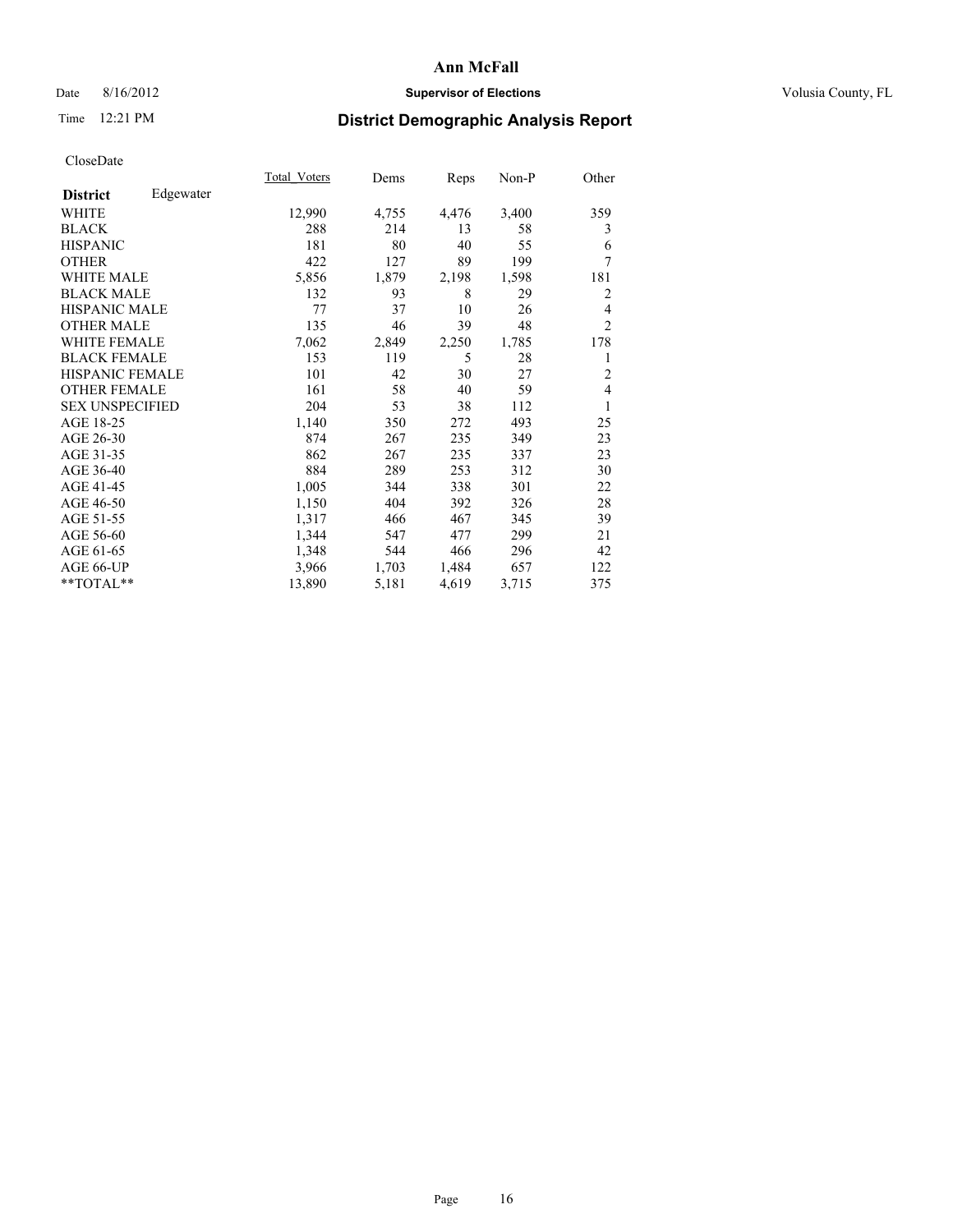# Date 8/16/2012 **Supervisor of Elections Supervisor of Elections** Volusia County, FL

# Time 12:21 PM **District Demographic Analysis Report**

|                        |            | Total Voters | Dems  | Reps  | Non-P | Other    |
|------------------------|------------|--------------|-------|-------|-------|----------|
| <b>District</b>        | Holly Hill |              |       |       |       |          |
| WHITE                  |            | 5,476        | 2,235 | 1,697 | 1,323 | 221      |
| <b>BLACK</b>           |            | 724          | 592   | 25    | 98    | 9        |
| <b>HISPANIC</b>        |            | 152          | 74    | 24    | 54    | $\theta$ |
| <b>OTHER</b>           |            | 318          | 112   | 53    | 143   | 10       |
| WHITE MALE             |            | 2,477        | 895   | 823   | 660   | 99       |
| <b>BLACK MALE</b>      |            | 249          | 188   | 11    | 47    | 3        |
| <b>HISPANIC MALE</b>   |            | 69           | 24    | 15    | 30    | $\theta$ |
| <b>OTHER MALE</b>      |            | 85           | 29    | 17    | 33    | 6        |
| WHITE FEMALE           |            | 2,965        | 1,329 | 864   | 652   | 120      |
| <b>BLACK FEMALE</b>    |            | 469          | 400   | 14    | 49    | 6        |
| <b>HISPANIC FEMALE</b> |            | 83           | 50    | 9     | 24    | $\theta$ |
| <b>OTHER FEMALE</b>    |            | 135          | 57    | 29    | 48    | 1        |
| <b>SEX UNSPECIFIED</b> |            | 138          | 41    | 17    | 75    | 5        |
| AGE 18-25              |            | 620          | 273   | 112   | 226   | 9        |
| AGE 26-30              |            | 443          | 186   | 84    | 153   | 20       |
| AGE 31-35              |            | 436          | 187   | 93    | 143   | 13       |
| AGE 36-40              |            | 373          | 168   | 86    | 109   | 10       |
| AGE 41-45              |            | 499          | 190   | 127   | 160   | 22       |
| AGE 46-50              |            | 633          | 252   | 184   | 163   | 34       |
| AGE 51-55              |            | 689          | 290   | 206   | 153   | 40       |
| AGE 56-60              |            | 652          | 309   | 164   | 156   | 23       |
| AGE 61-65              |            | 599          | 284   | 161   | 132   | 22       |
| AGE 66-UP              |            | 1,738        | 879   | 583   | 228   | 48       |
| **TOTAL**              |            | 6,682        | 3,018 | 1,800 | 1,623 | 241      |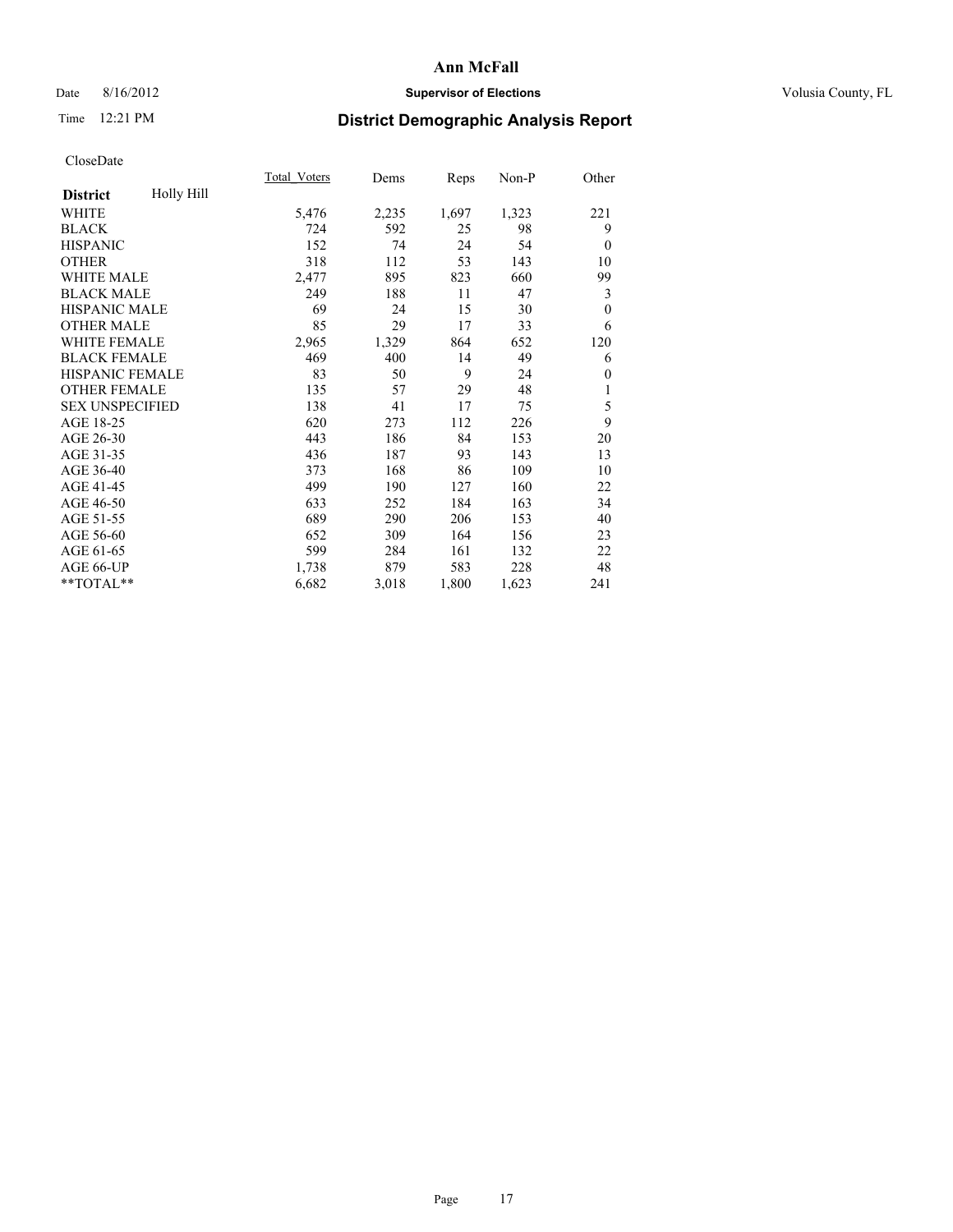# Date 8/16/2012 **Supervisor of Elections Supervisor of Elections** Volusia County, FL

# Time 12:21 PM **District Demographic Analysis Report**

|                        |            | <b>Total Voters</b> | Dems | Reps           | Non-P | Other                   |
|------------------------|------------|---------------------|------|----------------|-------|-------------------------|
| <b>District</b>        | Lake Helen |                     |      |                |       |                         |
| <b>WHITE</b>           |            | 1,605               | 601  | 599            | 343   | 62                      |
| <b>BLACK</b>           |            | 178                 | 157  | 5              | 13    | 3                       |
| <b>HISPANIC</b>        |            | 38                  | 12   | 15             | 9     | $\overline{c}$          |
| <b>OTHER</b>           |            | 59                  | 20   | 14             | 22    | 3                       |
| WHITE MALE             |            | 739                 | 244  | 299            | 163   | 33                      |
| <b>BLACK MALE</b>      |            | 81                  | 70   | 3              | 7     | 1                       |
| <b>HISPANIC MALE</b>   |            | 13                  | 4    | 6              | 3     | $\theta$                |
| <b>OTHER MALE</b>      |            | 18                  | 8    |                | 8     | 1                       |
| <b>WHITE FEMALE</b>    |            | 855                 | 354  | 295            | 177   | 29                      |
| <b>BLACK FEMALE</b>    |            | 96                  | 86   | $\overline{c}$ | 6     | $\overline{2}$          |
| <b>HISPANIC FEMALE</b> |            | 24                  | 8    | 8              | 6     | $\overline{c}$          |
| <b>OTHER FEMALE</b>    |            | 23                  | 11   | $\overline{4}$ | 7     | 1                       |
| <b>SEX UNSPECIFIED</b> |            | 31                  | 5    | 15             | 10    |                         |
| AGE 18-25              |            | 170                 | 58   | 50             | 54    | 8                       |
| AGE 26-30              |            | 119                 | 39   | 33             | 44    | $\overline{\mathbf{3}}$ |
| AGE 31-35              |            | 108                 | 42   | 30             | 31    | 5                       |
| AGE 36-40              |            | 123                 | 36   | 37             | 36    | 14                      |
| AGE 41-45              |            | 141                 | 51   | 47             | 32    | 11                      |
| AGE 46-50              |            | 163                 | 59   | 66             | 33    | 5                       |
| AGE 51-55              |            | 209                 | 86   | 84             | 36    | 3                       |
| AGE 56-60              |            | 200                 | 88   | 73             | 31    | 8                       |
| AGE 61-65              |            | 175                 | 91   | 53             | 29    | $\overline{c}$          |
| AGE 66-UP              |            | 472                 | 240  | 160            | 61    | 11                      |
| **TOTAL**              |            | 1,880               | 790  | 633            | 387   | 70                      |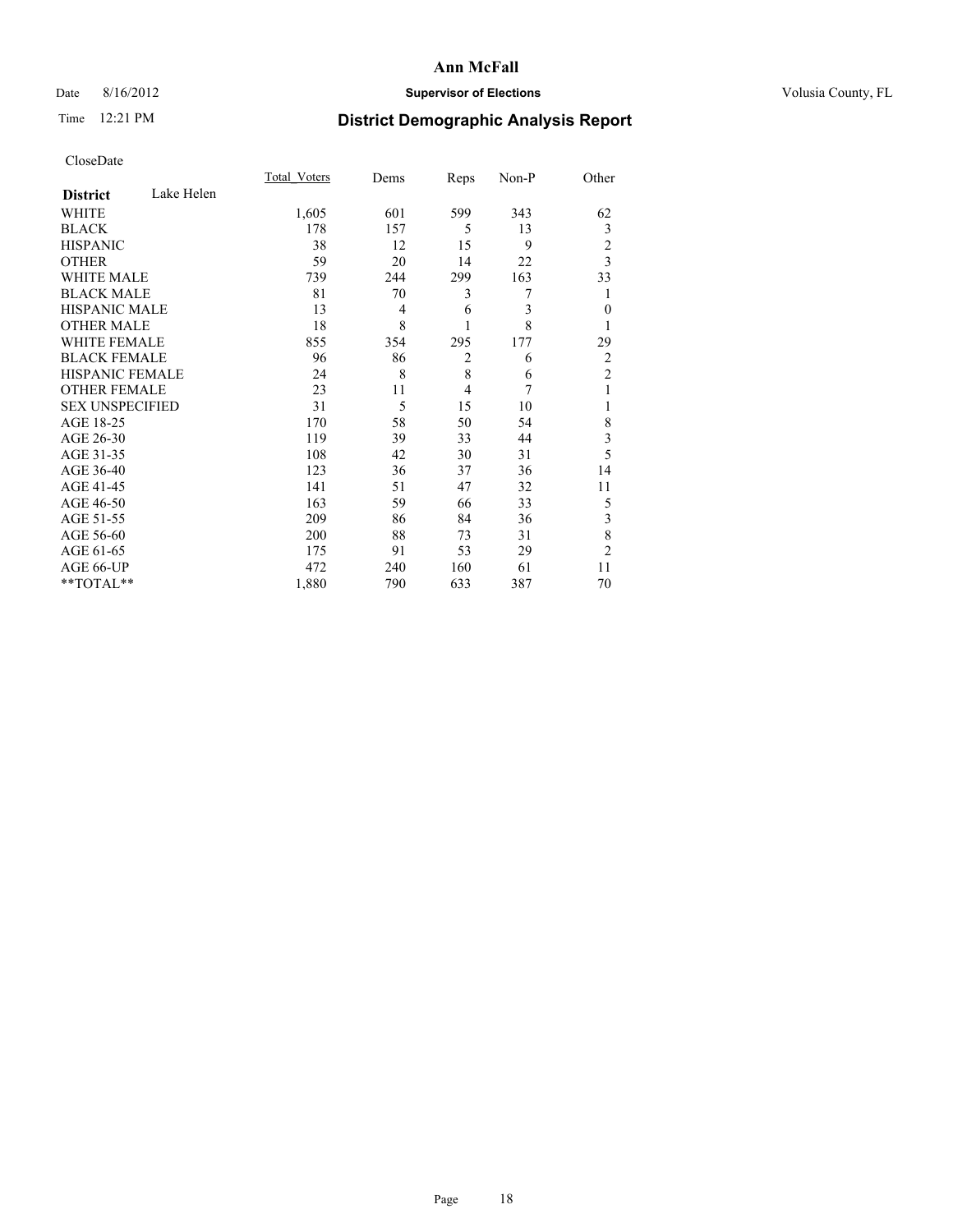# Date 8/16/2012 **Supervisor of Elections Supervisor of Elections** Volusia County, FL

# Time 12:21 PM **District Demographic Analysis Report**

|                                     | <b>Total Voters</b> | Dems  | Reps  | Non-P | Other          |
|-------------------------------------|---------------------|-------|-------|-------|----------------|
| New Smyrna Beach<br><b>District</b> |                     |       |       |       |                |
| WHITE                               | 15,565              | 5,112 | 6,423 | 3,576 | 454            |
| <b>BLACK</b>                        | 723                 | 604   | 23    | 86    | 10             |
| <b>HISPANIC</b>                     | 208                 | 74    | 62    | 67    | 5              |
| <b>OTHER</b>                        | 555                 | 142   | 120   | 274   | 19             |
| <b>WHITE MALE</b>                   | 7,191               | 2,027 | 3,113 | 1,814 | 237            |
| <b>BLACK MALE</b>                   | 288                 | 227   | 8     | 45    | 8              |
| <b>HISPANIC MALE</b>                | 99                  | 30    | 28    | 39    | $\overline{c}$ |
| <b>OTHER MALE</b>                   | 167                 | 43    | 42    | 79    | 3              |
| <b>WHITE FEMALE</b>                 | 8,270               | 3,046 | 3,268 | 1,741 | 215            |
| <b>BLACK FEMALE</b>                 | 432                 | 374   | 15    | 41    | $\overline{2}$ |
| HISPANIC FEMALE                     | 109                 | 44    | 34    | 28    | 3              |
| <b>OTHER FEMALE</b>                 | 214                 | 77    | 55    | 71    | 11             |
| <b>SEX UNSPECIFIED</b>              | 281                 | 64    | 65    | 145   | 7              |
| AGE 18-25                           | 1,122               | 368   | 260   | 468   | 26             |
| AGE 26-30                           | 815                 | 268   | 219   | 293   | 35             |
| AGE 31-35                           | 834                 | 250   | 250   | 300   | 34             |
| AGE 36-40                           | 790                 | 262   | 232   | 267   | 29             |
| AGE 41-45                           | 936                 | 300   | 352   | 255   | 29             |
| AGE 46-50                           | 1,183               | 373   | 499   | 287   | 24             |
| AGE 51-55                           | 1,520               | 516   | 585   | 367   | 52             |
| AGE 56-60                           | 1,729               | 656   | 666   | 361   | 46             |
| AGE 61-65                           | 1,906               | 697   | 751   | 415   | 43             |
| AGE 66-UP                           | 6,222               | 2,244 | 2,816 | 992   | 170            |
| **TOTAL**                           | 17,057              | 5,934 | 6,630 | 4,005 | 488            |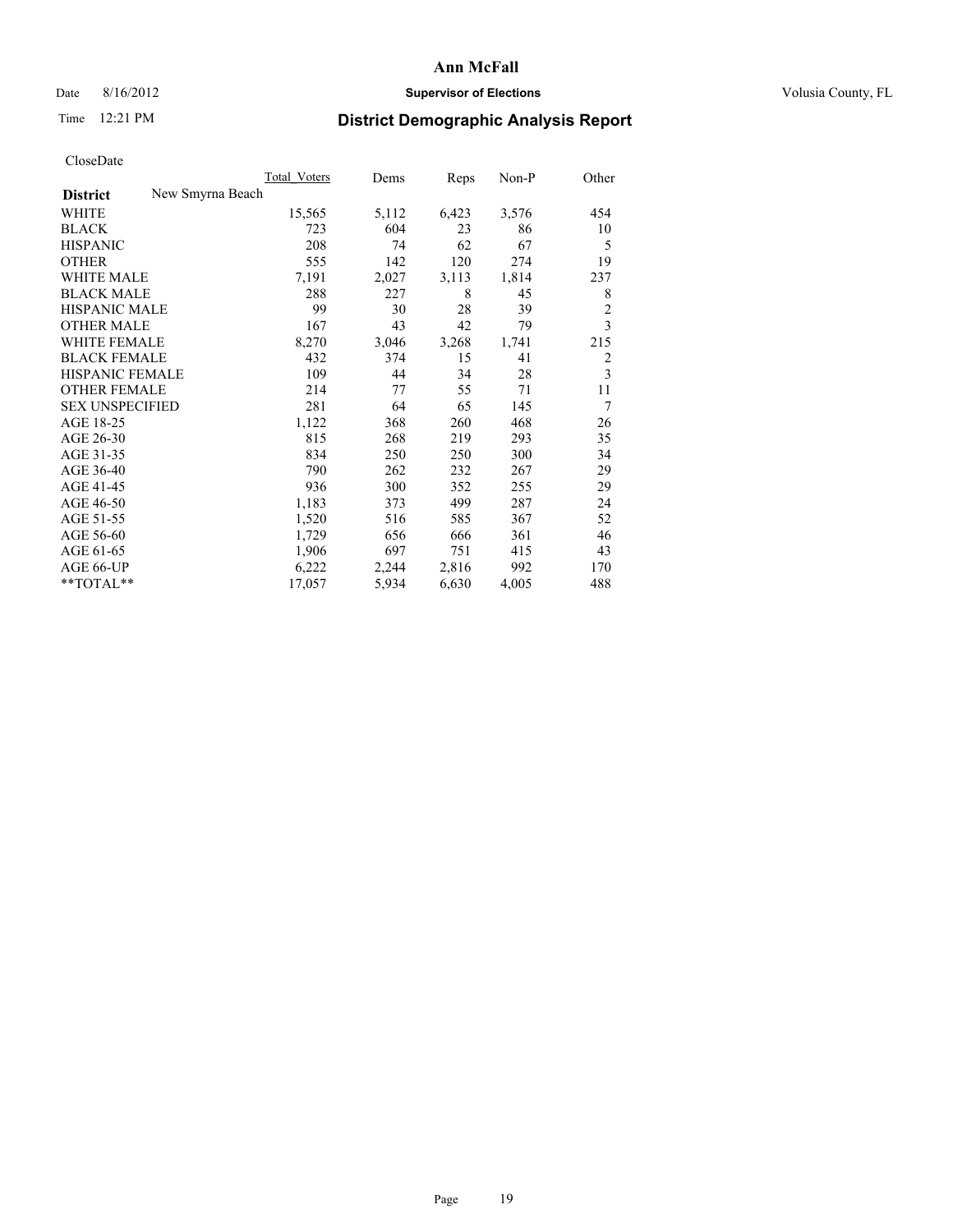# Date 8/16/2012 **Supervisor of Elections Supervisor of Elections** Volusia County, FL

# Time 12:21 PM **District Demographic Analysis Report**

|                        |          | <b>Total Voters</b> | Dems     | Reps           | Non-P    | Other          |
|------------------------|----------|---------------------|----------|----------------|----------|----------------|
| <b>District</b>        | Oak Hill |                     |          |                |          |                |
| WHITE                  |          | 1,089               | 383      | 422            | 253      | 31             |
| <b>BLACK</b>           |          | 174                 | 147      | $\overline{4}$ | 22       |                |
| <b>HISPANIC</b>        |          | 6                   | 3        | $\overline{2}$ | 1        | $\theta$       |
| <b>OTHER</b>           |          | 34                  | 8        | 8              | 15       | 3              |
| WHITE MALE             |          | 544                 | 180      | 215            | 129      | 20             |
| <b>BLACK MALE</b>      |          | 75                  | 60       | $\overline{2}$ | 12       |                |
| <b>HISPANIC MALE</b>   |          | 3                   | $\theta$ | $\overline{2}$ | 1        | $\mathbf{0}$   |
| <b>OTHER MALE</b>      |          | 14                  | 3        | $\overline{4}$ | 6        |                |
| WHITE FEMALE           |          | 538                 | 202      | 203            | 122      | 11             |
| <b>BLACK FEMALE</b>    |          | 99                  | 87       | $\overline{2}$ | 10       | $\theta$       |
| <b>HISPANIC FEMALE</b> |          | 3                   | 3        | $\mathbf{0}$   | $\theta$ | $\theta$       |
| <b>OTHER FEMALE</b>    |          | 14                  | 5        | 3              | 4        | 2              |
| <b>SEX UNSPECIFIED</b> |          | 13                  |          | 5              | 7        | $\mathbf{0}$   |
| AGE 18-25              |          | 94                  | 36       | 22             | 32       | 4              |
| AGE 26-30              |          | 65                  | 29       | 14             | 20       | $\overline{c}$ |
| AGE 31-35              |          | 66                  | 22       | 23             | 20       |                |
| AGE 36-40              |          | 50                  | 21       | 15             | 12       | $\overline{c}$ |
| AGE 41-45              |          | 74                  | 30       | 23             | 16       | 5              |
| AGE 46-50              |          | 95                  | 37       | 34             | 23       |                |
| AGE 51-55              |          | 147                 | 68       | 48             | 30       |                |
| AGE 56-60              |          | 130                 | 65       | 39             | 21       | 5              |
| AGE 61-65              |          | 154                 | 63       | 48             | 39       | 4              |
| AGE 66-UP              |          | 428                 | 170      | 170            | 78       | 10             |
| **TOTAL**              |          | 1,303               | 541      | 436            | 291      | 35             |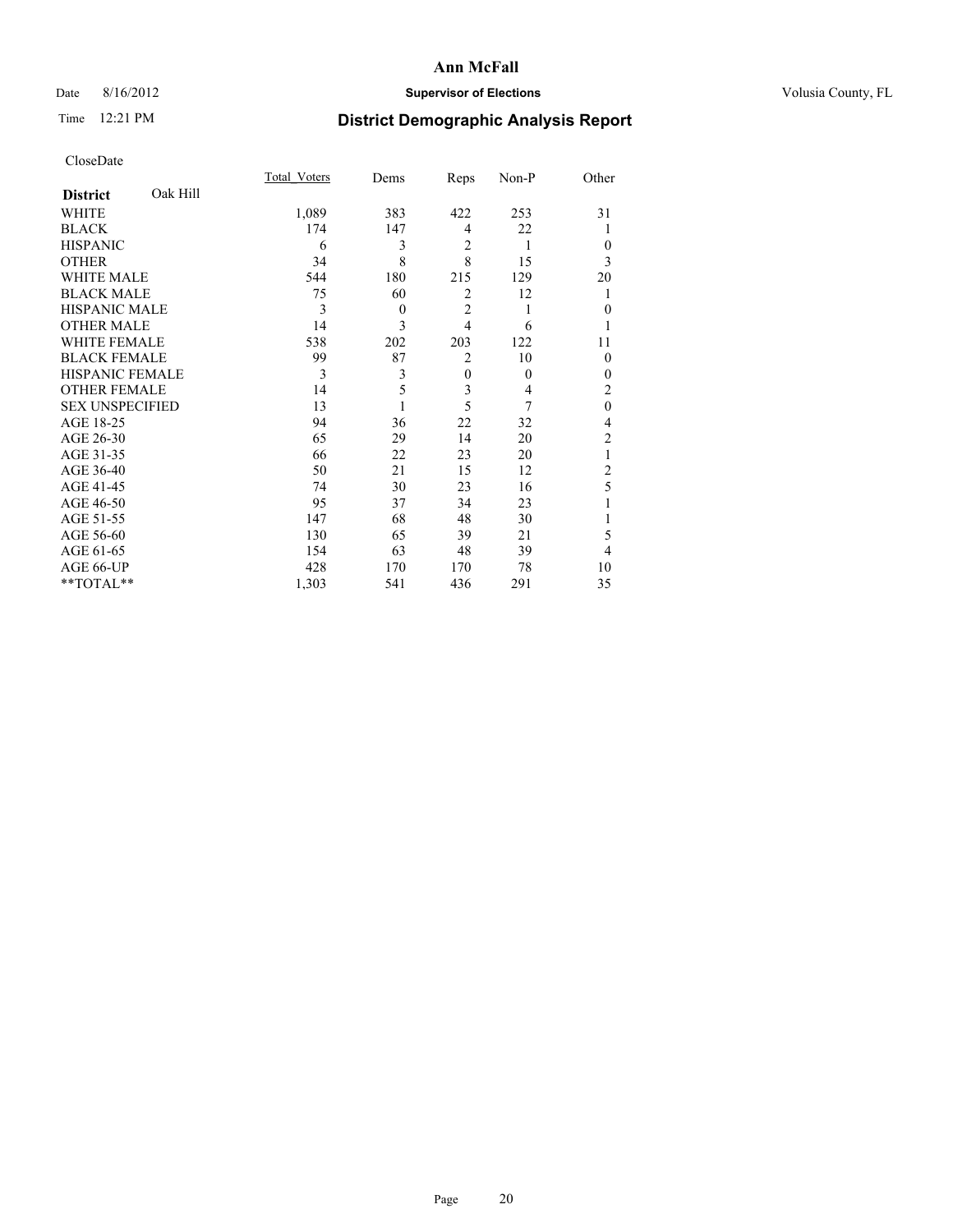# Date 8/16/2012 **Supervisor of Elections Supervisor of Elections** Volusia County, FL

# Time 12:21 PM **District Demographic Analysis Report**

|                        |             | <b>Total Voters</b> | Dems  | Reps  | Non-P | Other          |
|------------------------|-------------|---------------------|-------|-------|-------|----------------|
| <b>District</b>        | Orange City |                     |       |       |       |                |
| WHITE                  |             | 5,105               | 1,661 | 2,078 | 1,146 | 220            |
| <b>BLACK</b>           |             | 327                 | 264   | 10    | 47    | 6              |
| <b>HISPANIC</b>        |             | 743                 | 358   | 114   | 259   | 12             |
| <b>OTHER</b>           |             | 268                 | 89    | 56    | 112   | 11             |
| <b>WHITE MALE</b>      |             | 2,191               | 630   | 919   | 525   | 117            |
| <b>BLACK MALE</b>      |             | 119                 | 85    | 5     | 25    | 4              |
| <b>HISPANIC MALE</b>   |             | 312                 | 144   | 51    | 111   | 6              |
| <b>OTHER MALE</b>      |             | 89                  | 31    | 23    | 34    |                |
| <b>WHITE FEMALE</b>    |             | 2,891               | 1,022 | 1,150 | 616   | 103            |
| <b>BLACK FEMALE</b>    |             | 205                 | 176   | 5     | 22    | $\overline{c}$ |
| <b>HISPANIC FEMALE</b> |             | 428                 | 214   | 62    | 146   | 6              |
| <b>OTHER FEMALE</b>    |             | 107                 | 41    | 19    | 42    | 5              |
| <b>SEX UNSPECIFIED</b> |             | 101                 | 29    | 24    | 43    | 5              |
| AGE 18-25              |             | 524                 | 174   | 124   | 199   | 27             |
| AGE 26-30              |             | 399                 | 145   | 103   | 137   | 14             |
| AGE 31-35              |             | 437                 | 136   | 125   | 156   | 20             |
| AGE 36-40              |             | 348                 | 110   | 111   | 114   | 13             |
| AGE 41-45              |             | 401                 | 150   | 111   | 131   | 9              |
| AGE 46-50              |             | 466                 | 163   | 152   | 132   | 19             |
| AGE 51-55              |             | 457                 | 156   | 174   | 113   | 14             |
| AGE 56-60              |             | 525                 | 217   | 160   | 125   | 23             |
| AGE 61-65              |             | 518                 | 206   | 184   | 110   | 18             |
| AGE 66-UP              |             | 2,377               | 921   | 1,015 | 349   | 92             |
| **TOTAL**              |             | 6,452               | 2,378 | 2,259 | 1,566 | 249            |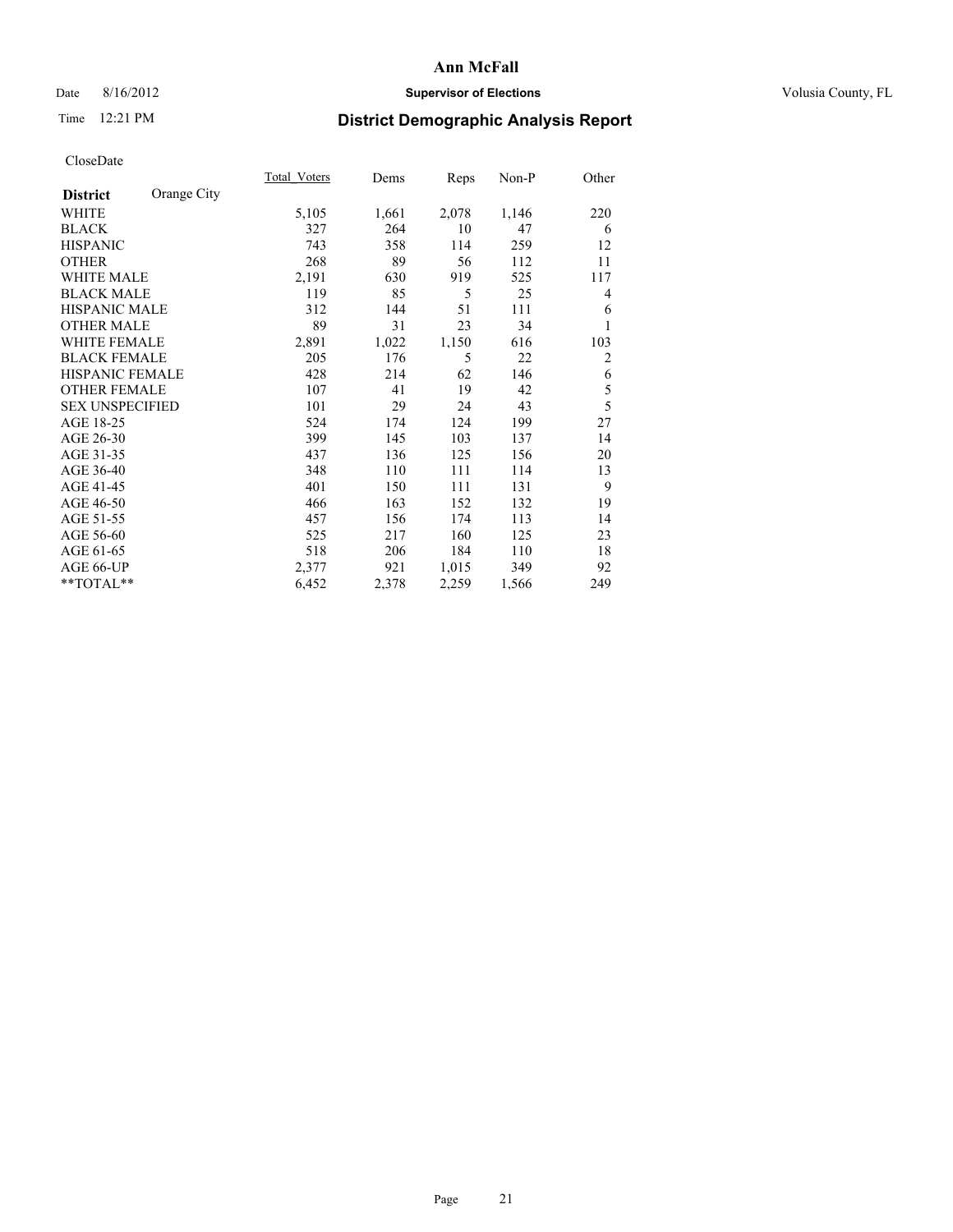# Date 8/16/2012 **Supervisor of Elections Supervisor of Elections** Volusia County, FL

# Time 12:21 PM **District Demographic Analysis Report**

| Total Voters | Dems  | <b>Reps</b> | Non-P | Other          |
|--------------|-------|-------------|-------|----------------|
|              |       |             |       |                |
| 25,649       | 8,618 | 10,977      | 5,211 | 843            |
| 827          | 622   | 50          | 136   | 19             |
| 549          | 218   | 151         | 167   | 13             |
| 1,395        | 452   | 372         | 529   | 42             |
| 11,601       | 3,445 | 5,186       | 2,531 | 439            |
| 373          | 269   | 25          | 68    | 11             |
| 226          | 67    | 78          | 72    | 9              |
| 500          | 162   | 141         | 178   | 19             |
| 13,909       | 5,132 | 5,751       | 2,632 | 394            |
| 444          | 347   | 25          | 64    | 8              |
| 317          | 149   | 70          | 94    | $\overline{4}$ |
| 577          | 220   | 170         | 171   | 16             |
| 473          | 119   | 104         | 233   | 17             |
| 2,352        | 715   | 772         | 802   | 63             |
| 1,450        | 435   | 484         | 486   | 45             |
| 1,352        | 391   | 461         | 442   | 58             |
| 1,440        | 452   | 509         | 412   | 67             |
| 1,910        | 552   | 855         | 435   | 68             |
| 2,421        | 769   | 1,044       | 544   | 64             |
| 2,645        | 879   | 1,146       | 554   | 66             |
| 2,819        | 1,047 | 1,191       | 498   | 83             |
| 2,889        | 1,137 | 1,132       | 532   | 88             |
| 9,157        | 3,540 | 3,958       | 1,344 | 315            |
| 28,436       | 9,917 | 11,553      | 6,049 | 917            |
|              |       |             |       |                |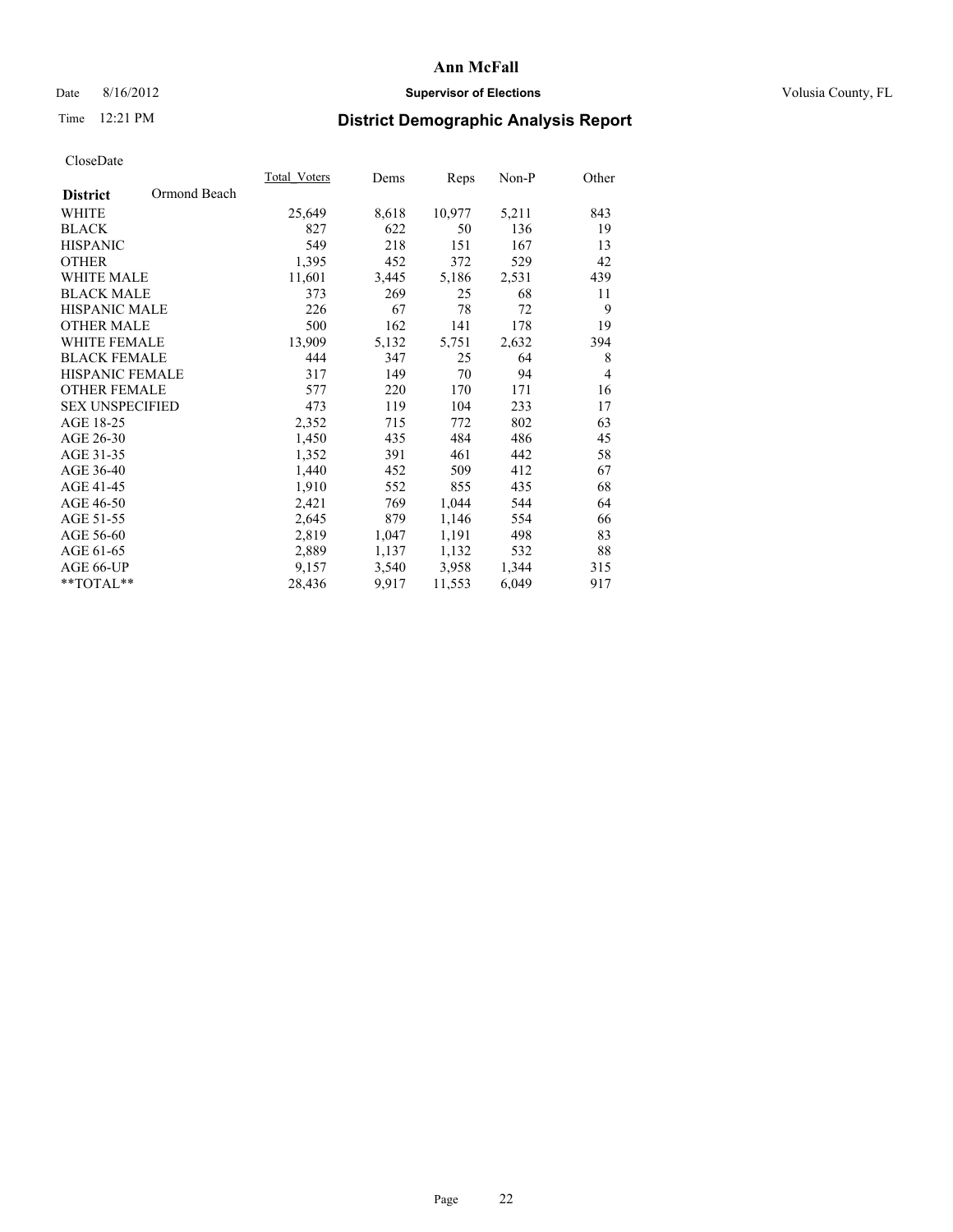# Date 8/16/2012 **Supervisor of Elections Supervisor of Elections** Volusia County, FL

# Time 12:21 PM **District Demographic Analysis Report**

|                        |         | Total Voters | Dems           | Reps           | Non-P          | Other          |
|------------------------|---------|--------------|----------------|----------------|----------------|----------------|
| <b>District</b>        | Pierson |              |                |                |                |                |
| <b>WHITE</b>           |         | 533          | 202            | 226            | 88             | 17             |
| <b>BLACK</b>           |         | 49           | 44             | 1              | 4              | $\theta$       |
| <b>HISPANIC</b>        |         | 101          | 39             | 6              | 53             | 3              |
| <b>OTHER</b>           |         | 19           | $\overline{4}$ | 4              | 11             | $\theta$       |
| WHITE MALE             |         | 257          | 95             | 115            | 34             | 13             |
| <b>BLACK MALE</b>      |         | 21           | 18             | 1              | $\overline{2}$ | $\mathbf{0}$   |
| <b>HISPANIC MALE</b>   |         | 41           | 23             | 1              | 16             |                |
| <b>OTHER MALE</b>      |         | 9            | $\overline{2}$ | $\overline{c}$ | 5              | 0              |
| <b>WHITE FEMALE</b>    |         | 273          | 106            | 110            | 53             | 4              |
| <b>BLACK FEMALE</b>    |         | 28           | 26             | $\mathbf{0}$   | $\overline{2}$ | $\theta$       |
| <b>HISPANIC FEMALE</b> |         | 59           | 16             | 5              | 36             | $\overline{c}$ |
| <b>OTHER FEMALE</b>    |         | 5            | $\overline{c}$ | $\overline{2}$ | 1              | $\theta$       |
| <b>SEX UNSPECIFIED</b> |         | 9            | 1              | 1              | 7              | $\theta$       |
| AGE 18-25              |         | 90           | 26             | 19             | 44             |                |
| AGE 26-30              |         | 56           | 14             | 17             | 24             | 1              |
| AGE 31-35              |         | 50           | 11             | 14             | 22             | 3              |
| AGE 36-40              |         | 47           | 15             | 19             | 11             | $\overline{2}$ |
| AGE 41-45              |         | 47           | 21             | 13             | 12             |                |
| AGE 46-50              |         | 61           | 25             | 23             | 9              | 4              |
| AGE 51-55              |         | 66           | 34             | 24             | 6              | $\overline{c}$ |
| AGE 56-60              |         | 81           | 36             | 31             | 11             | 3              |
| AGE 61-65              |         | 49           | 23             | 23             | 3              | $\mathbf{0}$   |
| AGE 66-UP              |         | 155          | 84             | 54             | 14             | 3              |
| **TOTAL**              |         | 702          | 289            | 237            | 156            | 20             |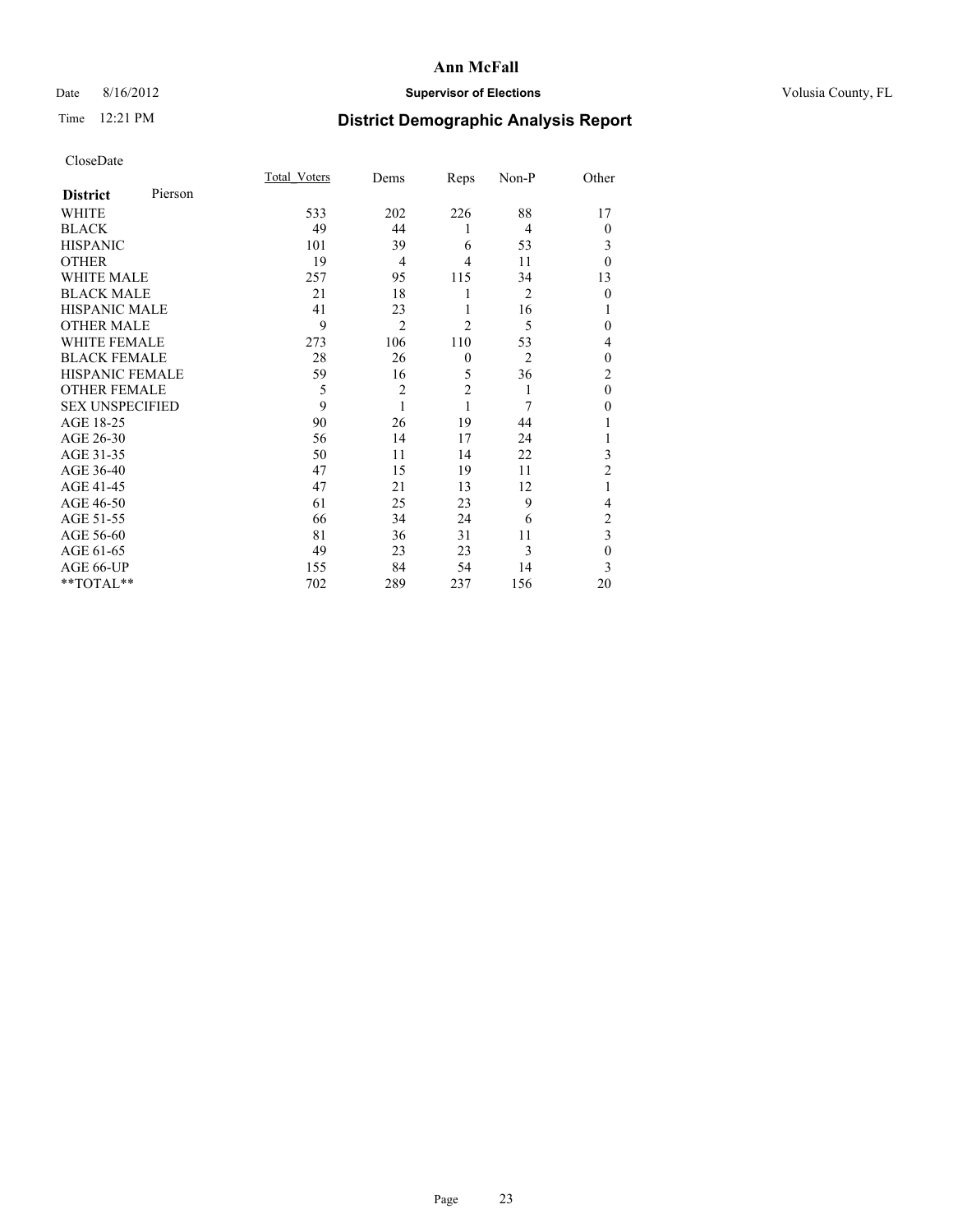# Date 8/16/2012 **Supervisor of Elections Supervisor of Elections** Volusia County, FL

# Time 12:21 PM **District Demographic Analysis Report**

|                        |             | <b>Total Voters</b> | Dems     | Reps             | Non-P          | Other                   |
|------------------------|-------------|---------------------|----------|------------------|----------------|-------------------------|
| <b>District</b>        | Ponce Inlet |                     |          |                  |                |                         |
| WHITE                  |             | 2,657               | 654      | 1,355            | 560            | 88                      |
| <b>BLACK</b>           |             | 4                   | 1        | 1                | $\overline{2}$ | $\theta$                |
| <b>HISPANIC</b>        |             | 38                  | 12       | 15               | 10             | 1                       |
| <b>OTHER</b>           |             | 103                 | 28       | 35               | 37             | 3                       |
| WHITE MALE             |             | 1,266               | 272      | 672              | 275            | 47                      |
| <b>BLACK MALE</b>      |             | 1                   | $\theta$ | $\boldsymbol{0}$ | 1              | $\boldsymbol{0}$        |
| <b>HISPANIC MALE</b>   |             | 16                  | 7        | 5                | 3              | 1                       |
| <b>OTHER MALE</b>      |             | 37                  | 9        | 14               | 11             | 3                       |
| <b>WHITE FEMALE</b>    |             | 1,370               | 376      | 677              | 278            | 39                      |
| <b>BLACK FEMALE</b>    |             | 3                   |          | 1                | 1              | $\theta$                |
| <b>HISPANIC FEMALE</b> |             | 22                  | 5        | 10               | 7              | $\theta$                |
| <b>OTHER FEMALE</b>    |             | 41                  | 14       | 14               | 13             | $\theta$                |
| <b>SEX UNSPECIFIED</b> |             | 46                  | 11       | 13               | 20             | $\overline{c}$          |
| AGE 18-25              |             | 151                 | 33       | 64               | 47             | 7                       |
| AGE 26-30              |             | 77                  | 23       | 24               | 28             | $\overline{c}$          |
| AGE 31-35              |             | 85                  | 17       | 31               | 33             | 4                       |
| AGE 36-40              |             | 86                  | 20       | 34               | 30             | 2                       |
| AGE 41-45              |             | 116                 | 22       | 56               | 35             | $\overline{\mathbf{3}}$ |
| AGE 46-50              |             | 167                 | 46       | 72               | 45             | 4                       |
| AGE 51-55              |             | 255                 | 50       | 142              | 56             | 7                       |
| AGE 56-60              |             | 296                 | 81       | 148              | 57             | 10                      |
| AGE 61-65              |             | 425                 | 106      | 202              | 95             | 22                      |
| AGE 66-UP              |             | 1,145               | 297      | 634              | 183            | 31                      |
| **TOTAL**              |             | 2,803               | 695      | 1,407            | 609            | 92                      |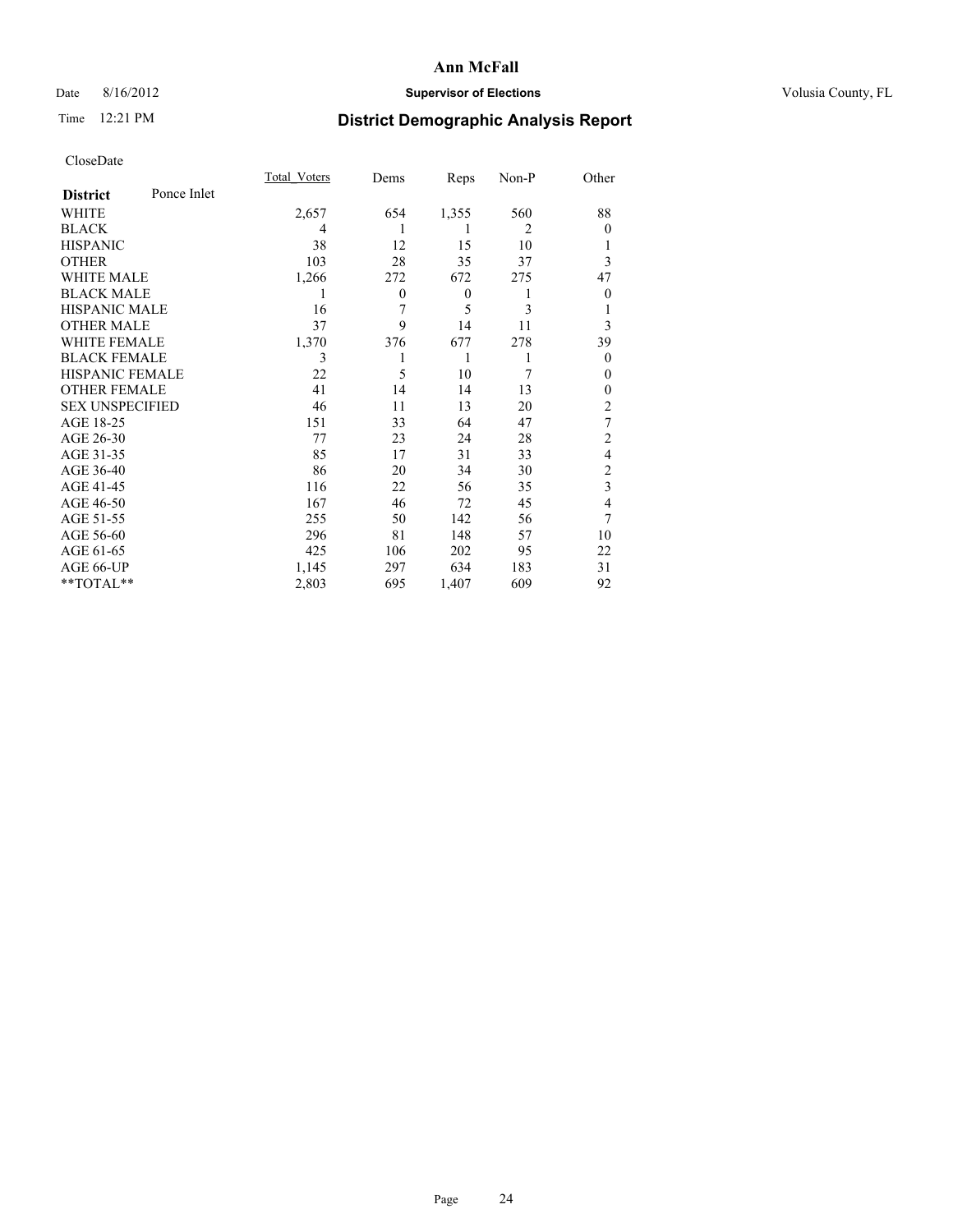# Date 8/16/2012 **Supervisor of Elections Supervisor of Elections** Volusia County, FL

# Time 12:21 PM **District Demographic Analysis Report**

|                        |             | Total Voters | Dems   | <b>Reps</b> | Non-P | Other |
|------------------------|-------------|--------------|--------|-------------|-------|-------|
| <b>District</b>        | Port Orange |              |        |             |       |       |
| WHITE                  |             | 34,204       | 11,622 | 13,306      | 8,041 | 1,235 |
| <b>BLACK</b>           |             | 964          | 756    | 52          | 133   | 23    |
| <b>HISPANIC</b>        |             | 904          | 365    | 199         | 323   | 17    |
| <b>OTHER</b>           |             | 1,702        | 541    | 392         | 713   | 56    |
| <b>WHITE MALE</b>      |             | 15,613       | 4,636  | 6,427       | 3.911 | 639   |
| <b>BLACK MALE</b>      |             | 412          | 304    | 32          | 64    | 12    |
| <b>HISPANIC MALE</b>   |             | 398          | 154    | 87          | 149   | 8     |
| <b>OTHER MALE</b>      |             | 615          | 201    | 149         | 241   | 24    |
| <b>WHITE FEMALE</b>    |             | 18,350       | 6,913  | 6,794       | 4,065 | 578   |
| <b>BLACK FEMALE</b>    |             | 547          | 448    | 19          | 69    | 11    |
| HISPANIC FEMALE        |             | 496          | 210    | 108         | 169   | 9     |
| <b>OTHER FEMALE</b>    |             | 694          | 255    | 167         | 251   | 21    |
| <b>SEX UNSPECIFIED</b> |             | 649          | 163    | 166         | 291   | 29    |
| AGE 18-25              |             | 3,243        | 1,038  | 928         | 1,151 | 126   |
| AGE 26-30              |             | 2,439        | 794    | 686         | 877   | 82    |
| AGE 31-35              |             | 2,245        | 722    | 678         | 761   | 84    |
| AGE 36-40              |             | 2,172        | 667    | 760         | 661   | 84    |
| AGE 41-45              |             | 2,652        | 800    | 1,008       | 760   | 84    |
| AGE 46-50              |             | 3,193        | 989    | 1,298       | 803   | 103   |
| AGE 51-55              |             | 3,508        | 1,206  | 1,449       | 746   | 107   |
| AGE 56-60              |             | 3,476        | 1,334  | 1,326       | 704   | 112   |
| AGE 61-65              |             | 3,774        | 1,431  | 1,416       | 785   | 142   |
| AGE 66-UP              |             | 11,100       | 4,314  | 4,404       | 1,973 | 409   |
| **TOTAL**              |             | 37,803       | 13,295 | 13,954      | 9,221 | 1,333 |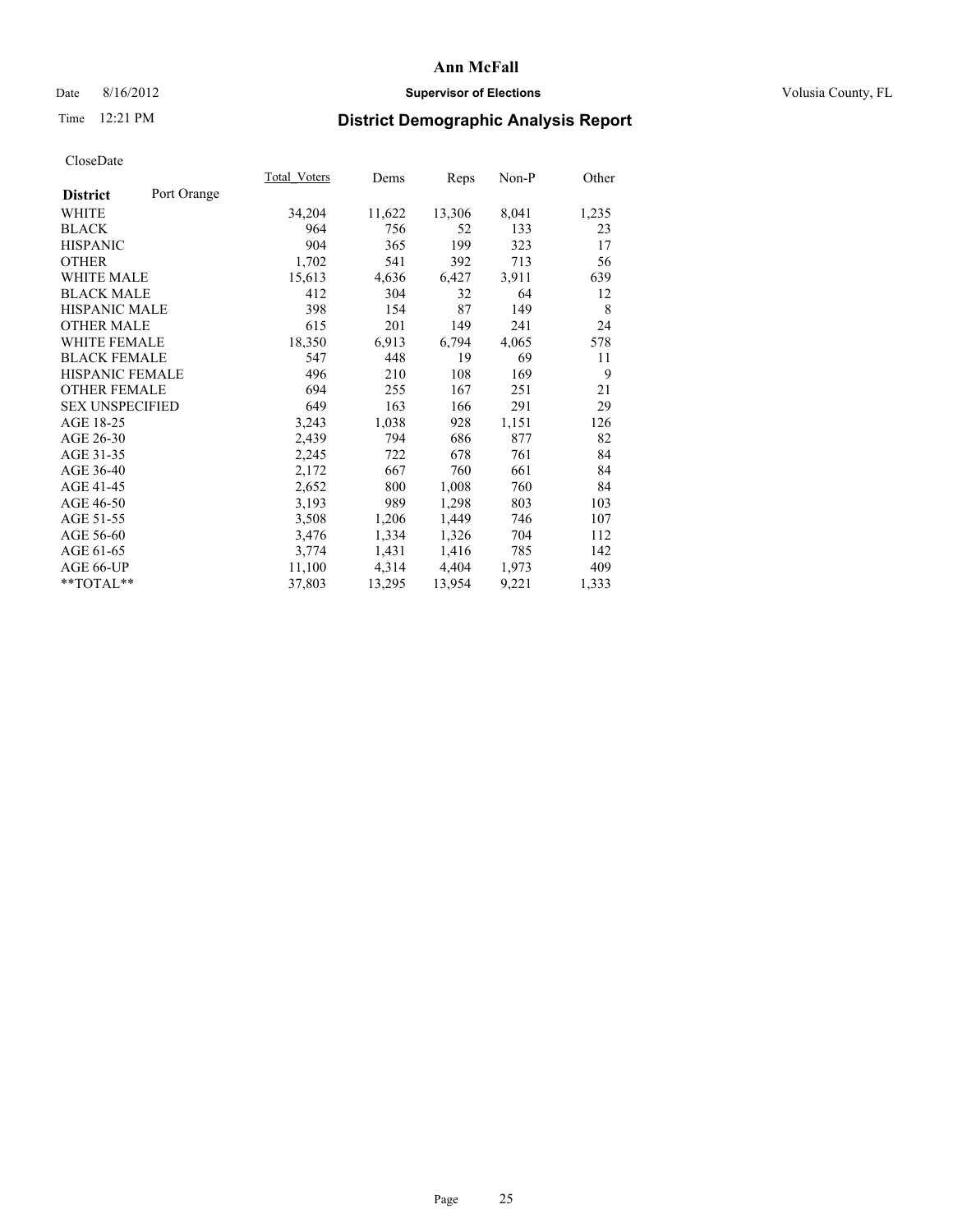# Date 8/16/2012 **Supervisor of Elections Supervisor of Elections** Volusia County, FL

# Time 12:21 PM **District Demographic Analysis Report**

|                        |               | <b>Total Voters</b> | Dems  | Reps  | Non-P | Other          |
|------------------------|---------------|---------------------|-------|-------|-------|----------------|
| <b>District</b>        | South Daytona |                     |       |       |       |                |
| WHITE                  |               | 6,530               | 2,562 | 2,238 | 1,519 | 211            |
| <b>BLACK</b>           |               | 609                 | 481   | 17    | 102   | 9              |
| <b>HISPANIC</b>        |               | 176                 | 91    | 28    | 53    | 4              |
| <b>OTHER</b>           |               | 337                 | 132   | 58    | 141   | 6              |
| <b>WHITE MALE</b>      |               | 2,995               | 1,012 | 1,123 | 735   | 125            |
| <b>BLACK MALE</b>      |               | 229                 | 171   | 6     | 47    | 5              |
| <b>HISPANIC MALE</b>   |               | 83                  | 39    | 18    | 23    | 3              |
| <b>OTHER MALE</b>      |               | 93                  | 39    | 19    | 34    | 1              |
| <b>WHITE FEMALE</b>    |               | 3,494               | 1,528 | 1,103 | 777   | 86             |
| <b>BLACK FEMALE</b>    |               | 371                 | 303   | 10    | 54    | 4              |
| <b>HISPANIC FEMALE</b> |               | 90                  | 50    | 10    | 29    | 1              |
| <b>OTHER FEMALE</b>    |               | 151                 | 67    | 29    | 52    | 3              |
| <b>SEX UNSPECIFIED</b> |               | 146                 | 57    | 23    | 64    | $\overline{c}$ |
| AGE 18-25              |               | 702                 | 278   | 145   | 264   | 15             |
| AGE 26-30              |               | 581                 | 223   | 139   | 195   | 24             |
| AGE 31-35              |               | 469                 | 180   | 97    | 165   | 27             |
| AGE 36-40              |               | 457                 | 162   | 143   | 139   | 13             |
| AGE 41-45              |               | 608                 | 258   | 186   | 149   | 15             |
| AGE 46-50              |               | 720                 | 261   | 251   | 184   | 24             |
| AGE 51-55              |               | 751                 | 314   | 255   | 160   | 22             |
| AGE 56-60              |               | 712                 | 330   | 233   | 127   | 22             |
| AGE 61-65              |               | 754                 | 323   | 246   | 161   | 24             |
| AGE 66-UP              |               | 1,908               | 944   | 648   | 272   | 44             |
| **TOTAL**              |               | 7,662               | 3,273 | 2,343 | 1,816 | 230            |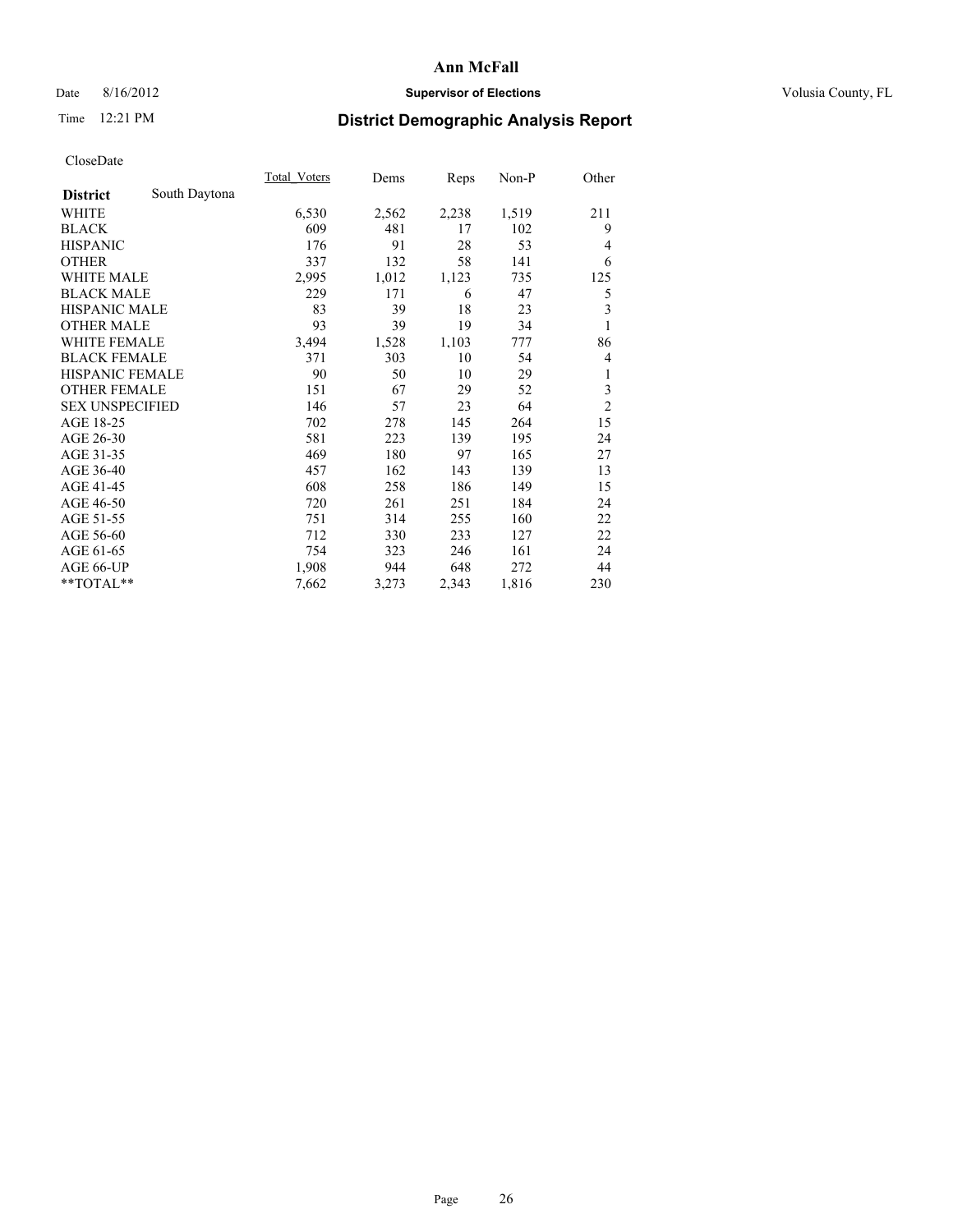# Date 8/16/2012 **Supervisor of Elections Supervisor of Elections** Volusia County, FL

# Time 12:21 PM **District Demographic Analysis Report**

| <b>UIUSUDUI</b> U      |               |              |          |          |          |       |
|------------------------|---------------|--------------|----------|----------|----------|-------|
|                        |               | Total Voters | Dems     | Reps     | Non-P    | Other |
| <b>District</b>        | Flagler Beach |              |          |          |          |       |
| WHITE                  |               | 54           | 22       | 15       | 16       |       |
| <b>BLACK</b>           |               | 0            | $\theta$ | $\Omega$ | 0        | 0     |
| <b>HISPANIC</b>        |               |              | 0        | 0        | 0        |       |
| <b>OTHER</b>           |               | 3            |          | 2        | 0        |       |
| <b>WHITE MALE</b>      |               | 27           | 10       | 8        | 8        |       |
| <b>BLACK MALE</b>      |               | 0            | 0        | 0        | 0        |       |
| <b>HISPANIC MALE</b>   |               |              | 0        | 0        | $_{0}$   | 0     |
| <b>OTHER MALE</b>      |               | 2            |          |          | 0        | I)    |
| WHITE FEMALE           |               | 27           | 12       |          | 8        | 0     |
| <b>BLACK FEMALE</b>    |               | 0            | 0        | 0        | 0        | 0     |
| <b>HISPANIC FEMALE</b> |               |              | 0        | 0        | 0        |       |
| <b>OTHER FEMALE</b>    |               |              | 0        |          | 0        | 0     |
| <b>SEX UNSPECIFIED</b> |               |              |          | 0        | $\theta$ | 0     |
| AGE 18-25              |               |              | 0        | 0        | 2        | 0     |
| AGE 26-30              |               | 0            |          | $\Omega$ | $\Omega$ | 0     |
| AGE 31-35              |               |              | 0        | $\Omega$ | 0        | 0     |
| AGE 36-40              |               |              |          | 0        | 0        |       |
| AGE 41-45              |               |              |          | 0        | 0        | 0     |
| AGE 46-50              |               |              |          | 0        | 0        | 0     |
| AGE 51-55              |               |              |          |          | 3        |       |
| AGE 56-60              |               |              | 0        |          | 0        | 0     |
| AGE 61-65              |               | 9            |          |          |          |       |
| AGE 66-UP              |               | 40           | 18       | 14       |          |       |
| **TOTAL**              |               | 57           | 23       | 17       | 16       |       |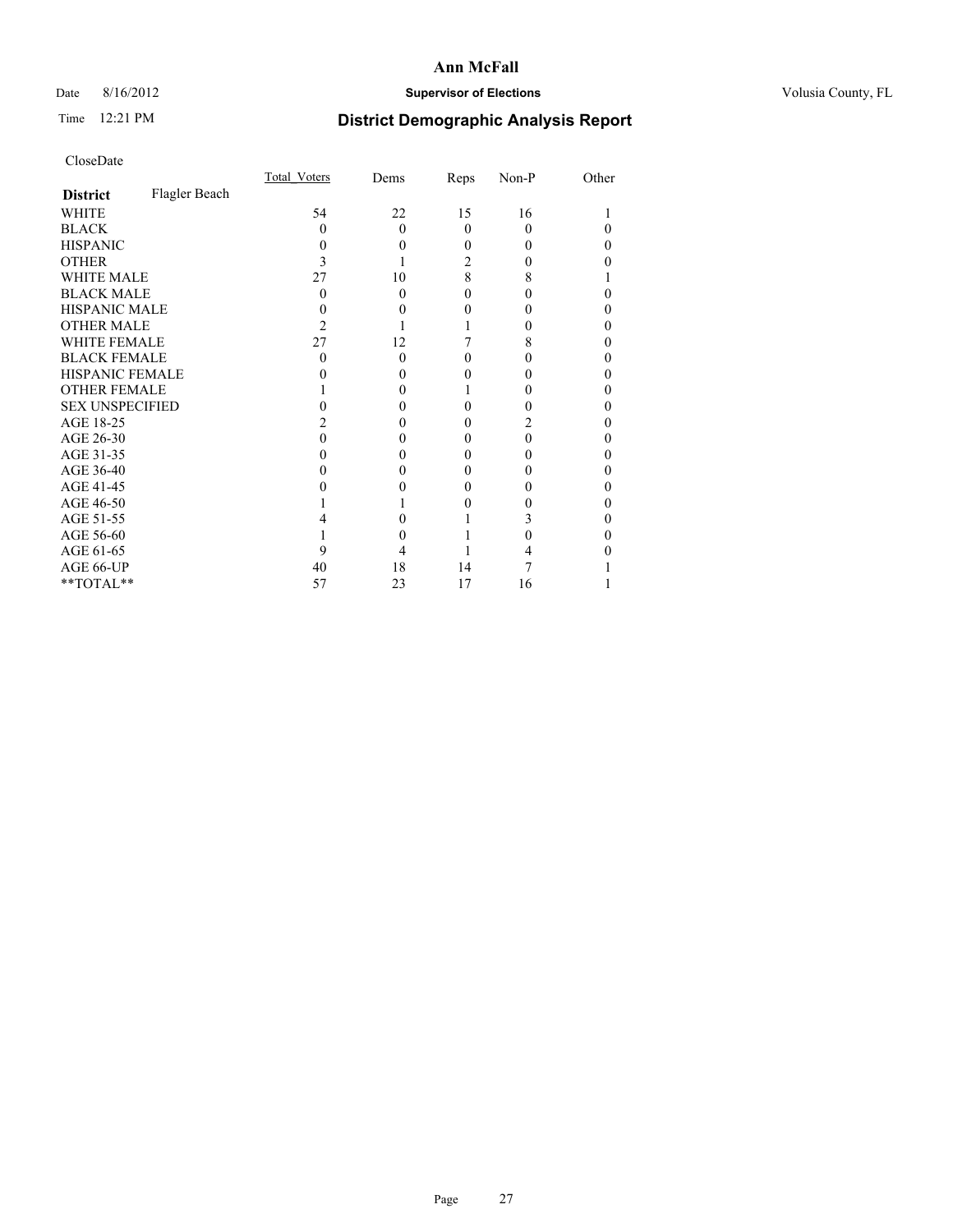# Date 8/16/2012 **Supervisor of Elections Supervisor of Elections** Volusia County, FL

# Time 12:21 PM **District Demographic Analysis Report**

|                        |                           | Total Voters | Dems   | <b>Reps</b> | Non-P  | Other |
|------------------------|---------------------------|--------------|--------|-------------|--------|-------|
| <b>District</b>        | <b>Hospital Authority</b> |              |        |             |        |       |
| WHITE                  |                           | 96,650       | 30,755 | 40,475      | 21,126 | 4,294 |
| <b>BLACK</b>           |                           | 9,731        | 7,675  | 418         | 1,458  | 180   |
| <b>HISPANIC</b>        |                           | 17,081       | 8,158  | 2,866       | 5,661  | 396   |
| <b>OTHER</b>           |                           | 6,394        | 1,961  | 1,412       | 2,792  | 229   |
| <b>WHITE MALE</b>      |                           | 44,679       | 12,451 | 19,696      | 10,229 | 2,303 |
| <b>BLACK MALE</b>      |                           | 4,128        | 3,081  | 229         | 712    | 106   |
| <b>HISPANIC MALE</b>   |                           | 8,000        | 3,671  | 1,423       | 2,692  | 214   |
| <b>OTHER MALE</b>      |                           | 2,102        | 677    | 539         | 808    | 78    |
| <b>WHITE FEMALE</b>    |                           | 51,430       | 18,141 | 20,563      | 10,755 | 1,971 |
| <b>BLACK FEMALE</b>    |                           | 5,513        | 4,524  | 187         | 730    | 72    |
| <b>HISPANIC FEMALE</b> |                           | 8,953        | 4,420  | 1,432       | 2,926  | 175   |
| <b>OTHER FEMALE</b>    |                           | 2,473        | 914    | 559         | 920    | 80    |
| <b>SEX UNSPECIFIED</b> |                           | 2,578        | 670    | 543         | 1,265  | 100   |
| AGE 18-25              |                           | 13,716       | 4,462  | 3,406       | 5,238  | 610   |
| AGE 26-30              |                           | 8,751        | 2,852  | 2,225       | 3,306  | 368   |
| AGE 31-35              |                           | 9,174        | 3,169  | 2,530       | 3,011  | 464   |
| AGE 36-40              |                           | 9,245        | 3,162  | 2,928       | 2,715  | 440   |
| AGE 41-45              |                           | 10,479       | 3,492  | 3,806       | 2,770  | 411   |
| AGE 46-50              |                           | 12,220       | 4,211  | 4,667       | 2,891  | 451   |
| AGE 51-55              |                           | 12,686       | 4,669  | 4,929       | 2,639  | 449   |
| AGE 56-60              |                           | 11,895       | 4,746  | 4,427       | 2,262  | 460   |
| AGE 61-65              |                           | 11,527       | 4,686  | 4,357       | 2,049  | 435   |
| AGE 66-UP              |                           | 30,268       | 13,162 | 11,909      | 4,183  | 1,014 |
| $*$ TOTAL $*$          |                           | 129,963      | 48,611 | 45,184      | 31,066 | 5,102 |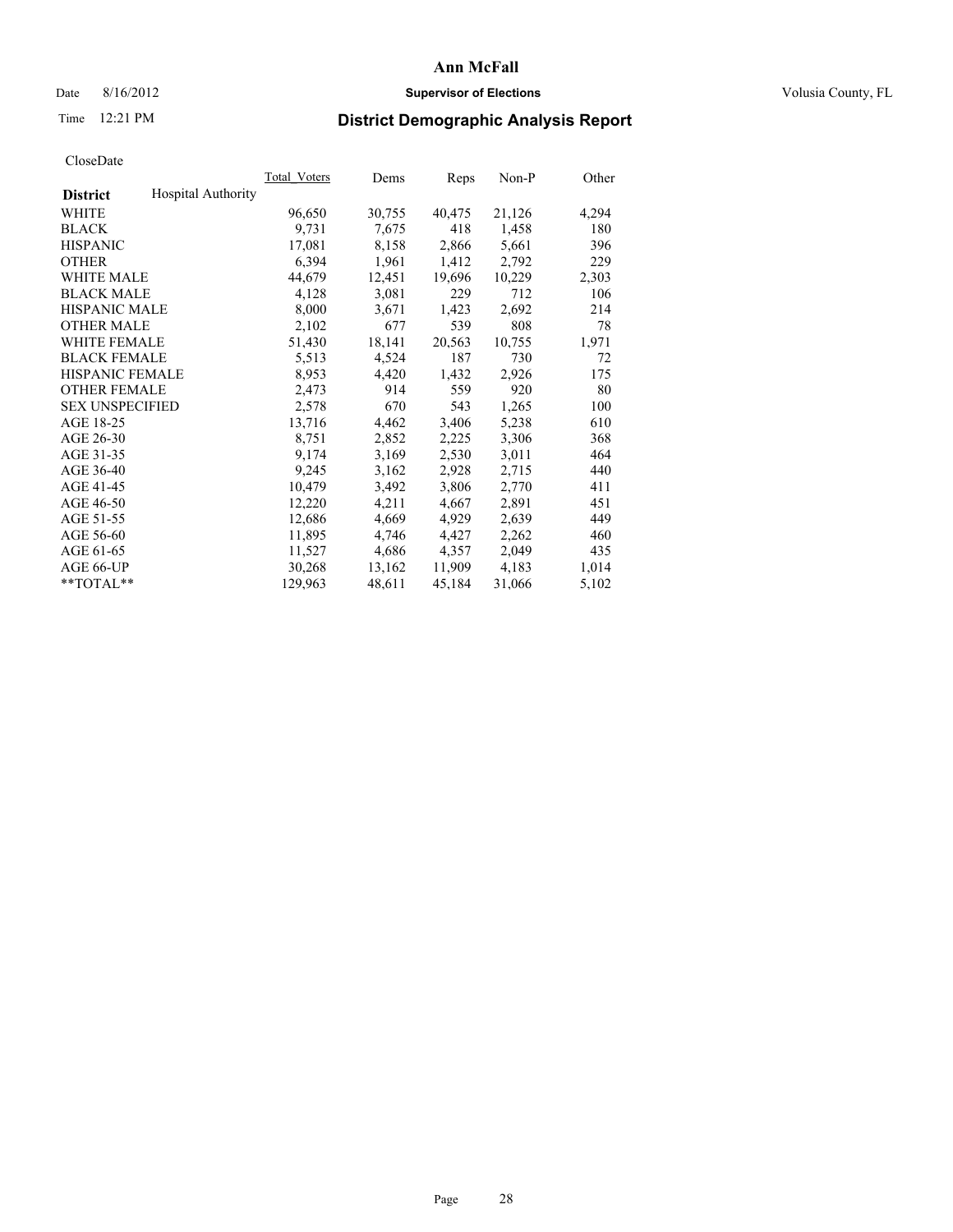# Date 8/16/2012 **Supervisor of Elections Supervisor of Elections** Volusia County, FL

# Time 12:21 PM **District Demographic Analysis Report**

|                                          | Total Voters | Dems  | Reps  | $Non-P$ | Other |
|------------------------------------------|--------------|-------|-------|---------|-------|
| Florida House Seat 24<br><b>District</b> |              |       |       |         |       |
| WHITE                                    | 17,378       | 5,510 | 7,663 | 3,508   | 697   |
| <b>BLACK</b>                             | 428          | 338   | 23    | 58      | 9     |
| <b>HISPANIC</b>                          | 763          | 292   | 142   | 307     | 22    |
| <b>OTHER</b>                             | 842          | 212   | 265   | 336     | 29    |
| <b>WHITE MALE</b>                        | 8,108        | 2,227 | 3,774 | 1,730   | 377   |
| <b>BLACK MALE</b>                        | 193          | 144   | 17    | 26      | 6     |
| <b>HISPANIC MALE</b>                     | 356          | 141   | 58    | 145     | 12    |
| <b>OTHER MALE</b>                        | 277          | 63    | 104   | 101     | 9     |
| <b>WHITE FEMALE</b>                      | 9,157        | 3,251 | 3,840 | 1,751   | 315   |
| <b>BLACK FEMALE</b>                      | 232          | 192   | 6     | 31      | 3     |
| HISPANIC FEMALE                          | 403          | 150   | 84    | 159     | 10    |
| <b>OTHER FEMALE</b>                      | 334          | 110   | 109   | 105     | 10    |
| <b>SEX UNSPECIFIED</b>                   | 351          | 74    | 101   | 161     | 15    |
| AGE 18-25                                | 1,368        | 328   | 450   | 534     | 56    |
| AGE 26-30                                | 896          | 258   | 263   | 339     | 36    |
| AGE 31-35                                | 785          | 198   | 265   | 274     | 48    |
| AGE 36-40                                | 777          | 202   | 320   | 220     | 35    |
| AGE 41-45                                | 1,110        | 304   | 471   | 289     | 46    |
| AGE 46-50                                | 1,471        | 425   | 679   | 315     | 52    |
| AGE 51-55                                | 1,861        | 597   | 819   | 382     | 63    |
| AGE 56-60                                | 2,036        | 734   | 841   | 366     | 95    |
| AGE 61-65                                | 2,350        | 821   | 986   | 449     | 94    |
| AGE 66-UP                                | 6,768        | 2,490 | 3,000 | 1,045   | 233   |
| **TOTAL**                                | 19,422       | 6,357 | 8,094 | 4,213   | 758   |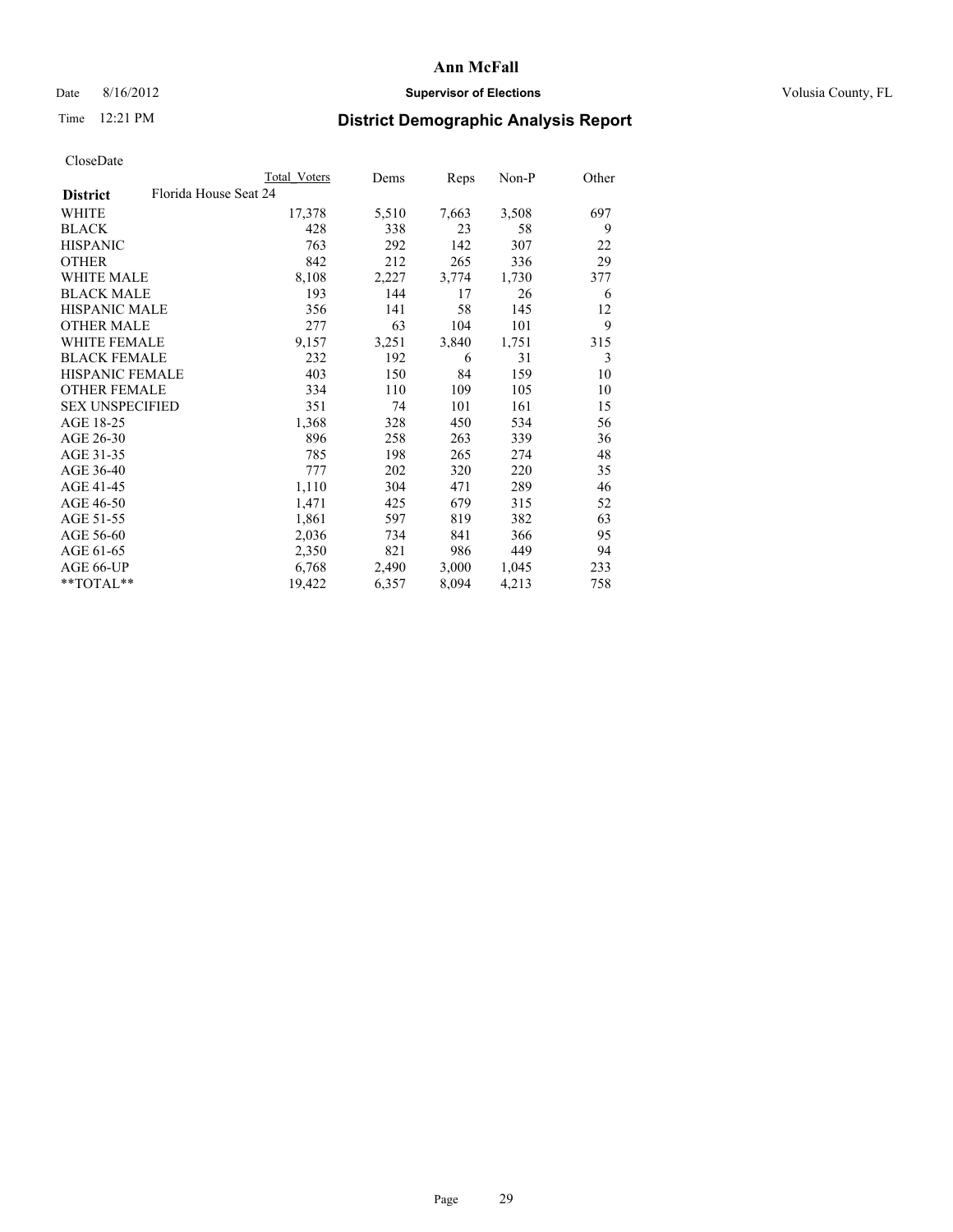# Date 8/16/2012 **Supervisor of Elections Supervisor of Elections** Volusia County, FL

# Time 12:21 PM **District Demographic Analysis Report**

|                        |                       | Total Voters | Dems   | Reps   | Non-P  | Other |
|------------------------|-----------------------|--------------|--------|--------|--------|-------|
| <b>District</b>        | Florida House Seat 25 |              |        |        |        |       |
| WHITE                  |                       | 101,131      | 33,768 | 41,456 | 22,524 | 3,383 |
| <b>BLACK</b>           |                       | 2,793        | 2,173  | 151    | 407    | 62    |
| <b>HISPANIC</b>        |                       | 2,128        | 825    | 556    | 701    | 46    |
| <b>OTHER</b>           |                       | 4,743        | 1,445  | 1,176  | 1,971  | 151   |
| <b>WHITE MALE</b>      |                       | 46,710       | 13,689 | 20,131 | 11,105 | 1,785 |
| <b>BLACK MALE</b>      |                       | 1,217        | 890    | 80     | 212    | 35    |
| <b>HISPANIC MALE</b>   |                       | 950          | 335    | 252    | 334    | 29    |
| <b>OTHER MALE</b>      |                       | 1,692        | 529    | 451    | 656    | 56    |
| <b>WHITE FEMALE</b>    |                       | 53,752       | 19,861 | 21,098 | 11,237 | 1,556 |
| <b>BLACK FEMALE</b>    |                       | 1,556        | 1,267  | 70     | 192    | 27    |
| <b>HISPANIC FEMALE</b> |                       | 1,158        | 485    | 295    | 361    | 17    |
| <b>OTHER FEMALE</b>    |                       | 1,942        | 708    | 520    | 656    | 58    |
| <b>SEX UNSPECIFIED</b> |                       | 1,818        | 447    | 442    | 850    | 79    |
| AGE 18-25              |                       | 8,529        | 2,607  | 2,536  | 3,099  | 287   |
| AGE 26-30              |                       | 6,064        | 1,898  | 1,778  | 2,176  | 212   |
| AGE 31-35              |                       | 5,539        | 1,700  | 1,718  | 1,904  | 217   |
| AGE 36-40              |                       | 5,600        | 1,708  | 1,913  | 1,760  | 219   |
| AGE 41-45              |                       | 7,122        | 2,111  | 2,826  | 1,948  | 237   |
| AGE 46-50              |                       | 8,946        | 2,807  | 3,727  | 2,166  | 246   |
| AGE 51-55              |                       | 10,453       | 3,475  | 4,408  | 2,267  | 303   |
| AGE 56-60              |                       | 10,968       | 4,037  | 4,407  | 2,192  | 332   |
| AGE 61-65              |                       | 11,861       | 4,440  | 4,629  | 2,398  | 394   |
| AGE 66-UP              |                       | 35,776       | 13,455 | 15,407 | 5,715  | 1,199 |
| $*$ $TOTAL**$          |                       | 110,861      | 38,238 | 43,352 | 25,625 | 3,646 |
|                        |                       |              |        |        |        |       |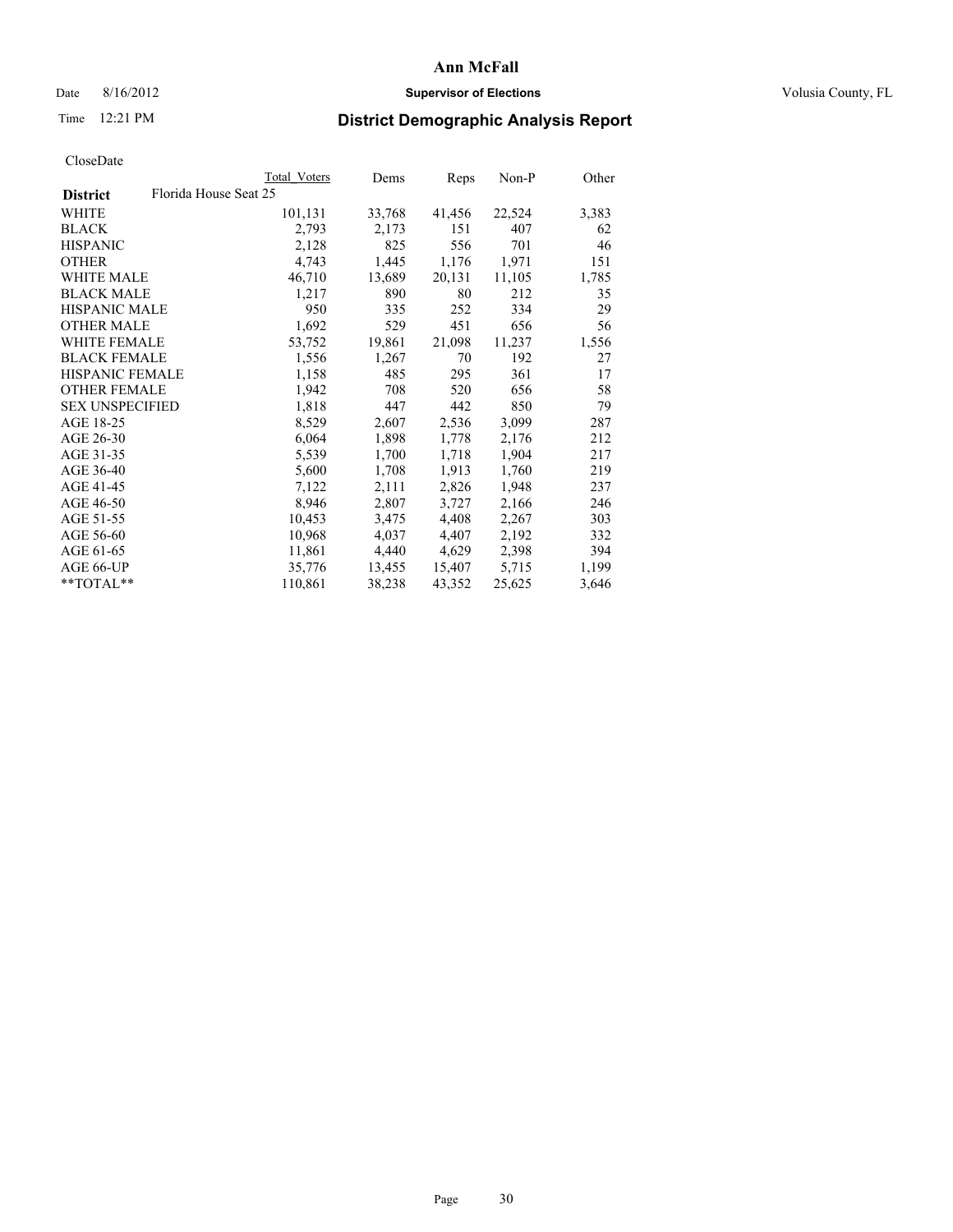# Date 8/16/2012 **Supervisor of Elections Supervisor of Elections** Volusia County, FL

# Time 12:21 PM **District Demographic Analysis Report**

|                        |                       | Total Voters | Dems   | <b>Reps</b> | Non-P  | Other |
|------------------------|-----------------------|--------------|--------|-------------|--------|-------|
| <b>District</b>        | Florida House Seat 26 |              |        |             |        |       |
| WHITE                  |                       | 64,532       | 22,884 | 24,544      | 14,468 | 2,636 |
| <b>BLACK</b>           |                       | 17,836       | 14,869 | 491         | 2,288  | 188   |
| <b>HISPANIC</b>        |                       | 3,231        | 1,459  | 581         | 1,098  | 93    |
| <b>OTHER</b>           |                       | 4,606        | 1,685  | 826         | 1,959  | 136   |
| <b>WHITE MALE</b>      |                       | 29,670       | 9,147  | 12,068      | 7,002  | 1,453 |
| <b>BLACK MALE</b>      |                       | 6,935        | 5,553  | 242         | 1,040  | 100   |
| <b>HISPANIC MALE</b>   |                       | 1,488        | 630    | 288         | 525    | 45    |
| <b>OTHER MALE</b>      |                       | 1,416        | 526    | 316         | 530    | 44    |
| <b>WHITE FEMALE</b>    |                       | 34,523       | 13,618 | 12,360      | 7,373  | 1,172 |
| <b>BLACK FEMALE</b>    |                       | 10,739       | 9,188  | 244         | 1,221  | 86    |
| <b>HISPANIC FEMALE</b> |                       | 1,718        | 815    | 291         | 566    | 46    |
| <b>OTHER FEMALE</b>    |                       | 1,787        | 763    | 356         | 619    | 49    |
| <b>SEX UNSPECIFIED</b> |                       | 1,929        | 657    | 277         | 937    | 58    |
| AGE 18-25              |                       | 11,439       | 5,468  | 2,036       | 3,613  | 322   |
| AGE 26-30              |                       | 6,800        | 2,910  | 1,400       | 2,237  | 253   |
| AGE 31-35              |                       | 6,051        | 2,567  | 1,387       | 1,850  | 247   |
| AGE 36-40              |                       | 5,548        | 2,253  | 1,556       | 1,510  | 229   |
| AGE 41-45              |                       | 6,552        | 2,701  | 1,950       | 1,671  | 230   |
| AGE 46-50              |                       | 7,573        | 3,168  | 2,434       | 1,700  | 271   |
| AGE 51-55              |                       | 8,331        | 3,685  | 2,738       | 1,607  | 301   |
| AGE 56-60              |                       | 8,124        | 3,863  | 2,523       | 1,460  | 278   |
| AGE 61-65              |                       | 8,051        | 3,686  | 2,650       | 1,437  | 278   |
| AGE 66-UP              |                       | 21,834       | 10,646 | 7,778       | 2,762  | 648   |
| $*$ $TOTAL**$          |                       | 90,304       | 40,947 | 26,452      | 19,848 | 3,057 |
|                        |                       |              |        |             |        |       |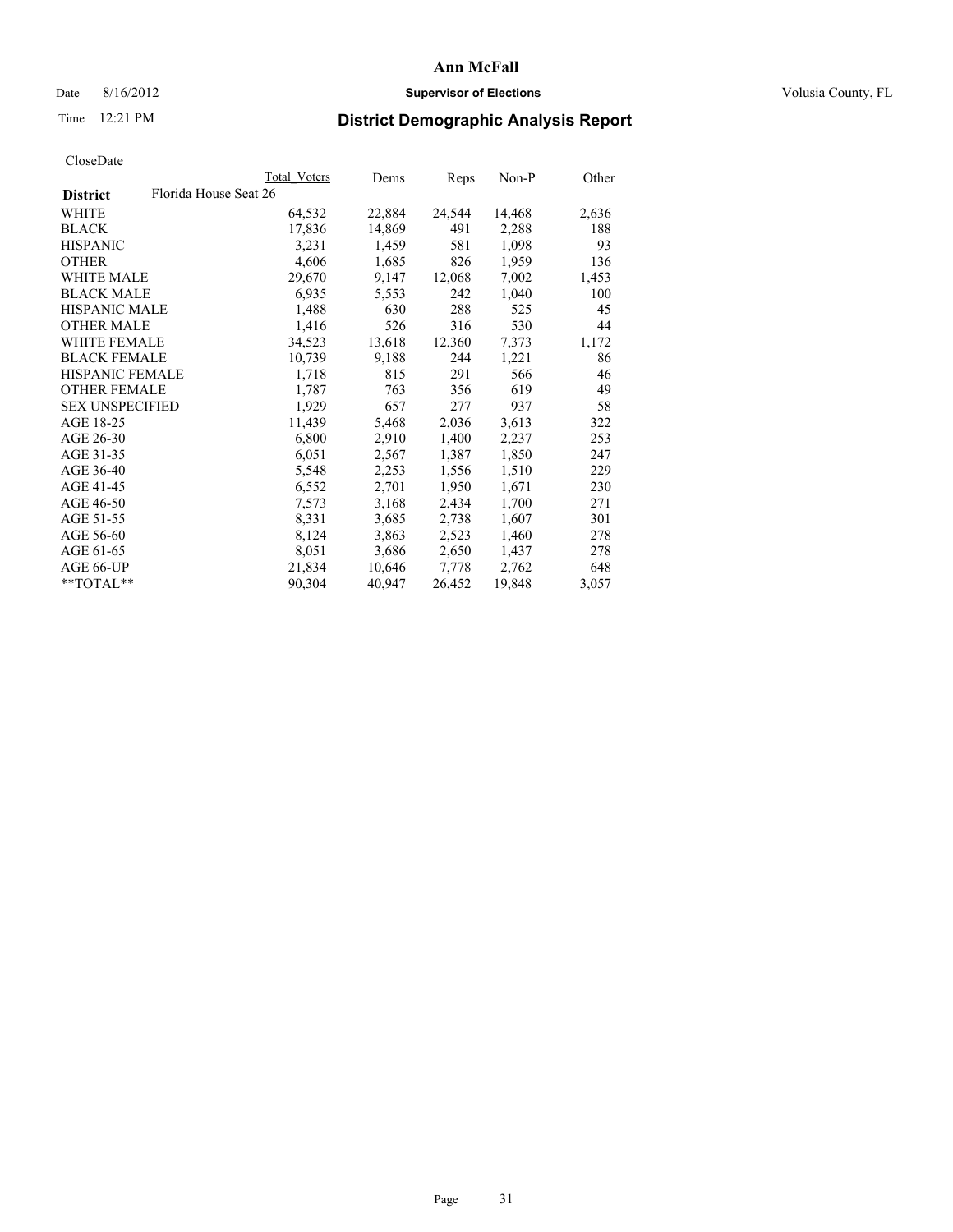# Date 8/16/2012 **Supervisor of Elections Supervisor of Elections** Volusia County, FL

# Time 12:21 PM **District Demographic Analysis Report**

|                        |                       | Total Voters | Dems   | Reps   | Non-P  | Other |
|------------------------|-----------------------|--------------|--------|--------|--------|-------|
| <b>District</b>        | Florida House Seat 27 |              |        |        |        |       |
| WHITE                  |                       | 74,518       | 24,069 | 29,928 | 17,436 | 3,085 |
| <b>BLACK</b>           |                       | 6,148        | 4,749  | 287    | 987    | 125   |
| <b>HISPANIC</b>        |                       | 14,740       | 7,166  | 2,480  | 4,779  | 315   |
| <b>OTHER</b>           |                       | 4,748        | 1,461  | 999    | 2,130  | 158   |
| <b>WHITE MALE</b>      |                       | 34,580       | 9,873  | 14,617 | 8,433  | 1,657 |
| <b>BLACK MALE</b>      |                       | 2,715        | 1,975  | 164    | 501    | 75    |
| <b>HISPANIC MALE</b>   |                       | 6,927        | 3,220  | 1,238  | 2,289  | 180   |
| <b>OTHER MALE</b>      |                       | 1,582        | 510    | 388    | 626    | 58    |
| <b>WHITE FEMALE</b>    |                       | 39,493       | 14,060 | 15,124 | 8,896  | 1,413 |
| <b>BLACK FEMALE</b>    |                       | 3,378        | 2,727  | 123    | 478    | 50    |
| <b>HISPANIC FEMALE</b> |                       | 7,702        | 3,888  | 1,233  | 2,451  | 130   |
| <b>OTHER FEMALE</b>    |                       | 1,859        | 699    | 407    | 693    | 60    |
| <b>SEX UNSPECIFIED</b> |                       | 1,918        | 493    | 400    | 965    | 60    |
| AGE 18-25              |                       | 10,020       | 3,291  | 2,362  | 3,947  | 420   |
| AGE 26-30              |                       | 6,585        | 2,130  | 1,630  | 2,567  | 258   |
| AGE 31-35              |                       | 7,015        | 2,407  | 1,844  | 2,435  | 329   |
| AGE 36-40              |                       | 7,276        | 2,544  | 2,178  | 2,238  | 316   |
| AGE 41-45              |                       | 8,014        | 2,690  | 2,828  | 2,200  | 296   |
| AGE 46-50              |                       | 9,403        | 3,298  | 3,383  | 2,391  | 331   |
| AGE 51-55              |                       | 9,792        | 3,593  | 3,704  | 2,177  | 318   |
| AGE 56-60              |                       | 9,195        | 3,665  | 3,315  | 1,898  | 317   |
| AGE 61-65              |                       | 8,929        | 3,575  | 3,252  | 1,786  | 316   |
| AGE 66-UP              |                       | 24,007       | 10,299 | 9,208  | 3,716  | 784   |
| $*$ $TOTAL**$          |                       | 100,238      | 37,492 | 33,705 | 25,356 | 3,685 |
|                        |                       |              |        |        |        |       |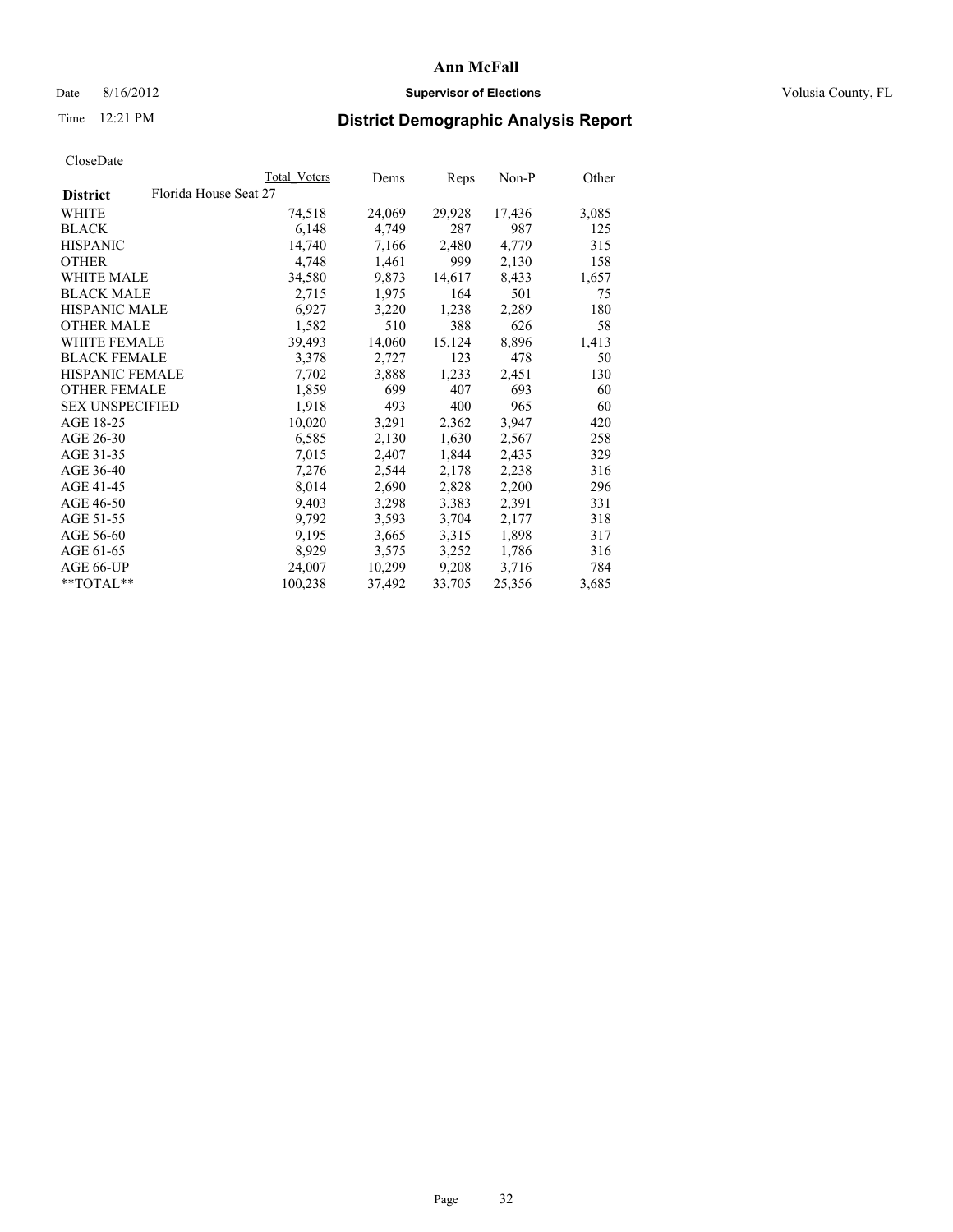# Date 8/16/2012 **Supervisor of Elections Supervisor of Elections** Volusia County, FL

# Time 12:21 PM **District Demographic Analysis Report**

|                        |                         | <b>Total Voters</b> | Dems   | Reps   | Non-P  | Other |
|------------------------|-------------------------|---------------------|--------|--------|--------|-------|
| <b>District</b>        | School Board District 1 |                     |        |        |        |       |
| WHITE                  |                         | 53,045              | 16,853 | 23,039 | 10,853 | 2,300 |
| <b>BLACK</b>           |                         | 4,568               | 3,704  | 176    | 621    | 67    |
| <b>HISPANIC</b>        |                         | 3,918               | 1,702  | 756    | 1,346  | 114   |
| <b>OTHER</b>           |                         | 2,947               | 883    | 726    | 1,216  | 122   |
| <b>WHITE MALE</b>      |                         | 24,263              | 6,714  | 11,111 | 5,215  | 1,223 |
| <b>BLACK MALE</b>      |                         | 1,832               | 1,422  | 78     | 297    | 35    |
| <b>HISPANIC MALE</b>   |                         | 1,765               | 740    | 358    | 614    | 53    |
| <b>OTHER MALE</b>      |                         | 962                 | 298    | 276    | 348    | 40    |
| <b>WHITE FEMALE</b>    |                         | 28,489              | 10,060 | 11,803 | 5,562  | 1,064 |
| <b>BLACK FEMALE</b>    |                         | 2,694               | 2,252  | 96     | 316    | 30    |
| <b>HISPANIC FEMALE</b> |                         | 2,125               | 950    | 394    | 723    | 58    |
| <b>OTHER FEMALE</b>    |                         | 1,145               | 404    | 287    | 410    | 44    |
| <b>SEX UNSPECIFIED</b> |                         | 1,203               | 302    | 294    | 551    | 56    |
| AGE 18-25              |                         | 6,260               | 1,966  | 1,715  | 2,292  | 287   |
| AGE 26-30              |                         | 4,005               | 1,272  | 1,165  | 1,393  | 175   |
| AGE 31-35              |                         | 4,081               | 1,332  | 1,289  | 1,251  | 209   |
| AGE 36-40              |                         | 4,014               | 1,262  | 1,406  | 1,142  | 204   |
| AGE 41-45              |                         | 4,804               | 1,533  | 1,871  | 1,207  | 193   |
| AGE 46-50              |                         | 5,583               | 1,802  | 2,346  | 1,218  | 217   |
| AGE 51-55              |                         | 6,022               | 2,120  | 2,522  | 1,169  | 211   |
| AGE 56-60              |                         | 6,024               | 2,340  | 2,370  | 1,069  | 245   |
| AGE 61-65              |                         | 6,146               | 2,385  | 2,515  | 1,012  | 234   |
| AGE 66-UP              |                         | 17,578              | 7,152  | 7,503  | 2,294  | 629   |
| $*$ $TOTAL**$          |                         | 64,517              | 23,164 | 24,702 | 14,047 | 2,604 |
|                        |                         |                     |        |        |        |       |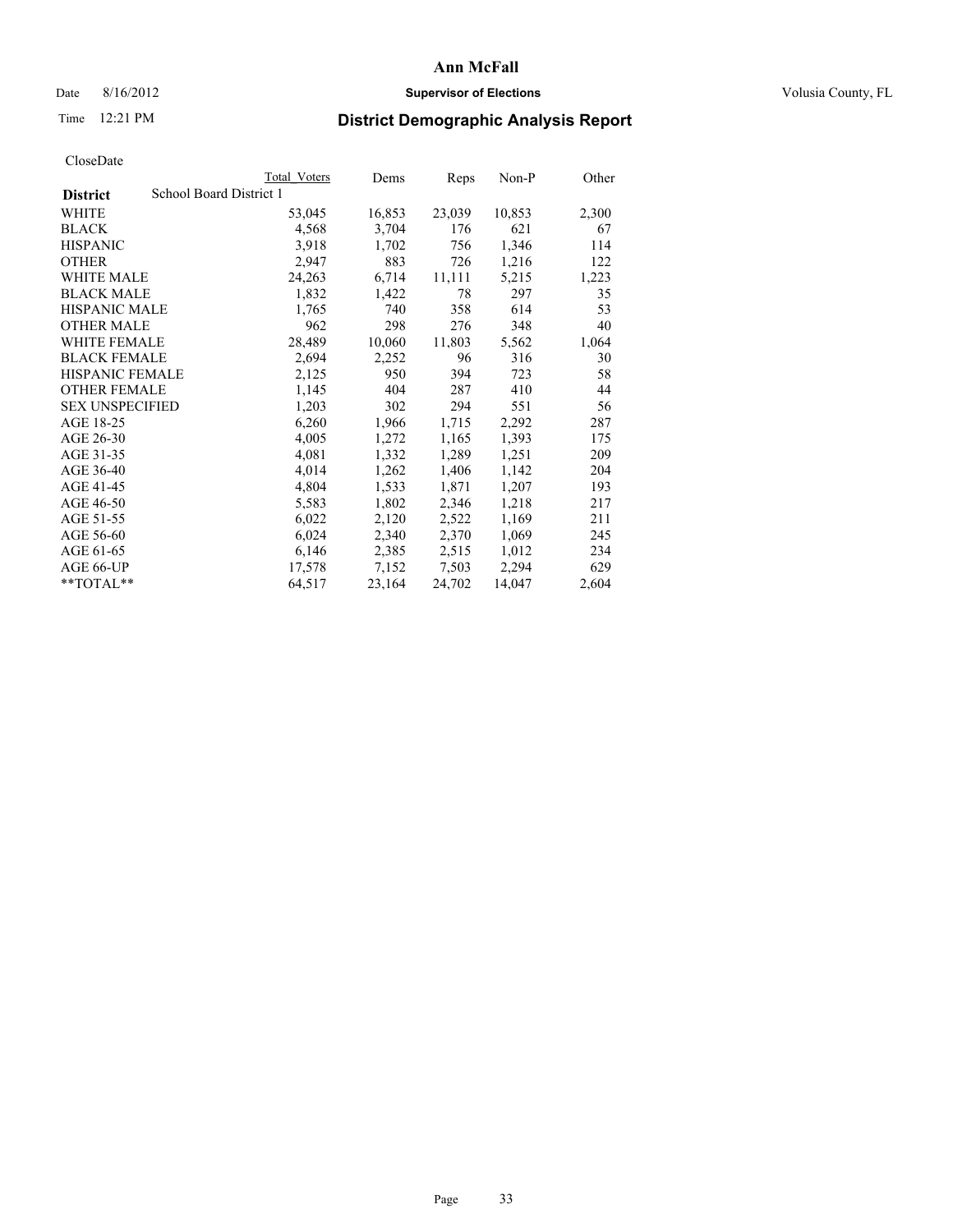# Date 8/16/2012 **Supervisor of Elections Supervisor of Elections** Volusia County, FL

# Time 12:21 PM **District Demographic Analysis Report**

|                        |                         | Total Voters | Dems   | Reps   | Non-P  | Other |
|------------------------|-------------------------|--------------|--------|--------|--------|-------|
| <b>District</b>        | School Board District 2 |              |        |        |        |       |
| WHITE                  |                         | 45,774       | 16,324 | 17,020 | 10,725 | 1,705 |
| <b>BLACK</b>           |                         | 11,199       | 9,335  | 297    | 1,449  | 118   |
| <b>HISPANIC</b>        |                         | 1,521        | 679    | 312    | 501    | 29    |
| <b>OTHER</b>           |                         | 3,145        | 1,186  | 551    | 1,320  | 88    |
| <b>WHITE MALE</b>      |                         | 21,395       | 6,693  | 8,471  | 5,269  | 962   |
| <b>BLACK MALE</b>      |                         | 4,359        | 3,502  | 147    | 653    | 57    |
| <b>HISPANIC MALE</b>   |                         | 740          | 305    | 162    | 253    | 20    |
| <b>OTHER MALE</b>      |                         | 1,032        | 387    | 207    | 408    | 30    |
| <b>WHITE FEMALE</b>    |                         | 24,061       | 9,506  | 8,446  | 5,384  | 725   |
| <b>BLACK FEMALE</b>    |                         | 6,741        | 5,752  | 147    | 781    | 61    |
| <b>HISPANIC FEMALE</b> |                         | 769          | 369    | 149    | 242    | 9     |
| <b>OTHER FEMALE</b>    |                         | 1,253        | 547    | 253    | 426    | 27    |
| <b>SEX UNSPECIFIED</b> |                         | 1,289        | 463    | 198    | 579    | 49    |
| AGE 18-25              |                         | 7.386        | 3,844  | 1,216  | 2,142  | 184   |
| AGE 26-30              |                         | 4,589        | 1,992  | 908    | 1,532  | 157   |
| AGE 31-35              |                         | 3,557        | 1,521  | 753    | 1,159  | 124   |
| AGE 36-40              |                         | 3,144        | 1,287  | 829    | 928    | 100   |
| AGE 41-45              |                         | 3,775        | 1,598  | 1,035  | 1,015  | 127   |
| AGE 46-50              |                         | 4,639        | 1,970  | 1,419  | 1,116  | 134   |
| AGE 51-55              |                         | 5,579        | 2,430  | 1,839  | 1,132  | 178   |
| AGE 56-60              |                         | 5,444        | 2,464  | 1,712  | 1,095  | 173   |
| AGE 61-65              |                         | 5,998        | 2,547  | 1,998  | 1,248  | 205   |
| AGE 66-UP              |                         | 17,593       | 7,908  | 6,479  | 2,646  | 560   |
| $*$ $TOTAL**$          |                         | 61,705       | 27,561 | 18,189 | 14,013 | 1,942 |
|                        |                         |              |        |        |        |       |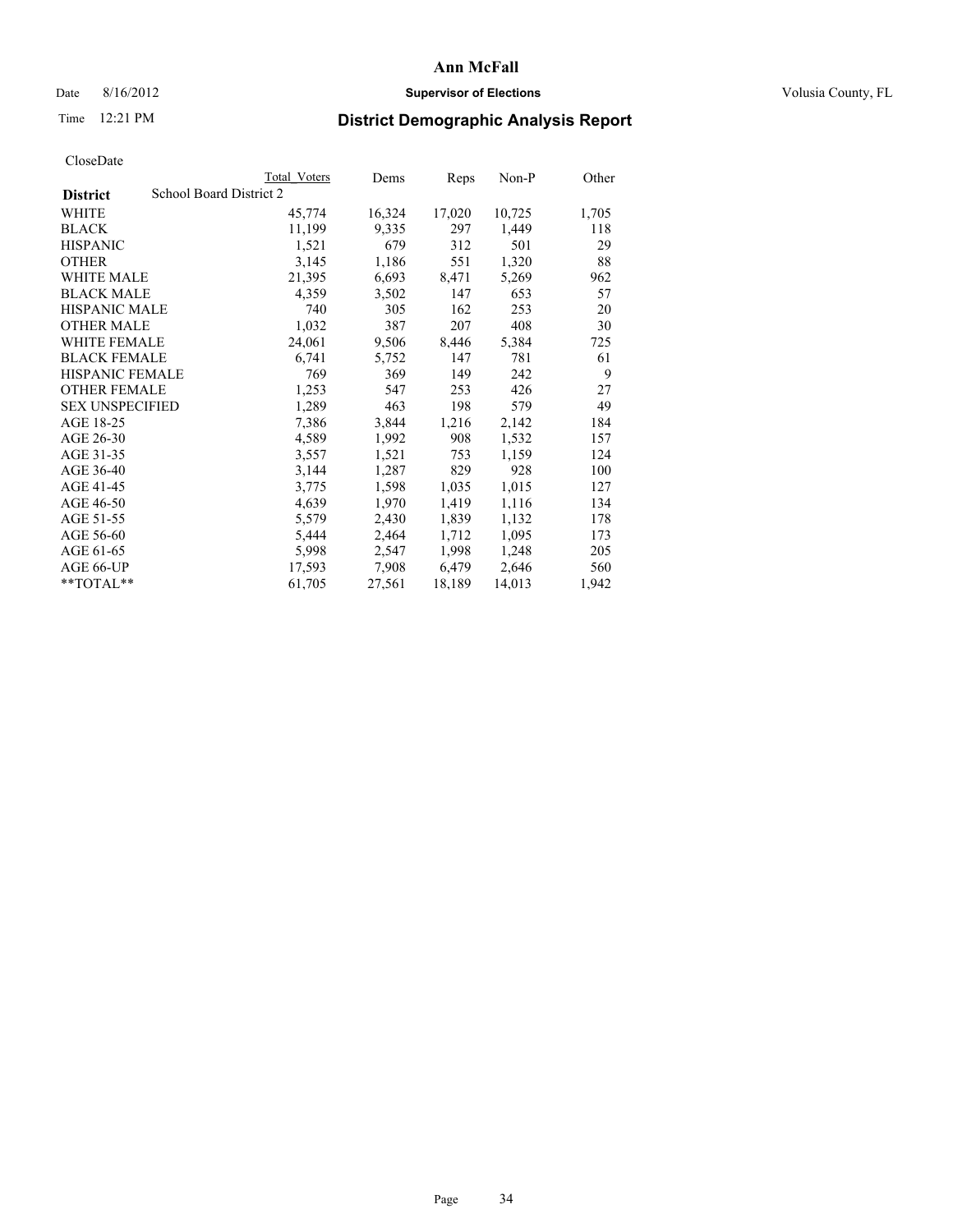# Date 8/16/2012 **Supervisor of Elections Supervisor of Elections** Volusia County, FL

# Time 12:21 PM **District Demographic Analysis Report**

|                                            | Total Voters | Dems   | Reps   | Non-P  | Other |
|--------------------------------------------|--------------|--------|--------|--------|-------|
| School Board District 3<br><b>District</b> |              |        |        |        |       |
| <b>WHITE</b>                               | 64,346       | 21,683 | 25,637 | 15,011 | 2,015 |
| <b>BLACK</b>                               | 1,923        | 1,561  | 78     | 256    | 28    |
| <b>HISPANIC</b>                            | 1,033        | 393    | 273    | 340    | 27    |
| <b>OTHER</b>                               | 2,510        | 704    | 595    | 1,132  | 79    |
| WHITE MALE                                 | 29,763       | 8,802  | 12,545 | 7,343  | 1,073 |
| <b>BLACK MALE</b>                          | 838          | 640    | 43     | 136    | 19    |
| <b>HISPANIC MALE</b>                       | 460          | 166    | 107    | 172    | 15    |
| <b>OTHER MALE</b>                          | 846          | 249    | 236    | 333    | 28    |
| <b>WHITE FEMALE</b>                        | 34,170       | 12,749 | 12,940 | 7,556  | 925   |
| <b>BLACK FEMALE</b>                        | 1,072        | 910    | 34     | 119    | 9     |
| <b>HISPANIC FEMALE</b>                     | 561          | 223    | 162    | 164    | 12    |
| <b>OTHER FEMALE</b>                        | 993          | 348    | 256    | 354    | 35    |
| <b>SEX UNSPECIFIED</b>                     | 1,109        | 254    | 260    | 562    | 33    |
| AGE 18-25                                  | 5,219        | 1,578  | 1,412  | 2,066  | 163   |
| AGE 26-30                                  | 3,639        | 1,160  | 1,024  | 1,333  | 122   |
| AGE 31-35                                  | 3,568        | 1,080  | 1,074  | 1,284  | 130   |
| AGE 36-40                                  | 3,693        | 1,140  | 1,233  | 1,191  | 129   |
| AGE 41-45                                  | 4,592        | 1,405  | 1,763  | 1,296  | 128   |
| AGE 46-50                                  | 5,602        | 1,784  | 2,257  | 1,420  | 141   |
| AGE 51-55                                  | 6,530        | 2,195  | 2,684  | 1,470  | 181   |
| AGE 56-60                                  | 7,079        | 2,696  | 2,756  | 1,432  | 195   |
| AGE 61-65                                  | 7.484        | 2,804  | 2,894  | 1,544  | 242   |
| AGE 66-UP                                  | 22,437       | 8,509  | 9,490  | 3,718  | 720   |
| $*$ $TOTAL**$                              | 69,845       | 24,351 | 26,589 | 16,754 | 2,151 |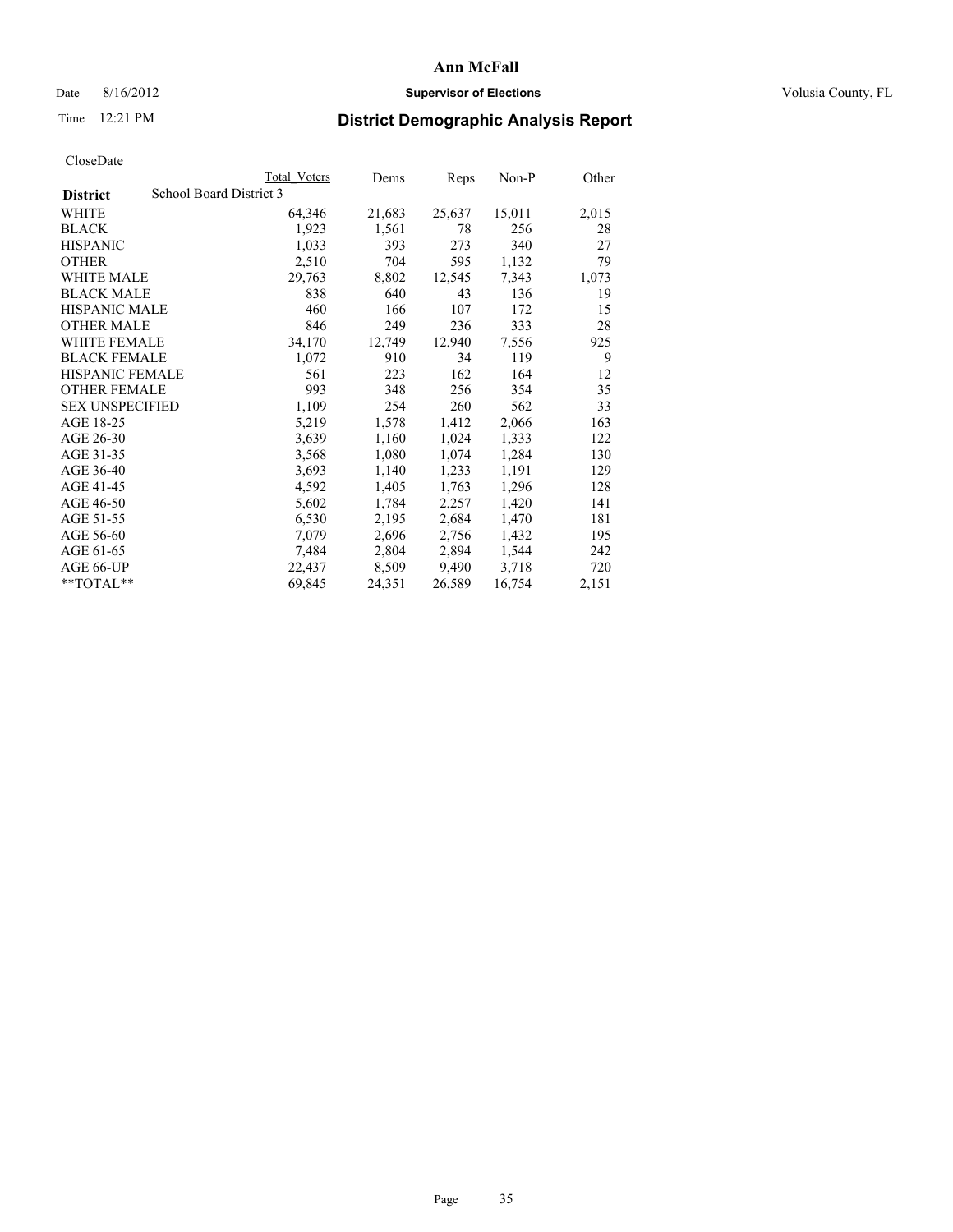# Date 8/16/2012 **Supervisor of Elections Supervisor of Elections** Volusia County, FL

# Time 12:21 PM **District Demographic Analysis Report**

|                                            | <b>Total Voters</b> | Dems   | Reps   | Non-P  | Other |
|--------------------------------------------|---------------------|--------|--------|--------|-------|
| School Board District 4<br><b>District</b> |                     |        |        |        |       |
| WHITE                                      | 54,971              | 18,849 | 22,202 | 11,949 | 1,971 |
| <b>BLACK</b>                               | 4,479               | 3,655  | 165    | 595    | 64    |
| <b>HISPANIC</b>                            | 1,489               | 616    | 346    | 495    | 32    |
| <b>OTHER</b>                               | 3,115               | 1,002  | 768    | 1,259  | 86    |
| <b>WHITE MALE</b>                          | 25,161              | 7,545  | 10,732 | 5,847  | 1,037 |
| <b>BLACK MALE</b>                          | 1,790               | 1,378  | 89     | 284    | 39    |
| <b>HISPANIC MALE</b>                       | 642                 | 235    | 161    | 226    | 20    |
| <b>OTHER MALE</b>                          | 1,059               | 331    | 296    | 398    | 34    |
| WHITE FEMALE                               | 29,499              | 11,213 | 11,360 | 6,010  | 916   |
| <b>BLACK FEMALE</b>                        | 2,650               | 2,246  | 76     | 303    | 25    |
| <b>HISPANIC FEMALE</b>                     | 838                 | 378    | 181    | 267    | 12    |
| <b>OTHER FEMALE</b>                        | 1,288               | 497    | 349    | 406    | 36    |
| <b>SEX UNSPECIFIED</b>                     | 1,127               | 299    | 237    | 557    | 34    |
| AGE 18-25                                  | 5,468               | 1,908  | 1,491  | 1,918  | 151   |
| AGE 26-30                                  | 3,652               | 1,260  | 994    | 1,279  | 119   |
| AGE 31-35                                  | 3,320               | 1,164  | 924    | 1,093  | 139   |
| AGE 36-40                                  | 3,359               | 1,173  | 1,074  | 961    | 151   |
| AGE 41-45                                  | 4,310               | 1,413  | 1,621  | 1,113  | 163   |
| AGE 46-50                                  | 5,370               | 1,852  | 2,087  | 1,247  | 184   |
| AGE 51-55                                  | 6,146               | 2,222  | 2,420  | 1,310  | 194   |
| AGE 56-60                                  | 6,373               | 2,574  | 2,380  | 1,209  | 210   |
| AGE 61-65                                  | 6,651               | 2,678  | 2,447  | 1,304  | 222   |
| AGE 66-UP                                  | 19,460              | 7,900  | 8,049  | 2,887  | 624   |
| $*$ TOTAL $*$                              | 64,111              | 24,144 | 23,488 | 14,322 | 2,157 |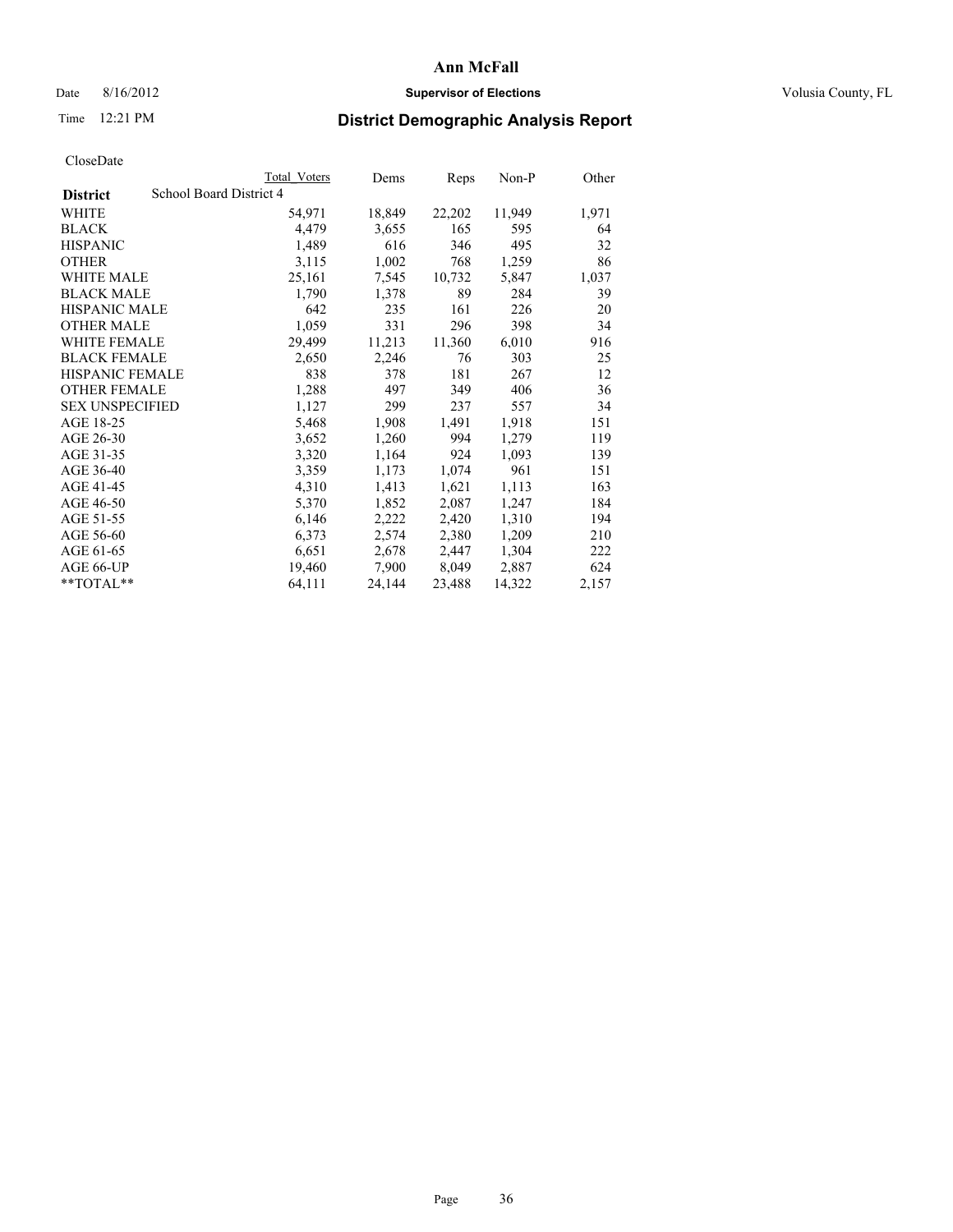## Date 8/16/2012 **Supervisor of Elections Supervisor of Elections** Volusia County, FL

# Time 12:21 PM **District Demographic Analysis Report**

|                        |                         | <b>Total Voters</b> | Dems   | Reps   | Non-P  | Other |
|------------------------|-------------------------|---------------------|--------|--------|--------|-------|
| <b>District</b>        | School Board District 5 |                     |        |        |        |       |
| <b>WHITE</b>           |                         | 39,423              | 12,522 | 15,693 | 9,398  | 1,810 |
| <b>BLACK</b>           |                         | 5,036               | 3,874  | 236    | 819    | 107   |
| <b>HISPANIC</b>        |                         | 12,901              | 6,352  | 2,072  | 4,203  | 274   |
| <b>OTHER</b>           |                         | 3,222               | 1,028  | 626    | 1,469  | 99    |
| <b>WHITE MALE</b>      |                         | 18,486              | 5,182  | 7.731  | 4,596  | 977   |
| <b>BLACK MALE</b>      |                         | 2,241               | 1,620  | 146    | 409    | 66    |
| <b>HISPANIC MALE</b>   |                         | 6,114               | 2,880  | 1,048  | 2,028  | 158   |
| <b>OTHER MALE</b>      |                         | 1,068               | 363    | 244    | 426    | 35    |
| <b>WHITE FEMALE</b>    |                         | 20,706              | 7,262  | 7,873  | 4,745  | 826   |
| <b>BLACK FEMALE</b>    |                         | 2,748               | 2,214  | 90     | 403    | 41    |
| <b>HISPANIC FEMALE</b> |                         | 6,688               | 3,418  | 1,017  | 2,141  | 112   |
| <b>OTHER FEMALE</b>    |                         | 1,243               | 484    | 247    | 477    | 35    |
| <b>SEX UNSPECIFIED</b> |                         | 1,288               | 353    | 231    | 664    | 40    |
| AGE 18-25              |                         | 7,023               | 2,398  | 1,550  | 2,775  | 300   |
| AGE 26-30              |                         | 4,460               | 1,512  | 980    | 1,782  | 186   |
| AGE 31-35              |                         | 4,864               | 1,775  | 1,174  | 1,676  | 239   |
| AGE 36-40              |                         | 4,991               | 1,845  | 1,425  | 1,506  | 215   |
| AGE 41-45              |                         | 5,317               | 1,857  | 1,785  | 1,477  | 198   |
| AGE 46-50              |                         | 6,199               | 2,290  | 2,114  | 1,571  | 224   |
| AGE 51-55              |                         | 6,160               | 2,383  | 2,204  | 1,352  | 221   |
| AGE 56-60              |                         | 5,403               | 2,225  | 1,868  | 1,111  | 199   |
| AGE 61-65              |                         | 4,912               | 2,108  | 1,663  | 962    | 179   |
| AGE 66-UP              |                         | 11,317              | 5,421  | 3,872  | 1,693  | 331   |
| $*$ $TOTAL**$          |                         | 60,647              | 23,814 | 18,635 | 15,906 | 2,292 |
|                        |                         |                     |        |        |        |       |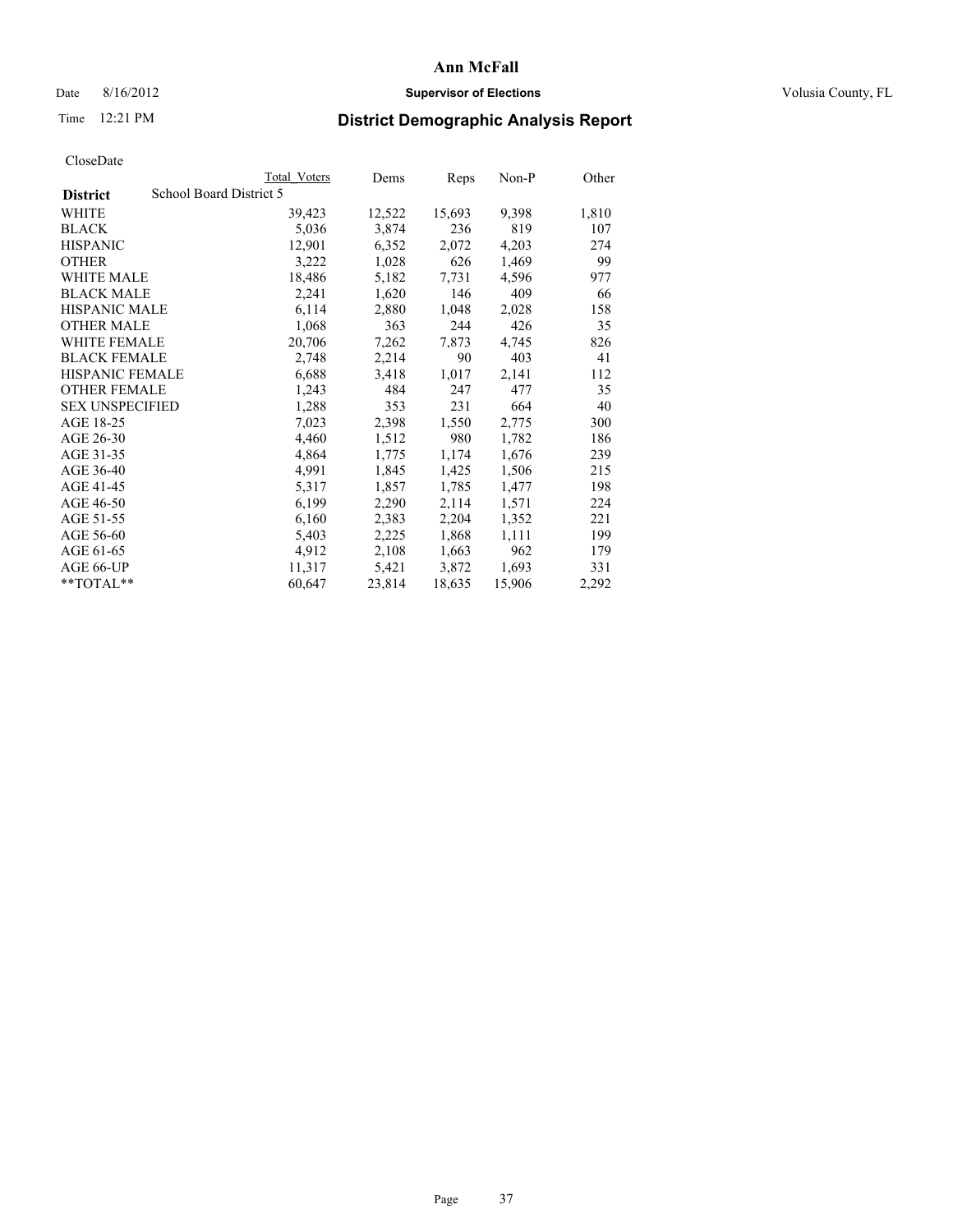## Date 8/16/2012 **Supervisor of Elections Supervisor of Elections** Volusia County, FL

# Time 12:21 PM **District Demographic Analysis Report**

|                        |                       | Total Voters | Dems   | Reps   | Non-P  | Other |
|------------------------|-----------------------|--------------|--------|--------|--------|-------|
| <b>District</b>        | Florida Senate Seat 6 |              |        |        |        |       |
| <b>WHITE</b>           |                       | 56,237       | 19,598 | 22,308 | 12,339 | 1,992 |
| <b>BLACK</b>           |                       | 10,438       | 8,711  | 307    | 1,301  | 119   |
| <b>HISPANIC</b>        |                       | 1,550        | 674    | 365    | 477    | 34    |
| <b>OTHER</b>           |                       | 3,702        | 1,318  | 793    | 1,500  | 91    |
| <b>WHITE MALE</b>      |                       | 25,853       | 7.915  | 10,849 | 6,028  | 1,061 |
| <b>BLACK MALE</b>      |                       | 4,082        | 3,259  | 154    | 607    | 62    |
| <b>HISPANIC MALE</b>   |                       | 684          | 252    | 171    | 237    | 24    |
| <b>OTHER MALE</b>      |                       | 1,204        | 424    | 309    | 434    | 37    |
| <b>WHITE FEMALE</b>    |                       | 30,056       | 11,581 | 11,340 | 6,223  | 912   |
| <b>BLACK FEMALE</b>    |                       | 6,260        | 5,374  | 152    | 677    | 57    |
| <b>HISPANIC FEMALE</b> |                       | 858          | 420    | 190    | 238    | 10    |
| <b>OTHER FEMALE</b>    |                       | 1,505        | 636    | 371    | 461    | 37    |
| <b>SEX UNSPECIFIED</b> |                       | 1,425        | 440    | 237    | 712    | 36    |
| AGE 18-25              |                       | 7,935        | 3,849  | 1,537  | 2,374  | 175   |
| AGE 26-30              |                       | 4,555        | 1,872  | 1,053  | 1,486  | 144   |
| AGE 31-35              |                       | 3,808        | 1,515  | 946    | 1,204  | 143   |
| AGE 36-40              |                       | 3,764        | 1,474  | 1,086  | 1,062  | 142   |
| AGE 41-45              |                       | 4,728        | 1,758  | 1,620  | 1,183  | 167   |
| AGE 46-50              |                       | 5,868        | 2,281  | 2,068  | 1,326  | 193   |
| AGE 51-55              |                       | 6,747        | 2,706  | 2,467  | 1,365  | 209   |
| AGE 56-60              |                       | 6,842        | 2,943  | 2,383  | 1,297  | 219   |
| AGE 61-65              |                       | 7,115        | 3,054  | 2,459  | 1,380  | 222   |
| AGE 66-UP              |                       | 20,629       | 8,880  | 8,161  | 2,962  | 626   |
| $*$ $TOTAL**$          |                       | 71,993       | 30,332 | 23,781 | 15,640 | 2,240 |
|                        |                       |              |        |        |        |       |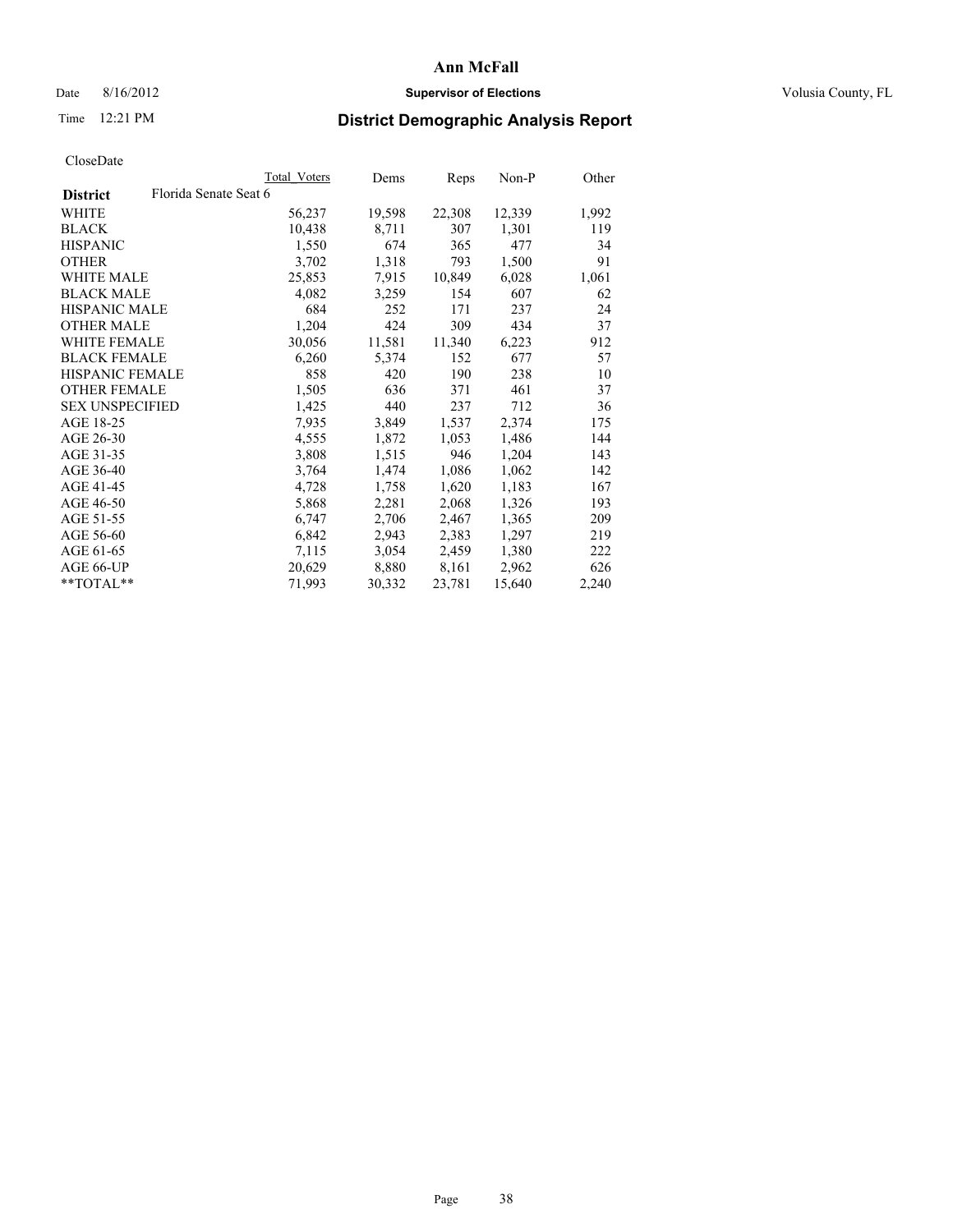## Date 8/16/2012 **Supervisor of Elections Supervisor of Elections** Volusia County, FL

# Time 12:21 PM **District Demographic Analysis Report**

|                        |                       | Total Voters | Dems   | <b>Reps</b> | Non-P  | Other |
|------------------------|-----------------------|--------------|--------|-------------|--------|-------|
| <b>District</b>        | Florida Senate Seat 8 |              |        |             |        |       |
| <b>WHITE</b>           |                       | 177,954      | 59,948 | 70,738      | 40,460 | 6,808 |
| <b>BLACK</b>           |                       | 15,033       | 12,087 | 545         | 2,174  | 227   |
| <b>HISPANIC</b>        |                       | 15,171       | 7,123  | 2,658       | 5,050  | 340   |
| <b>OTHER</b>           |                       | 9,669        | 3,017  | 2,081       | 4,234  | 337   |
| <b>WHITE MALE</b>      |                       | 82,208       | 24,303 | 34,532      | 19,675 | 3,698 |
| <b>BLACK MALE</b>      |                       | 6,200        | 4,738  | 302         | 1,029  | 131   |
| <b>HISPANIC MALE</b>   |                       | 7,089        | 3,213  | 1,289       | 2,391  | 196   |
| <b>OTHER MALE</b>      |                       | 3,235        | 1,039  | 806         | 1,278  | 112   |
| <b>WHITE FEMALE</b>    |                       | 94,668       | 35,284 | 35,818      | 20,502 | 3,064 |
| <b>BLACK FEMALE</b>    |                       | 8,705        | 7,249  | 238         | 1,124  | 94    |
| <b>HISPANIC FEMALE</b> |                       | 7,970        | 3,856  | 1,356       | 2,619  | 139   |
| <b>OTHER FEMALE</b>    |                       | 3,790        | 1,422  | 856         | 1,388  | 124   |
| <b>SEX UNSPECIFIED</b> |                       | 3,962        | 1,071  | 825         | 1,912  | 154   |
| AGE 18-25              |                       | 20,496       | 6,951  | 5,059       | 7,700  | 786   |
| AGE 26-30              |                       | 13,801       | 4,750  | 3,436       | 5,080  | 535   |
| AGE 31-35              |                       | 13,524       | 4,722  | 3,621       | 4,588  | 593   |
| AGE 36-40              |                       | 13,218       | 4,529  | 4,166       | 3,969  | 554   |
| AGE 41-45              |                       | 15,557       | 5,287  | 5,448       | 4,280  | 542   |
| AGE 46-50              |                       | 18,489       | 6,477  | 6,894       | 4,534  | 584   |
| AGE 51-55              |                       | 20,580       | 7,624  | 7,877       | 4,414  | 665   |
| AGE 56-60              |                       | 20,584       | 8,303  | 7,539       | 4,036  | 706   |
| AGE 61-65              |                       | 21,139       | 8,397  | 7,818       | 4,161  | 763   |
| AGE 66-UP              |                       | 60,602       | 25,216 | 24,186      | 9,210  | 1,990 |
| $*$ $TOTAL**$          |                       | 217,994      | 82,256 | 76,047      | 51,973 | 7,718 |
|                        |                       |              |        |             |        |       |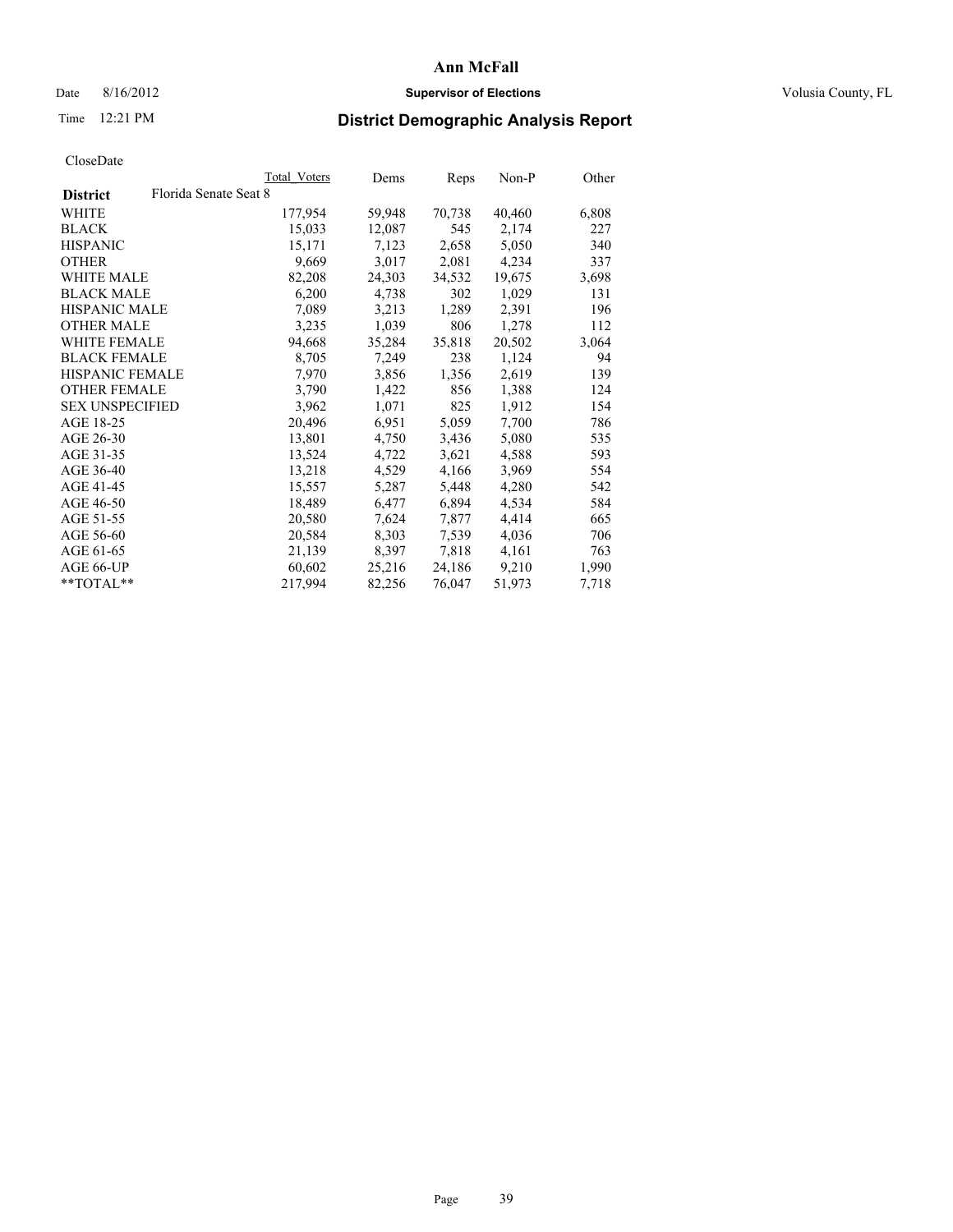## Date 8/16/2012 **Supervisor of Elections Supervisor of Elections** Volusia County, FL

# Time 12:21 PM **District Demographic Analysis Report**

|                        |                        | Total Voters | Dems   | Reps   | Non-P | Other |
|------------------------|------------------------|--------------|--------|--------|-------|-------|
| <b>District</b>        | Florida Senate Seat 10 |              |        |        |       |       |
| WHITE                  |                        | 23,368       | 6,685  | 10,545 | 5,137 | 1,001 |
| <b>BLACK</b>           |                        | 1,734        | 1,331  | 100    | 265   | 38    |
| <b>HISPANIC</b>        |                        | 4,141        | 1,945  | 736    | 1,358 | 102   |
| <b>OTHER</b>           |                        | 1,568        | 468    | 392    | 662   | 46    |
| <b>WHITE MALE</b>      |                        | 11,007       | 2,718  | 5,209  | 2,567 | 513   |
| <b>BLACK MALE</b>      |                        | 778          | 565    | 47     | 143   | 23    |
| <b>HISPANIC MALE</b>   |                        | 1,948        | 861    | 376    | 665   | 46    |
| <b>OTHER MALE</b>      |                        | 528          | 165    | 144    | 201   | 18    |
| <b>WHITE FEMALE</b>    |                        | 12,201       | 3,925  | 5,264  | 2,532 | 480   |
| <b>BLACK FEMALE</b>    |                        | 940          | 751    | 53     | 121   | 15    |
| <b>HISPANIC FEMALE</b> |                        | 2,153        | 1,062  | 357    | 680   | 54    |
| <b>OTHER FEMALE</b>    |                        | 627          | 222    | 165    | 224   | 16    |
| <b>SEX UNSPECIFIED</b> |                        | 629          | 160    | 158    | 289   | 22    |
| AGE 18-25              |                        | 2,925        | 894    | 788    | 1,119 | 124   |
| AGE 26-30              |                        | 1,989        | 574    | 582    | 753   | 80    |
| AGE 31-35              |                        | 2,058        | 635    | 647    | 671   | 105   |
| AGE 36-40              |                        | 2,219        | 704    | 715    | 697   | 103   |
| AGE 41-45              |                        | 2,513        | 761    | 1,007  | 645   | 100   |
| AGE 46-50              |                        | 3,036        | 940    | 1,261  | 712   | 123   |
| AGE 51-55              |                        | 3,110        | 1,020  | 1,325  | 654   | 111   |
| AGE 56-60              |                        | 2,897        | 1,053  | 1,164  | 583   | 97    |
| AGE 61-65              |                        | 2,937        | 1,071  | 1,240  | 529   | 97    |
| AGE 66-UP              |                        | 7,154        | 2,794  | 3,046  | 1,066 | 248   |
| $*$ $TOTAL**$          |                        | 30,838       | 10,446 | 11,775 | 7,429 | 1,188 |
|                        |                        |              |        |        |       |       |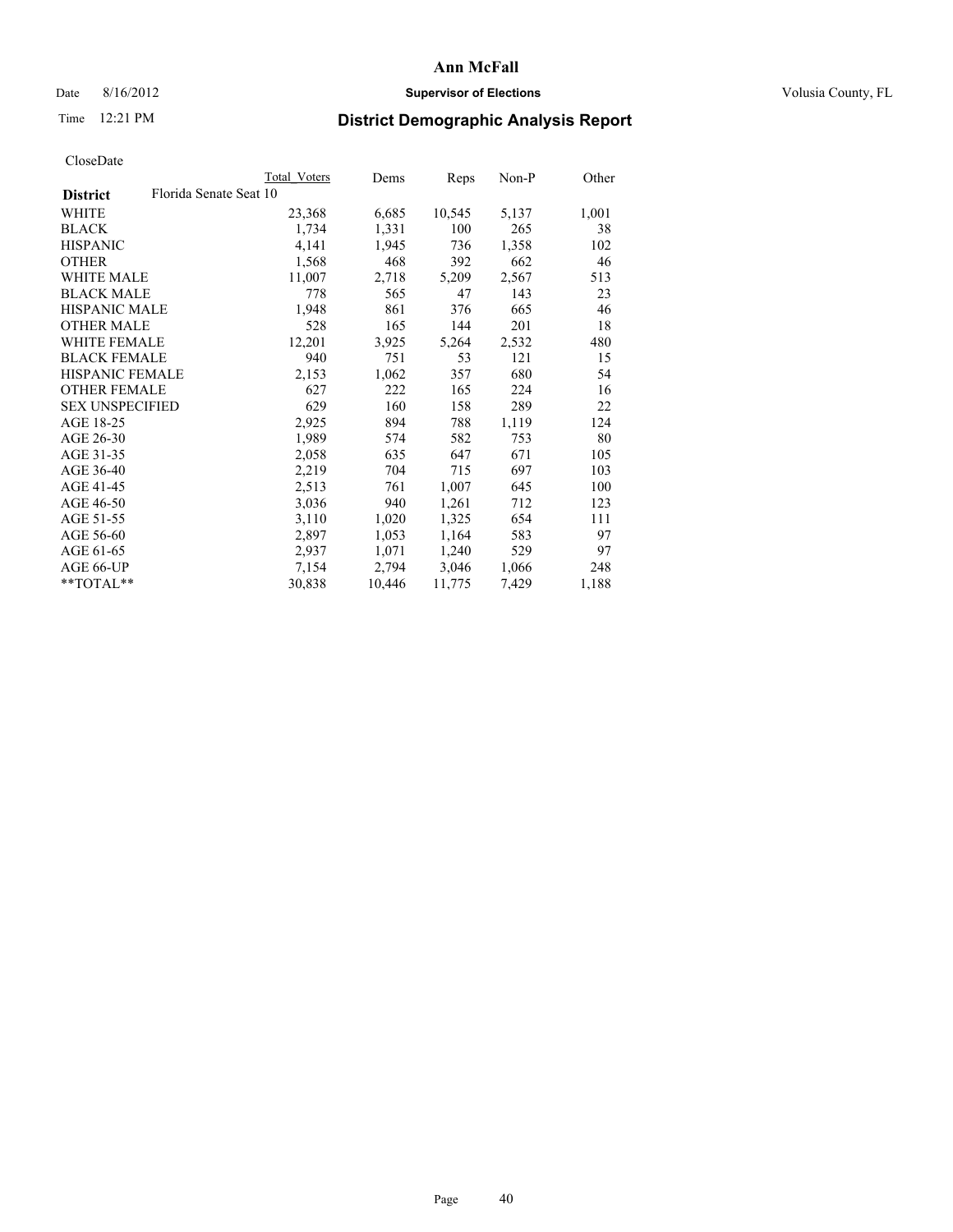# Date 8/16/2012 **Supervisor of Elections Supervisor of Elections** Volusia County, FL

# Time 12:21 PM **District Demographic Analysis Report**

|                                         | Total Voters | Dems  | Reps  | Non-P | Other          |
|-----------------------------------------|--------------|-------|-------|-------|----------------|
| Daytona Beach Zone 1<br><b>District</b> |              |       |       |       |                |
| WHITE                                   | 4,511        | 1,718 | 1,565 | 1,067 | 161            |
| <b>BLACK</b>                            | 968          | 782   | 34    | 139   | 13             |
| <b>HISPANIC</b>                         | 160          | 68    | 38    | 50    | 4              |
| <b>OTHER</b>                            | 330          | 114   | 67    | 137   | 12             |
| <b>WHITE MALE</b>                       | 2,087        | 699   | 773   | 529   | 86             |
| <b>BLACK MALE</b>                       | 413          | 313   | 22    | 69    | 9              |
| <b>HISPANIC MALE</b>                    | 79           | 28    | 20    | 28    | 3              |
| <b>OTHER MALE</b>                       | 126          | 42    | 31    | 48    | 5              |
| <b>WHITE FEMALE</b>                     | 2,397        | 1,009 | 787   | 529   | 72             |
| <b>BLACK FEMALE</b>                     | 552          | 467   | 12    | 69    | 4              |
| HISPANIC FEMALE                         | 81           | 40    | 18    | 22    | 1              |
| <b>OTHER FEMALE</b>                     | 134          | 56    | 29    | 47    | $\overline{c}$ |
| <b>SEX UNSPECIFIED</b>                  | 100          | 28    | 12    | 52    | 8              |
| AGE 18-25                               | 640          | 289   | 110   | 228   | 13             |
| AGE 26-30                               | 440          | 200   | 72    | 155   | 13             |
| AGE 31-35                               | 331          | 138   | 69    | 111   | 13             |
| AGE 36-40                               | 305          | 116   | 85    | 93    | 11             |
| AGE 41-45                               | 375          | 165   | 100   | 94    | 16             |
| AGE 46-50                               | 451          | 193   | 142   | 98    | 18             |
| AGE 51-55                               | 534          | 222   | 179   | 112   | 21             |
| AGE 56-60                               | 558          | 259   | 160   | 126   | 13             |
| AGE 61-65                               | 599          | 276   | 184   | 126   | 13             |
| AGE 66-UP                               | 1,742        | 826   | 602   | 255   | 59             |
| **TOTAL**                               | 5,976        | 2,684 | 1,704 | 1,398 | 190            |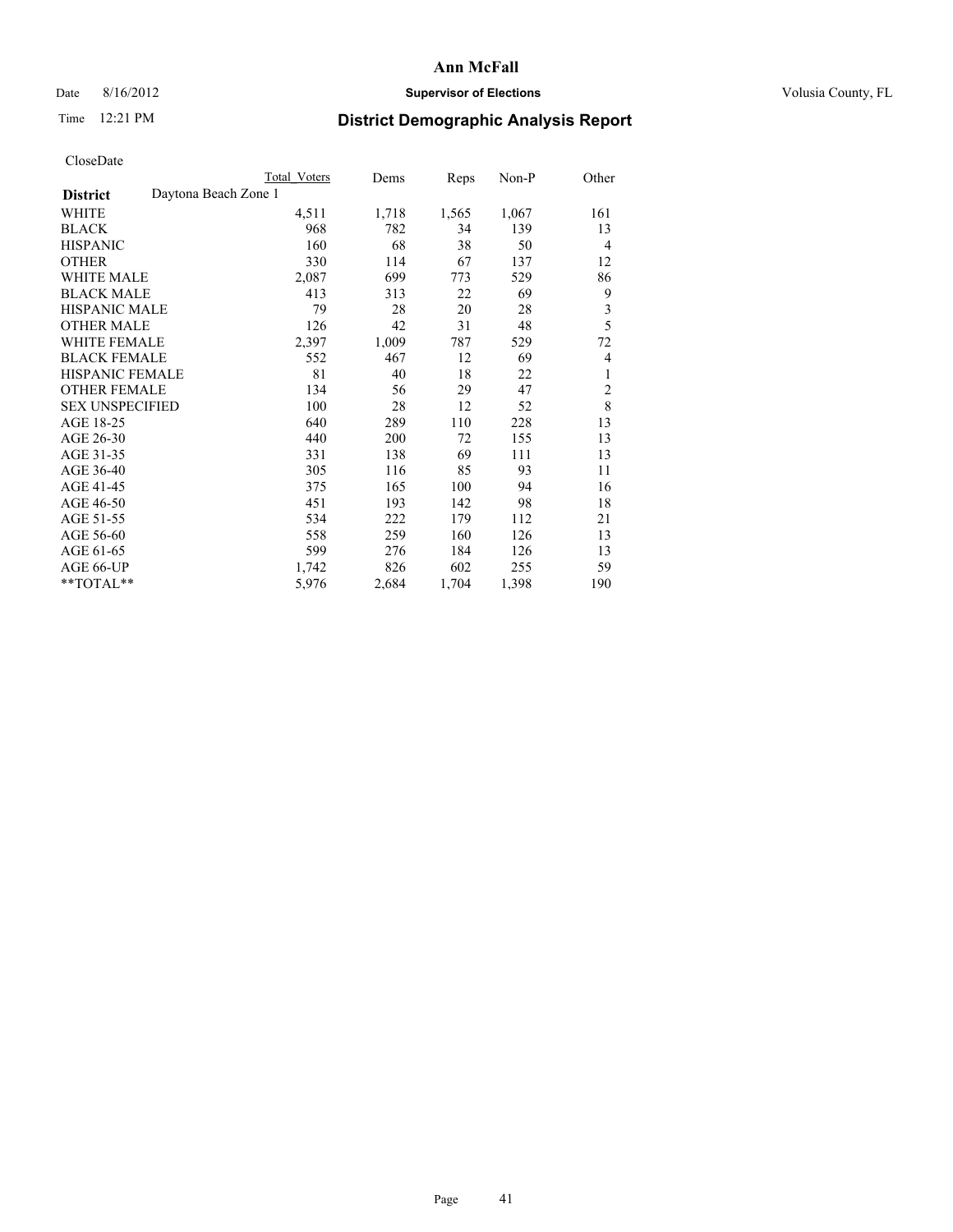# Date 8/16/2012 **Supervisor of Elections Supervisor of Elections** Volusia County, FL

# Time 12:21 PM **District Demographic Analysis Report**

|                                         | Total Voters | Dems  | Reps  | $Non-P$ | Other          |
|-----------------------------------------|--------------|-------|-------|---------|----------------|
| Daytona Beach Zone 2<br><b>District</b> |              |       |       |         |                |
| <b>WHITE</b>                            | 4,022        | 1,583 | 1,378 | 913     | 148            |
| <b>BLACK</b>                            | 1,305        | 1,081 | 40    | 171     | 13             |
| <b>HISPANIC</b>                         | 135          | 57    | 30    | 43      | 5              |
| <b>OTHER</b>                            | 297          | 118   | 53    | 120     | 6              |
| <b>WHITE MALE</b>                       | 1,922        | 694   | 703   | 435     | 90             |
| <b>BLACK MALE</b>                       | 529          | 423   | 16    | 85      | 5              |
| <b>HISPANIC MALE</b>                    | 71           | 27    | 14    | 25      | 5              |
| <b>OTHER MALE</b>                       | 99           | 37    | 21    | 38      | $\mathfrak{Z}$ |
| <b>WHITE FEMALE</b>                     | 2,069        | 873   | 664   | 474     | 58             |
| <b>BLACK FEMALE</b>                     | 767          | 650   | 24    | 85      | 8              |
| HISPANIC FEMALE                         | 64           | 30    | 16    | 18      | $\overline{0}$ |
| <b>OTHER FEMALE</b>                     | 130          | 62    | 29    | 38      | 1              |
| <b>SEX UNSPECIFIED</b>                  | 108          | 43    | 14    | 49      | $\overline{2}$ |
| AGE 18-25                               | 552          | 269   | 85    | 176     | 22             |
| AGE 26-30                               | 385          | 178   | 74    | 122     | 11             |
| AGE 31-35                               | 322          | 153   | 59    | 102     | 8              |
| AGE 36-40                               | 299          | 136   | 63    | 91      | 9              |
| AGE 41-45                               | 367          | 164   | 95    | 98      | 10             |
| AGE 46-50                               | 478          | 229   | 127   | 109     | 13             |
| AGE 51-55                               | 614          | 302   | 181   | 112     | 19             |
| AGE 56-60                               | 569          | 284   | 144   | 123     | 18             |
| AGE 61-65                               | 546          | 276   | 141   | 111     | 18             |
| AGE 66-UP                               | 1,630        | 851   | 532   | 203     | 44             |
| **TOTAL**                               | 5,762        | 2,842 | 1,501 | 1,247   | 172            |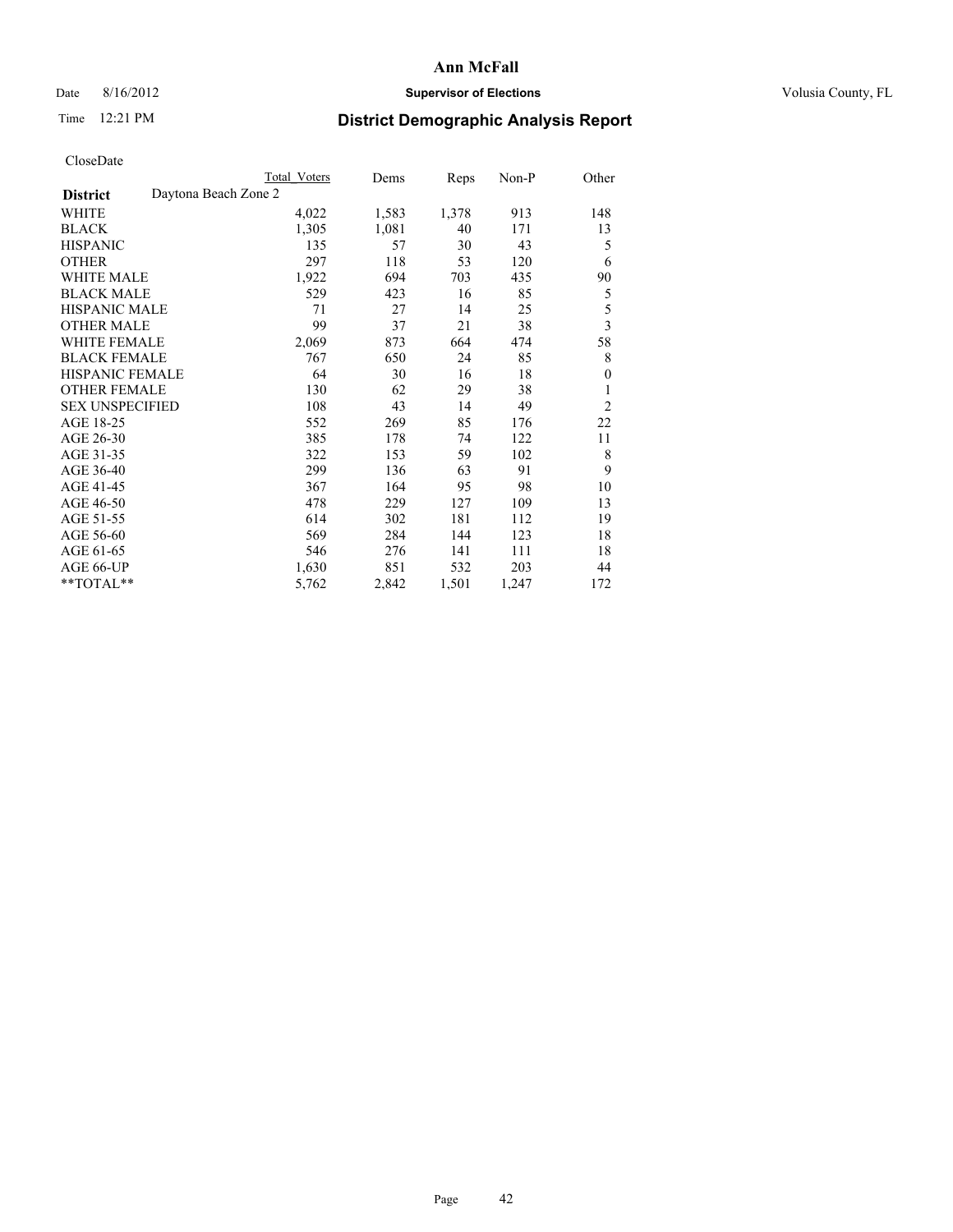# Date 8/16/2012 **Supervisor of Elections Supervisor of Elections** Volusia County, FL

# Time 12:21 PM **District Demographic Analysis Report**

|                                         | <b>Total Voters</b> | Dems  | Reps  | Non-P | Other          |
|-----------------------------------------|---------------------|-------|-------|-------|----------------|
| Daytona Beach Zone 3<br><b>District</b> |                     |       |       |       |                |
| WHITE                                   | 3,461               | 1,375 | 1,027 | 905   | 154            |
| <b>BLACK</b>                            | 1,873               | 1,597 | 38    | 223   | 15             |
| <b>HISPANIC</b>                         | 157                 | 81    | 26    | 46    | $\overline{4}$ |
| <b>OTHER</b>                            | 430                 | 178   | 38    | 198   | 16             |
| <b>WHITE MALE</b>                       | 1,761               | 613   | 563   | 478   | 107            |
| <b>BLACK MALE</b>                       | 589                 | 503   | 13    | 68    | 5              |
| HISPANIC MALE                           | 83                  | 39    | 13    | 28    | 3              |
| <b>OTHER MALE</b>                       | 111                 | 50    | 17    | 42    | $\overline{c}$ |
| <b>WHITE FEMALE</b>                     | 1,675               | 751   | 455   | 422   | 47             |
| <b>BLACK FEMALE</b>                     | 1,270               | 1,084 | 25    | 151   | 10             |
| <b>HISPANIC FEMALE</b>                  | 72                  | 40    | 13    | 18    | 1              |
| <b>OTHER FEMALE</b>                     | 155                 | 83    | 12    | 53    | 7              |
| <b>SEX UNSPECIFIED</b>                  | 205                 | 68    | 18    | 112   | 7              |
| AGE 18-25                               | 1,606               | 1,203 | 75    | 309   | 19             |
| AGE 26-30                               | 445                 | 223   | 53    | 155   | 14             |
| AGE 31-35                               | 276                 | 121   | 45    | 100   | 10             |
| AGE 36-40                               | 250                 | 99    | 46    | 95    | 10             |
| AGE 41-45                               | 305                 | 127   | 65    | 102   | 11             |
| AGE 46-50                               | 359                 | 165   | 92    | 93    | 9              |
| AGE 51-55                               | 462                 | 204   | 118   | 117   | 23             |
| AGE 56-60                               | 533                 | 263   | 142   | 107   | 21             |
| AGE 61-65                               | 511                 | 235   | 154   | 104   | 18             |
| AGE 66-UP                               | 1,180               | 594   | 340   | 192   | 54             |
| **TOTAL**                               | 5,927               | 3,234 | 1,130 | 1,374 | 189            |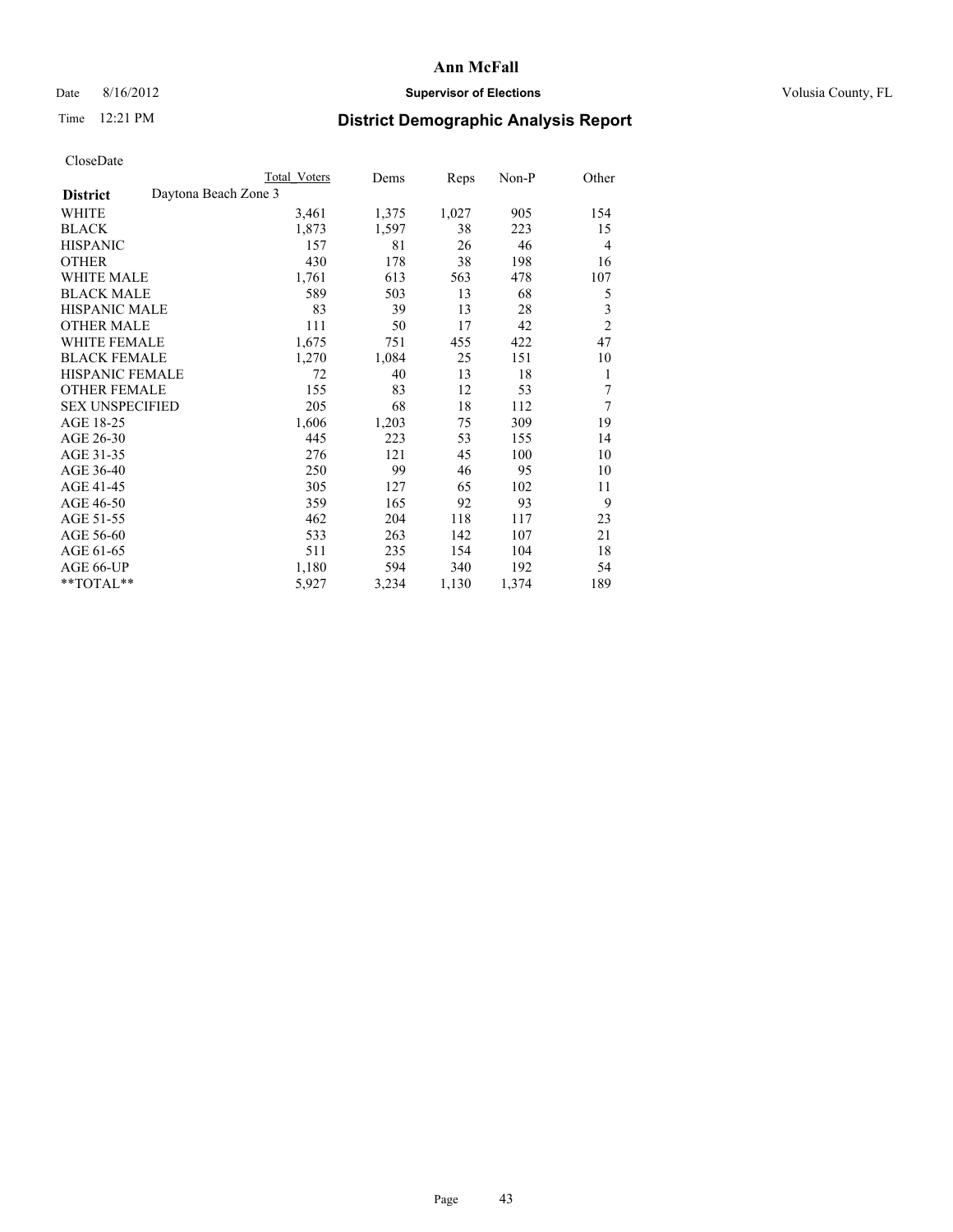## Date 8/16/2012 **Supervisor of Elections Supervisor of Elections** Volusia County, FL

# Time 12:21 PM **District Demographic Analysis Report**

|                                         | <b>Total Voters</b> | Dems  | Reps  | Non-P | Other          |
|-----------------------------------------|---------------------|-------|-------|-------|----------------|
| Daytona Beach Zone 4<br><b>District</b> |                     |       |       |       |                |
| WHITE                                   | 5,753               | 1,754 | 2,602 | 1,184 | 213            |
| <b>BLACK</b>                            | 766                 | 602   | 26    | 128   | 10             |
| <b>HISPANIC</b>                         | 191                 | 89    | 38    | 60    | $\overline{4}$ |
| <b>OTHER</b>                            | 362                 | 108   | 98    | 150   | 6              |
| <b>WHITE MALE</b>                       | 2,715               | 712   | 1,281 | 592   | 130            |
| <b>BLACK MALE</b>                       | 304                 | 226   | 18    | 56    | 4              |
| HISPANIC MALE                           | 79                  | 31    | 20    | 26    | $\overline{c}$ |
| <b>OTHER MALE</b>                       | 125                 | 31    | 36    | 57    | 1              |
| <b>WHITE FEMALE</b>                     | 3,010               | 1,030 | 1,312 | 587   | 81             |
| <b>BLACK FEMALE</b>                     | 460                 | 374   | 8     | 72    | 6              |
| <b>HISPANIC FEMALE</b>                  | 112                 | 58    | 18    | 34    | $\overline{c}$ |
| <b>OTHER FEMALE</b>                     | 165                 | 55    | 46    | 59    | 5              |
| <b>SEX UNSPECIFIED</b>                  | 102                 | 36    | 25    | 39    | $\overline{c}$ |
| AGE 18-25                               | 737                 | 288   | 200   | 229   | 20             |
| AGE 26-30                               | 573                 | 220   | 162   | 171   | 20             |
| AGE 31-35                               | 497                 | 196   | 147   | 142   | 12             |
| AGE 36-40                               | 418                 | 149   | 151   | 99    | 19             |
| AGE 41-45                               | 389                 | 132   | 138   | 110   | 9              |
| AGE 46-50                               | 412                 | 150   | 148   | 104   | 10             |
| AGE 51-55                               | 517                 | 190   | 220   | 92    | 15             |
| AGE 56-60                               | 582                 | 214   | 237   | 113   | 18             |
| AGE 61-65                               | 686                 | 217   | 293   | 145   | 31             |
| AGE 66-UP                               | 2,271               | 799   | 1,070 | 323   | 79             |
| **TOTAL**                               | 7,082               | 2,555 | 2,766 | 1,528 | 233            |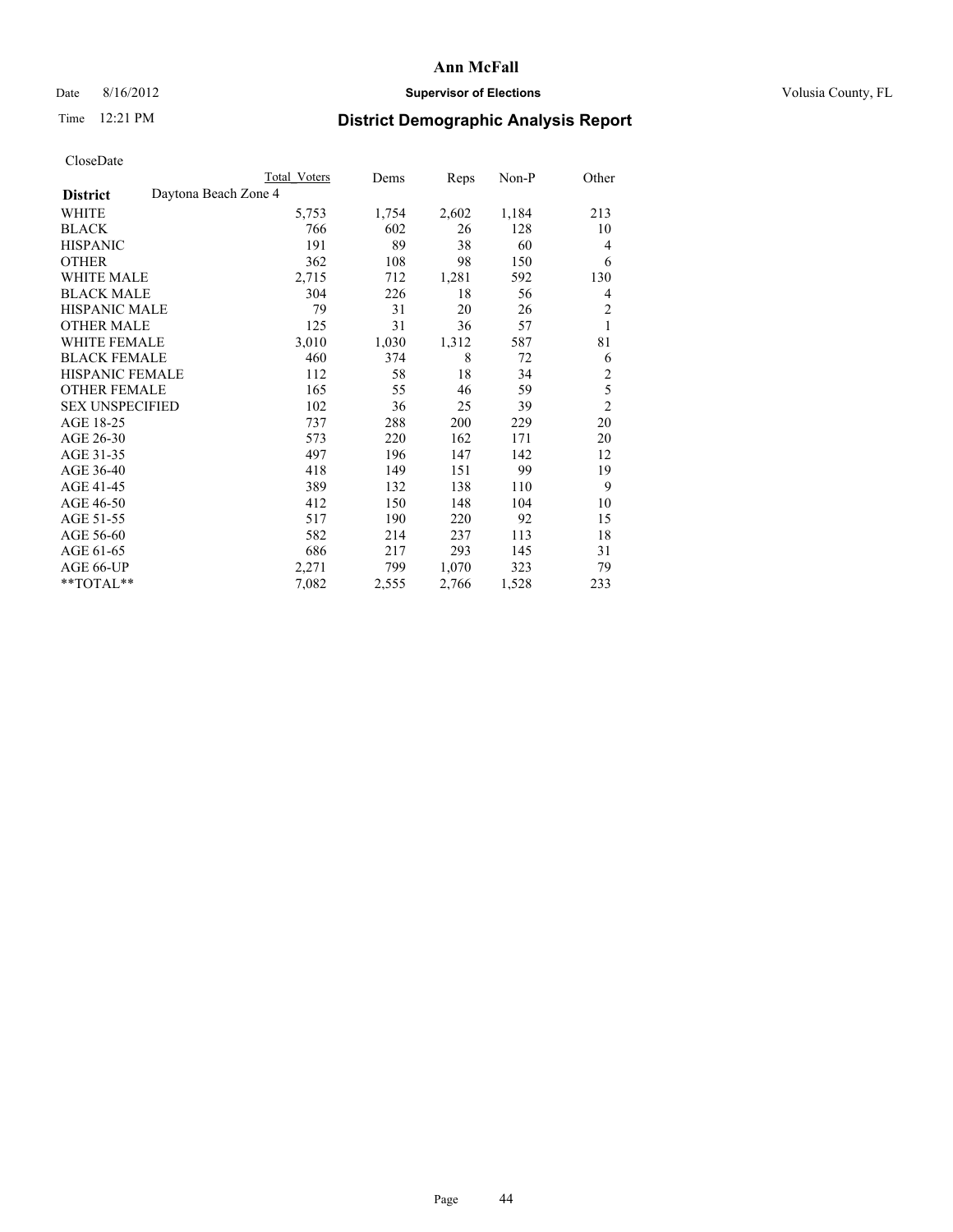# Date 8/16/2012 **Supervisor of Elections Supervisor of Elections** Volusia County, FL

# Time 12:21 PM **District Demographic Analysis Report**

|                        |                      | <b>Total Voters</b> | Dems  | Reps           | Non-P | Other          |
|------------------------|----------------------|---------------------|-------|----------------|-------|----------------|
| <b>District</b>        | Daytona Beach Zone 5 |                     |       |                |       |                |
| WHITE                  |                      | 1,953               | 732   | 644            | 497   | 80             |
| <b>BLACK</b>           |                      | 3,627               | 3,103 | 78             | 411   | 35             |
| <b>HISPANIC</b>        |                      | 163                 | 88    | 29             | 43    | 3              |
| <b>OTHER</b>           |                      | 361                 | 186   | 40             | 129   | 6              |
| WHITE MALE             |                      | 893                 | 290   | 338            | 220   | 45             |
| <b>BLACK MALE</b>      |                      | 1,346               | 1,099 | 39             | 186   | 22             |
| <b>HISPANIC MALE</b>   |                      | 81                  | 41    | 16             | 22    | $\overline{c}$ |
| <b>OTHER MALE</b>      |                      | 99                  | 57    | $\overline{7}$ | 32    | 3              |
| WHITE FEMALE           |                      | 1,051               | 439   | 302            | 276   | 34             |
| <b>BLACK FEMALE</b>    |                      | 2,247               | 1,972 | 39             | 223   | 13             |
| <b>HISPANIC FEMALE</b> |                      | 82                  | 47    | 13             | 21    | 1              |
| <b>OTHER FEMALE</b>    |                      | 149                 | 80    | 29             | 39    | 1              |
| <b>SEX UNSPECIFIED</b> |                      | 156                 | 84    | 8              | 61    | 3              |
| AGE 18-25              |                      | 1,010               | 642   | 92             | 257   | 19             |
| AGE 26-30              |                      | 686                 | 410   | 83             | 178   | 15             |
| AGE 31-35              |                      | 473                 | 289   | 51             | 123   | 10             |
| AGE 36-40              |                      | 427                 | 285   | 54             | 86    | $\overline{2}$ |
| AGE 41-45              |                      | 445                 | 308   | 46             | 76    | 15             |
| AGE 46-50              |                      | 504                 | 352   | 62             | 75    | 15             |
| AGE 51-55              |                      | 533                 | 383   | 80             | 60    | 10             |
| AGE 56-60              |                      | 452                 | 324   | 64             | 48    | 16             |
| AGE 61-65              |                      | 482                 | 341   | 74             | 59    | 8              |
| AGE 66-UP              |                      | 1,101               | 781   | 186            | 119   | 15             |
| $**TOTAL**$            |                      | 6,113               | 4,115 | 792            | 1,081 | 125            |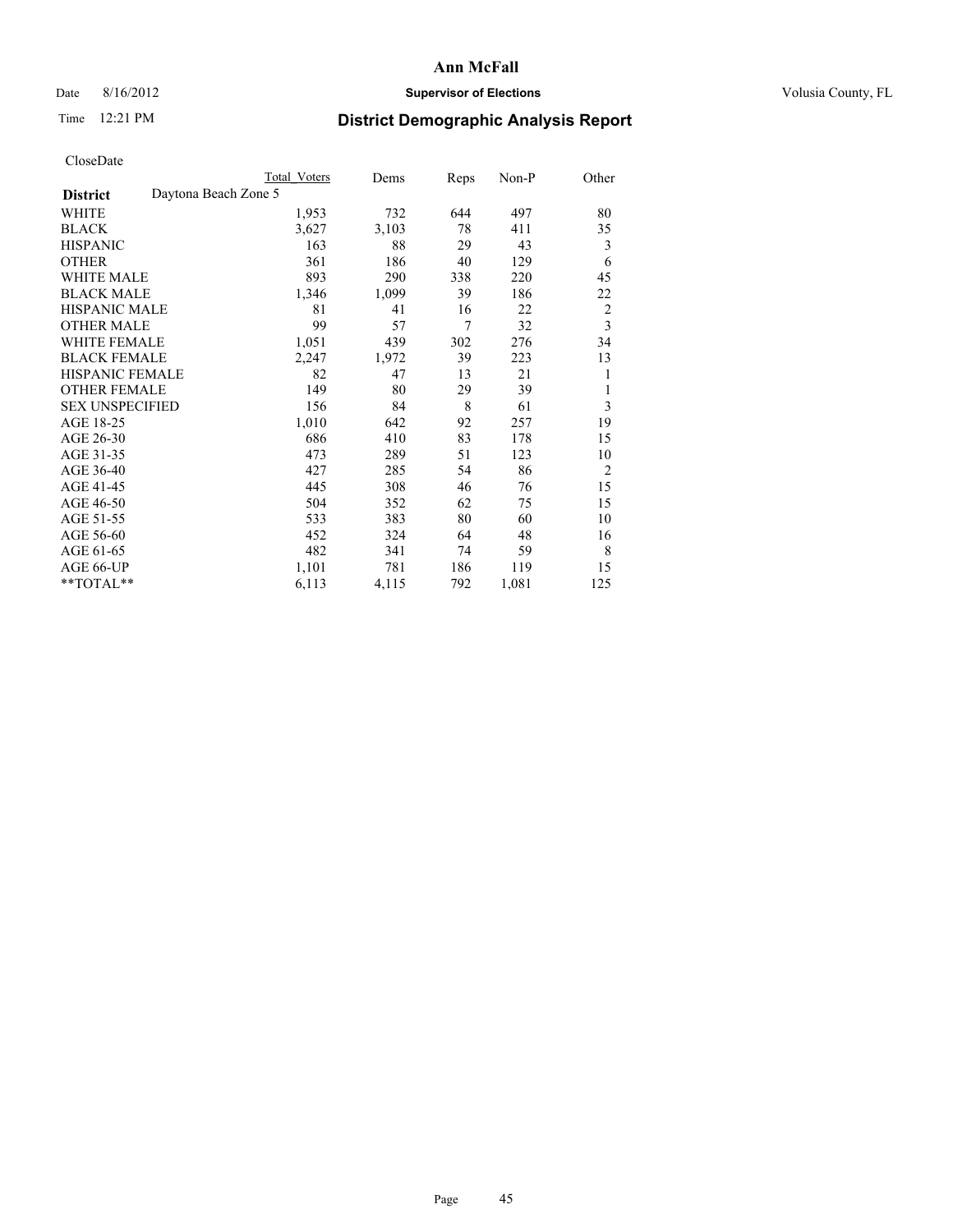# Date 8/16/2012 **Supervisor of Elections Supervisor of Elections** Volusia County, FL

# Time 12:21 PM **District Demographic Analysis Report**

|                        |                      | Total Voters | Dems  | Reps           | Non-P | Other        |
|------------------------|----------------------|--------------|-------|----------------|-------|--------------|
| <b>District</b>        | Daytona Beach Zone 6 |              |       |                |       |              |
| WHITE                  |                      | 1,180        | 481   | 344            | 301   | 54           |
| <b>BLACK</b>           |                      | 3,641        | 3,086 | 87             | 436   | 32           |
| <b>HISPANIC</b>        |                      | 140          | 63    | 19             | 56    | 2            |
| <b>OTHER</b>           |                      | 338          | 178   | 18             | 136   | 6            |
| WHITE MALE             |                      | 586          | 197   | 196            | 154   | 39           |
| <b>BLACK MALE</b>      |                      | 1,562        | 1,285 | 48             | 216   | 13           |
| <b>HISPANIC MALE</b>   |                      | 67           | 27    | 8              | 32    | $\mathbf{0}$ |
| <b>OTHER MALE</b>      |                      | 114          | 60    | 12             | 40    | 2            |
| WHITE FEMALE           |                      | 591          | 281   | 148            | 147   | 15           |
| <b>BLACK FEMALE</b>    |                      | 2,037        | 1,767 | 37             | 214   | 19           |
| <b>HISPANIC FEMALE</b> |                      | 71           | 35    | 11             | 23    | 2            |
| <b>OTHER FEMALE</b>    |                      | 100          | 64    | $\overline{4}$ | 32    | $\theta$     |
| <b>SEX UNSPECIFIED</b> |                      | 171          | 92    | 4              | 71    | 4            |
| AGE 18-25              |                      | 1,055        | 693   | 83             | 261   | 18           |
| AGE 26-30              |                      | 571          | 354   | 49             | 152   | 16           |
| AGE 31-35              |                      | 418          | 270   | 23             | 117   | 8            |
| AGE 36-40              |                      | 292          | 195   | 25             | 66    | 6            |
| AGE 41-45              |                      | 350          | 258   | 31             | 53    | 8            |
| AGE 46-50              |                      | 418          | 308   | 27             | 76    | 7            |
| AGE 51-55              |                      | 472          | 347   | 55             | 64    | 6            |
| AGE 56-60              |                      | 418          | 308   | 45             | 56    | 9            |
| AGE 61-65              |                      | 368          | 276   | 46             | 38    | 8            |
| AGE 66-UP              |                      | 949          | 806   | 84             | 51    | 8            |
| $**TOTAL**$            |                      | 5,311        | 3,815 | 468            | 934   | 94           |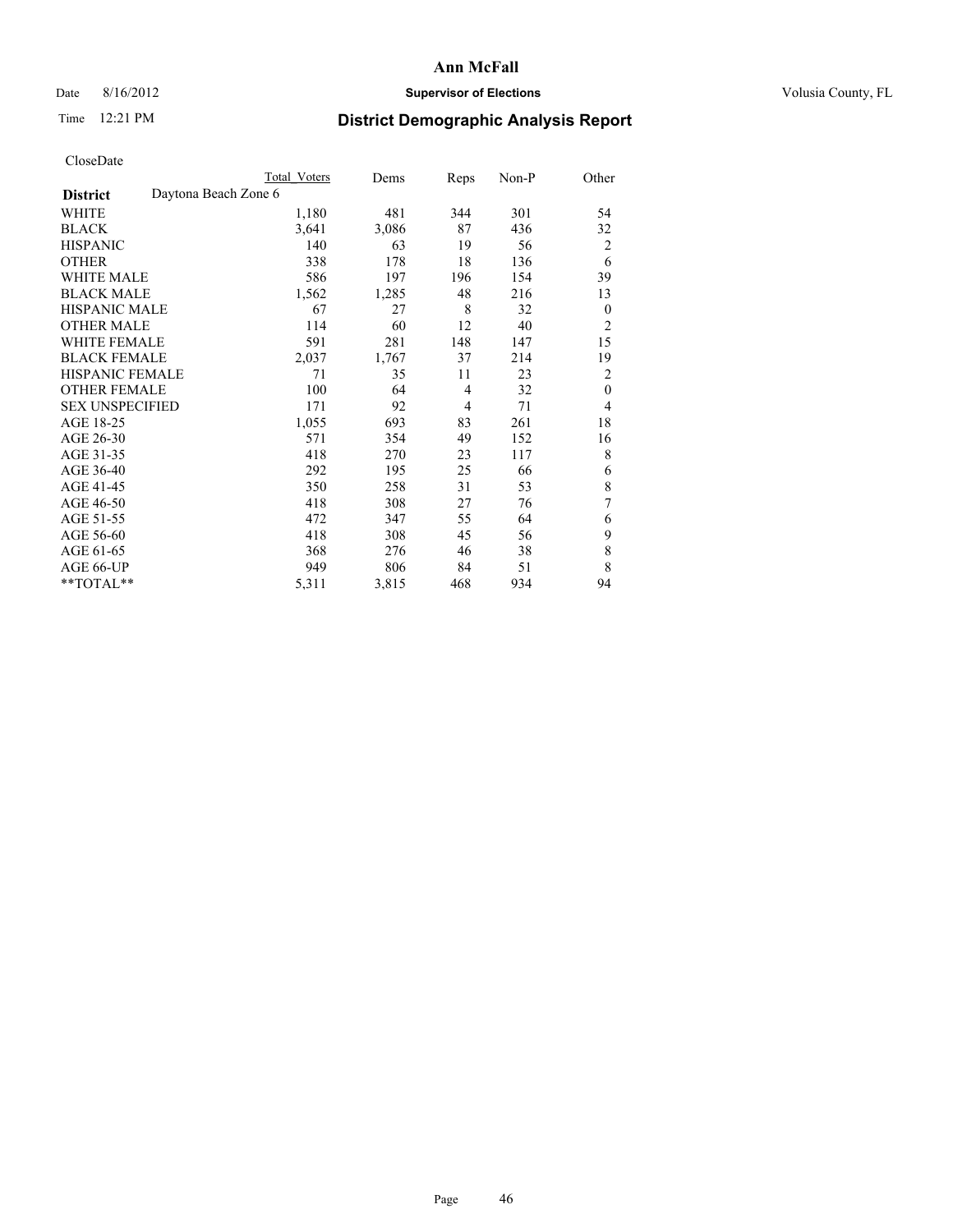# Date 8/16/2012 **Supervisor of Elections Supervisor of Elections** Volusia County, FL

# Time 12:21 PM **District Demographic Analysis Report**

|                        | <b>Total Voters</b>  | Dems | Reps           | Non-P | Other          |
|------------------------|----------------------|------|----------------|-------|----------------|
| <b>District</b>        | Daytona Beach Shores |      |                |       |                |
| WHITE                  | 3,242                | 878  | 1,541          | 712   | 111            |
| <b>BLACK</b>           | 35                   | 24   | 3              | 8     | $\theta$       |
| <b>HISPANIC</b>        | 66                   | 15   | 30             | 20    | 1              |
| <b>OTHER</b>           | 160                  | 41   | 54             | 61    | 4              |
| WHITE MALE             | 1,543                | 384  | 743            | 359   | 57             |
| <b>BLACK MALE</b>      | 18                   | 12   | 1              | 5     | $\overline{0}$ |
| <b>HISPANIC MALE</b>   | 34                   | 9    | 14             | 10    | 1              |
| <b>OTHER MALE</b>      | 61                   | 18   | 18             | 24    | 1              |
| WHITE FEMALE           | 1,669                | 487  | 785            | 348   | 49             |
| <b>BLACK FEMALE</b>    | 17                   | 12   | $\overline{2}$ | 3     | $\theta$       |
| <b>HISPANIC FEMALE</b> | 31                   | 6    | 15             | 10    | $\theta$       |
| <b>OTHER FEMALE</b>    | 74                   | 18   | 28             | 25    | 3              |
| <b>SEX UNSPECIFIED</b> | 56                   | 12   | 22             | 17    | 5              |
| AGE 18-25              | 119                  | 27   | 38             | 50    | 4              |
| AGE 26-30              | 111                  | 34   | 32             | 40    | 5              |
| AGE 31-35              | 83                   | 23   | 29             | 22    | 9              |
| AGE 36-40              | 77                   | 23   | 25             | 28    | 1              |
| AGE 41-45              | 114                  | 28   | 44             | 42    | $\theta$       |
| AGE 46-50              | 175                  | 41   | 76             | 54    | 4              |
| AGE 51-55              | 238                  | 54   | 121            | 56    | 7              |
| AGE 56-60              | 290                  | 70   | 134            | 73    | 13             |
| AGE 61-65              | 440                  | 112  | 197            | 112   | 19             |
| AGE 66-UP              | 1,861                | 548  | 933            | 325   | 55             |
| **TOTAL**              | 3,508                | 960  | 1,629          | 802   | 117            |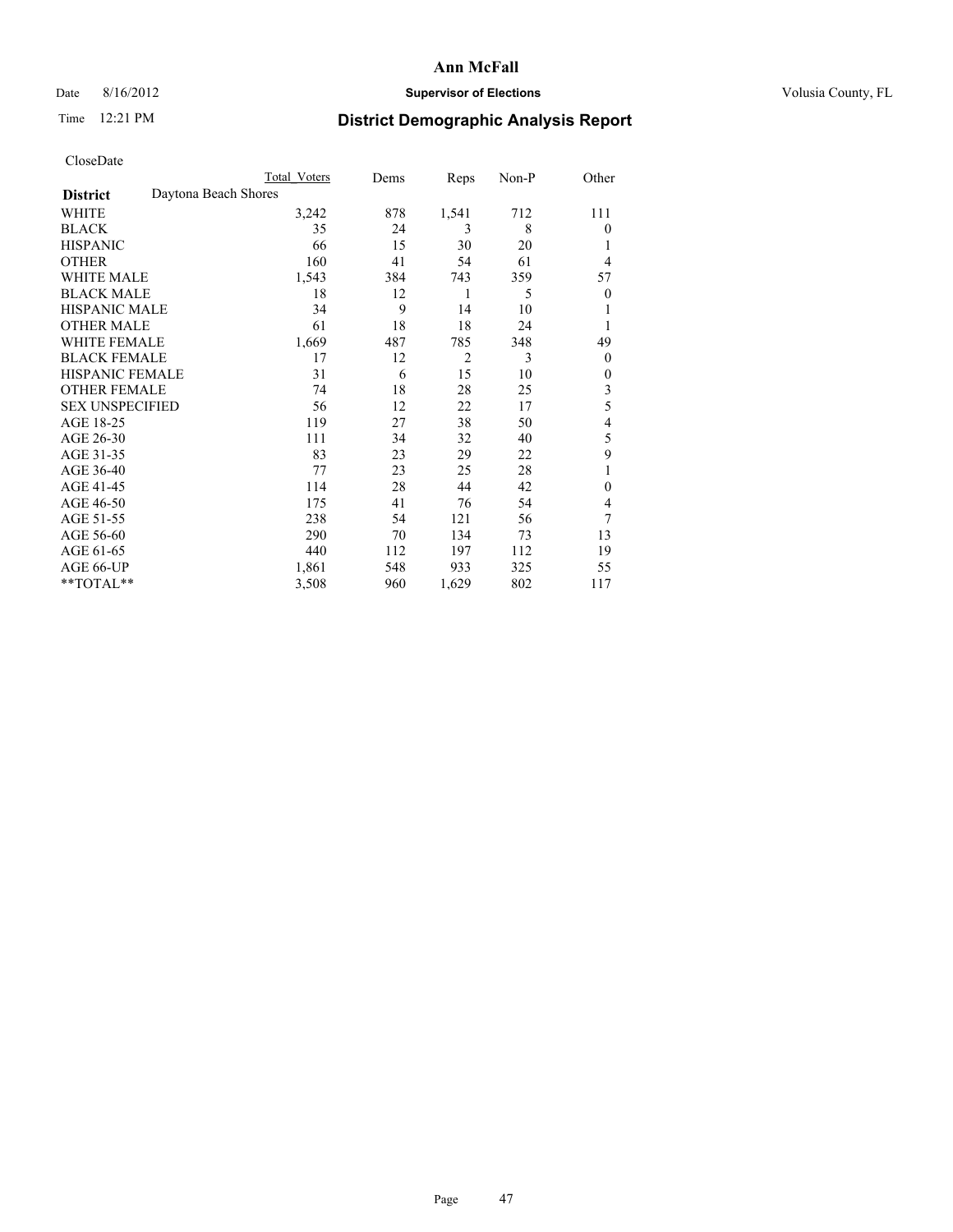## Date 8/16/2012 **Supervisor of Elections Supervisor of Elections** Volusia County, FL

# Time 12:21 PM **District Demographic Analysis Report**

|                           | Total Voters | Dems  | Reps  | Non-P | Other |
|---------------------------|--------------|-------|-------|-------|-------|
| DeBary<br><b>District</b> |              |       |       |       |       |
| WHITE                     | 11,664       | 3,201 | 5,524 | 2,428 | 511   |
| <b>BLACK</b>              | 428          | 328   | 30    | 60    | 10    |
| <b>HISPANIC</b>           | 827          | 366   | 211   | 230   | 20    |
| <b>OTHER</b>              | 672          | 187   | 179   | 281   | 25    |
| <b>WHITE MALE</b>         | 5,445        | 1,279 | 2,691 | 1,212 | 263   |
| <b>BLACK MALE</b>         | 198          | 142   | 10    | 41    | 5     |
| HISPANIC MALE             | 375          | 156   | 103   | 106   | 10    |
| <b>OTHER MALE</b>         | 217          | 58    | 63    | 85    | 11    |
| <b>WHITE FEMALE</b>       | 6,139        | 1,907 | 2,794 | 1,196 | 242   |
| <b>BLACK FEMALE</b>       | 226          | 182   | 20    | 19    | 5     |
| <b>HISPANIC FEMALE</b>    | 444          | 207   | 108   | 121   | 8     |
| <b>OTHER FEMALE</b>       | 285          | 95    | 80    | 101   | 9     |
| <b>SEX UNSPECIFIED</b>    | 262          | 56    | 75    | 118   | 13    |
| AGE 18-25                 | 1,028        | 291   | 316   | 372   | 49    |
| AGE 26-30                 | 743          | 168   | 283   | 261   | 31    |
| AGE 31-35                 | 783          | 207   | 294   | 242   | 40    |
| AGE 36-40                 | 849          | 229   | 314   | 260   | 46    |
| AGE 41-45                 | 1,051        | 268   | 470   | 267   | 46    |
| AGE 46-50                 | 1,227        | 328   | 586   | 262   | 51    |
| AGE 51-55                 | 1,321        | 380   | 628   | 272   | 41    |
| AGE 56-60                 | 1,331        | 446   | 581   | 252   | 52    |
| AGE 61-65                 | 1,448        | 476   | 667   | 252   | 53    |
| AGE 66-UP                 | 3,818        | 1,292 | 1,806 | 563   | 157   |
| **TOTAL**                 | 13,599       | 4,085 | 5,945 | 3,003 | 566   |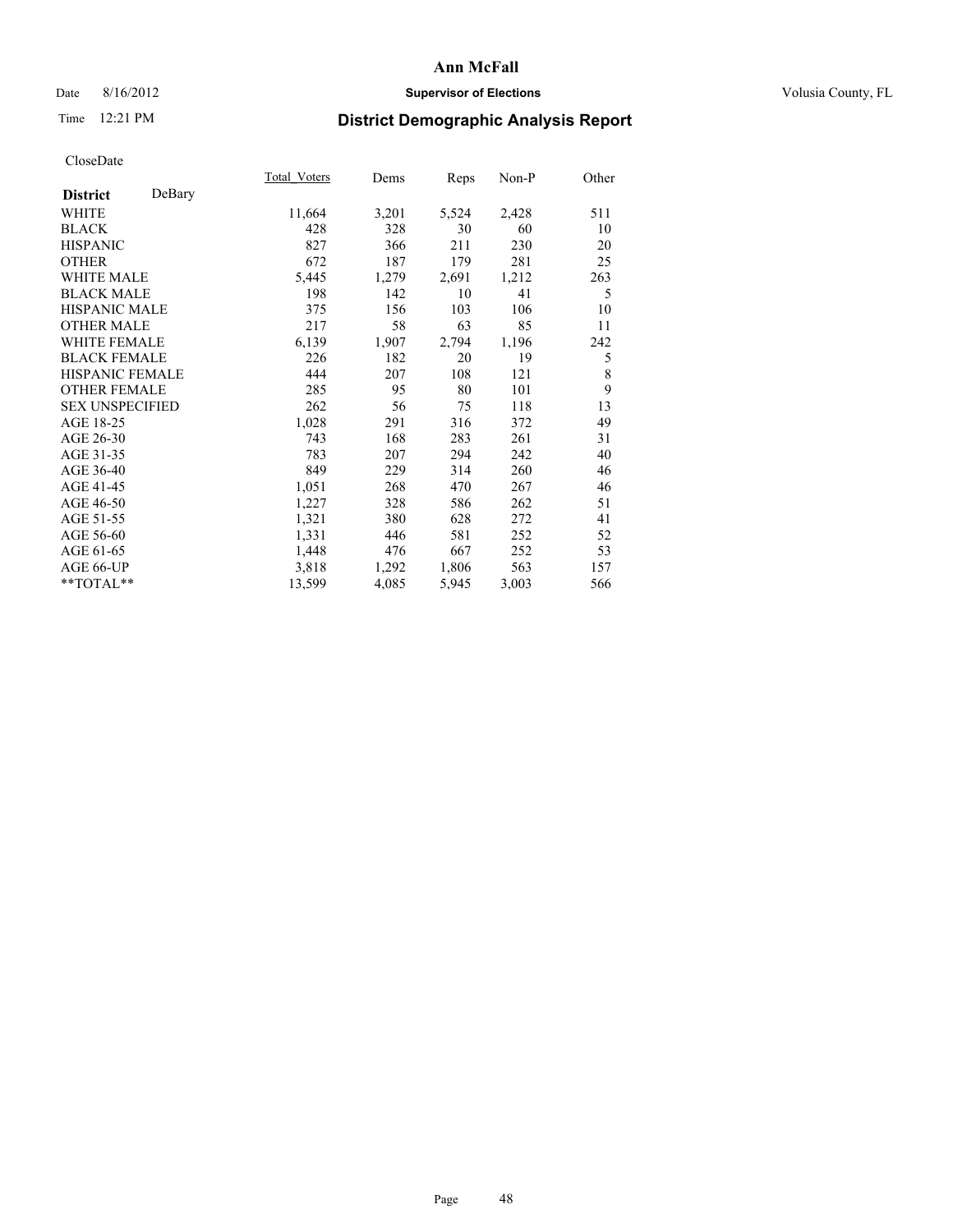## Date 8/16/2012 **Supervisor of Elections Supervisor of Elections** Volusia County, FL

# Time 12:21 PM **District Demographic Analysis Report**

|                           | Total Voters | Dems  | <b>Reps</b> | Non-P | Other |
|---------------------------|--------------|-------|-------------|-------|-------|
| DeLand<br><b>District</b> |              |       |             |       |       |
| WHITE                     | 11,744       | 3,927 | 4,874       | 2,394 | 549   |
| <b>BLACK</b>              | 2,387        | 1,952 | 82          | 316   | 37    |
| <b>HISPANIC</b>           | 957          | 427   | 171         | 325   | 34    |
| <b>OTHER</b>              | 813          | 267   | 169         | 330   | 47    |
| <b>WHITE MALE</b>         | 5,083        | 1,470 | 2,229       | 1,101 | 283   |
| <b>BLACK MALE</b>         | 921          | 724   | 36          | 139   | 22    |
| HISPANIC MALE             | 396          | 166   | 81          | 133   | 16    |
| <b>OTHER MALE</b>         | 253          | 93    | 66          | 82    | 12    |
| <b>WHITE FEMALE</b>       | 6,616        | 2,443 | 2,632       | 1,277 | 264   |
| <b>BLACK FEMALE</b>       | 1,442        | 1,212 | 45          | 172   | 13    |
| <b>HISPANIC FEMALE</b>    | 556          | 259   | 89          | 191   | 17    |
| <b>OTHER FEMALE</b>       | 315          | 114   | 64          | 117   | 20    |
| <b>SEX UNSPECIFIED</b>    | 319          | 92    | 54          | 153   | 20    |
| AGE 18-25                 | 2,004        | 785   | 434         | 699   | 86    |
| AGE 26-30                 | 1,052        | 398   | 248         | 356   | 50    |
| AGE 31-35                 | 1,046        | 413   | 288         | 292   | 53    |
| AGE 36-40                 | 1,086        | 418   | 338         | 277   | 53    |
| AGE 41-45                 | 1,157        | 455   | 387         | 272   | 43    |
| AGE 46-50                 | 1,245        | 484   | 461         | 244   | 56    |
| AGE 51-55                 | 1,247        | 534   | 440         | 230   | 43    |
| AGE 56-60                 | 1,290        | 586   | 419         | 234   | 51    |
| AGE 61-65                 | 1,368        | 610   | 482         | 221   | 55    |
| AGE 66-UP                 | 4,418        | 1,896 | 1,800       | 545   | 177   |
| **TOTAL**                 | 15,913       | 6,579 | 5,297       | 3,370 | 667   |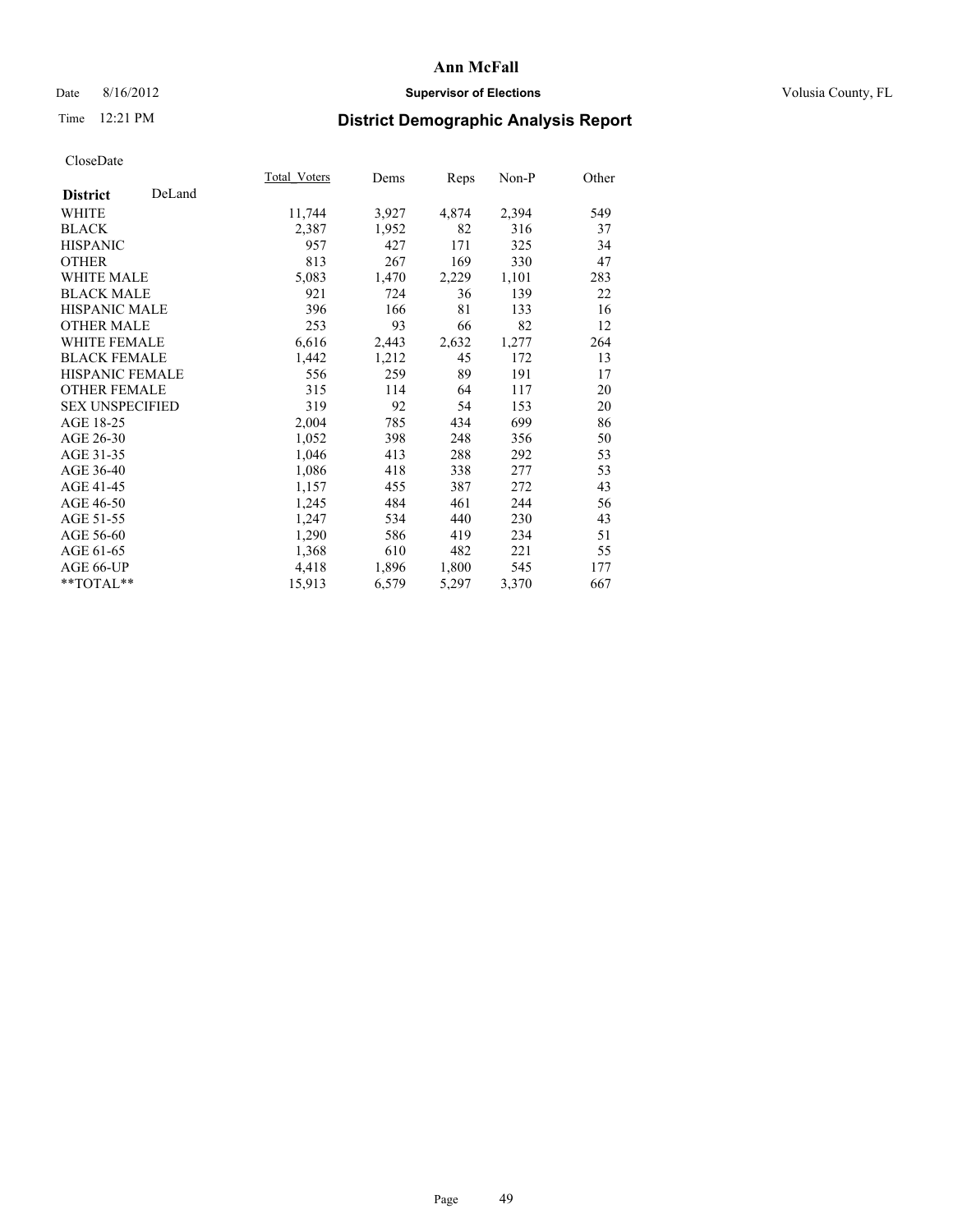# Date 8/16/2012 **Supervisor of Elections Supervisor of Elections** Volusia County, FL

# Time 12:21 PM **District Demographic Analysis Report**

|                        |                | Total Voters | Dems  | <b>Reps</b> | Non-P | Other |
|------------------------|----------------|--------------|-------|-------------|-------|-------|
| <b>District</b>        | Deltona Zone 1 |              |       |             |       |       |
| WHITE                  |                | 4,866        | 1,635 | 1,754       | 1,243 | 234   |
| <b>BLACK</b>           |                | 910          | 693   | 45          | 149   | 23    |
| <b>HISPANIC</b>        |                | 1,885        | 956   | 273         | 627   | 29    |
| <b>OTHER</b>           |                | 503          | 157   | 84          | 248   | 14    |
| WHITE MALE             |                | 2,286        | 683   | 857         | 612   | 134   |
| <b>BLACK MALE</b>      |                | 417          | 296   | 29          | 75    | 17    |
| <b>HISPANIC MALE</b>   |                | 899          | 439   | 137         | 308   | 15    |
| <b>OTHER MALE</b>      |                | 156          | 49    | 33          | 69    | 5     |
| <b>WHITE FEMALE</b>    |                | 2,556        | 941   | 890         | 625   | 100   |
| <b>BLACK FEMALE</b>    |                | 487          | 394   | 16          | 71    | 6     |
| <b>HISPANIC FEMALE</b> |                | 972          | 511   | 136         | 311   | 14    |
| <b>OTHER FEMALE</b>    |                | 190          | 74    | 35          | 75    | 6     |
| <b>SEX UNSPECIFIED</b> |                | 201          | 54    | 23          | 121   | 3     |
| AGE 18-25              |                | 1,105        | 411   | 209         | 434   | 51    |
| AGE 26-30              |                | 688          | 239   | 159         | 268   | 22    |
| AGE 31-35              |                | 808          | 321   | 170         | 282   | 35    |
| AGE 36-40              |                | 734          | 306   | 177         | 232   | 19    |
| AGE 41-45              |                | 804          | 294   | 254         | 213   | 43    |
| AGE 46-50              |                | 835          | 336   | 258         | 220   | 21    |
| AGE 51-55              |                | 824          | 343   | 268         | 188   | 25    |
| AGE 56-60              |                | 664          | 292   | 201         | 140   | 31    |
| AGE 61-65              |                | 593          | 284   | 158         | 131   | 20    |
| AGE 66-UP              |                | 1,121        | 621   | 303         | 164   | 33    |
| **TOTAL**              |                | 8,176        | 3,447 | 2,157       | 2,272 | 300   |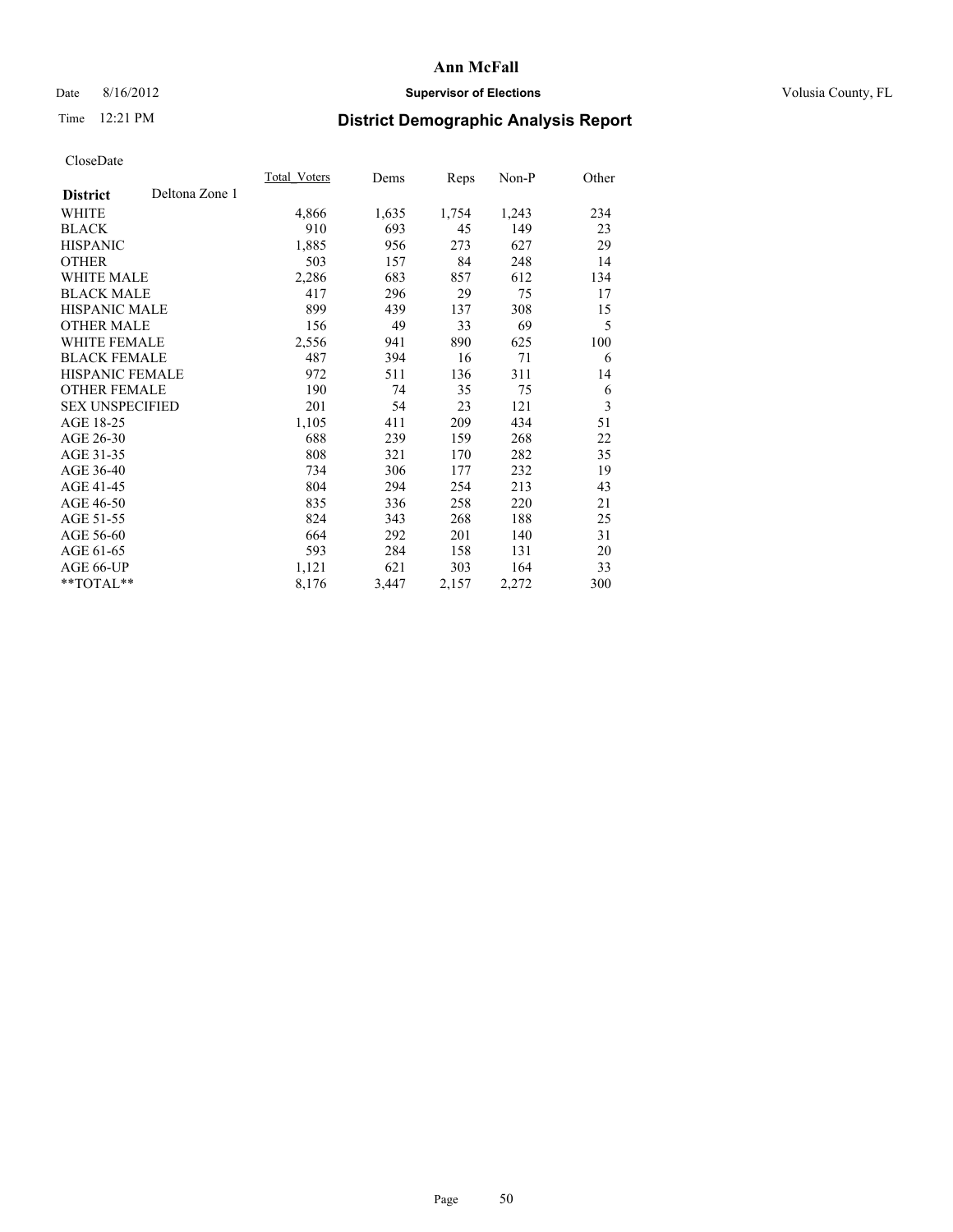## Date 8/16/2012 **Supervisor of Elections Supervisor of Elections** Volusia County, FL

# Time 12:21 PM **District Demographic Analysis Report**

|                                   | <b>Total Voters</b> | Dems  | Reps  | Non-P | Other |
|-----------------------------------|---------------------|-------|-------|-------|-------|
| Deltona Zone 2<br><b>District</b> |                     |       |       |       |       |
| WHITE                             | 6,162               | 1,946 | 2,502 | 1,433 | 281   |
| <b>BLACK</b>                      | 740                 | 574   | 39    | 109   | 18    |
| <b>HISPANIC</b>                   | 2,019               | 970   | 375   | 646   | 28    |
| <b>OTHER</b>                      | 485                 | 165   | 87    | 215   | 18    |
| <b>WHITE MALE</b>                 | 2,862               | 806   | 1,211 | 700   | 145   |
| <b>BLACK MALE</b>                 | 334                 | 237   | 31    | 55    | 11    |
| HISPANIC MALE                     | 978                 | 468   | 183   | 310   | 17    |
| <b>OTHER MALE</b>                 | 169                 | 68    | 29    | 64    | 8     |
| <b>WHITE FEMALE</b>               | 3,265               | 1,128 | 1,281 | 720   | 136   |
| <b>BLACK FEMALE</b>               | 395                 | 328   | 8     | 52    | 7     |
| <b>HISPANIC FEMALE</b>            | 1,025               | 494   | 189   | 333   | 9     |
| <b>OTHER FEMALE</b>               | 184                 | 74    | 37    | 67    | 6     |
| <b>SEX UNSPECIFIED</b>            | 194                 | 52    | 34    | 102   | 6     |
| AGE 18-25                         | 995                 | 347   | 211   | 389   | 48    |
| AGE 26-30                         | 673                 | 233   | 165   | 242   | 33    |
| AGE 31-35                         | 697                 | 223   | 196   | 246   | 32    |
| AGE 36-40                         | 722                 | 282   | 194   | 211   | 35    |
| AGE 41-45                         | 779                 | 255   | 253   | 248   | 23    |
| AGE 46-50                         | 946                 | 339   | 315   | 258   | 34    |
| AGE 51-55                         | 921                 | 362   | 346   | 187   | 26    |
| AGE 56-60                         | 849                 | 344   | 313   | 163   | 29    |
| AGE 61-65                         | 778                 | 334   | 261   | 150   | 33    |
| AGE 66-UP                         | 2,054               | 940   | 750   | 312   | 52    |
| **TOTAL**                         | 9,414               | 3,659 | 3,004 | 2,406 | 345   |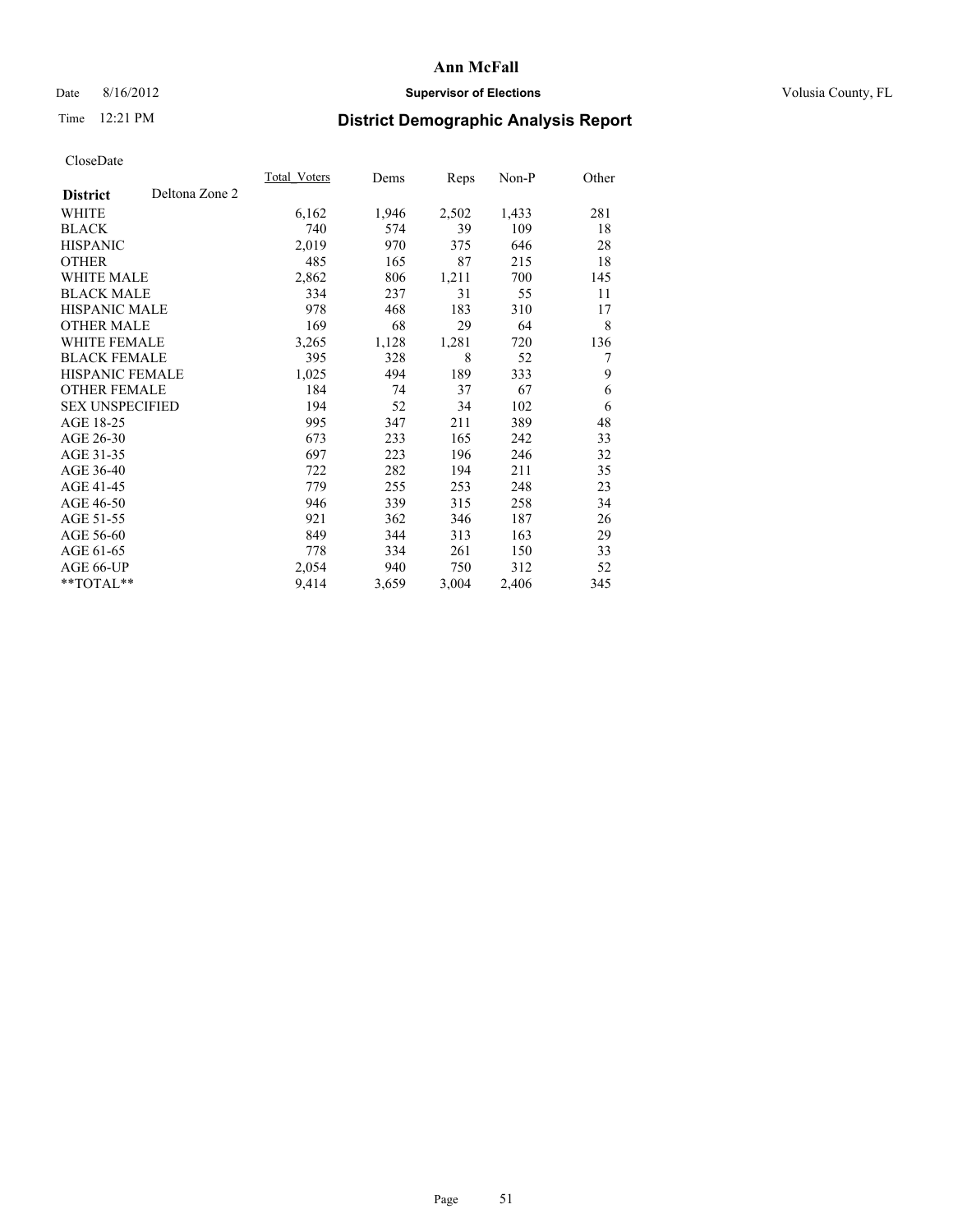# Date 8/16/2012 **Supervisor of Elections Supervisor of Elections** Volusia County, FL

# Time 12:21 PM **District Demographic Analysis Report**

| Total Voters | Dems  | <b>Reps</b> | $Non-P$ | Other |
|--------------|-------|-------------|---------|-------|
|              |       |             |         |       |
| 5,128        | 1,699 | 1,919       | 1,281   | 229   |
| 659          | 510   | 27          | 110     | 12    |
| 2,271        | 1,119 | 378         | 714     | 60    |
| 470          | 156   | 84          | 217     | 13    |
| 2,324        | 697   | 907         | 594     | 126   |
| 287          | 204   | 16          | 58      | 9     |
| 1,064        | 507   | 190         | 333     | 34    |
| 166          | 60    | 28          | 75      | 3     |
| 2,774        | 991   | 1,005       | 677     | 101   |
| 365          | 300   | 11          | 51      | 3     |
| 1,181        | 594   | 186         | 375     | 26    |
| 192          | 76    | 38          | 73      | 5     |
| 175          | 55    | 27          | 86      | 7     |
| 915          | 345   | 156         | 375     | 39    |
| 636          | 239   | 116         | 256     | 25    |
| 720          | 254   | 170         | 255     | 41    |
| 702          | 250   | 207         | 223     | 22    |
| 712          | 270   | 229         | 188     | 25    |
| 817          | 331   | 237         | 223     | 26    |
| 788          | 321   | 238         | 194     | 35    |
| 714          | 294   | 207         | 179     | 34    |
| 691          | 304   | 227         | 137     | 23    |
| 1,848        | 885   | 623         | 296     | 44    |
| 8,543        | 3,493 | 2,410       | 2,326   | 314   |
|              |       |             |         |       |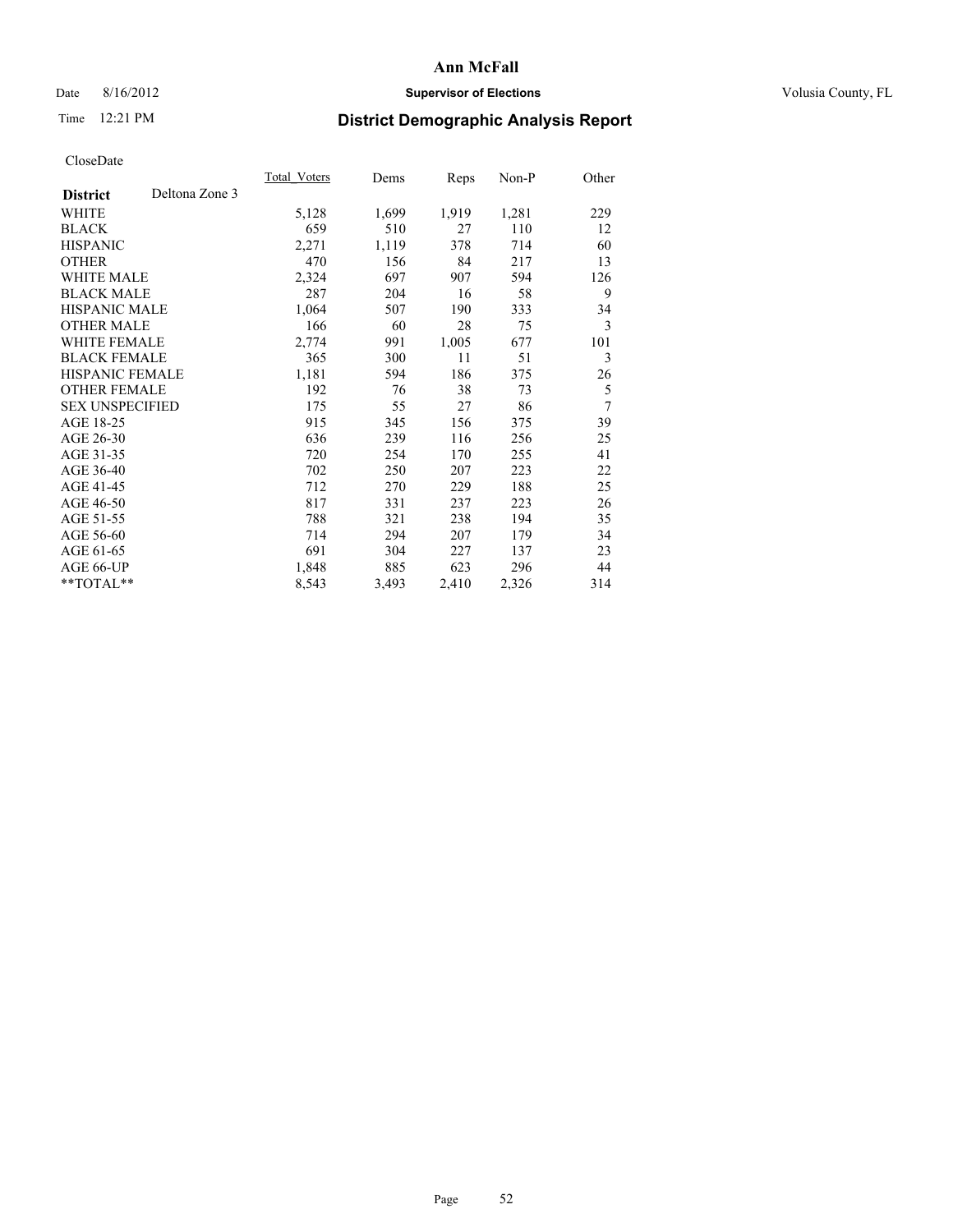## Date 8/16/2012 **Supervisor of Elections Supervisor of Elections** Volusia County, FL

# Time 12:21 PM **District Demographic Analysis Report**

|                        |                | <b>Total Voters</b> | Dems  | Reps  | Non-P | Other |
|------------------------|----------------|---------------------|-------|-------|-------|-------|
| <b>District</b>        | Deltona Zone 4 |                     |       |       |       |       |
| WHITE                  |                | 5,426               | 1,864 | 2,050 | 1,227 | 285   |
| <b>BLACK</b>           |                | 728                 | 566   | 24    | 124   | 14    |
| <b>HISPANIC</b>        |                | 2,357               | 1,198 | 341   | 767   | 51    |
| <b>OTHER</b>           |                | 488                 | 169   | 89    | 217   | 13    |
| <b>WHITE MALE</b>      |                | 2,490               | 757   | 980   | 595   | 158   |
| <b>BLACK MALE</b>      |                | 304                 | 223   | 16    | 58    | 7     |
| HISPANIC MALE          |                | 1,097               | 514   | 180   | 373   | 30    |
| <b>OTHER MALE</b>      |                | 151                 | 52    | 39    | 57    | 3     |
| <b>WHITE FEMALE</b>    |                | 2,897               | 1,091 | 1,055 | 627   | 124   |
| <b>BLACK FEMALE</b>    |                | 415                 | 334   | 8     | 66    | 7     |
| <b>HISPANIC FEMALE</b> |                | 1,250               | 679   | 161   | 389   | 21    |
| <b>OTHER FEMALE</b>    |                | 191                 | 87    | 30    | 68    | 6     |
| <b>SEX UNSPECIFIED</b> |                | 204                 | 60    | 35    | 102   | 7     |
| AGE 18-25              |                | 1,008               | 368   | 191   | 407   | 42    |
| AGE 26-30              |                | 661                 | 240   | 117   | 279   | 25    |
| AGE 31-35              |                | 718                 | 305   | 152   | 223   | 38    |
| AGE 36-40              |                | 722                 | 269   | 201   | 211   | 41    |
| AGE 41-45              |                | 758                 | 292   | 216   | 225   | 25    |
| AGE 46-50              |                | 826                 | 342   | 240   | 220   | 24    |
| AGE 51-55              |                | 848                 | 348   | 270   | 191   | 39    |
| AGE 56-60              |                | 788                 | 341   | 251   | 166   | 30    |
| AGE 61-65              |                | 729                 | 321   | 239   | 145   | 24    |
| AGE 66-UP              |                | 1,950               | 978   | 628   | 269   | 75    |
| $*$ $TOTAL**$          |                | 9,008               | 3,804 | 2,505 | 2,336 | 363   |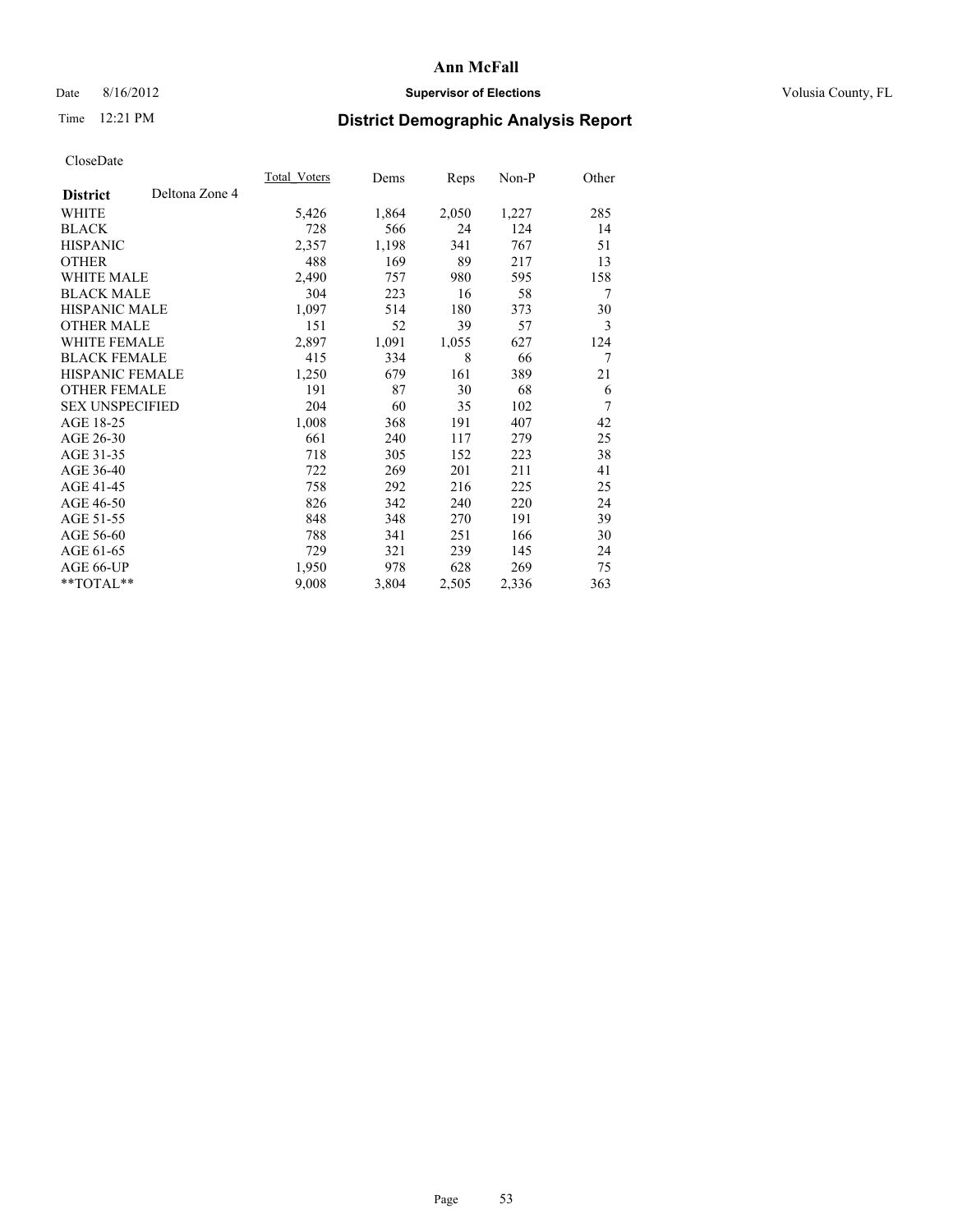## Date 8/16/2012 **Supervisor of Elections Supervisor of Elections** Volusia County, FL

# Time 12:21 PM **District Demographic Analysis Report**

|                        |                | Total Voters | Dems  | <b>Reps</b> | Non-P | Other |
|------------------------|----------------|--------------|-------|-------------|-------|-------|
| <b>District</b>        | Deltona Zone 5 |              |       |             |       |       |
| <b>WHITE</b>           |                | 5,398        | 1,759 | 2,075       | 1,317 | 247   |
| <b>BLACK</b>           |                | 880          | 683   | 46          | 138   | 13    |
| <b>HISPANIC</b>        |                | 2,171        | 1,107 | 345         | 676   | 43    |
| <b>OTHER</b>           |                | 482          | 155   | 97          | 211   | 19    |
| <b>WHITE MALE</b>      |                | 2,531        | 735   | 1,023       | 632   | 141   |
| <b>BLACK MALE</b>      |                | 387          | 281   | 26          | 74    | 6     |
| HISPANIC MALE          |                | 1,026        | 508   | 171         | 322   | 25    |
| <b>OTHER MALE</b>      |                | 149          | 53    | 39          | 50    | 7     |
| <b>WHITE FEMALE</b>    |                | 2,839        | 1,017 | 1,036       | 680   | 106   |
| <b>BLACK FEMALE</b>    |                | 487          | 396   | 20          | 64    | 7     |
| <b>HISPANIC FEMALE</b> |                | 1,132        | 592   | 173         | 349   | 18    |
| <b>OTHER FEMALE</b>    |                | 186          | 73    | 33          | 74    | 6     |
| <b>SEX UNSPECIFIED</b> |                | 194          | 49    | 42          | 97    | 6     |
| AGE 18-25              |                | 1,117        | 384   | 252         | 433   | 48    |
| AGE 26-30              |                | 671          | 238   | 131         | 270   | 32    |
| AGE 31-35              |                | 733          | 302   | 151         | 251   | 29    |
| AGE 36-40              |                | 770          | 305   | 209         | 227   | 29    |
| AGE 41-45              |                | 781          | 310   | 229         | 216   | 26    |
| AGE 46-50              |                | 889          | 350   | 296         | 211   | 32    |
| AGE 51-55              |                | 933          | 376   | 333         | 201   | 23    |
| AGE 56-60              |                | 775          | 331   | 248         | 169   | 27    |
| AGE 61-65              |                | 690          | 312   | 203         | 147   | 28    |
| AGE 66-UP              |                | 1,583        | 803   | 513         | 218   | 49    |
| **TOTAL**              |                | 8,942        | 3,711 | 2,565       | 2,343 | 323   |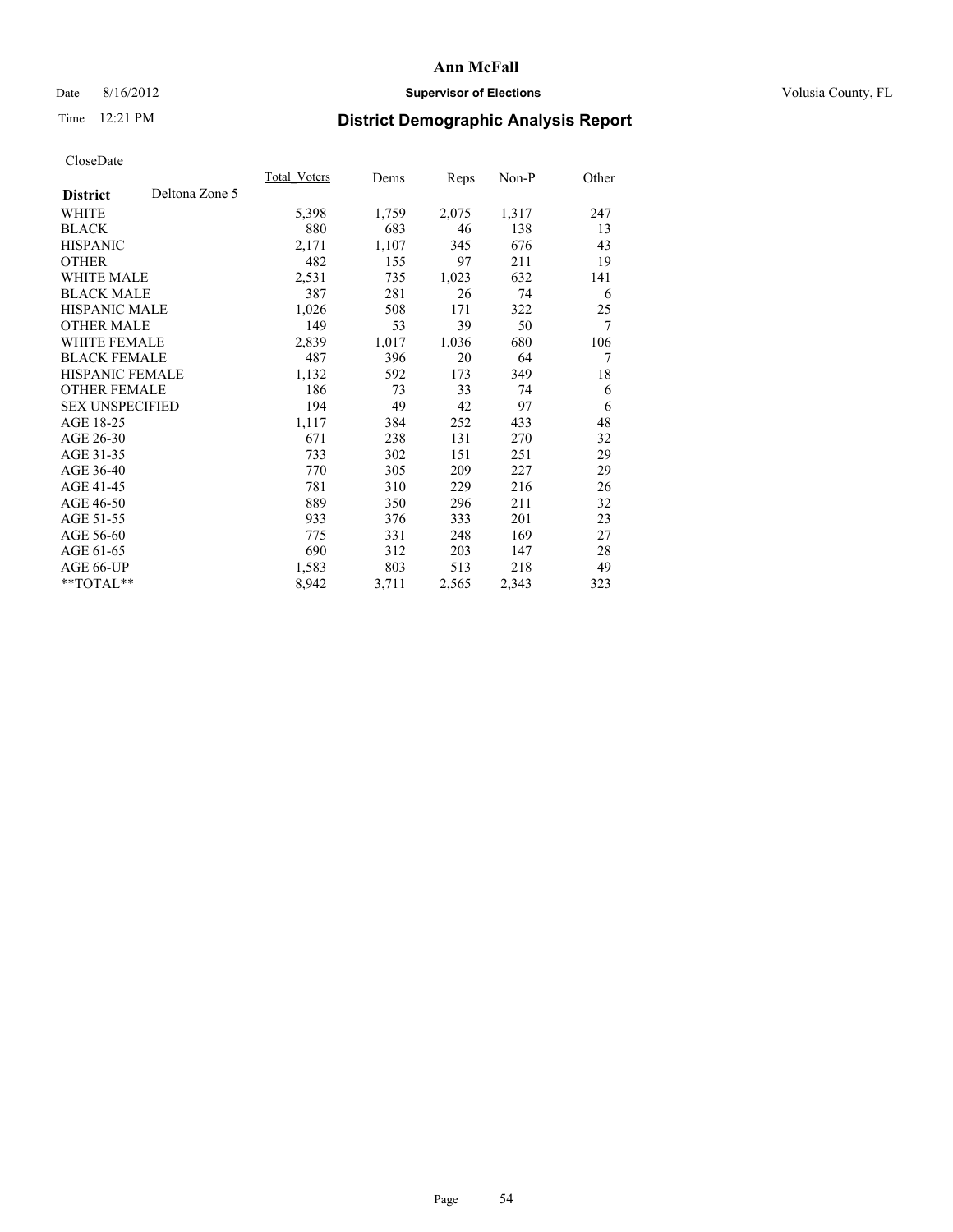# Date 8/16/2012 **Supervisor of Elections Supervisor of Elections** Volusia County, FL

# Time 12:21 PM **District Demographic Analysis Report**

|                        |                | Total Voters | Dems  | Reps  | Non-P | Other          |
|------------------------|----------------|--------------|-------|-------|-------|----------------|
| <b>District</b>        | Deltona Zone 6 |              |       |       |       |                |
| WHITE                  |                | 5,821        | 1,746 | 2,409 | 1,405 | 261            |
| <b>BLACK</b>           |                | 820          | 622   | 39    | 136   | 23             |
| <b>HISPANIC</b>        |                | 1,769        | 842   | 255   | 624   | 48             |
| <b>OTHER</b>           |                | 450          | 135   | 95    | 212   | 8              |
| WHITE MALE             |                | 2,776        | 705   | 1,218 | 721   | 132            |
| <b>BLACK MALE</b>      |                | 371          | 280   | 19    | 57    | 15             |
| <b>HISPANIC MALE</b>   |                | 844          | 374   | 132   | 312   | 26             |
| <b>OTHER MALE</b>      |                | 161          | 52    | 38    | 67    | $\overline{4}$ |
| <b>WHITE FEMALE</b>    |                | 3,008        | 1,032 | 1,172 | 676   | 128            |
| <b>BLACK FEMALE</b>    |                | 441          | 335   | 20    | 78    | 8              |
| <b>HISPANIC FEMALE</b> |                | 910          | 461   | 122   | 306   | 21             |
| <b>OTHER FEMALE</b>    |                | 159          | 56    | 36    | 65    | 2              |
| <b>SEX UNSPECIFIED</b> |                | 190          | 50    | 41    | 95    | $\overline{4}$ |
| AGE 18-25              |                | 1,123        | 365   | 265   | 453   | 40             |
| AGE 26-30              |                | 678          | 219   | 145   | 285   | 29             |
| AGE 31-35              |                | 724          | 252   | 185   | 253   | 34             |
| AGE 36-40              |                | 779          | 281   | 235   | 223   | 40             |
| AGE 41-45              |                | 787          | 264   | 281   | 209   | 33             |
| AGE 46-50              |                | 989          | 356   | 351   | 235   | 47             |
| AGE 51-55              |                | 968          | 368   | 362   | 205   | 33             |
| AGE 56-60              |                | 798          | 329   | 299   | 150   | 20             |
| AGE 61-65              |                | 687          | 300   | 238   | 127   | 22             |
| AGE 66-UP              |                | 1,335        | 615   | 438   | 239   | 43             |
| **TOTAL**              |                | 8,868        | 3,349 | 2,799 | 2,379 | 341            |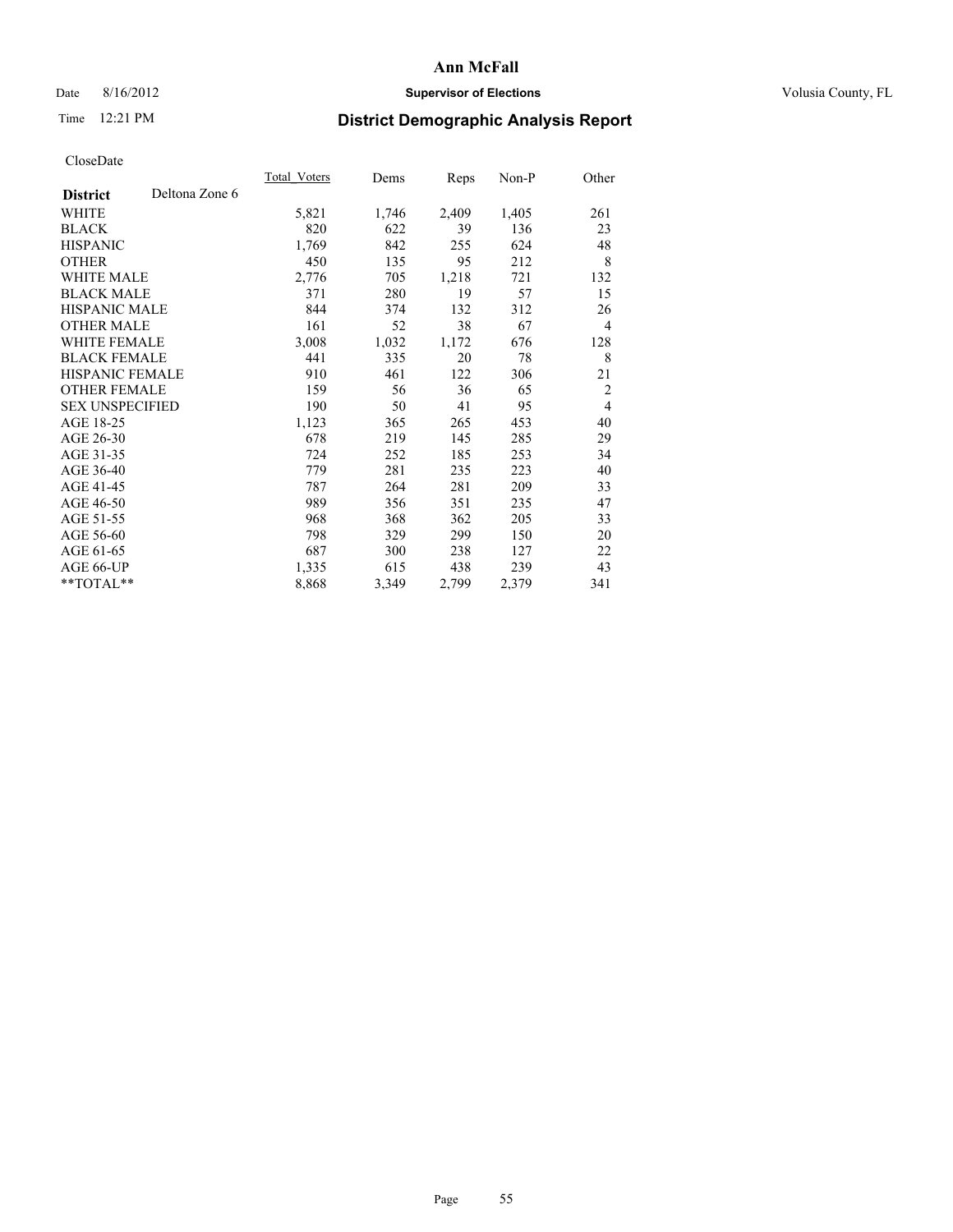# Date 8/16/2012 **Supervisor of Elections Supervisor of Elections** Volusia County, FL

# Time 12:21 PM **District Demographic Analysis Report**

|                        |                  | Total Voters | Dems  | Reps           | Non-P | Other          |
|------------------------|------------------|--------------|-------|----------------|-------|----------------|
| <b>District</b>        | Edgewater Zone 1 |              |       |                |       |                |
| WHITE                  |                  | 3,191        | 1,206 | 1,094          | 802   | 89             |
| <b>BLACK</b>           |                  | 76           | 49    | 5              | 20    | $\overline{2}$ |
| <b>HISPANIC</b>        |                  | 48           | 22    | 13             | 11    | $\overline{c}$ |
| <b>OTHER</b>           |                  | 101          | 34    | 18             | 47    | $\overline{2}$ |
| WHITE MALE             |                  | 1,390        | 452   | 521            | 372   | 45             |
| <b>BLACK MALE</b>      |                  | 42           | 25    | 4              | 11    | 2              |
| <b>HISPANIC MALE</b>   |                  | 18           | 10    | $\overline{2}$ | 5     | 1              |
| <b>OTHER MALE</b>      |                  | 27           | 11    | 6              | 10    | $\Omega$       |
| WHITE FEMALE           |                  | 1,775        | 742   | 563            | 426   | 44             |
| <b>BLACK FEMALE</b>    |                  | 33           | 23    | 1              | 9     | $\overline{0}$ |
| <b>HISPANIC FEMALE</b> |                  | 30           | 12    | 11             | 6     | 1              |
| <b>OTHER FEMALE</b>    |                  | 42           | 16    | 7              | 17    | $\overline{c}$ |
| <b>SEX UNSPECIFIED</b> |                  | 59           | 20    | 15             | 24    | $\mathbf{0}$   |
| AGE 18-25              |                  | 291          | 79    | 69             | 133   | 10             |
| AGE 26-30              |                  | 212          | 66    | 61             | 77    | 8              |
| AGE 31-35              |                  | 191          | 72    | 55             | 58    | 6              |
| AGE 36-40              |                  | 183          | 55    | 58             | 65    | 5              |
| AGE 41-45              |                  | 210          | 64    | 69             | 71    | 6              |
| AGE 46-50              |                  | 286          | 106   | 98             | 75    | 7              |
| AGE 51-55              |                  | 362          | 127   | 127            | 92    | 16             |
| AGE 56-60              |                  | 358          | 143   | 124            | 86    | 5              |
| AGE 61-65              |                  | 354          | 150   | 112            | 84    | 8              |
| AGE 66-UP              |                  | 972          | 451   | 358            | 139   | 24             |
| **TOTAL**              |                  | 3,419        | 1,313 | 1,131          | 880   | 95             |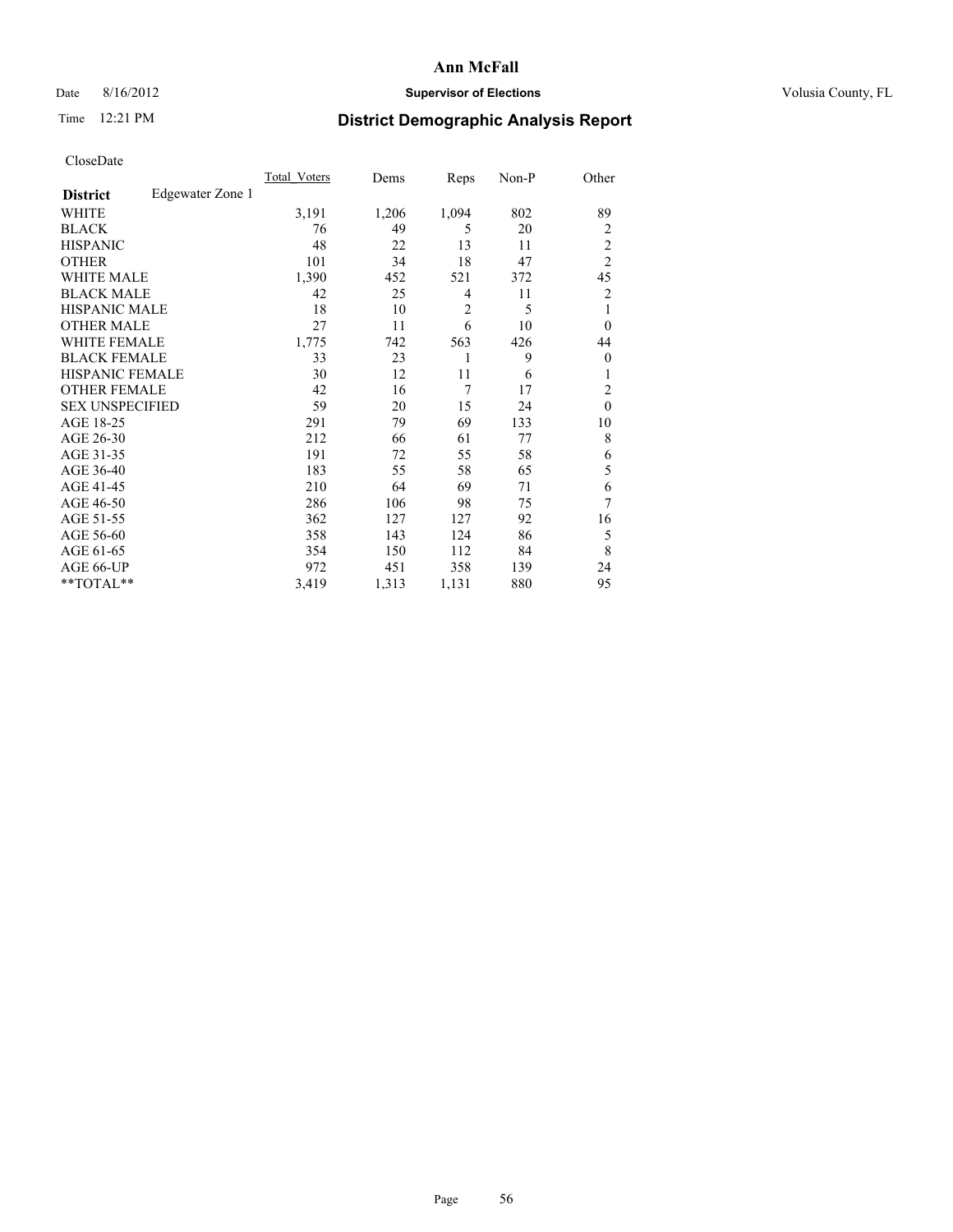# Date 8/16/2012 **Supervisor of Elections Supervisor of Elections** Volusia County, FL

# Time 12:21 PM **District Demographic Analysis Report**

|                        |                  | Total Voters | Dems  | Reps           | Non-P | Other            |
|------------------------|------------------|--------------|-------|----------------|-------|------------------|
| <b>District</b>        | Edgewater Zone 2 |              |       |                |       |                  |
| WHITE                  |                  | 3,366        | 1,198 | 1,182          | 910   | 76               |
| <b>BLACK</b>           |                  | 55           | 44    | $\overline{2}$ | 9     | $\theta$         |
| <b>HISPANIC</b>        |                  | 47           | 21    | 5              | 20    | 1                |
| <b>OTHER</b>           |                  | 107          | 29    | 27             | 49    | $\overline{c}$   |
| WHITE MALE             |                  | 1,549        | 503   | 600            | 409   | 37               |
| <b>BLACK MALE</b>      |                  | 23           | 18    | 1              | 4     | $\boldsymbol{0}$ |
| <b>HISPANIC MALE</b>   |                  | 23           | 12    | 3              | 7     | 1                |
| <b>OTHER MALE</b>      |                  | 34           | 9     | 11             | 13    | 1                |
| <b>WHITE FEMALE</b>    |                  | 1,803        | 691   | 576            | 497   | 39               |
| <b>BLACK FEMALE</b>    |                  | 32           | 26    | 1              | 5     | $\theta$         |
| <b>HISPANIC FEMALE</b> |                  | 22           | 9     | $\overline{2}$ | 11    | $\theta$         |
| <b>OTHER FEMALE</b>    |                  | 42           | 16    | 14             | 12    | $\theta$         |
| <b>SEX UNSPECIFIED</b> |                  | 47           | 8     | 8              | 30    |                  |
| AGE 18-25              |                  | 300          | 98    | 73             | 121   | 8                |
| AGE 26-30              |                  | 240          | 73    | 59             | 101   | 7                |
| AGE 31-35              |                  | 249          | 74    | 66             | 106   | 3                |
| AGE 36-40              |                  | 247          | 85    | 67             | 88    | 7                |
| AGE 41-45              |                  | 282          | 93    | 94             | 92    | 3                |
| AGE 46-50              |                  | 301          | 102   | 103            | 89    | 7                |
| AGE 51-55              |                  | 329          | 109   | 117            | 93    | 10               |
| AGE 56-60              |                  | 345          | 130   | 143            | 69    | 3                |
| AGE 61-65              |                  | 363          | 138   | 133            | 82    | 10               |
| AGE 66-UP              |                  | 921          | 391   | 361            | 148   | 21               |
| **TOTAL**              |                  | 3,577        | 1,293 | 1,216          | 989   | 79               |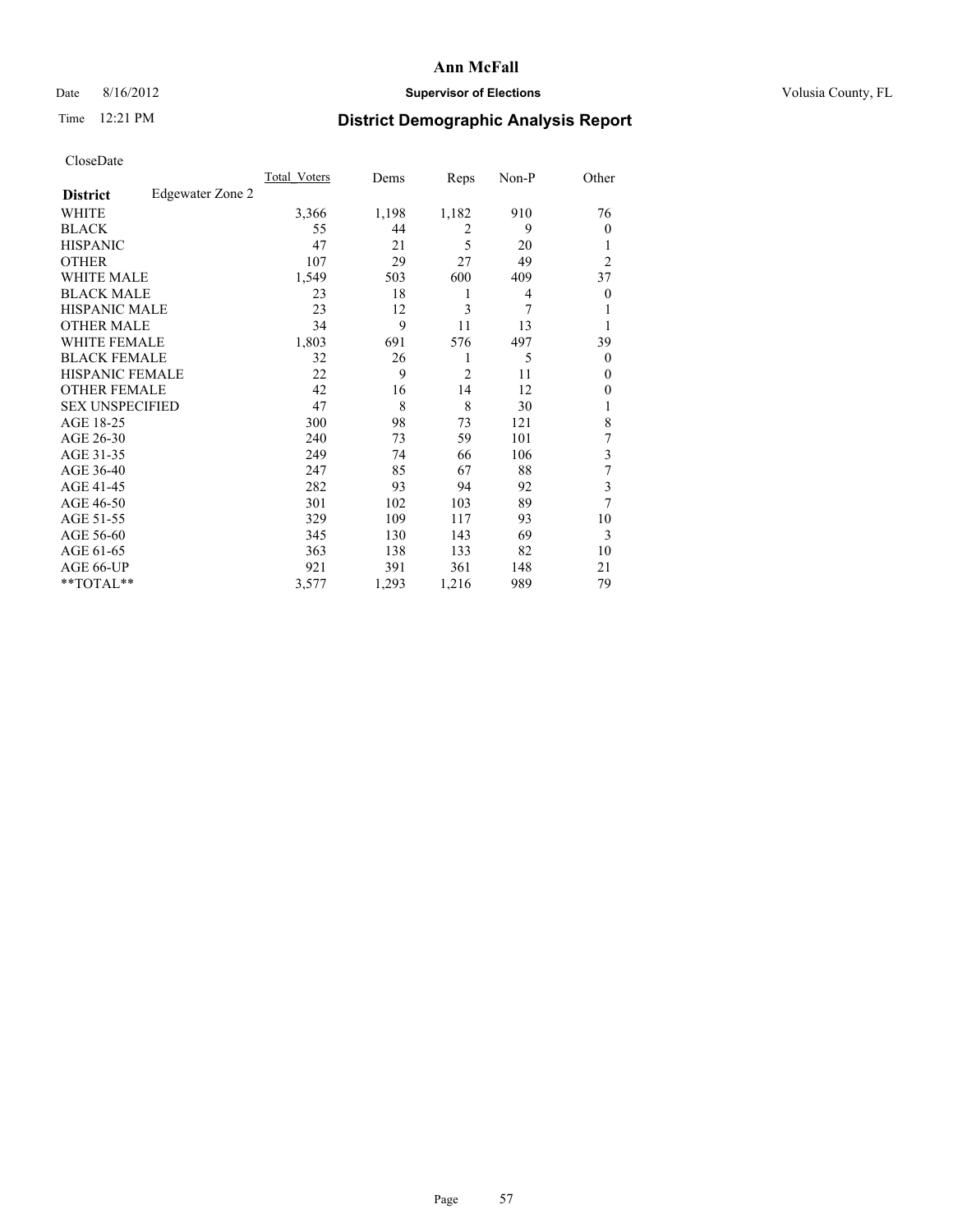# Date 8/16/2012 **Supervisor of Elections Supervisor of Elections** Volusia County, FL

# Time 12:21 PM **District Demographic Analysis Report**

|                        |                  | Total Voters | Dems  | Reps           | Non-P | Other          |
|------------------------|------------------|--------------|-------|----------------|-------|----------------|
| <b>District</b>        | Edgewater Zone 3 |              |       |                |       |                |
| WHITE                  |                  | 3,125        | 1,162 | 1,044          | 834   | 85             |
| <b>BLACK</b>           |                  | 82           | 64    | 1              | 17    | $\Omega$       |
| <b>HISPANIC</b>        |                  | 39           | 15    | 8              | 15    |                |
| <b>OTHER</b>           |                  | 126          | 36    | 30             | 57    | 3              |
| WHITE MALE             |                  | 1,402        | 448   | 499            | 405   | 50             |
| <b>BLACK MALE</b>      |                  | 36           | 26    | 1              | 9     | $\overline{0}$ |
| <b>HISPANIC MALE</b>   |                  | 18           | 6     | $\overline{2}$ | 9     |                |
| <b>OTHER MALE</b>      |                  | 46           | 15    | 15             | 15    |                |
| <b>WHITE FEMALE</b>    |                  | 1,713        | 710   | 542            | 426   | 35             |
| <b>BLACK FEMALE</b>    |                  | 45           | 38    | $\overline{0}$ | 7     | $\overline{0}$ |
| <b>HISPANIC FEMALE</b> |                  | 20           | 8     | 6              | 6     | $\Omega$       |
| <b>OTHER FEMALE</b>    |                  | 48           | 15    | 14             | 17    | 2              |
| <b>SEX UNSPECIFIED</b> |                  | 44           | 11    | $\overline{4}$ | 29    | $\mathbf{0}$   |
| AGE 18-25              |                  | 304          | 100   | 68             | 132   | 4              |
| AGE 26-30              |                  | 210          | 65    | 62             | 82    | 1              |
| AGE 31-35              |                  | 202          | 51    | 58             | 87    | 6              |
| AGE 36-40              |                  | 232          | 69    | 71             | 82    | 10             |
| AGE 41-45              |                  | 269          | 91    | 95             | 73    | 10             |
| AGE 46-50              |                  | 271          | 92    | 95             | 77    | 7              |
| AGE 51-55              |                  | 303          | 118   | 93             | 87    | 5              |
| AGE 56-60              |                  | 313          | 134   | 107            | 66    | 6              |
| AGE 61-65              |                  | 338          | 138   | 118            | 71    | 11             |
| AGE 66-UP              |                  | 931          | 419   | 316            | 167   | 29             |
| **TOTAL**              |                  | 3,373        | 1,277 | 1,083          | 924   | 89             |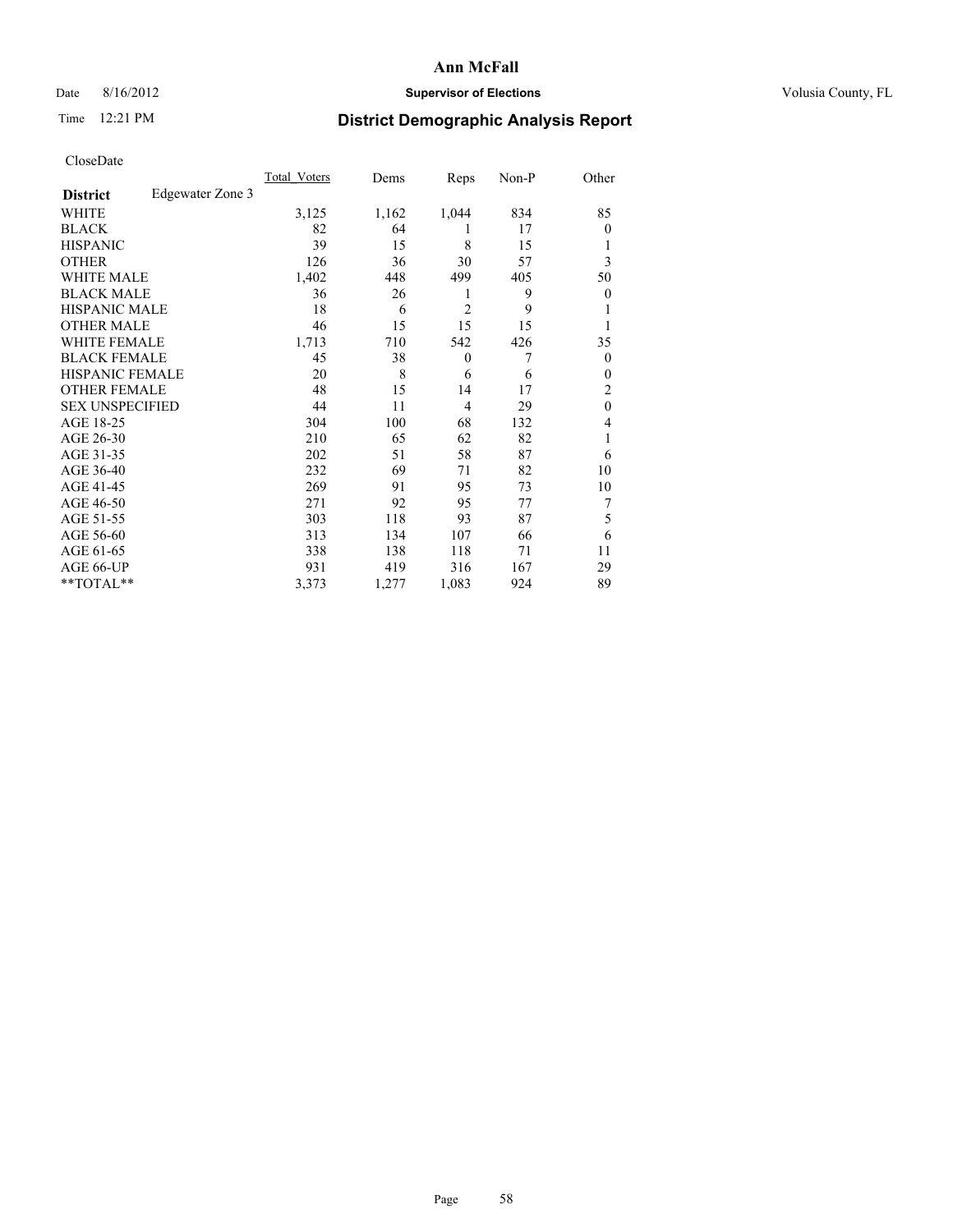# Date 8/16/2012 **Supervisor of Elections Supervisor of Elections** Volusia County, FL

# Time 12:21 PM **District Demographic Analysis Report**

|                        |                  | Total Voters | Dems  | Reps  | Non-P | Other          |
|------------------------|------------------|--------------|-------|-------|-------|----------------|
| <b>District</b>        | Edgewater Zone 4 |              |       |       |       |                |
| WHITE                  |                  | 3,308        | 1,189 | 1,156 | 854   | 109            |
| <b>BLACK</b>           |                  | 75           | 57    | 5     | 12    |                |
| <b>HISPANIC</b>        |                  | 47           | 22    | 14    | 9     | 2              |
| <b>OTHER</b>           |                  | 88           | 28    | 14    | 46    | $\theta$       |
| WHITE MALE             |                  | 1,515        | 476   | 578   | 412   | 49             |
| <b>BLACK MALE</b>      |                  | 31           | 24    | 2     | 5     | $\overline{0}$ |
| <b>HISPANIC MALE</b>   |                  | 18           | 9     | 3     | 5     |                |
| <b>OTHER MALE</b>      |                  | 28           | 11    | 7     | 10    | $\Omega$       |
| <b>WHITE FEMALE</b>    |                  | 1,771        | 706   | 569   | 436   | 60             |
| <b>BLACK FEMALE</b>    |                  | 43           | 32    | 3     | 7     |                |
| <b>HISPANIC FEMALE</b> |                  | 29           | 13    | 11    | 4     |                |
| <b>OTHER FEMALE</b>    |                  | 29           | 11    | 5     | 13    | $\theta$       |
| <b>SEX UNSPECIFIED</b> |                  | 54           | 14    | 11    | 29    | $\overline{0}$ |
| AGE 18-25              |                  | 245          | 73    | 62    | 107   | 3              |
| AGE 26-30              |                  | 212          | 63    | 53    | 89    | 7              |
| AGE 31-35              |                  | 220          | 70    | 56    | 86    | 8              |
| AGE 36-40              |                  | 222          | 80    | 57    | 77    | 8              |
| AGE 41-45              |                  | 244          | 96    | 80    | 65    | 3              |
| AGE 46-50              |                  | 292          | 104   | 96    | 85    | 7              |
| AGE 51-55              |                  | 323          | 112   | 130   | 73    | 8              |
| AGE 56-60              |                  | 328          | 140   | 103   | 78    | 7              |
| AGE 61-65              |                  | 293          | 118   | 103   | 59    | 13             |
| AGE 66-UP              |                  | 1,142        | 442   | 449   | 203   | 48             |
| **TOTAL**              |                  | 3,521        | 1,298 | 1,189 | 922   | 112            |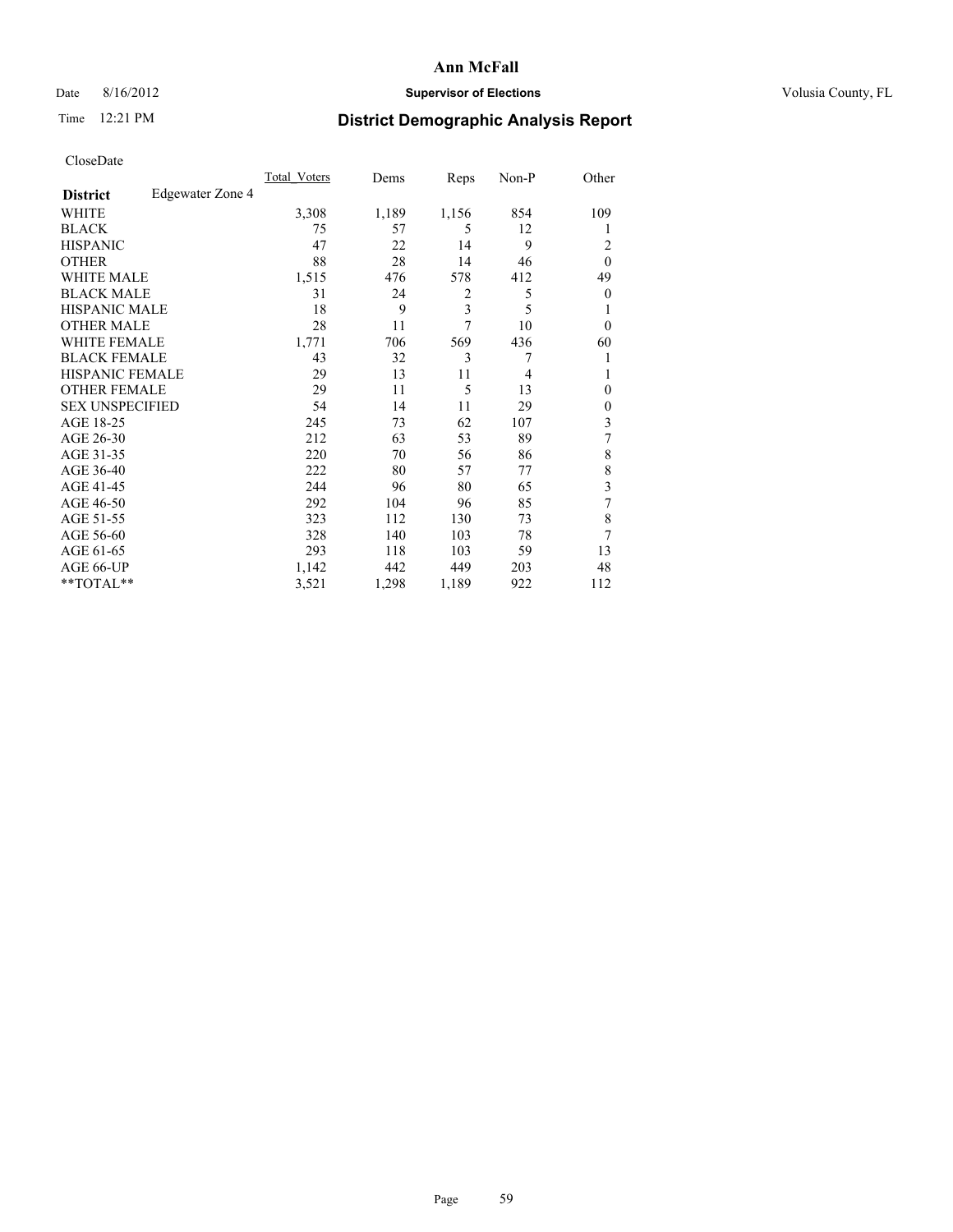# Date 8/16/2012 **Supervisor of Elections Supervisor of Elections** Volusia County, FL

# Time 12:21 PM **District Demographic Analysis Report**

|                        |                   | <b>Total Voters</b> | Dems | Reps           | Non-P | Other          |
|------------------------|-------------------|---------------------|------|----------------|-------|----------------|
| <b>District</b>        | Holly Hill Zone 1 |                     |      |                |       |                |
| WHITE                  |                   | 1,204               | 494  | 340            | 319   | 51             |
| <b>BLACK</b>           |                   | 120                 | 94   | 6              | 17    | 3              |
| <b>HISPANIC</b>        |                   | 50                  | 24   | 8              | 18    | $\Omega$       |
| <b>OTHER</b>           |                   | 69                  | 27   | 19             | 20    | 3              |
| WHITE MALE             |                   | 591                 | 221  | 185            | 166   | 19             |
| <b>BLACK MALE</b>      |                   | 55                  | 43   | $\overline{2}$ | 9     | 1              |
| <b>HISPANIC MALE</b>   |                   | 28                  | 9    | 5              | 14    | $\overline{0}$ |
| <b>OTHER MALE</b>      |                   | 18                  | 5    | 6              | 5     | $\overline{2}$ |
| WHITE FEMALE           |                   | 607                 | 272  | 153            | 150   | 32             |
| <b>BLACK FEMALE</b>    |                   | 63                  | 50   | $\overline{4}$ | 7     | $\overline{2}$ |
| <b>HISPANIC FEMALE</b> |                   | 22                  | 15   | 3              | 4     | $\theta$       |
| <b>OTHER FEMALE</b>    |                   | 36                  | 16   | 12             | 8     | $\Omega$       |
| <b>SEX UNSPECIFIED</b> |                   | 23                  | 8    | 3              | 11    |                |
| AGE 18-25              |                   | 139                 | 59   | 27             | 52    |                |
| AGE 26-30              |                   | 101                 | 46   | 15             | 34    | 6              |
| AGE 31-35              |                   | 86                  | 34   | 19             | 30    | 3              |
| AGE 36-40              |                   | 81                  | 32   | 25             | 21    | $\mathfrak{Z}$ |
| AGE 41-45              |                   | 106                 | 38   | 34             | 31    | 3              |
| AGE 46-50              |                   | 155                 | 61   | 44             | 39    | 11             |
| AGE 51-55              |                   | 163                 | 60   | 48             | 47    | 8              |
| AGE 56-60              |                   | 171                 | 86   | 30             | 48    | 7              |
| AGE 61-65              |                   | 150                 | 69   | 44             | 30    | 7              |
| AGE 66-UP              |                   | 291                 | 154  | 87             | 42    | 8              |
| **TOTAL**              |                   | 1,443               | 639  | 373            | 374   | 57             |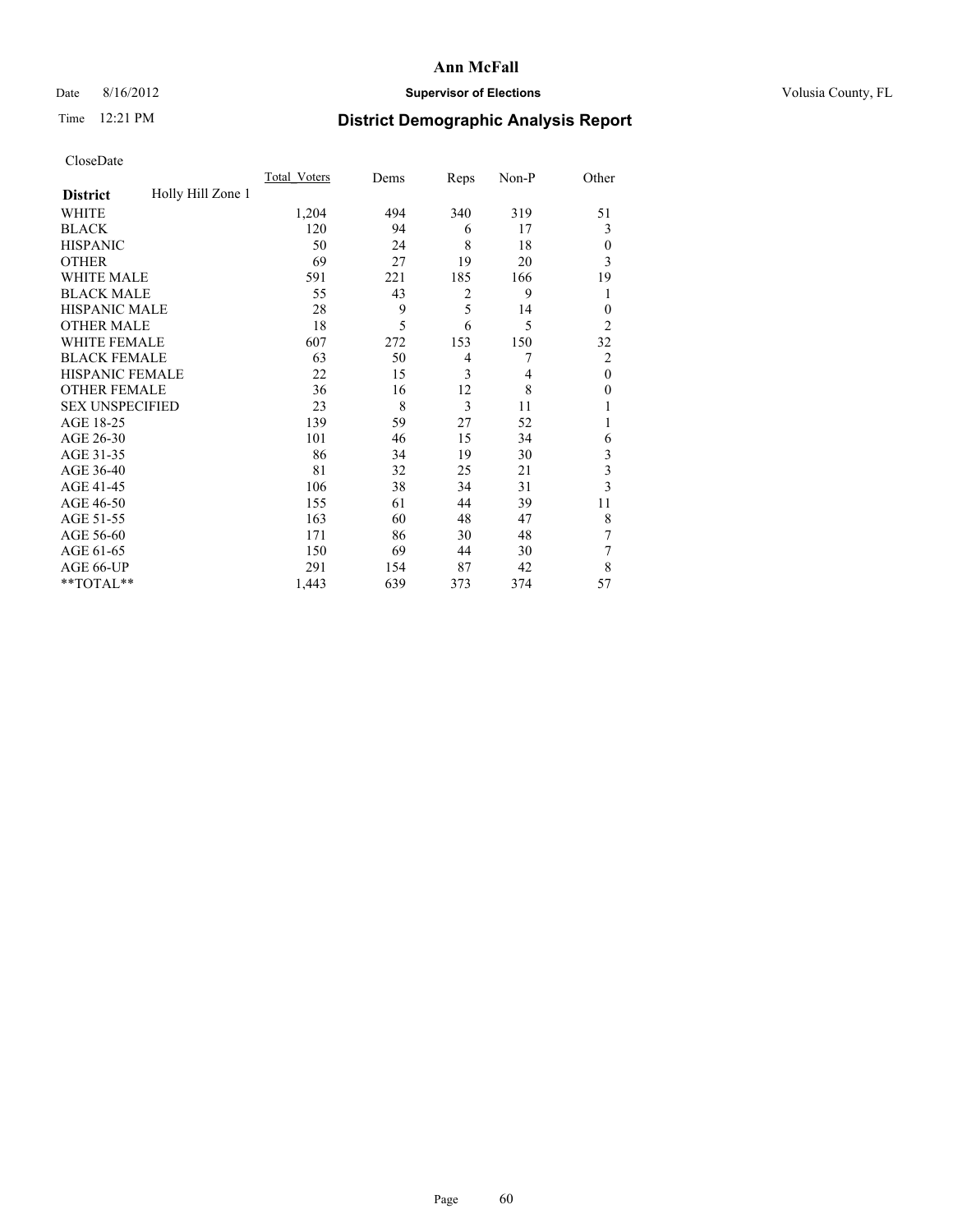# Date 8/16/2012 **Supervisor of Elections Supervisor of Elections** Volusia County, FL

# Time 12:21 PM **District Demographic Analysis Report**

|                        |                   | <b>Total Voters</b> | Dems | Reps           | Non-P | Other          |
|------------------------|-------------------|---------------------|------|----------------|-------|----------------|
| <b>District</b>        | Holly Hill Zone 2 |                     |      |                |       |                |
| WHITE                  |                   | 1,434               | 632  | 394            | 345   | 63             |
| <b>BLACK</b>           |                   | 211                 | 169  | 9              | 29    | 4              |
| <b>HISPANIC</b>        |                   | 35                  | 20   | 7              | 8     | $\Omega$       |
| <b>OTHER</b>           |                   | 85                  | 30   | 13             | 40    | $\overline{2}$ |
| WHITE MALE             |                   | 671                 | 269  | 203            | 171   | 28             |
| <b>BLACK MALE</b>      |                   | 83                  | 63   | 4              | 15    | 1              |
| <b>HISPANIC MALE</b>   |                   | 12                  | 3    | 6              | 3     | $\overline{0}$ |
| <b>OTHER MALE</b>      |                   | 20                  | 7    | $\overline{4}$ | 7     | $\overline{2}$ |
| WHITE FEMALE           |                   | 755                 | 361  | 190            | 171   | 33             |
| <b>BLACK FEMALE</b>    |                   | 128                 | 106  | 5              | 14    | 3              |
| <b>HISPANIC FEMALE</b> |                   | 23                  | 17   | 1              | 5     | $\theta$       |
| <b>OTHER FEMALE</b>    |                   | 32                  | 11   | 8              | 13    | $\Omega$       |
| <b>SEX UNSPECIFIED</b> |                   | 41                  | 14   | $\overline{c}$ | 23    | $\overline{c}$ |
| AGE 18-25              |                   | 167                 | 67   | 30             | 66    | $\overline{4}$ |
| AGE 26-30              |                   | 130                 | 63   | 25             | 36    | 6              |
| AGE 31-35              |                   | 121                 | 60   | 22             | 34    | 5              |
| AGE 36-40              |                   | 123                 | 58   | 20             | 44    |                |
| AGE 41-45              |                   | 168                 | 70   | 41             | 47    | 10             |
| AGE 46-50              |                   | 204                 | 90   | 60             | 43    | 11             |
| AGE 51-55              |                   | 210                 | 104  | 47             | 45    | 14             |
| AGE 56-60              |                   | 171                 | 87   | 45             | 33    | 6              |
| AGE 61-65              |                   | 155                 | 74   | 38             | 37    | 6              |
| AGE 66-UP              |                   | 320                 | 179  | 95             | 40    | 6              |
| **TOTAL**              |                   | 1,769               | 852  | 423            | 425   | 69             |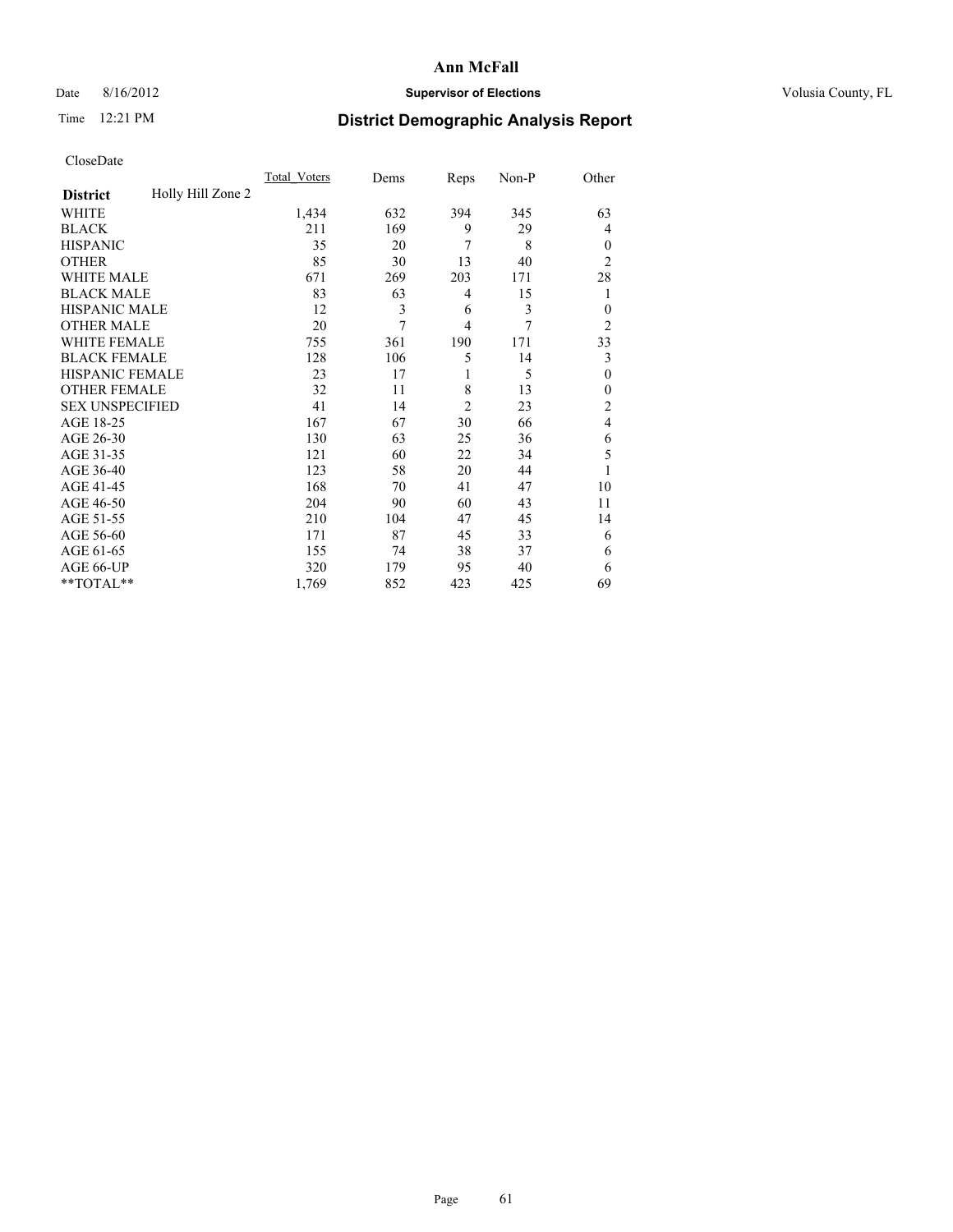# Date 8/16/2012 **Supervisor of Elections Supervisor of Elections** Volusia County, FL

# Time 12:21 PM **District Demographic Analysis Report**

|                        |                   | <b>Total Voters</b> | Dems           | Reps           | Non-P | Other          |
|------------------------|-------------------|---------------------|----------------|----------------|-------|----------------|
| <b>District</b>        | Holly Hill Zone 3 |                     |                |                |       |                |
| WHITE                  |                   | 1,492               | 590            | 506            | 337   | 59             |
| <b>BLACK</b>           |                   | 133                 | 118            | 5              | 10    | $\Omega$       |
| <b>HISPANIC</b>        |                   | 20                  | 5              | 6              | 9     | $\Omega$       |
| <b>OTHER</b>           |                   | 83                  | 28             | 11             | 43    |                |
| WHITE MALE             |                   | 623                 | 215            | 226            | 158   | 24             |
| <b>BLACK MALE</b>      |                   | 52                  | 42             | 4              | 6     | $\overline{0}$ |
| <b>HISPANIC MALE</b>   |                   | 12                  | 3              | 3              | 6     | 0              |
| <b>OTHER MALE</b>      |                   | 25                  | 11             | $\overline{2}$ | 11    |                |
| WHITE FEMALE           |                   | 858                 | 371            | 276            | 176   | 35             |
| <b>BLACK FEMALE</b>    |                   | 81                  | 76             | 1              | 4     | $\overline{0}$ |
| <b>HISPANIC FEMALE</b> |                   | 8                   | $\overline{2}$ | 3              | 3     | $\Omega$       |
| <b>OTHER FEMALE</b>    |                   | 38                  | 12             | 8              | 18    | $\Omega$       |
| <b>SEX UNSPECIFIED</b> |                   | 31                  | 9              | 5              | 17    | $\overline{0}$ |
| AGE 18-25              |                   | 99                  | 46             | 18             | 32    | 3              |
| AGE 26-30              |                   | 81                  | 25             | 18             | 34    | 4              |
| AGE 31-35              |                   | 87                  | 29             | 21             | 35    | $\overline{c}$ |
| AGE 36-40              |                   | 73                  | 31             | 18             | 23    | 1              |
| AGE 41-45              |                   | 99                  | 34             | 22             | 40    | 3              |
| AGE 46-50              |                   | 123                 | 46             | 37             | 36    | $\overline{4}$ |
| AGE 51-55              |                   | 130                 | 52             | 43             | 26    | 9              |
| AGE 56-60              |                   | 153                 | 67             | 48             | 33    | 5              |
| AGE 61-65              |                   | 166                 | 78             | 40             | 42    | 6              |
| AGE 66-UP              |                   | 720                 | 334            | 263            | 99    | 24             |
| **TOTAL**              |                   | 1,731               | 742            | 528            | 400   | 61             |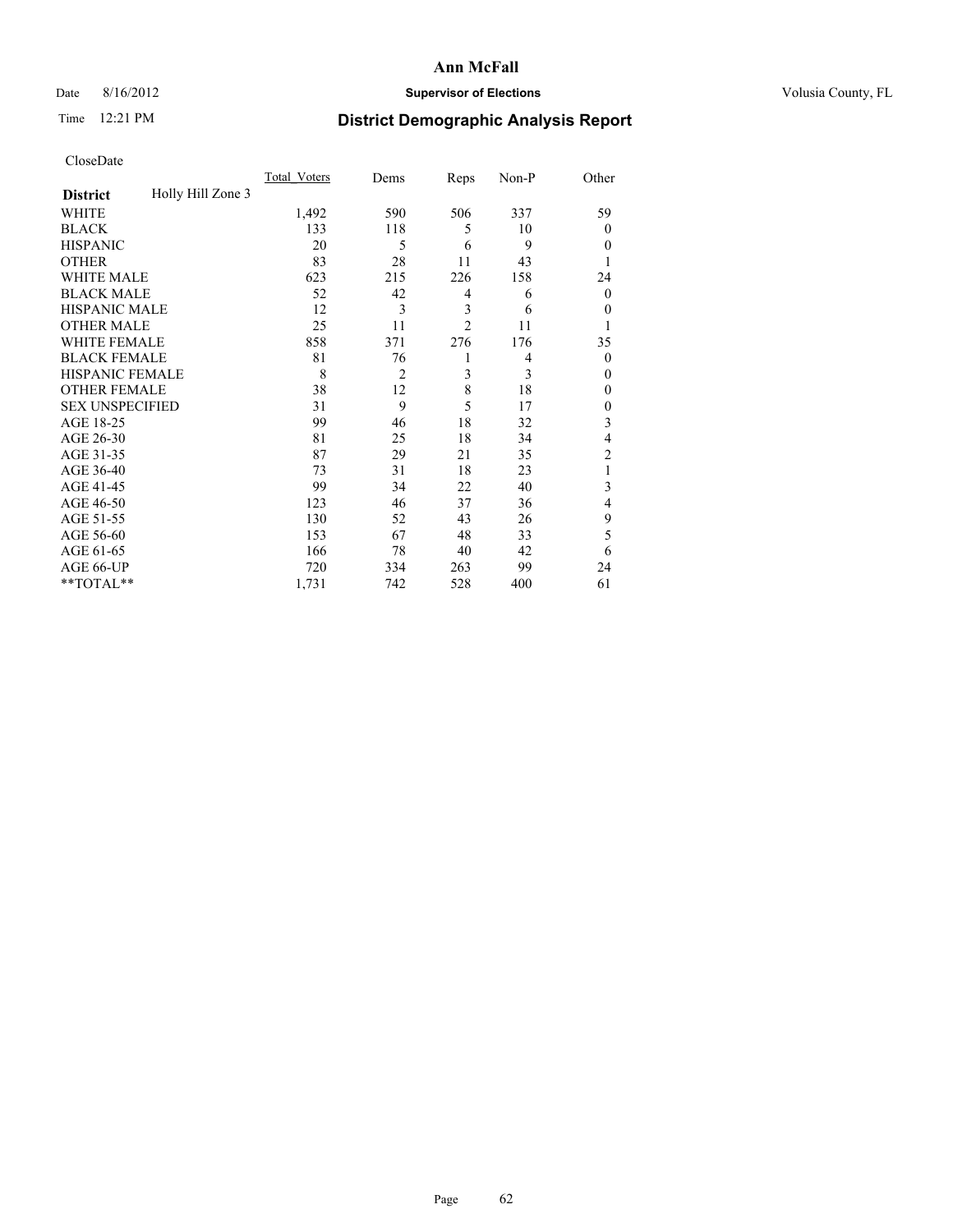# Date 8/16/2012 **Supervisor of Elections Supervisor of Elections** Volusia County, FL

# Time 12:21 PM **District Demographic Analysis Report**

|                        |                   | <b>Total Voters</b> | Dems | Reps           | Non-P          | Other          |
|------------------------|-------------------|---------------------|------|----------------|----------------|----------------|
| <b>District</b>        | Holly Hill Zone 4 |                     |      |                |                |                |
| WHITE                  |                   | 1,346               | 519  | 457            | 322            | 48             |
| <b>BLACK</b>           |                   | 260                 | 211  | 5              | 42             | $\overline{2}$ |
| <b>HISPANIC</b>        |                   | 47                  | 25   | 3              | 19             | $\theta$       |
| <b>OTHER</b>           |                   | 81                  | 27   | 10             | 40             | $\overline{4}$ |
| WHITE MALE             |                   | 592                 | 190  | 209            | 165            | 28             |
| <b>BLACK MALE</b>      |                   | 59                  | 40   | 1              | 17             | 1              |
| <b>HISPANIC MALE</b>   |                   | 17                  | 9    | 1              | $\overline{7}$ | $\theta$       |
| <b>OTHER MALE</b>      |                   | 22                  | 6    | 5              | 10             | 1              |
| WHITE FEMALE           |                   | 745                 | 325  | 245            | 155            | 20             |
| <b>BLACK FEMALE</b>    |                   | 197                 | 168  | 4              | 24             | 1              |
| <b>HISPANIC FEMALE</b> |                   | 30                  | 16   | $\overline{2}$ | 12             | $\Omega$       |
| <b>OTHER FEMALE</b>    |                   | 29                  | 18   | 1              | 9              |                |
| <b>SEX UNSPECIFIED</b> |                   | 43                  | 10   | 7              | 24             | $\overline{c}$ |
| AGE 18-25              |                   | 215                 | 101  | 37             | 76             | 1              |
| AGE 26-30              |                   | 131                 | 52   | 26             | 49             | 4              |
| AGE 31-35              |                   | 142                 | 64   | 31             | 44             | 3              |
| AGE 36-40              |                   | 96                  | 47   | 23             | 21             | 5              |
| AGE 41-45              |                   | 126                 | 48   | 30             | 42             | 6              |
| AGE 46-50              |                   | 151                 | 55   | 43             | 45             | 8              |
| AGE 51-55              |                   | 186                 | 74   | 68             | 35             | 9              |
| AGE 56-60              |                   | 157                 | 69   | 41             | 42             | 5              |
| AGE 61-65              |                   | 128                 | 63   | 39             | 23             | 3              |
| AGE 66-UP              |                   | 407                 | 212  | 138            | 47             | 10             |
| **TOTAL**              |                   | 1,739               | 785  | 476            | 424            | 54             |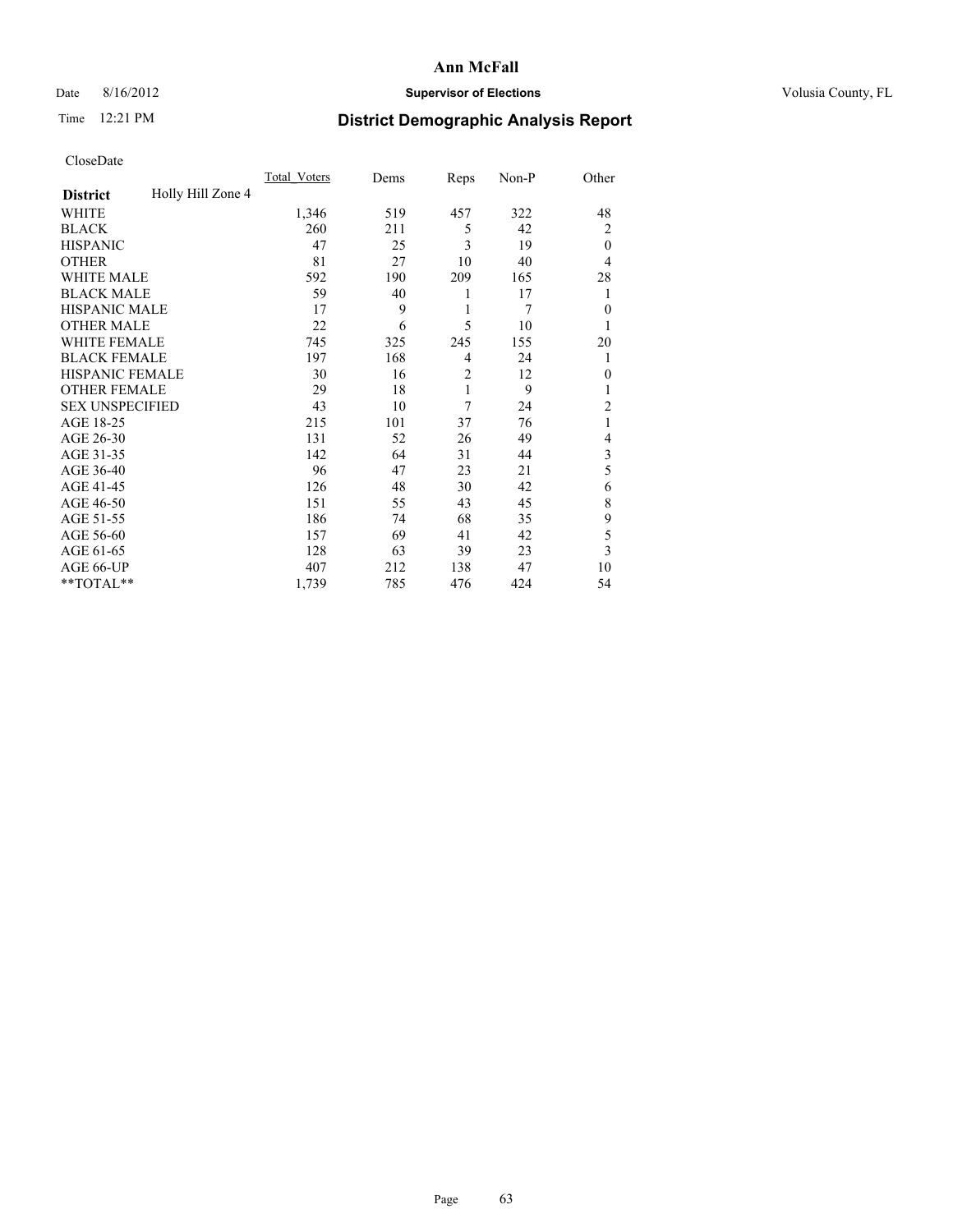# Date 8/16/2012 **Supervisor of Elections Supervisor of Elections** Volusia County, FL

# Time 12:21 PM **District Demographic Analysis Report**

|                        |            | Total Voters | Dems | Reps           | Non-P | Other                   |
|------------------------|------------|--------------|------|----------------|-------|-------------------------|
| <b>District</b>        | Lake Helen |              |      |                |       |                         |
| <b>WHITE</b>           |            | 1,605        | 601  | 599            | 343   | 62                      |
| <b>BLACK</b>           |            | 178          | 157  | 5              | 13    | 3                       |
| <b>HISPANIC</b>        |            | 38           | 12   | 15             | 9     | $\overline{c}$          |
| <b>OTHER</b>           |            | 59           | 20   | 14             | 22    | 3                       |
| WHITE MALE             |            | 739          | 244  | 299            | 163   | 33                      |
| <b>BLACK MALE</b>      |            | 81           | 70   | 3              | 7     | 1                       |
| <b>HISPANIC MALE</b>   |            | 13           | 4    | 6              | 3     | $\theta$                |
| <b>OTHER MALE</b>      |            | 18           | 8    |                | 8     | 1                       |
| <b>WHITE FEMALE</b>    |            | 855          | 354  | 295            | 177   | 29                      |
| <b>BLACK FEMALE</b>    |            | 96           | 86   | $\overline{c}$ | 6     | $\overline{2}$          |
| <b>HISPANIC FEMALE</b> |            | 24           | 8    | 8              | 6     | $\overline{c}$          |
| <b>OTHER FEMALE</b>    |            | 23           | 11   | $\overline{4}$ | 7     | 1                       |
| <b>SEX UNSPECIFIED</b> |            | 31           | 5    | 15             | 10    |                         |
| AGE 18-25              |            | 170          | 58   | 50             | 54    | 8                       |
| AGE 26-30              |            | 119          | 39   | 33             | 44    | $\overline{\mathbf{3}}$ |
| AGE 31-35              |            | 108          | 42   | 30             | 31    | 5                       |
| AGE 36-40              |            | 123          | 36   | 37             | 36    | 14                      |
| AGE 41-45              |            | 141          | 51   | 47             | 32    | 11                      |
| AGE 46-50              |            | 163          | 59   | 66             | 33    | 5                       |
| AGE 51-55              |            | 209          | 86   | 84             | 36    | 3                       |
| AGE 56-60              |            | 200          | 88   | 73             | 31    | 8                       |
| AGE 61-65              |            | 175          | 91   | 53             | 29    | $\overline{c}$          |
| AGE 66-UP              |            | 472          | 240  | 160            | 61    | 11                      |
| **TOTAL**              |            | 1,880        | 790  | 633            | 387   | 70                      |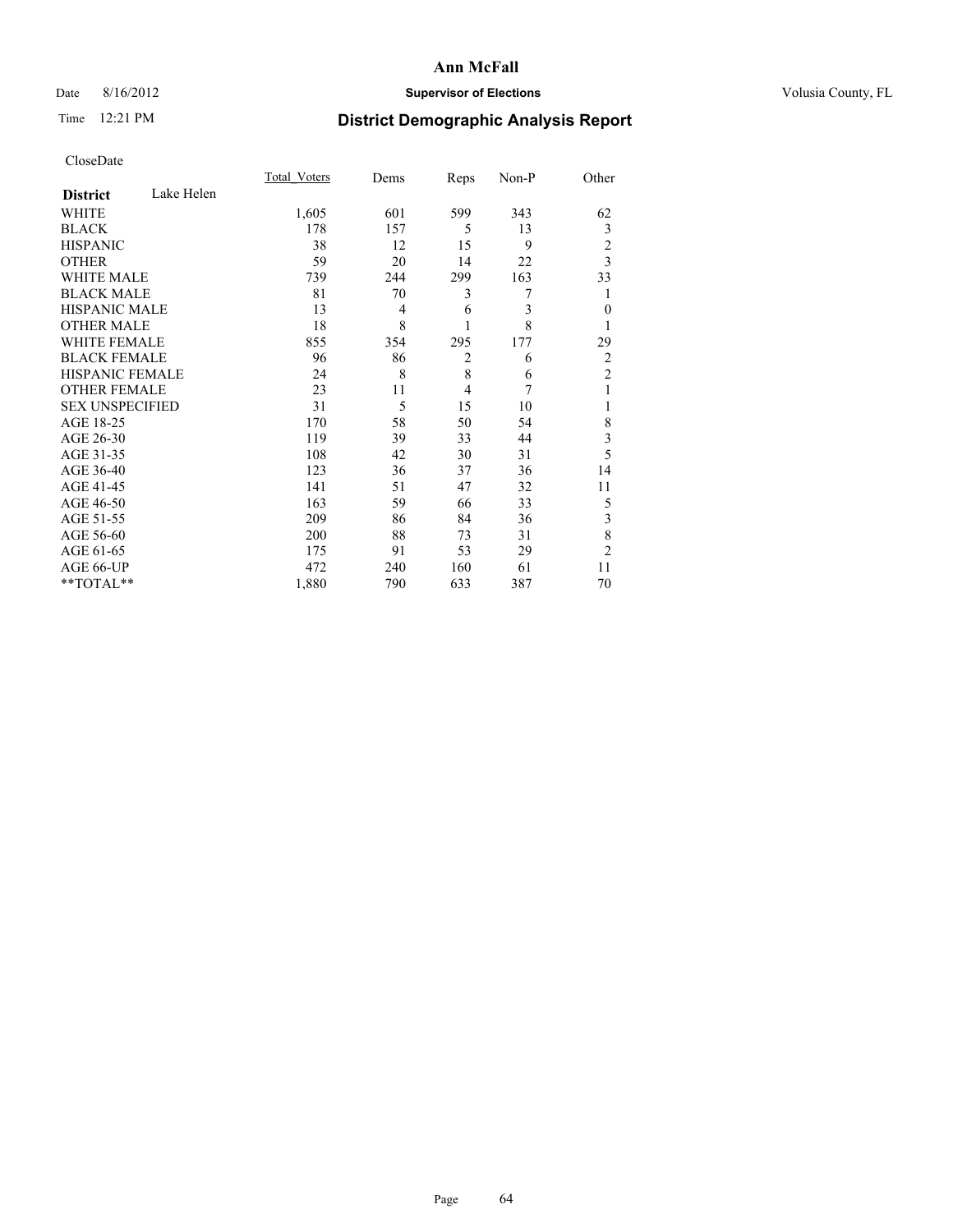# Date 8/16/2012 **Supervisor of Elections Supervisor of Elections** Volusia County, FL

# Time 12:21 PM **District Demographic Analysis Report**

|                        |                      | <b>Total Voters</b> | Dems  | Reps           | Non-P | Other          |
|------------------------|----------------------|---------------------|-------|----------------|-------|----------------|
| <b>District</b>        | New Smyrna Bch Zne 1 |                     |       |                |       |                |
| WHITE                  |                      | 4,465               | 1,475 | 1,949          | 941   | 100            |
| <b>BLACK</b>           |                      | 13                  | 7     | $\overline{2}$ | 3     |                |
| <b>HISPANIC</b>        |                      | 53                  | 20    | 15             | 17    |                |
| <b>OTHER</b>           |                      | 123                 | 27    | 37             | 54    | 5              |
| WHITE MALE             |                      | 2,097               | 579   | 962            | 501   | 55             |
| <b>BLACK MALE</b>      |                      | 6                   | 2     | 1              | 2     |                |
| <b>HISPANIC MALE</b>   |                      | 20                  | 4     | $\overline{4}$ | 12    | $\theta$       |
| <b>OTHER MALE</b>      |                      | 35                  | 6     | 13             | 16    | $\overline{0}$ |
| <b>WHITE FEMALE</b>    |                      | 2,337               | 884   | 976            | 433   | 44             |
| <b>BLACK FEMALE</b>    |                      |                     | 5     | 1              | 1     | $\overline{0}$ |
| HISPANIC FEMALE        |                      | 33                  | 16    | 11             | 5     | 1              |
| <b>OTHER FEMALE</b>    |                      | 47                  | 13    | 18             | 12    | 4              |
| <b>SEX UNSPECIFIED</b> |                      | 72                  | 20    | 17             | 33    | 2              |
| AGE 18-25              |                      | 264                 | 71    | 73             | 116   | 4              |
| AGE 26-30              |                      | 191                 | 63    | 50             | 68    | 10             |
| AGE 31-35              |                      | 185                 | 50    | 60             | 66    | 9              |
| AGE 36-40              |                      | 168                 | 58    | 53             | 51    | 6              |
| AGE 41-45              |                      | 245                 | 72    | 102            | 65    | 6              |
| AGE 46-50              |                      | 316                 | 83    | 150            | 80    | 3              |
| AGE 51-55              |                      | 439                 | 151   | 180            | 95    | 13             |
| AGE 56-60              |                      | 477                 | 170   | 210            | 88    | 9              |
| AGE 61-65              |                      | 598                 | 208   | 248            | 130   | 12             |
| AGE 66-UP              |                      | 1,771               | 603   | 877            | 256   | 35             |
| **TOTAL**              |                      | 4,654               | 1,529 | 2,003          | 1,015 | 107            |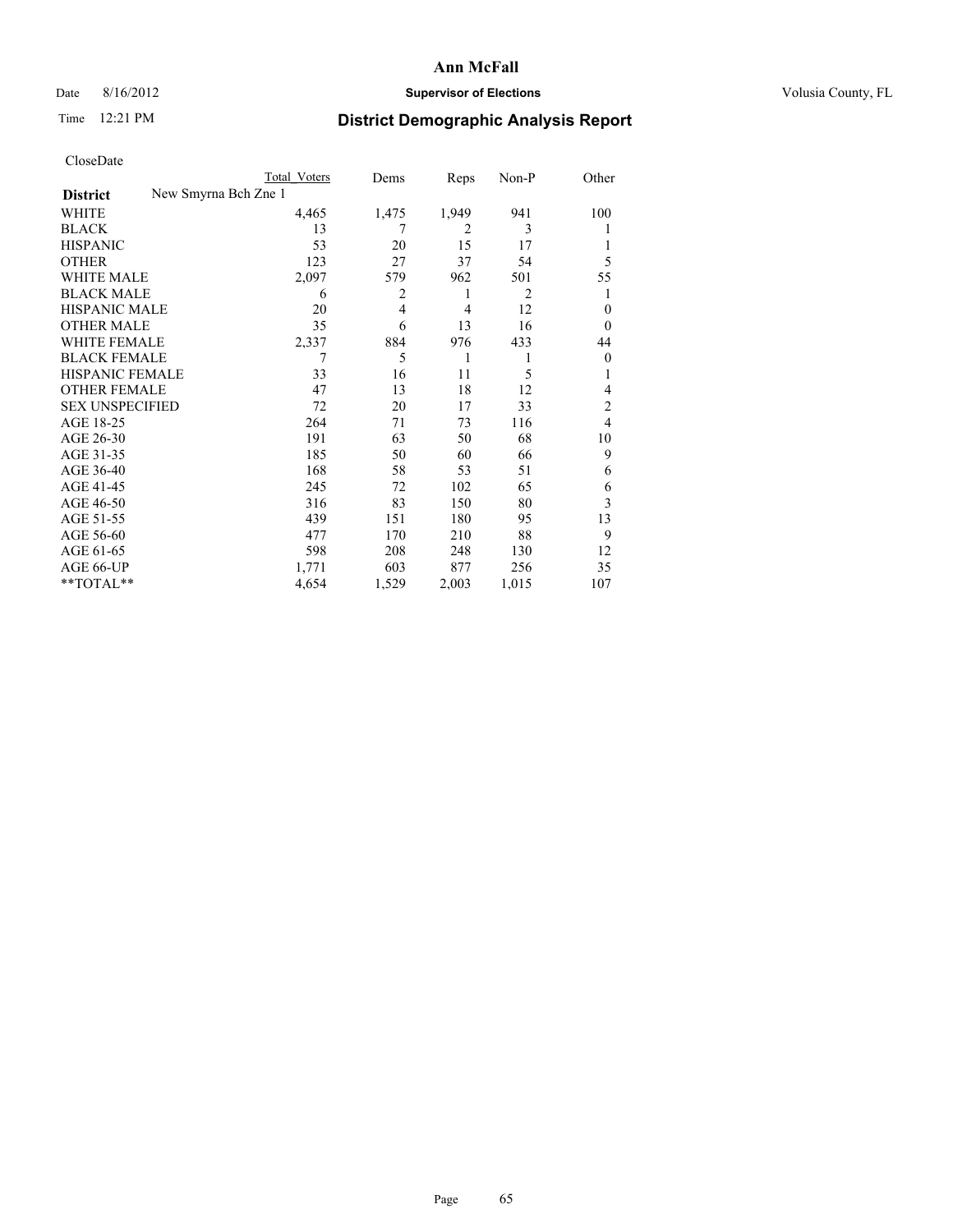## Date 8/16/2012 **Supervisor of Elections Supervisor of Elections** Volusia County, FL

# Time 12:21 PM **District Demographic Analysis Report**

| UTOSUDatu              |                      |              |       |          |       |          |
|------------------------|----------------------|--------------|-------|----------|-------|----------|
|                        |                      | Total Voters | Dems  | Reps     | Non-P | Other    |
| <b>District</b>        | New Smyrna Bch Zne 2 |              |       |          |       |          |
| <b>WHITE</b>           |                      | 3,850        | 1,370 | 1,413    | 937   | 130      |
| <b>BLACK</b>           |                      | 52           | 37    | 1        | 13    | l        |
| <b>HISPANIC</b>        |                      | 54           | 17    | 14       | 22    | 1        |
| <b>OTHER</b>           |                      | 131          | 38    | 29       | 61    | 3        |
| WHITE MALE             |                      | 1,753        | 535   | 665      | 484   | 69       |
| <b>BLACK MALE</b>      |                      | 15           | 10    | $\theta$ | 5     | $\theta$ |
| <b>HISPANIC MALE</b>   |                      | 28           | 6     | 8        | 14    | $\theta$ |
| <b>OTHER MALE</b>      |                      | 34           | 11    | 10       | 12    | 1        |
| WHITE FEMALE           |                      | 2,066        | 825   | 731      | 449   | 61       |
| <b>BLACK FEMALE</b>    |                      | 37           | 27    | 1        | 8     | 1        |
| <b>HISPANIC FEMALE</b> |                      | 26           | 11    | 6        | 8     | 1        |
| <b>OTHER FEMALE</b>    |                      | 54           | 22    | 13       | 18    | 1        |
| <b>SEX UNSPECIFIED</b> |                      | 74           | 15    | 23       | 35    | 1        |
| AGE 18-25              |                      | 260          | 87    | 60       | 103   | 10       |
| AGE 26-30              |                      | 242          | 74    | 59       | 96    | 13       |
| AGE 31-35              |                      | 212          | 66    | 51       | 86    | 9        |
| AGE 36-40              |                      | 199          | 58    | 50       | 84    | 7        |
| AGE 41-45              |                      | 208          | 66    | 76       | 60    | 6        |
| AGE 46-50              |                      | 264          | 85    | 105      | 67    | 7        |
| AGE 51-55              |                      | 404          | 129   | 158      | 97    | 20       |
| AGE 56-60              |                      | 428          | 164   | 148      | 104   | 12       |
| AGE 61-65              |                      | 446          | 171   | 170      | 97    | 8        |
| AGE 66-UP              |                      | 1,427        | 564   | 580      | 240   | 43       |
| **TOTAL**              |                      | 4,090        | 1,464 | 1,457    | 1,034 | 135      |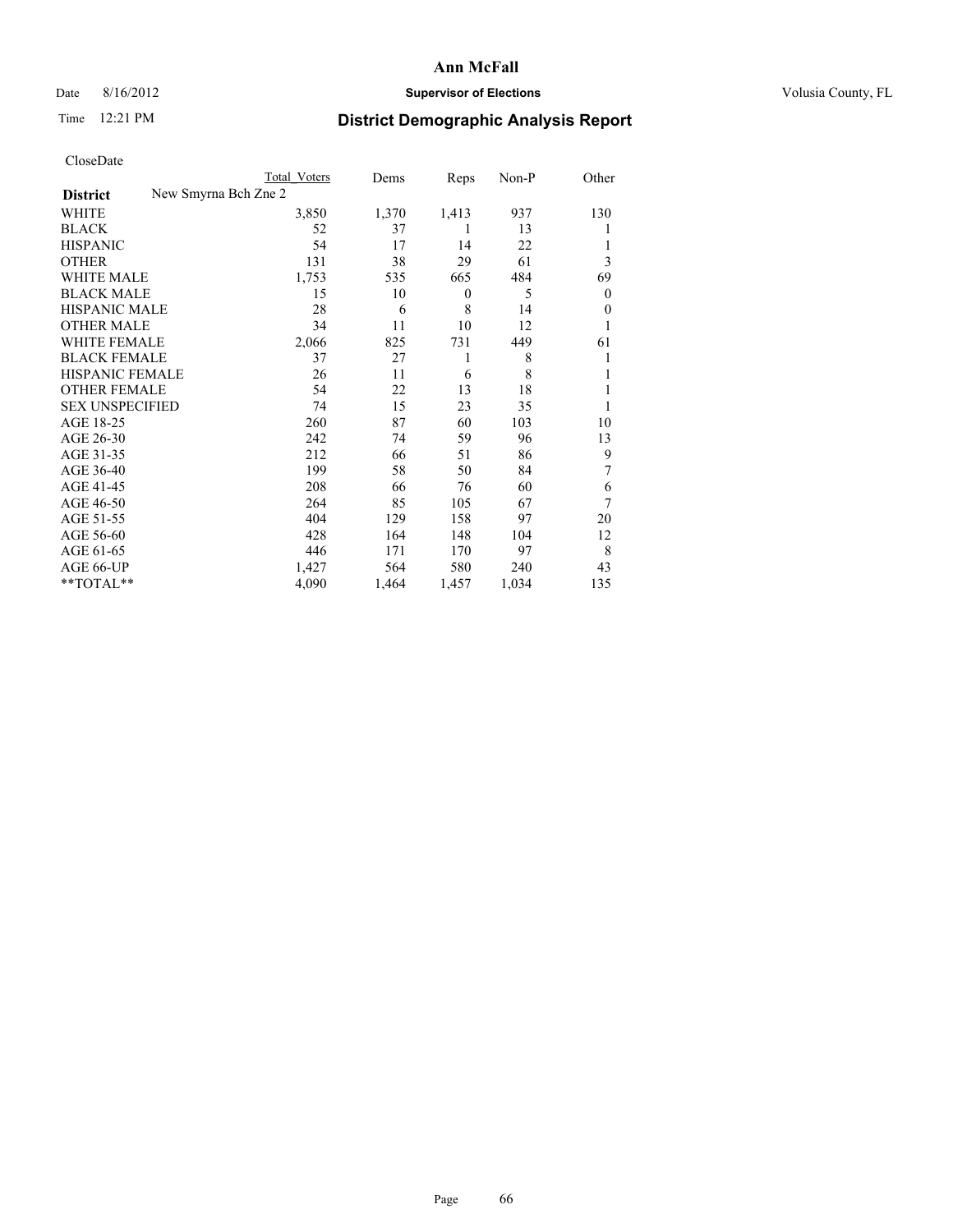# Date 8/16/2012 **Supervisor of Elections Supervisor of Elections** Volusia County, FL

# Time 12:21 PM **District Demographic Analysis Report**

|                     |                      | <b>Total Voters</b> | Dems  | Reps           | Non-P          | Other    |
|---------------------|----------------------|---------------------|-------|----------------|----------------|----------|
| <b>District</b>     | New Smyrna Bch Zne 3 |                     |       |                |                |          |
| WHITE               |                      | 4,307               | 1,354 | 1,846          | 978            | 129      |
| <b>BLACK</b>        |                      | 33                  | 21    | 4              | 7              | 1        |
| HISPANIC            |                      | 42                  | 14    | 12             | 15             | 1        |
| OTHER               |                      | 137                 | 34    | 29             | 70             | 4        |
| WHITE MALE          |                      | 1,973               | 536   | 888            | 478            | 71       |
| BLACK MALE          |                      | 18                  | 10    | 2              | 5              | 1        |
| HISPANIC MALE       |                      | 21                  | 8     | 5              | 7              | 1        |
| <b>OTHER MALE</b>   |                      | 44                  | 13    | 9              | 22             | $\Omega$ |
| WHITE FEMALE        |                      | 2,310               | 808   | 951            | 493            | 58       |
| <b>BLACK FEMALE</b> |                      | 15                  | 11    | $\overline{2}$ | $\overline{2}$ | $\Omega$ |
| HISPANIC FEMALE     |                      | 21                  | 6     | 7              | 8              | $\theta$ |
| <b>OTHER FEMALE</b> |                      | 50                  | 18    | 14             | 15             | 3        |
| SEX UNSPECIFIED     |                      | 67                  | 13    | 13             | 40             | 1        |
| AGE 18-25           |                      | 251                 | 64    | 64             | 115            | 8        |
| AGE 26-30           |                      | 203                 | 63    | 64             | 71             | 5        |
| AGE 31-35           |                      | 225                 | 63    | 75             | 80             | 7        |
| AGE 36-40           |                      | 188                 | 58    | 53             | 70             | 7        |
| AGE 41-45           |                      | 232                 | 72    | 86             | 65             | 9        |
| AGE 46-50           |                      | 322                 | 105   | 131            | 79             | 7        |
| AGE 51-55           |                      | 350                 | 116   | 132            | 92             | 10       |
| AGE 56-60           |                      | 422                 | 153   | 166            | 91             | 12       |
| AGE 61-65           |                      | 439                 | 152   | 180            | 95             | 12       |
| AGE 66-UP           |                      | 1,889               | 577   | 942            | 312            | 58       |
| $*$ $TOTAL**$       |                      | 4,521               | 1,423 | 1,893          | 1,070          | 135      |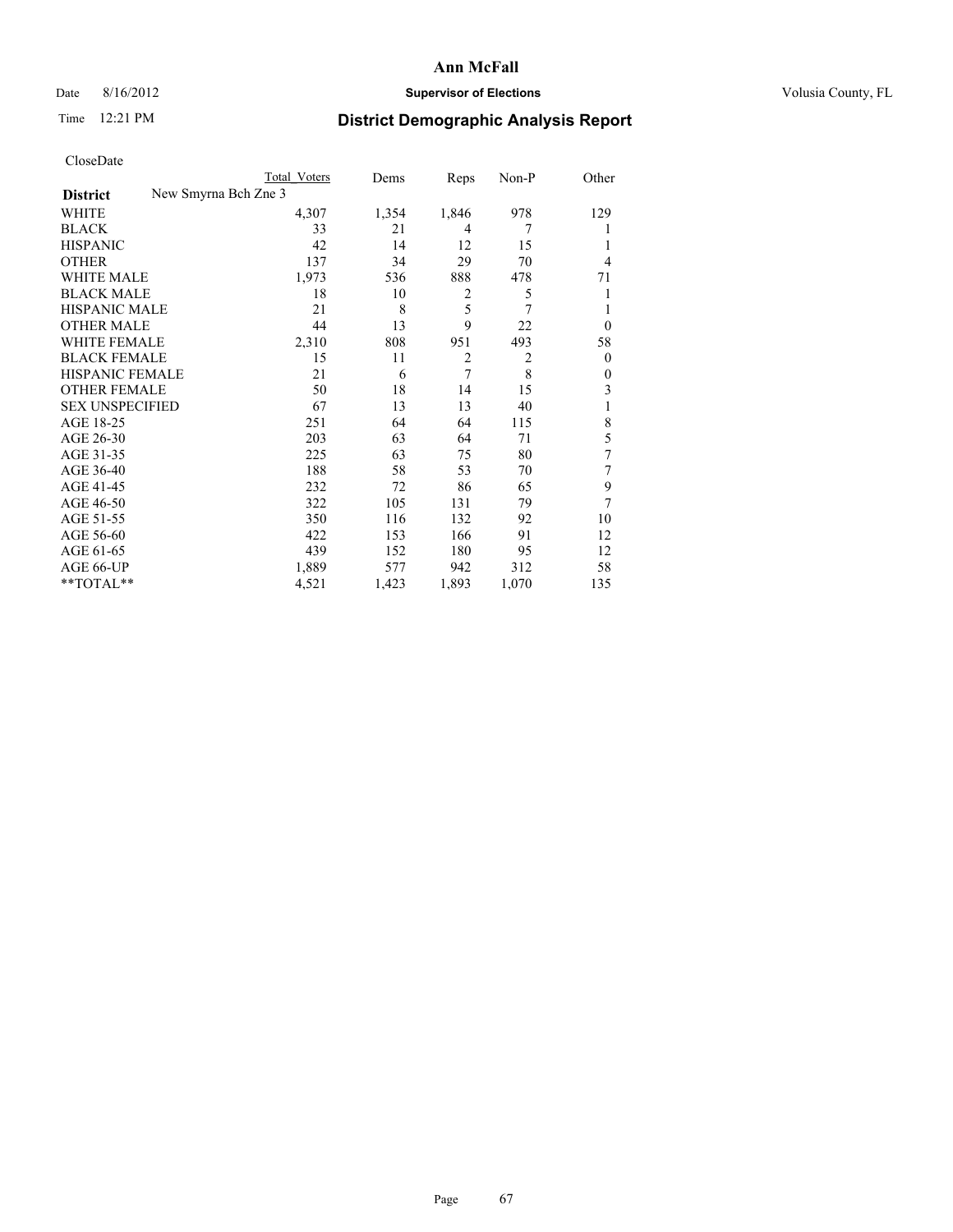# Date 8/16/2012 **Supervisor of Elections Supervisor of Elections** Volusia County, FL

# Time 12:21 PM **District Demographic Analysis Report**

|                                         | <b>Total Voters</b> | Dems  | Reps  | Non-P | Other          |
|-----------------------------------------|---------------------|-------|-------|-------|----------------|
| New Smyrna Bch Zne 4<br><b>District</b> |                     |       |       |       |                |
| WHITE                                   | 2,943               | 913   | 1,215 | 720   | 95             |
| <b>BLACK</b>                            | 625                 | 539   | 16    | 63    | 7              |
| <b>HISPANIC</b>                         | 59                  | 23    | 21    | 13    | 2              |
| <b>OTHER</b>                            | 164                 | 43    | 25    | 89    | 7              |
| WHITE MALE                              | 1,368               | 377   | 598   | 351   | 42             |
| <b>BLACK MALE</b>                       | 249                 | 205   | 5     | 33    | 6              |
| <b>HISPANIC MALE</b>                    | 30                  | 12    | 11    | 6     | 1              |
| <b>OTHER MALE</b>                       | 54                  | 13    | 10    | 29    | $\overline{2}$ |
| <b>WHITE FEMALE</b>                     | 1,557               | 529   | 610   | 366   | 52             |
| <b>BLACK FEMALE</b>                     | 373                 | 331   | 11    | 30    | 1              |
| <b>HISPANIC FEMALE</b>                  | 29                  | 11    | 10    | 7     | 1              |
| <b>OTHER FEMALE</b>                     | 63                  | 24    | 10    | 26    | 3              |
| <b>SEX UNSPECIFIED</b>                  | 68                  | 16    | 12    | 37    | 3              |
| AGE 18-25                               | 347                 | 146   | 63    | 134   | 4              |
| AGE 26-30                               | 179                 | 68    | 46    | 58    | 7              |
| AGE 31-35                               | 212                 | 71    | 64    | 68    | 9              |
| AGE 36-40                               | 235                 | 88    | 76    | 62    | 9              |
| AGE 41-45                               | 251                 | 90    | 88    | 65    | 8              |
| AGE 46-50                               | 281                 | 100   | 113   | 61    | 7              |
| AGE 51-55                               | 327                 | 120   | 115   | 83    | 9              |
| AGE 56-60                               | 402                 | 169   | 142   | 78    | 13             |
| AGE 61-65                               | 423                 | 166   | 153   | 93    | 11             |
| AGE 66-UP                               | 1,135               | 500   | 417   | 184   | 34             |
| **TOTAL**                               | 3,792               | 1,518 | 1,277 | 886   | 111            |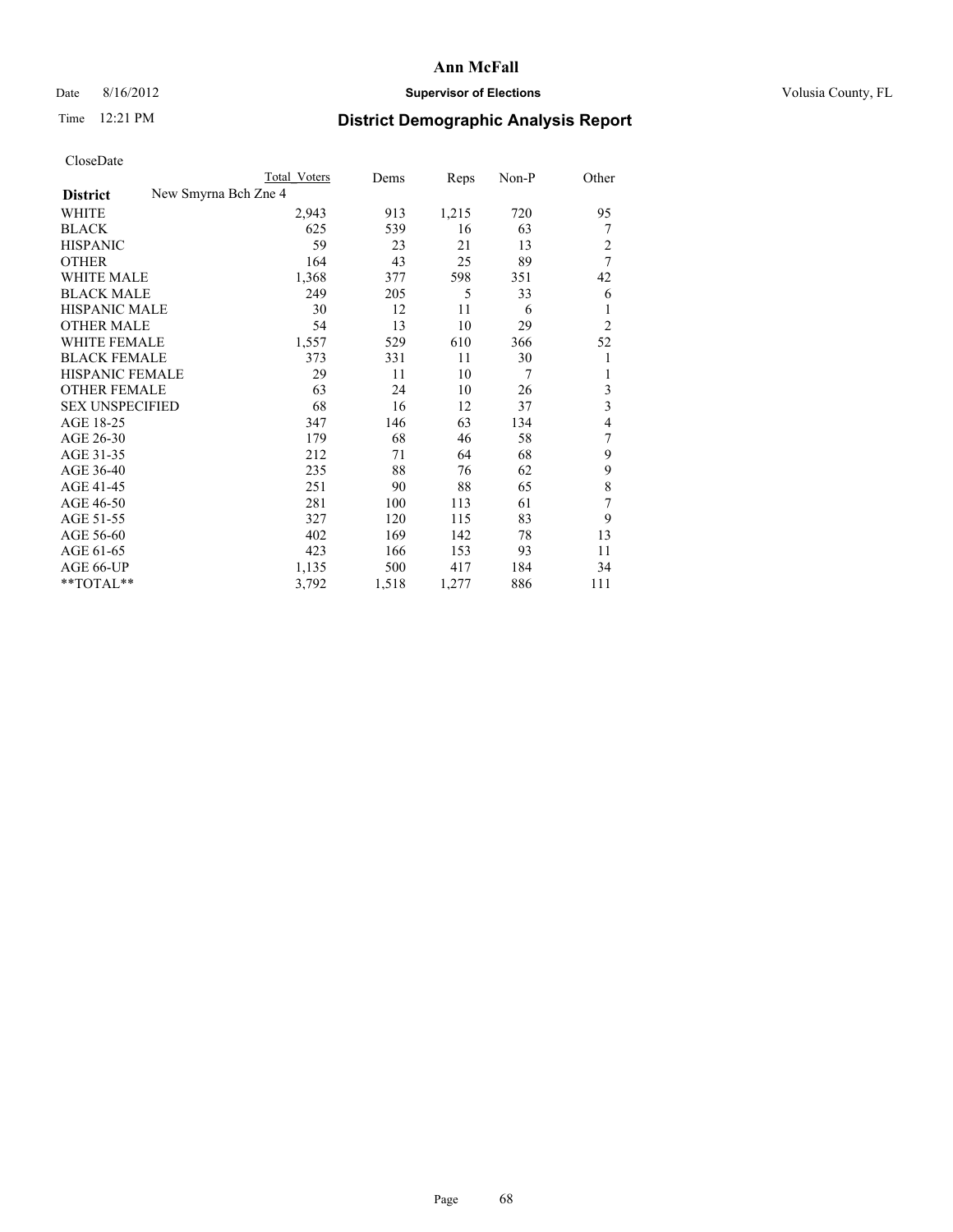# Date 8/16/2012 **Supervisor of Elections Supervisor of Elections** Volusia County, FL

# Time 12:21 PM **District Demographic Analysis Report**

|                        |          | <b>Total Voters</b> | Dems     | Reps           | Non-P    | Other          |
|------------------------|----------|---------------------|----------|----------------|----------|----------------|
| <b>District</b>        | Oak Hill |                     |          |                |          |                |
| WHITE                  |          | 1,089               | 383      | 422            | 253      | 31             |
| <b>BLACK</b>           |          | 174                 | 147      | $\overline{4}$ | 22       |                |
| <b>HISPANIC</b>        |          | 6                   | 3        | $\overline{2}$ | 1        | $\theta$       |
| <b>OTHER</b>           |          | 34                  | 8        | 8              | 15       | 3              |
| WHITE MALE             |          | 544                 | 180      | 215            | 129      | 20             |
| <b>BLACK MALE</b>      |          | 75                  | 60       | $\overline{2}$ | 12       |                |
| <b>HISPANIC MALE</b>   |          | 3                   | $\theta$ | $\overline{2}$ | 1        | $\mathbf{0}$   |
| <b>OTHER MALE</b>      |          | 14                  | 3        | $\overline{4}$ | 6        |                |
| WHITE FEMALE           |          | 538                 | 202      | 203            | 122      | 11             |
| <b>BLACK FEMALE</b>    |          | 99                  | 87       | $\overline{2}$ | 10       | $\theta$       |
| <b>HISPANIC FEMALE</b> |          | 3                   | 3        | $\mathbf{0}$   | $\theta$ | $\theta$       |
| <b>OTHER FEMALE</b>    |          | 14                  | 5        | 3              | 4        | 2              |
| <b>SEX UNSPECIFIED</b> |          | 13                  |          | 5              | 7        | $\mathbf{0}$   |
| AGE 18-25              |          | 94                  | 36       | 22             | 32       | 4              |
| AGE 26-30              |          | 65                  | 29       | 14             | 20       | $\overline{c}$ |
| AGE 31-35              |          | 66                  | 22       | 23             | 20       |                |
| AGE 36-40              |          | 50                  | 21       | 15             | 12       | $\overline{c}$ |
| AGE 41-45              |          | 74                  | 30       | 23             | 16       | 5              |
| AGE 46-50              |          | 95                  | 37       | 34             | 23       |                |
| AGE 51-55              |          | 147                 | 68       | 48             | 30       |                |
| AGE 56-60              |          | 130                 | 65       | 39             | 21       | 5              |
| AGE 61-65              |          | 154                 | 63       | 48             | 39       | 4              |
| AGE 66-UP              |          | 428                 | 170      | 170            | 78       | 10             |
| $**TOTAL**$            |          | 1,303               | 541      | 436            | 291      | 35             |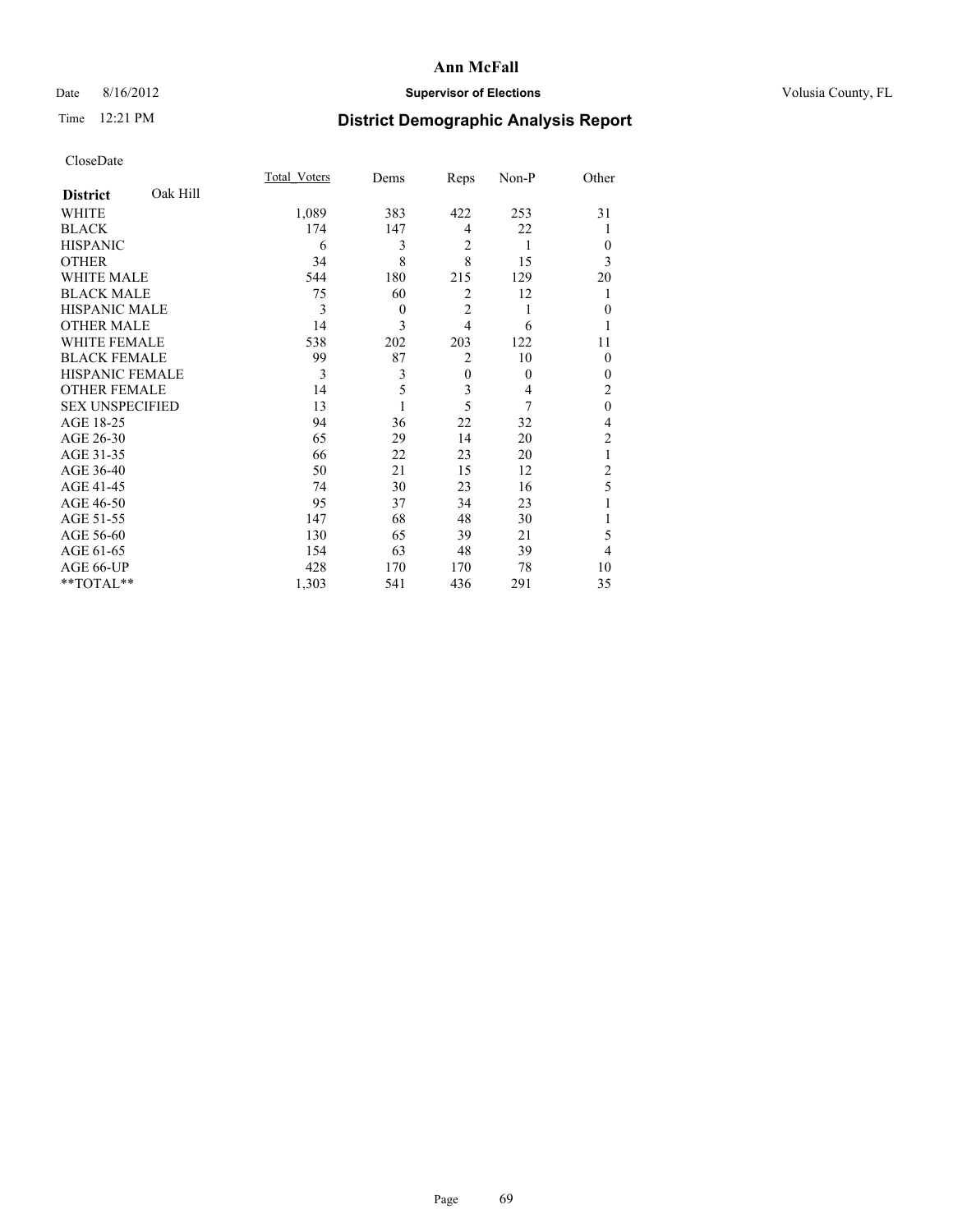# Date 8/16/2012 **Supervisor of Elections Supervisor of Elections** Volusia County, FL

# Time 12:21 PM **District Demographic Analysis Report**

|                        |                    | Total Voters | Dems | Reps             | Non-P | Other          |
|------------------------|--------------------|--------------|------|------------------|-------|----------------|
| <b>District</b>        | Orange City Zone 1 |              |      |                  |       |                |
| WHITE                  |                    | 671          | 245  | 261              | 140   | 25             |
| <b>BLACK</b>           |                    | 112          | 95   | 3                | 12    | $\overline{2}$ |
| <b>HISPANIC</b>        |                    | 347          | 162  | 52               | 127   | 6              |
| <b>OTHER</b>           |                    | 44           | 14   | 9                | 16    | 5              |
| WHITE MALE             |                    | 278          | 104  | 105              | 61    | 8              |
| <b>BLACK MALE</b>      |                    | 34           | 28   | $\boldsymbol{0}$ | 6     | $\overline{0}$ |
| <b>HISPANIC MALE</b>   |                    | 146          | 60   | 23               | 60    | 3              |
| <b>OTHER MALE</b>      |                    | 16           | 6    | $\overline{4}$   | 6     | $\theta$       |
| WHITE FEMALE           |                    | 389          | 139  | 154              | 79    | 17             |
| <b>BLACK FEMALE</b>    |                    | 77           | 66   | 3                | 6     | $\overline{2}$ |
| <b>HISPANIC FEMALE</b> |                    | 199          | 102  | 28               | 66    | 3              |
| <b>OTHER FEMALE</b>    |                    | 18           | 6    | 3                | 6     | 3              |
| <b>SEX UNSPECIFIED</b> |                    | 17           | 5    | 5                | 5     | $\overline{c}$ |
| AGE 18-25              |                    | 137          | 50   | 23               | 59    | 5              |
| AGE 26-30              |                    | 108          | 50   | 22               | 33    | 3              |
| AGE 31-35              |                    | 105          | 34   | 29               | 36    | 6              |
| AGE 36-40              |                    | 76           | 28   | 22               | 25    | 1              |
| AGE 41-45              |                    | 84           | 41   | 24               | 19    | $\theta$       |
| AGE 46-50              |                    | 78           | 30   | 22               | 24    | 2              |
| AGE 51-55              |                    | 73           | 33   | 17               | 19    | $\overline{4}$ |
| AGE 56-60              |                    | 87           | 38   | 20               | 25    | 4              |
| AGE 61-65              |                    | 88           | 45   | 30               | 11    | $\overline{2}$ |
| AGE 66-UP              |                    | 339          | 168  | 116              | 44    | 11             |
| **TOTAL**              |                    | 1,175        | 517  | 325              | 295   | 38             |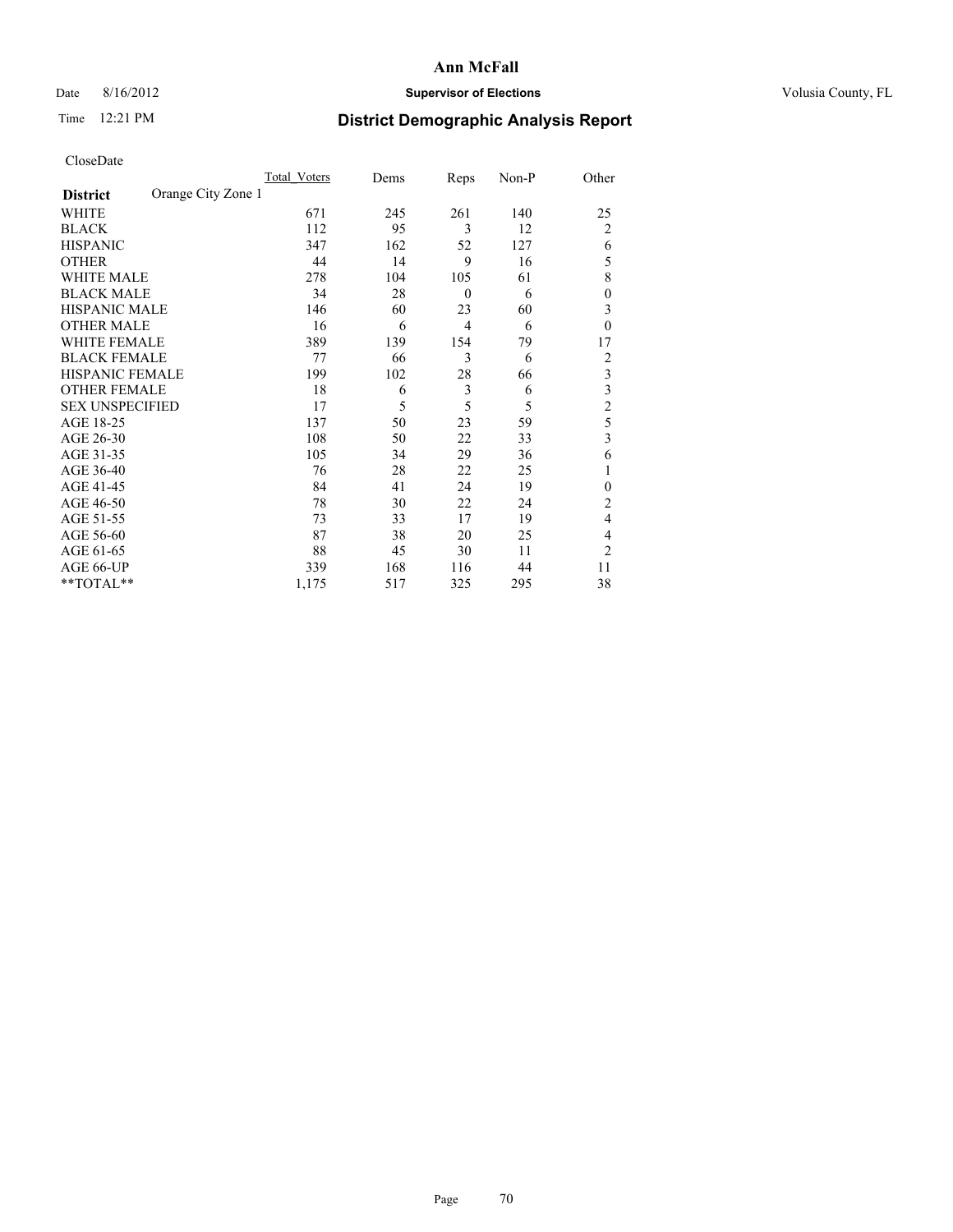# Date 8/16/2012 **Supervisor of Elections Supervisor of Elections** Volusia County, FL

# Time 12:21 PM **District Demographic Analysis Report**

|                        |                    | Total Voters | Dems | Reps                    | Non-P          | Other          |
|------------------------|--------------------|--------------|------|-------------------------|----------------|----------------|
| <b>District</b>        | Orange City Zone 2 |              |      |                         |                |                |
| WHITE                  |                    | 689          | 229  | 266                     | 163            | 31             |
| <b>BLACK</b>           |                    | 34           | 27   | $\overline{4}$          | 3              | $\theta$       |
| <b>HISPANIC</b>        |                    | 99           | 48   | 14                      | 36             |                |
| <b>OTHER</b>           |                    | 46           | 14   | 9                       | 23             | $\theta$       |
| WHITE MALE             |                    | 316          | 91   | 125                     | 83             | 17             |
| <b>BLACK MALE</b>      |                    | 14           | 9    | 3                       | $\overline{2}$ | $\theta$       |
| <b>HISPANIC MALE</b>   |                    | 48           | 23   | 7                       | 18             | 0              |
| <b>OTHER MALE</b>      |                    | 15           | 5    | 4                       | 6              | $\theta$       |
| WHITE FEMALE           |                    | 373          | 138  | 141                     | 80             | 14             |
| <b>BLACK FEMALE</b>    |                    | 20           | 18   | 1                       | 1              | $\theta$       |
| <b>HISPANIC FEMALE</b> |                    | 51           | 25   | 7                       | 18             | 1              |
| <b>OTHER FEMALE</b>    |                    | 14           | 4    | $\overline{\mathbf{c}}$ | 8              | 0              |
| <b>SEX UNSPECIFIED</b> |                    | 17           | 5    | 3                       | 9              | $\mathbf{0}$   |
| AGE 18-25              |                    | 89           | 28   | 21                      | 35             | 5              |
| AGE 26-30              |                    | 63           | 19   | 17                      | 25             | $\overline{c}$ |
| AGE 31-35              |                    | 81           | 26   | 21                      | 29             | 5              |
| AGE 36-40              |                    | 65           | 24   | 24                      | 16             |                |
| AGE 41-45              |                    | 72           | 30   | 20                      | 19             | 3              |
| AGE 46-50              |                    | 99           | 39   | 34                      | 21             | 5              |
| AGE 51-55              |                    | 70           | 22   | 30                      | 17             |                |
| AGE 56-60              |                    | 78           | 28   | 27                      | 22             |                |
| AGE 61-65              |                    | 70           | 24   | 26                      | 17             | 3              |
| AGE 66-UP              |                    | 181          | 78   | 73                      | 24             | 6              |
| $**TOTAL**$            |                    | 868          | 318  | 293                     | 225            | 32             |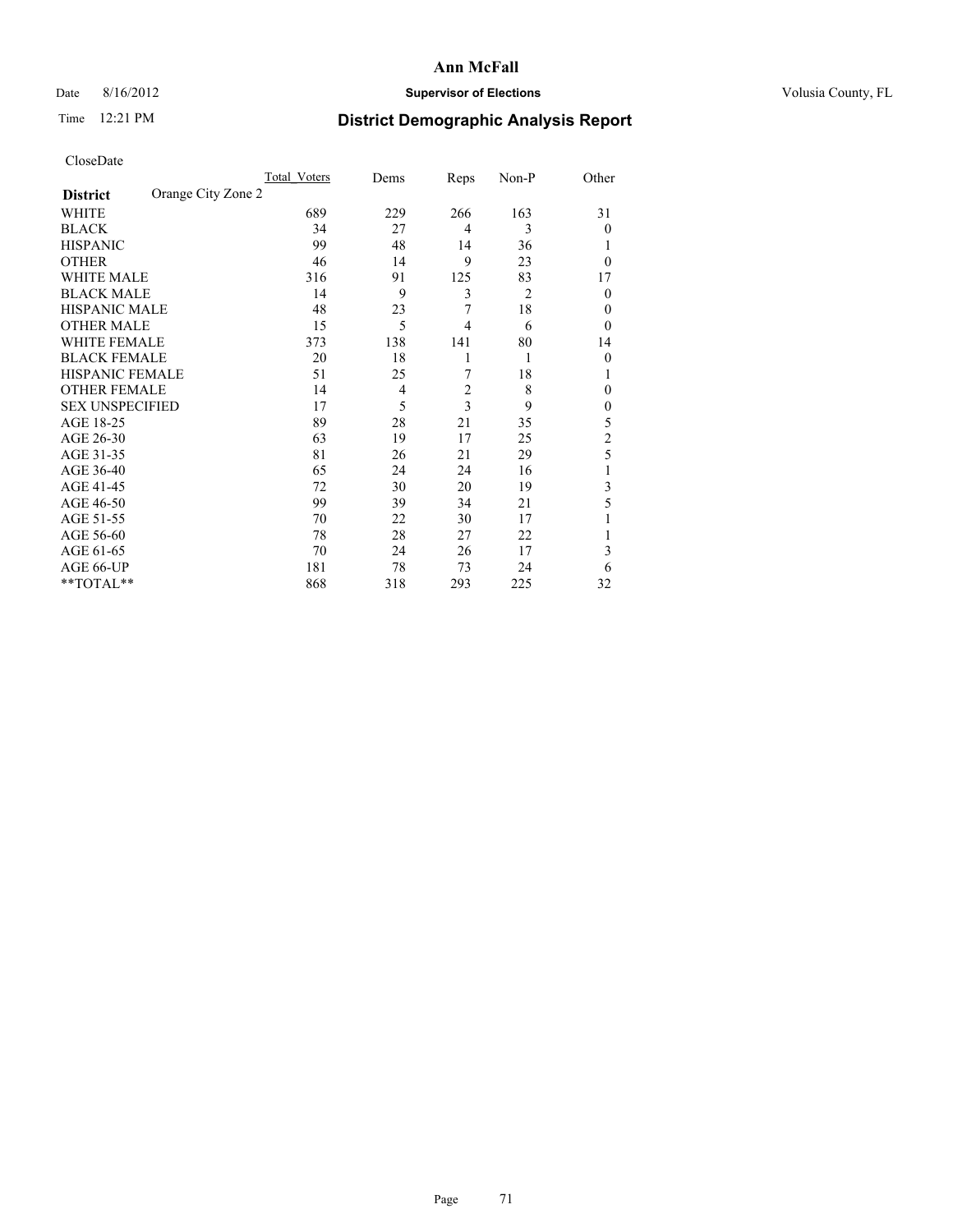# Date 8/16/2012 **Supervisor of Elections Supervisor of Elections** Volusia County, FL

# Time 12:21 PM **District Demographic Analysis Report**

|                        |                    | Total Voters | Dems | Reps             | Non-P | Other                   |
|------------------------|--------------------|--------------|------|------------------|-------|-------------------------|
| <b>District</b>        | Orange City Zone 3 |              |      |                  |       |                         |
| WHITE                  |                    | 1,010        | 336  | 395              | 231   | 48                      |
| <b>BLACK</b>           |                    | 60           | 43   | 1                | 14    | $\overline{2}$          |
| <b>HISPANIC</b>        |                    | 153          | 78   | 27               | 44    | $\overline{4}$          |
| <b>OTHER</b>           |                    | 68           | 21   | 11               | 33    | 3                       |
| WHITE MALE             |                    | 440          | 126  | 185              | 103   | 26                      |
| <b>BLACK MALE</b>      |                    | 24           | 17   | $\boldsymbol{0}$ | 5     | $\overline{2}$          |
| <b>HISPANIC MALE</b>   |                    | 58           | 30   | 11               | 14    | $\overline{\mathbf{3}}$ |
| <b>OTHER MALE</b>      |                    | 25           | 8    | 5                | 12    | $\theta$                |
| WHITE FEMALE           |                    | 565          | 206  | 210              | 127   | 22                      |
| <b>BLACK FEMALE</b>    |                    | 36           | 26   | 1                | 9     | $\theta$                |
| <b>HISPANIC FEMALE</b> |                    | 95           | 48   | 16               | 30    |                         |
| <b>OTHER FEMALE</b>    |                    | 24           | 9    | $\overline{c}$   | 12    |                         |
| <b>SEX UNSPECIFIED</b> |                    | 24           | 8    | $\overline{4}$   | 10    | $\overline{c}$          |
| AGE 18-25              |                    | 88           | 30   | 27               | 25    | 6                       |
| AGE 26-30              |                    | 74           | 23   | 18               | 29    | 4                       |
| AGE 31-35              |                    | 66           | 28   | 13               | 21    | 4                       |
| AGE 36-40              |                    | 68           | 20   | 17               | 27    | 4                       |
| AGE 41-45              |                    | 78           | 19   | 29               | 30    | $\Omega$                |
| AGE 46-50              |                    | 77           | 30   | 25               | 18    | $\overline{4}$          |
| AGE 51-55              |                    | 88           | 33   | 32               | 21    | $\overline{c}$          |
| AGE 56-60              |                    | 105          | 46   | 33               | 22    | $\overline{4}$          |
| AGE 61-65              |                    | 125          | 46   | 41               | 34    | $\overline{4}$          |
| AGE 66-UP              |                    | 524          | 204  | 199              | 96    | 25                      |
| **TOTAL**              |                    | 1,293        | 479  | 434              | 323   | 57                      |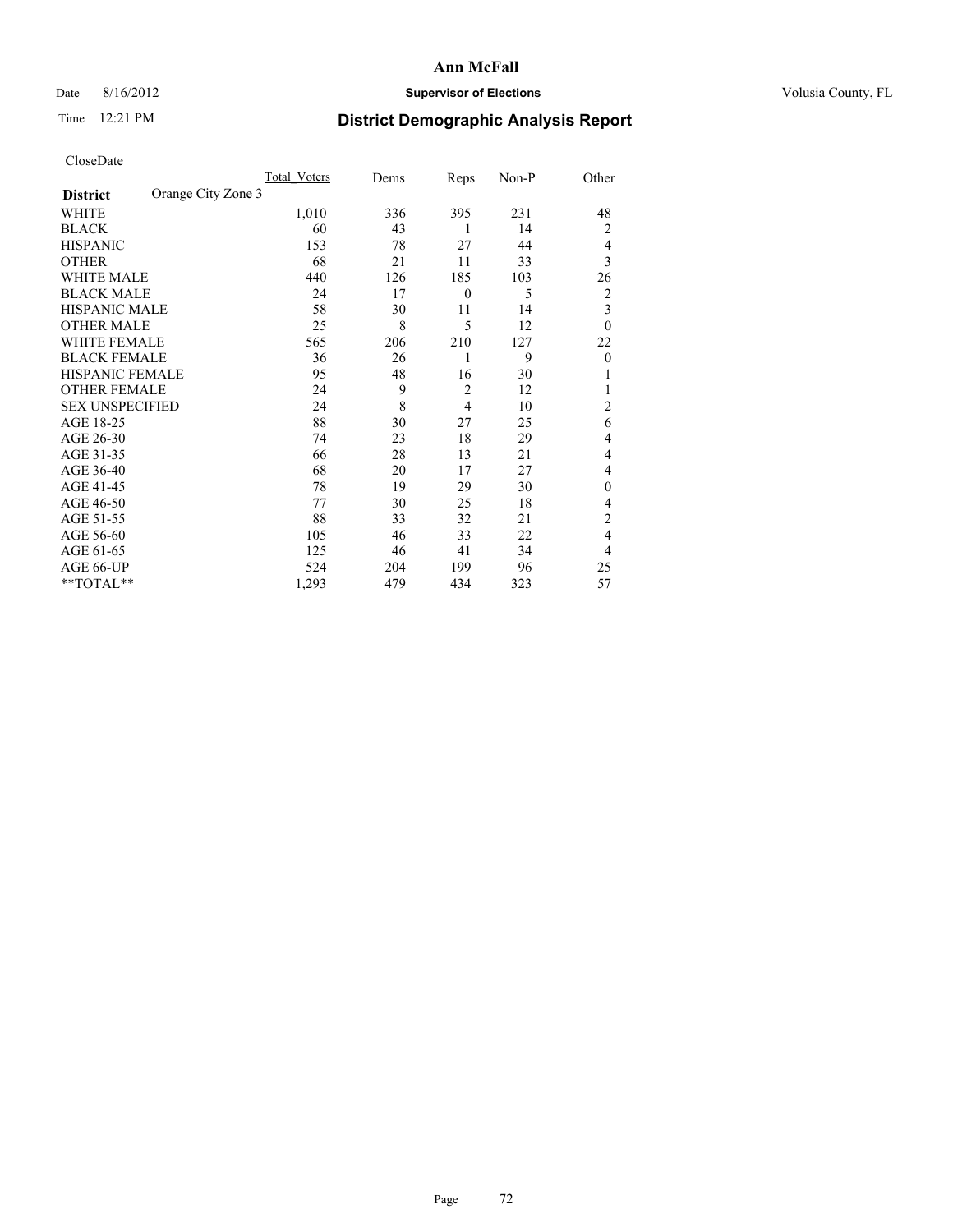# Date 8/16/2012 **Supervisor of Elections Supervisor of Elections** Volusia County, FL

# Time 12:21 PM **District Demographic Analysis Report**

|                        |                    | <b>Total Voters</b> | Dems           | Reps             | Non-P          | Other                   |
|------------------------|--------------------|---------------------|----------------|------------------|----------------|-------------------------|
| <b>District</b>        | Orange City Zone 4 |                     |                |                  |                |                         |
| WHITE                  |                    | 1,406               | 447            | 546              | 352            | 61                      |
| <b>BLACK</b>           |                    | 15                  | 10             | $\theta$         | 4              |                         |
| <b>HISPANIC</b>        |                    | 62                  | 32             | 8                | 21             |                         |
| <b>OTHER</b>           |                    | 47                  | 12             | 13               | 20             | $\overline{2}$          |
| WHITE MALE             |                    | 634                 | 166            | 267              | 166            | 35                      |
| <b>BLACK MALE</b>      |                    | 7                   | $\overline{4}$ | $\boldsymbol{0}$ | 2              |                         |
| <b>HISPANIC MALE</b>   |                    | 29                  | 15             | 4                | 10             | $\mathbf{0}$            |
| <b>OTHER MALE</b>      |                    | 16                  | 3              | 5                | 7              | 1                       |
| WHITE FEMALE           |                    | 765                 | 279            | 275              | 185            | 26                      |
| <b>BLACK FEMALE</b>    |                    | 8                   | 6              | $\mathbf{0}$     | $\overline{2}$ | $\theta$                |
| HISPANIC FEMALE        |                    | 32                  | 17             | 4                | 10             | 1                       |
| <b>OTHER FEMALE</b>    |                    | 19                  | 7              | 5                | 7              | $\theta$                |
| <b>SEX UNSPECIFIED</b> |                    | 20                  | 4              | 7                | 8              |                         |
| AGE 18-25              |                    | 156                 | 43             | 41               | 62             | 10                      |
| AGE 26-30              |                    | 109                 | 26             | 41               | 37             | 5                       |
| AGE 31-35              |                    | 114                 | 27             | 43               | 41             | $\overline{\mathbf{3}}$ |
| AGE 36-40              |                    | 91                  | 21             | 29               | 34             | 7                       |
| AGE 41-45              |                    | 113                 | 35             | 28               | 46             | 4                       |
| AGE 46-50              |                    | 150                 | 40             | 56               | 47             | 7                       |
| AGE 51-55              |                    | 154                 | 39             | 75               | 35             | 5                       |
| AGE 56-60              |                    | 155                 | 64             | 52               | 30             | 9                       |
| AGE 61-65              |                    | 139                 | 54             | 56               | 25             | 4                       |
| AGE 66-UP              |                    | 353                 | 155            | 147              | 40             | 11                      |
| **TOTAL**              |                    | 1,534               | 504            | 568              | 397            | 65                      |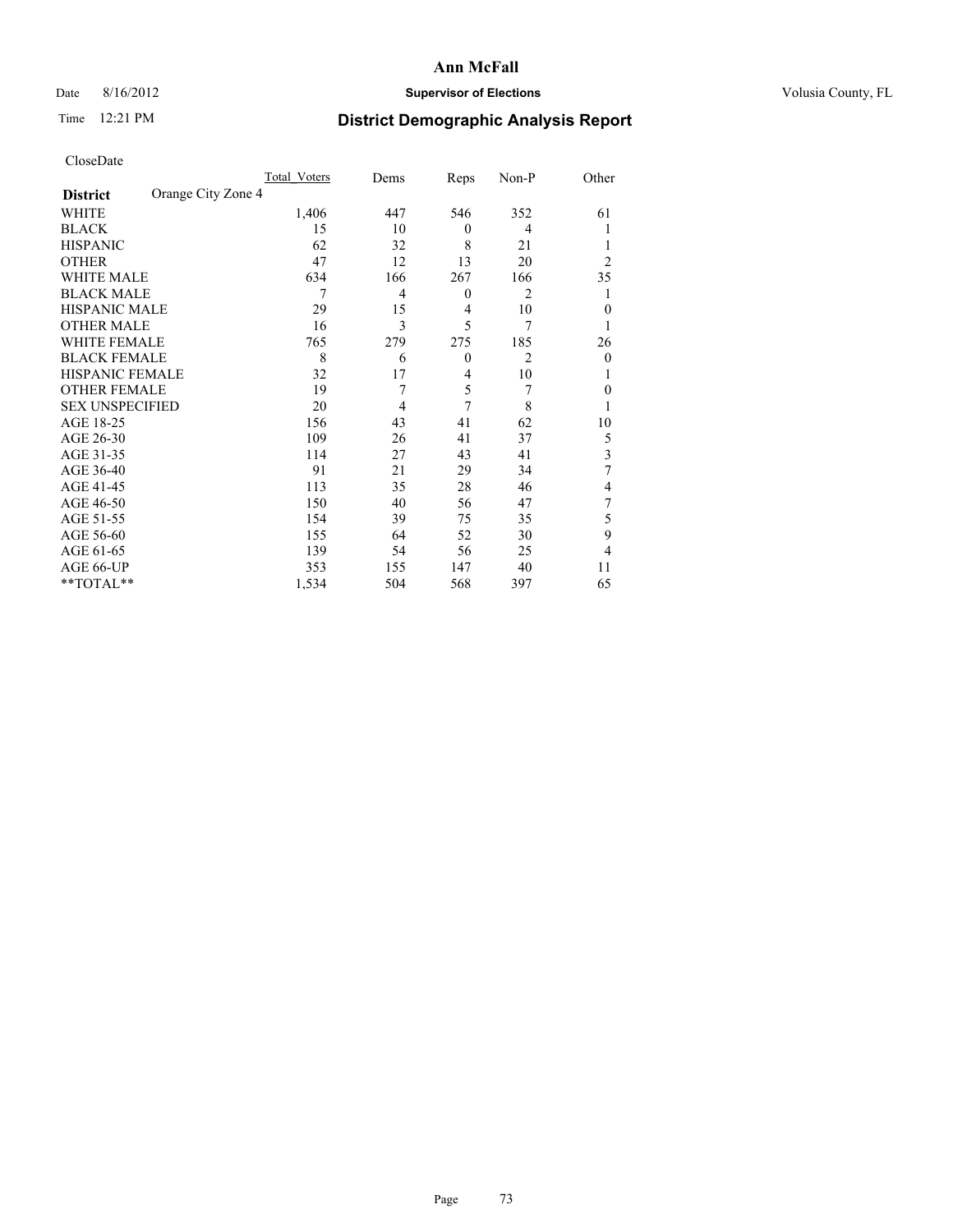# Date 8/16/2012 **Supervisor of Elections Supervisor of Elections** Volusia County, FL

# Time 12:21 PM **District Demographic Analysis Report**

|                        |                    | Total Voters | Dems | Reps           | Non-P          | Other          |
|------------------------|--------------------|--------------|------|----------------|----------------|----------------|
| <b>District</b>        | Orange City Zone 5 |              |      |                |                |                |
| WHITE                  |                    | 1,329        | 404  | 610            | 260            | 55             |
| <b>BLACK</b>           |                    | 106          | 89   | $\overline{2}$ | 14             | 1              |
| <b>HISPANIC</b>        |                    | 82           | 38   | 13             | 31             | $\Omega$       |
| <b>OTHER</b>           |                    | 63           | 28   | 14             | 20             |                |
| WHITE MALE             |                    | 523          | 143  | 237            | 112            | 31             |
| <b>BLACK MALE</b>      |                    | 40           | 27   | 2              | 10             | 1              |
| <b>HISPANIC MALE</b>   |                    | 31           | 16   | 6              | 9              | $\overline{0}$ |
| <b>OTHER MALE</b>      |                    | 17           | 9    | 5              | 3              | $\Omega$       |
| WHITE FEMALE           |                    | 799          | 260  | 370            | 145            | 24             |
| <b>BLACK FEMALE</b>    |                    | 64           | 60   | $\theta$       | $\overline{4}$ | $\overline{0}$ |
| <b>HISPANIC FEMALE</b> |                    | 51           | 22   | 7              | 22             | $\Omega$       |
| <b>OTHER FEMALE</b>    |                    | 32           | 15   | 7              | 9              |                |
| <b>SEX UNSPECIFIED</b> |                    | 23           | 7    | 5              | 11             | $\theta$       |
| AGE 18-25              |                    | 54           | 23   | 12             | 18             |                |
| AGE 26-30              |                    | 45           | 27   | 5              | 13             | $\overline{0}$ |
| AGE 31-35              |                    | 71           | 21   | 19             | 29             | $\overline{c}$ |
| AGE 36-40              |                    | 48           | 17   | 19             | 12             | $\theta$       |
| AGE 41-45              |                    | 54           | 25   | 10             | 17             | 2              |
| AGE 46-50              |                    | 62           | 24   | 15             | 22             | 1              |
| AGE 51-55              |                    | 72           | 29   | 20             | 21             | $\overline{c}$ |
| AGE 56-60              |                    | 100          | 41   | 28             | 26             | 5              |
| AGE 61-65              |                    | 96           | 37   | 31             | 23             | 5              |
| AGE 66-UP              |                    | 980          | 316  | 480            | 145            | 39             |
| **TOTAL**              |                    | 1,582        | 560  | 639            | 326            | 57             |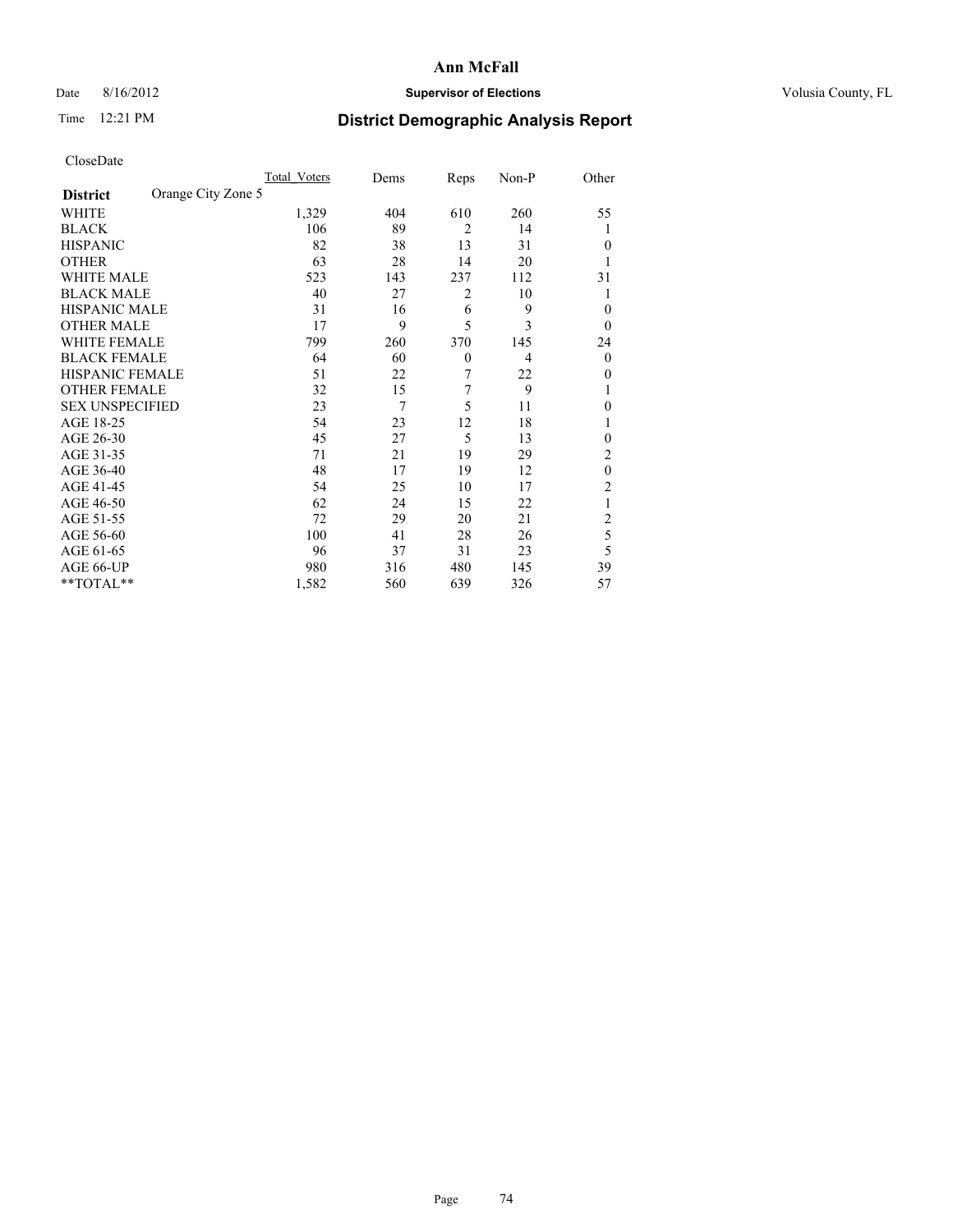# Date 8/16/2012 **Supervisor of Elections Supervisor of Elections** Volusia County, FL

# Time 12:21 PM **District Demographic Analysis Report**

|                        | Total Voters        | Dems  | Reps  | $Non-P$ | Other          |
|------------------------|---------------------|-------|-------|---------|----------------|
| <b>District</b>        | Ormond Beach Zone 1 |       |       |         |                |
| WHITE                  | 7,180               | 2,338 | 3,202 | 1,417   | 223            |
| <b>BLACK</b>           | 97                  | 66    | 8     | 18      | 5              |
| <b>HISPANIC</b>        | 131                 | 44    | 45    | 40      | $\overline{c}$ |
| <b>OTHER</b>           | 339                 | 102   | 106   | 121     | 10             |
| WHITE MALE             | 3,302               | 987   | 1,501 | 698     | 116            |
| <b>BLACK MALE</b>      | 46                  | 31    | 4     | 8       | 3              |
| <b>HISPANIC MALE</b>   | 63                  | 15    | 26    | 20      | $\overline{2}$ |
| <b>OTHER MALE</b>      | 130                 | 41    | 47    | 38      | $\overline{4}$ |
| <b>WHITE FEMALE</b>    | 3,844               | 1,343 | 1,691 | 707     | 103            |
| <b>BLACK FEMALE</b>    | 50                  | 35    | 4     | 9       | $\overline{2}$ |
| <b>HISPANIC FEMALE</b> | 64                  | 27    | 17    | 20      | $\mathbf{0}$   |
| <b>OTHER FEMALE</b>    | 138                 | 44    | 40    | 49      | 5              |
| <b>SEX UNSPECIFIED</b> | 110                 | 27    | 31    | 47      | 5              |
| AGE 18-25              | 564                 | 170   | 193   | 186     | 15             |
| AGE 26-30              | 348                 | 96    | 134   | 103     | 15             |
| AGE 31-35              | 330                 | 82    | 125   | 106     | 17             |
| AGE 36-40              | 403                 | 118   | 154   | 119     | 12             |
| AGE 41-45              | 533                 | 145   | 251   | 119     | 18             |
| AGE 46-50              | 617                 | 193   | 272   | 139     | 13             |
| AGE 51-55              | 671                 | 205   | 330   | 126     | 10             |
| AGE 56-60              | 780                 | 277   | 354   | 122     | 27             |
| AGE 61-65              | 819                 | 303   | 347   | 147     | 22             |
| AGE 66-UP              | 2,684               | 962   | 1,201 | 430     | 91             |
| **TOTAL**              | 7,750               | 2,551 | 3,362 | 1,597   | 240            |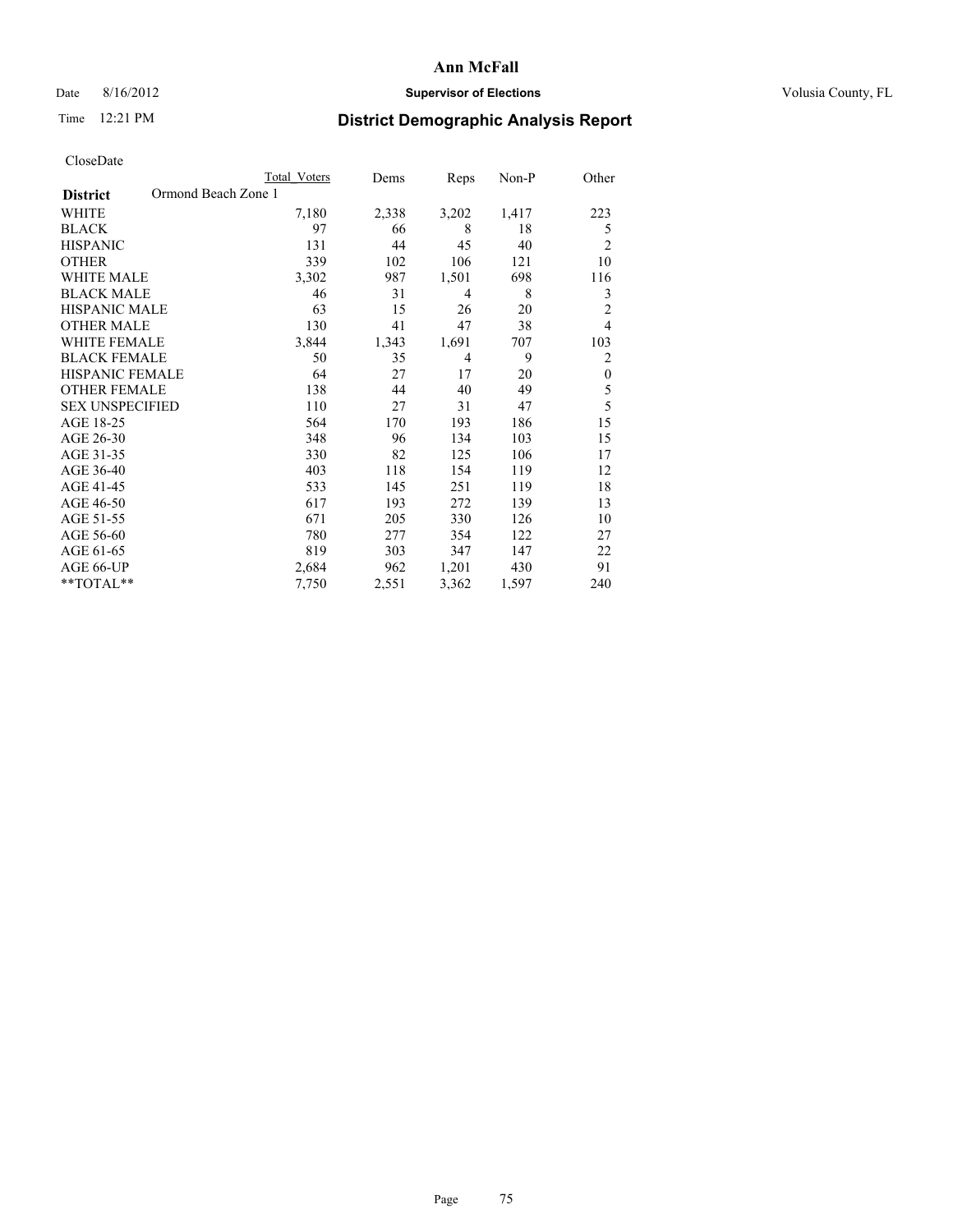# Date 8/16/2012 **Supervisor of Elections Supervisor of Elections** Volusia County, FL

# Time 12:21 PM **District Demographic Analysis Report**

|                        | Total Voters        | Dems  | Reps  | Non-P | Other          |
|------------------------|---------------------|-------|-------|-------|----------------|
| <b>District</b>        | Ormond Beach Zone 2 |       |       |       |                |
| WHITE                  | 5,488               | 2,098 | 1,976 | 1,225 | 189            |
| <b>BLACK</b>           | 390                 | 303   | 23    | 59    | 5              |
| <b>HISPANIC</b>        | 153                 | 66    | 38    | 46    | 3              |
| <b>OTHER</b>           | 369                 | 137   | 86    | 136   | 10             |
| WHITE MALE             | 2,413               | 797   | 924   | 592   | 100            |
| <b>BLACK MALE</b>      | 169                 | 118   | 14    | 34    | 3              |
| <b>HISPANIC MALE</b>   | 54                  | 17    | 16    | 19    | $\overline{2}$ |
| <b>OTHER MALE</b>      | 124                 | 47    | 33    | 41    | $\overline{3}$ |
| WHITE FEMALE           | 3,049               | 1,291 | 1,046 | 624   | 88             |
| <b>BLACK FEMALE</b>    | 216                 | 181   | 9     | 24    | $\overline{c}$ |
| <b>HISPANIC FEMALE</b> | 99                  | 49    | 22    | 27    | 1              |
| <b>OTHER FEMALE</b>    | 138                 | 65    | 38    | 32    | 3              |
| <b>SEX UNSPECIFIED</b> | 138                 | 39    | 21    | 73    | 5              |
| AGE 18-25              | 591                 | 207   | 158   | 207   | 19             |
| AGE 26-30              | 355                 | 120   | 78    | 145   | 12             |
| AGE 31-35              | 393                 | 131   | 102   | 145   | 15             |
| AGE 36-40              | 357                 | 149   | 91    | 105   | 12             |
| AGE 41-45              | 472                 | 159   | 174   | 119   | 20             |
| AGE 46-50              | 572                 | 201   | 214   | 135   | 22             |
| AGE 51-55              | 608                 | 226   | 205   | 153   | 24             |
| AGE 56-60              | 610                 | 269   | 196   | 124   | 21             |
| AGE 61-65              | 624                 | 287   | 208   | 117   | 12             |
| AGE 66-UP              | 1,827               | 859   | 698   | 220   | 50             |
| **TOTAL**              | 6,409               | 2,608 | 2,124 | 1,470 | 207            |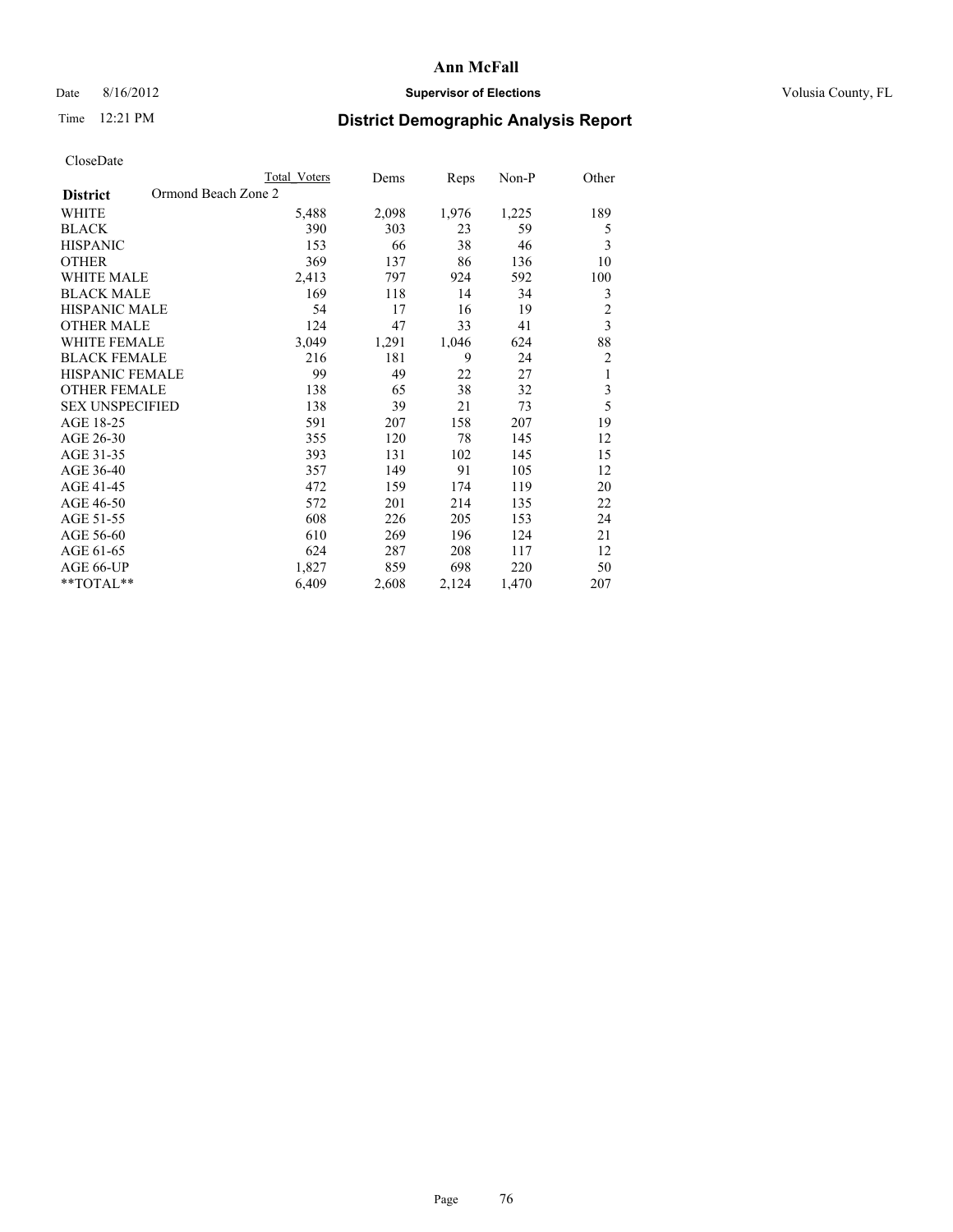## Date 8/16/2012 **Supervisor of Elections Supervisor of Elections** Volusia County, FL

# Time 12:21 PM **District Demographic Analysis Report**

|                                        | Total Voters | Dems  | Reps  | Non-P | Other                   |
|----------------------------------------|--------------|-------|-------|-------|-------------------------|
| Ormond Beach Zone 3<br><b>District</b> |              |       |       |       |                         |
| WHITE                                  | 6,606        | 1,956 | 3,268 | 1,196 | 186                     |
| <b>BLACK</b>                           | 159          | 119   | 9     | 25    | 6                       |
| <b>HISPANIC</b>                        | 147          | 42    | 52    | 48    | 5                       |
| <b>OTHER</b>                           | 378          | 108   | 105   | 154   | 11                      |
| <b>WHITE MALE</b>                      | 3,094        | 818   | 1,593 | 590   | 93                      |
| <b>BLACK MALE</b>                      | 80           | 60    | 5     | 12    | 3                       |
| HISPANIC MALE                          | 67           | 14    | 28    | 23    | $\overline{c}$          |
| <b>OTHER MALE</b>                      | 139          | 36    | 40    | 58    | 5                       |
| <b>WHITE FEMALE</b>                    | 3,479        | 1,125 | 1,662 | 599   | 93                      |
| <b>BLACK FEMALE</b>                    | 76           | 57    | 4     | 12    | 3                       |
| <b>HISPANIC FEMALE</b>                 | 79           | 28    | 23    | 25    | $\overline{\mathbf{3}}$ |
| <b>OTHER FEMALE</b>                    | 162          | 59    | 46    | 53    | 4                       |
| <b>SEX UNSPECIFIED</b>                 | 114          | 28    | 33    | 51    | $\overline{c}$          |
| AGE 18-25                              | 729          | 193   | 281   | 238   | 17                      |
| AGE 26-30                              | 399          | 111   | 167   | 114   | 7                       |
| AGE 31-35                              | 325          | 89    | 132   | 94    | 10                      |
| AGE 36-40                              | 382          | 96    | 164   | 93    | 29                      |
| AGE 41-45                              | 561          | 150   | 289   | 105   | 17                      |
| AGE 46-50                              | 689          | 178   | 342   | 149   | 20                      |
| AGE 51-55                              | 755          | 229   | 369   | 142   | 15                      |
| AGE 56-60                              | 805          | 257   | 395   | 140   | 13                      |
| AGE 61-65                              | 763          | 282   | 342   | 123   | 16                      |
| AGE 66-UP                              | 1,886        | 642   | 954   | 226   | 64                      |
| **TOTAL**                              | 7,294        | 2,227 | 3,435 | 1,424 | 208                     |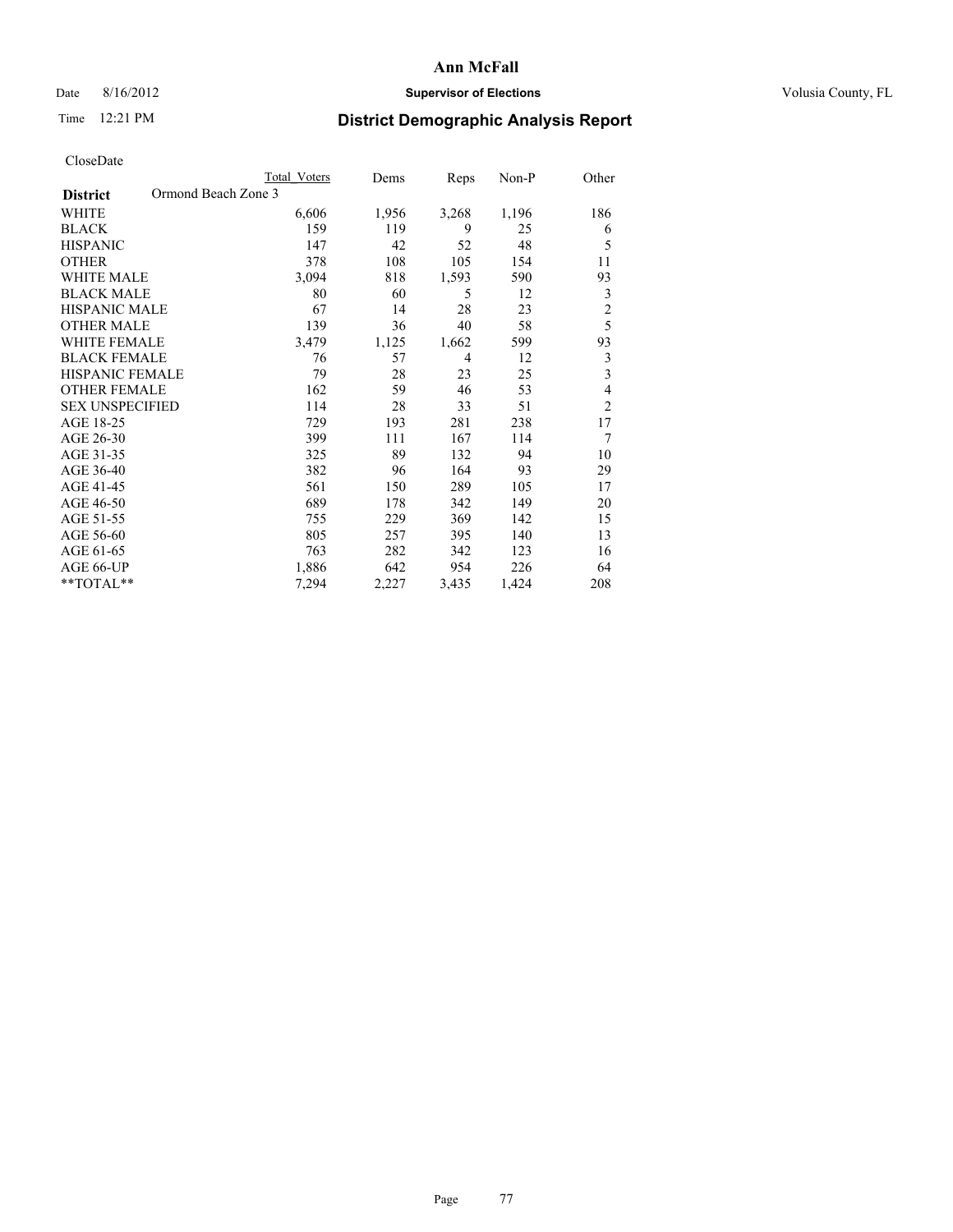## Date 8/16/2012 **Supervisor of Elections Supervisor of Elections** Volusia County, FL

# Time 12:21 PM **District Demographic Analysis Report**

| <b>UIUSUDUI</b> U      |                     |                     |       |                |       |                |
|------------------------|---------------------|---------------------|-------|----------------|-------|----------------|
|                        |                     | <b>Total Voters</b> | Dems  | Reps           | Non-P | Other          |
| <b>District</b>        | Ormond Beach Zone 4 |                     |       |                |       |                |
| <b>WHITE</b>           |                     | 6,375               | 2,226 | 2,531          | 1,373 | 245            |
| <b>BLACK</b>           |                     | 181                 | 134   | 10             | 34    | 3              |
| <b>HISPANIC</b>        |                     | 118                 | 66    | 16             | 33    | 3              |
| <b>OTHER</b>           |                     | 309                 | 105   | 75             | 118   | 11             |
| WHITE MALE             |                     | 2,792               | 843   | 1,168          | 651   | 130            |
| <b>BLACK MALE</b>      |                     | 78                  | 60    | $\overline{2}$ | 14    | $\overline{2}$ |
| <b>HISPANIC MALE</b>   |                     | 42                  | 21    | 8              | 10    | 3              |
| <b>OTHER MALE</b>      |                     | 107                 | 38    | 21             | 41    | 7              |
| WHITE FEMALE           |                     | 3,537               | 1,373 | 1,352          | 702   | 110            |
| <b>BLACK FEMALE</b>    |                     | 102                 | 74    | 8              | 19    | 1              |
| <b>HISPANIC FEMALE</b> |                     | 75                  | 45    | 8              | 22    | $\mathbf{0}$   |
| <b>OTHER FEMALE</b>    |                     | 139                 | 52    | 46             | 37    | 4              |
| <b>SEX UNSPECIFIED</b> |                     | 111                 | 25    | 19             | 62    | 5              |
| AGE 18-25              |                     | 468                 | 145   | 140            | 171   | 12             |
| AGE 26-30              |                     | 348                 | 108   | 105            | 124   | 11             |
| AGE 31-35              |                     | 304                 | 89    | 102            | 97    | 16             |
| AGE 36-40              |                     | 298                 | 89    | 100            | 95    | 14             |
| AGE 41-45              |                     | 344                 | 98    | 141            | 92    | 13             |
| AGE 46-50              |                     | 543                 | 197   | 216            | 121   | 9              |
| AGE 51-55              |                     | 611                 | 219   | 242            | 133   | 17             |
| AGE 56-60              |                     | 624                 | 244   | 246            | 112   | 22             |
| AGE 61-65              |                     | 683                 | 265   | 235            | 145   | 38             |
| AGE 66-UP              |                     | 2,760               | 1,077 | 1,105          | 468   | 110            |
| $*$ TOTAL $*$          |                     | 6,983               | 2,531 | 2,632          | 1,558 | 262            |
|                        |                     |                     |       |                |       |                |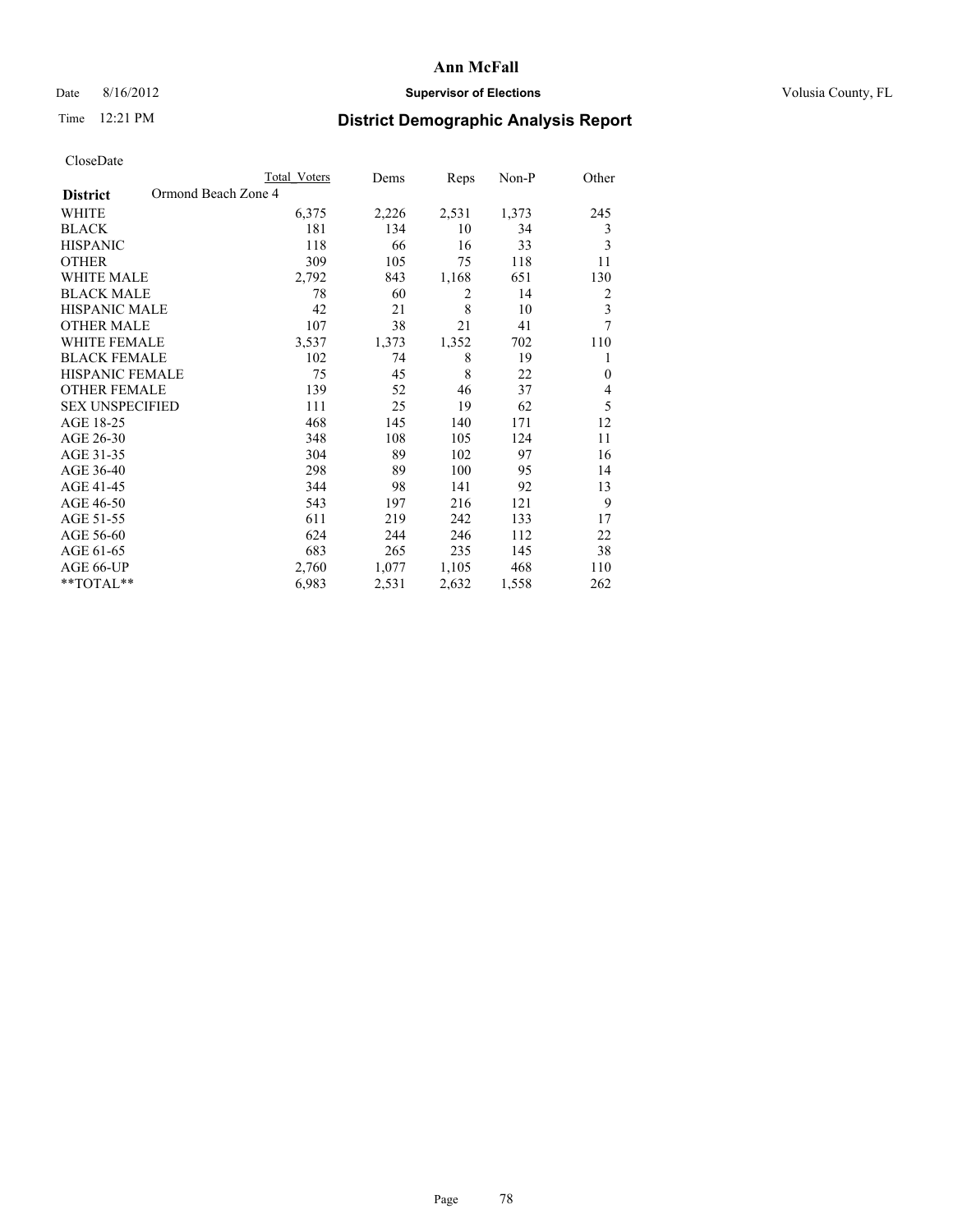# Date 8/16/2012 **Supervisor of Elections Supervisor of Elections** Volusia County, FL

# Time 12:21 PM **District Demographic Analysis Report**

|                        |         | <b>Total Voters</b> | Dems           | Reps           | Non-P          | Other          |
|------------------------|---------|---------------------|----------------|----------------|----------------|----------------|
| <b>District</b>        | Pierson |                     |                |                |                |                |
| WHITE                  |         | 533                 | 202            | 226            | 88             | 17             |
| <b>BLACK</b>           |         | 49                  | 44             | 1              | 4              | $\theta$       |
| <b>HISPANIC</b>        |         | 101                 | 39             | 6              | 53             | 3              |
| <b>OTHER</b>           |         | 19                  | $\overline{4}$ | 4              | 11             | $\theta$       |
| WHITE MALE             |         | 257                 | 95             | 115            | 34             | 13             |
| <b>BLACK MALE</b>      |         | 21                  | 18             | 1              | $\overline{2}$ | $\mathbf{0}$   |
| <b>HISPANIC MALE</b>   |         | 41                  | 23             | 1              | 16             |                |
| <b>OTHER MALE</b>      |         | 9                   | $\overline{2}$ | $\overline{2}$ | 5              | 0              |
| WHITE FEMALE           |         | 273                 | 106            | 110            | 53             | 4              |
| <b>BLACK FEMALE</b>    |         | 28                  | 26             | $\mathbf{0}$   | $\overline{2}$ | $\theta$       |
| <b>HISPANIC FEMALE</b> |         | 59                  | 16             | 5              | 36             | $\overline{c}$ |
| <b>OTHER FEMALE</b>    |         | 5                   | $\overline{c}$ | $\overline{2}$ | 1              | $\theta$       |
| <b>SEX UNSPECIFIED</b> |         | 9                   | 1              | 1              | 7              | $\theta$       |
| AGE 18-25              |         | 90                  | 26             | 19             | 44             |                |
| AGE 26-30              |         | 56                  | 14             | 17             | 24             | 1              |
| AGE 31-35              |         | 50                  | 11             | 14             | 22             | 3              |
| AGE 36-40              |         | 47                  | 15             | 19             | 11             | $\overline{2}$ |
| AGE 41-45              |         | 47                  | 21             | 13             | 12             |                |
| AGE 46-50              |         | 61                  | 25             | 23             | 9              | 4              |
| AGE 51-55              |         | 66                  | 34             | 24             | 6              | $\overline{c}$ |
| AGE 56-60              |         | 81                  | 36             | 31             | 11             | 3              |
| AGE 61-65              |         | 49                  | 23             | 23             | 3              | $\mathbf{0}$   |
| AGE 66-UP              |         | 155                 | 84             | 54             | 14             | 3              |
| **TOTAL**              |         | 702                 | 289            | 237            | 156            | 20             |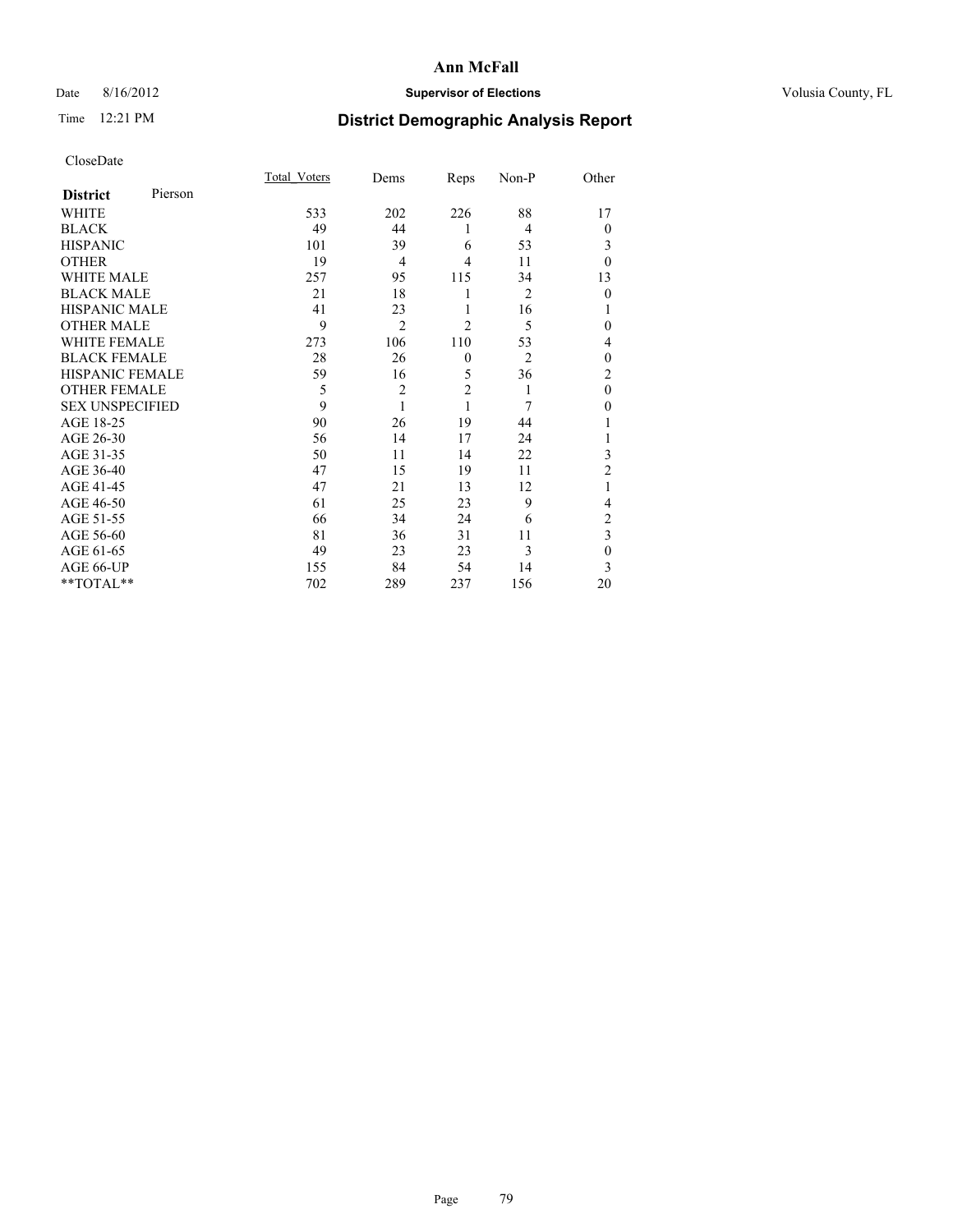# Date 8/16/2012 **Supervisor of Elections Supervisor of Elections** Volusia County, FL

# Time 12:21 PM **District Demographic Analysis Report**

|                        |             | <b>Total Voters</b> | Dems         | Reps             | Non-P          | Other                   |
|------------------------|-------------|---------------------|--------------|------------------|----------------|-------------------------|
| <b>District</b>        | Ponce Inlet |                     |              |                  |                |                         |
| <b>WHITE</b>           |             | 2,657               | 654          | 1,355            | 560            | 88                      |
| <b>BLACK</b>           |             | 4                   | 1            | 1                | $\overline{2}$ | $\theta$                |
| <b>HISPANIC</b>        |             | 38                  | 12           | 15               | 10             | 1                       |
| <b>OTHER</b>           |             | 103                 | 28           | 35               | 37             | 3                       |
| WHITE MALE             |             | 1,266               | 272          | 672              | 275            | 47                      |
| <b>BLACK MALE</b>      |             | 1                   | $\mathbf{0}$ | $\boldsymbol{0}$ | 1              | $\boldsymbol{0}$        |
| <b>HISPANIC MALE</b>   |             | 16                  | 7            | 5                | 3              | 1                       |
| <b>OTHER MALE</b>      |             | 37                  | 9            | 14               | 11             | 3                       |
| WHITE FEMALE           |             | 1,370               | 376          | 677              | 278            | 39                      |
| <b>BLACK FEMALE</b>    |             | 3                   |              | 1                | 1              | $\theta$                |
| <b>HISPANIC FEMALE</b> |             | 22                  | 5            | 10               | 7              | $\theta$                |
| <b>OTHER FEMALE</b>    |             | 41                  | 14           | 14               | 13             | $\theta$                |
| <b>SEX UNSPECIFIED</b> |             | 46                  | 11           | 13               | 20             | $\overline{c}$          |
| AGE 18-25              |             | 151                 | 33           | 64               | 47             | 7                       |
| AGE 26-30              |             | 77                  | 23           | 24               | 28             | $\overline{c}$          |
| AGE 31-35              |             | 85                  | 17           | 31               | 33             | 4                       |
| AGE 36-40              |             | 86                  | 20           | 34               | 30             | 2                       |
| AGE 41-45              |             | 116                 | 22           | 56               | 35             | $\overline{\mathbf{3}}$ |
| AGE 46-50              |             | 167                 | 46           | 72               | 45             | 4                       |
| AGE 51-55              |             | 255                 | 50           | 142              | 56             | 7                       |
| AGE 56-60              |             | 296                 | 81           | 148              | 57             | 10                      |
| AGE 61-65              |             | 425                 | 106          | 202              | 95             | 22                      |
| AGE 66-UP              |             | 1,145               | 297          | 634              | 183            | 31                      |
| **TOTAL**              |             | 2,803               | 695          | 1,407            | 609            | 92                      |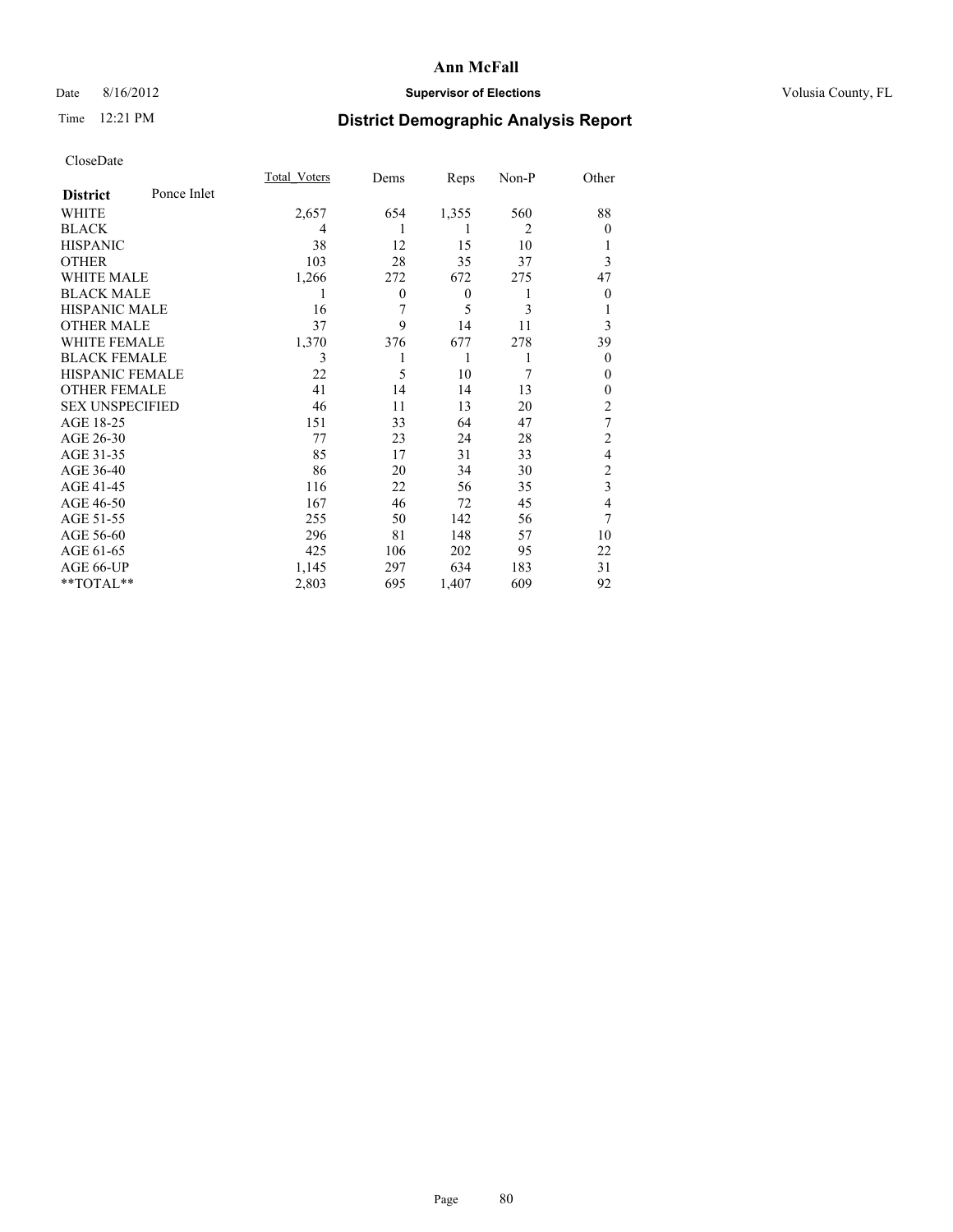## Date 8/16/2012 **Supervisor of Elections Supervisor of Elections** Volusia County, FL

# Time 12:21 PM **District Demographic Analysis Report**

|                                       | <b>Total Voters</b> | Dems  | Reps  | $Non-P$ | Other          |
|---------------------------------------|---------------------|-------|-------|---------|----------------|
| Port Orange Zone 1<br><b>District</b> |                     |       |       |         |                |
| WHITE                                 | 7,871               | 3,066 | 2,508 | 2,006   | 291            |
| <b>BLACK</b>                          | 140                 | 113   | 10    | 12      | 5              |
| <b>HISPANIC</b>                       | 204                 | 95    | 35    | 71      | 3              |
| <b>OTHER</b>                          | 326                 | 102   | 61    | 151     | 12             |
| <b>WHITE MALE</b>                     | 3,536               | 1,208 | 1,220 | 959     | 149            |
| <b>BLACK MALE</b>                     | 61                  | 47    | 6     | 7       | 1              |
| HISPANIC MALE                         | 89                  | 42    | 15    | 30      | $\overline{2}$ |
| <b>OTHER MALE</b>                     | 99                  | 32    | 18    | 47      | $\overline{2}$ |
| <b>WHITE FEMALE</b>                   | 4,281               | 1,840 | 1,271 | 1,032   | 138            |
| <b>BLACK FEMALE</b>                   | 79                  | 66    | 4     | 5       | $\overline{4}$ |
| <b>HISPANIC FEMALE</b>                | 111                 | 53    | 19    | 38      | 1              |
| <b>OTHER FEMALE</b>                   | 131                 | 48    | 33    | 44      | 6              |
| <b>SEX UNSPECIFIED</b>                | 154                 | 40    | 28    | 78      | 8              |
| AGE 18-25                             | 666                 | 228   | 126   | 281     | 31             |
| AGE 26-30                             | 550                 | 197   | 116   | 219     | 18             |
| AGE 31-35                             | 543                 | 192   | 131   | 201     | 19             |
| AGE 36-40                             | 478                 | 164   | 133   | 160     | 21             |
| AGE 41-45                             | 534                 | 165   | 169   | 178     | 22             |
| AGE 46-50                             | 718                 | 272   | 231   | 194     | 21             |
| AGE 51-55                             | 798                 | 322   | 269   | 176     | 31             |
| AGE 56-60                             | 834                 | 335   | 284   | 182     | 33             |
| AGE 61-65                             | 820                 | 312   | 285   | 191     | 32             |
| AGE 66-UP                             | 2,607               | 1,193 | 870   | 461     | 83             |
| **TOTAL**                             | 8,548               | 3,380 | 2,614 | 2,243   | 311            |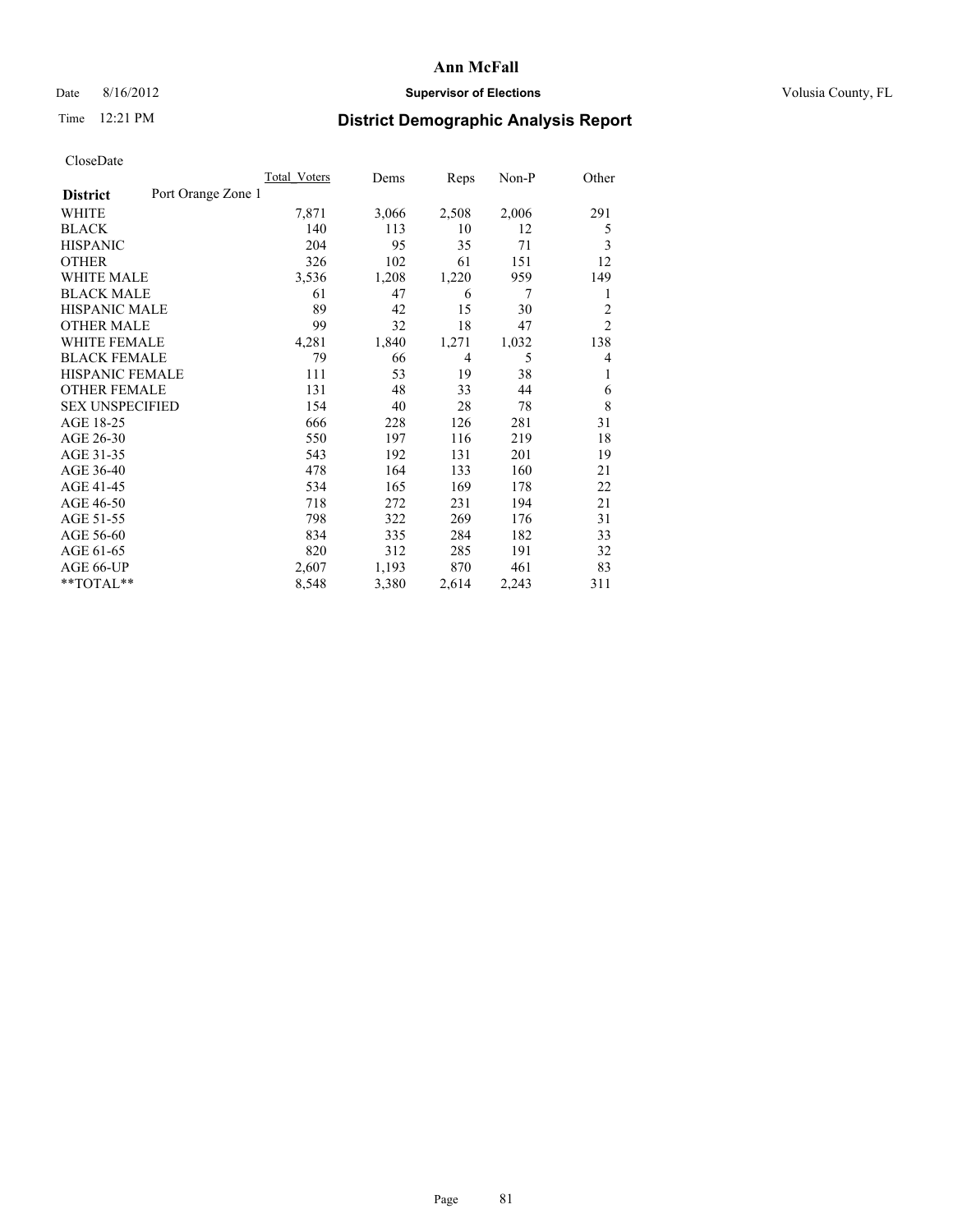## Date 8/16/2012 **Supervisor of Elections Supervisor of Elections** Volusia County, FL

# Time 12:21 PM **District Demographic Analysis Report**

|                                       | <b>Total Voters</b> | Dems  | Reps  | $Non-P$ | Other          |
|---------------------------------------|---------------------|-------|-------|---------|----------------|
| Port Orange Zone 2<br><b>District</b> |                     |       |       |         |                |
| WHITE                                 | 8,184               | 2,876 | 3,036 | 1,950   | 322            |
| <b>BLACK</b>                          | 332                 | 259   | 13    | 53      | 7              |
| <b>HISPANIC</b>                       | 243                 | 109   | 47    | 85      | $\overline{2}$ |
| <b>OTHER</b>                          | 428                 | 133   | 96    | 187     | 12             |
| <b>WHITE MALE</b>                     | 3,701               | 1,139 | 1,439 | 963     | 160            |
| <b>BLACK MALE</b>                     | 119                 | 87    | 4     | 23      | 5              |
| <b>HISPANIC MALE</b>                  | 112                 | 49    | 28    | 35      | $\theta$       |
| <b>OTHER MALE</b>                     | 159                 | 45    | 37    | 73      | $\overline{4}$ |
| <b>WHITE FEMALE</b>                   | 4,420               | 1,715 | 1,573 | 975     | 157            |
| <b>BLACK FEMALE</b>                   | 211                 | 170   | 9     | 30      | $\overline{2}$ |
| <b>HISPANIC FEMALE</b>                | 130                 | 60    | 19    | 49      | $\overline{c}$ |
| <b>OTHER FEMALE</b>                   | 175                 | 70    | 39    | 61      | 5              |
| <b>SEX UNSPECIFIED</b>                | 160                 | 42    | 44    | 66      | 8              |
| AGE 18-25                             | 847                 | 293   | 239   | 285     | 30             |
| AGE 26-30                             | 666                 | 202   | 186   | 254     | 24             |
| AGE 31-35                             | 575                 | 195   | 170   | 186     | 24             |
| AGE 36-40                             | 469                 | 145   | 162   | 143     | 19             |
| AGE 41-45                             | 567                 | 180   | 186   | 174     | 27             |
| AGE 46-50                             | 671                 | 225   | 258   | 161     | 27             |
| AGE 51-55                             | 837                 | 305   | 306   | 202     | 24             |
| AGE 56-60                             | 766                 | 304   | 271   | 170     | 21             |
| AGE 61-65                             | 925                 | 364   | 331   | 204     | 26             |
| AGE 66-UP                             | 2,874               | 1,170 | 1,085 | 497     | 122            |
| **TOTAL**                             | 9,197               | 3,383 | 3,194 | 2,276   | 344            |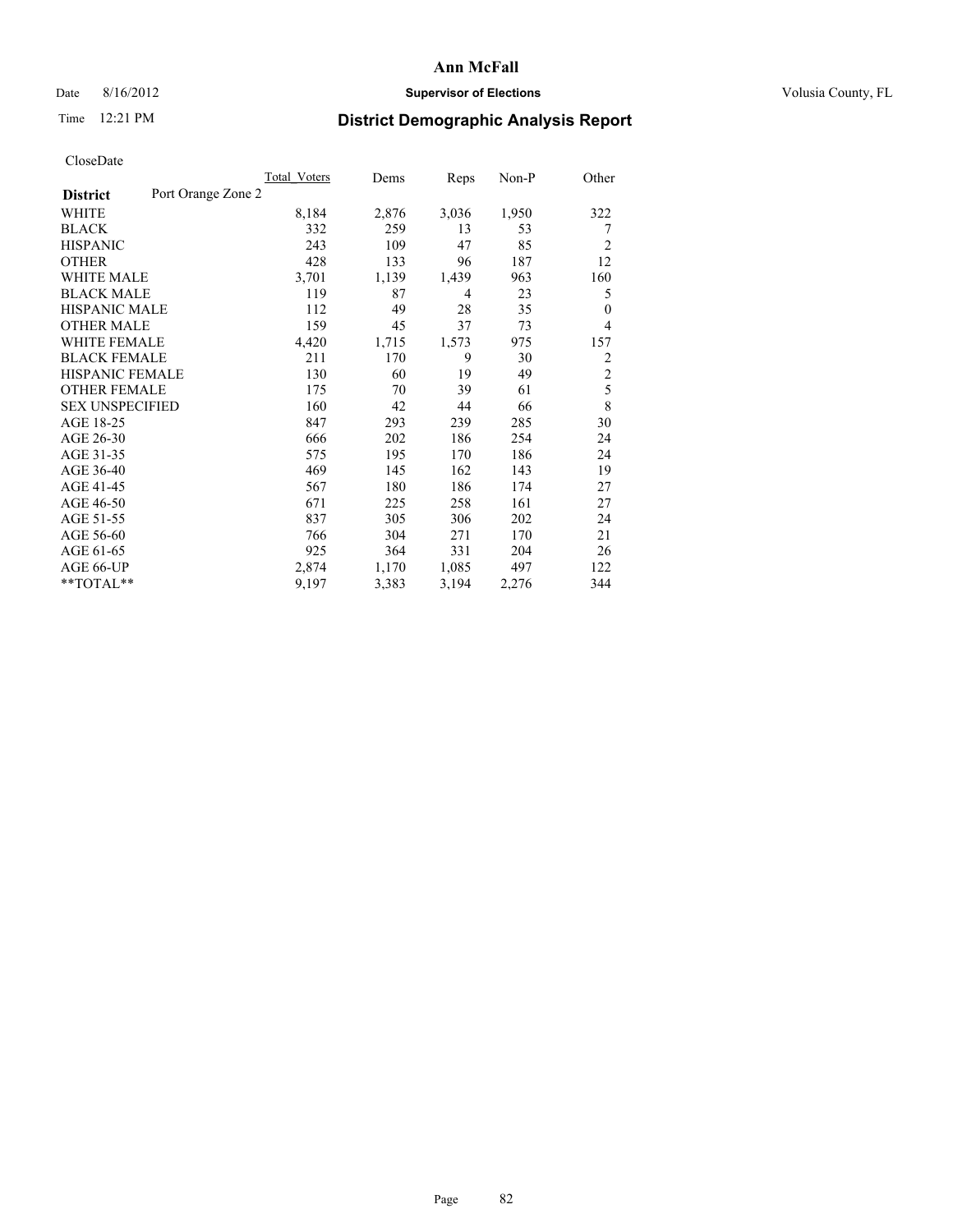## Date 8/16/2012 **Supervisor of Elections Supervisor of Elections** Volusia County, FL

# Time 12:21 PM **District Demographic Analysis Report**

|                                       | <b>Total Voters</b> | Dems  | Reps  | Non-P | Other |
|---------------------------------------|---------------------|-------|-------|-------|-------|
| Port Orange Zone 3<br><b>District</b> |                     |       |       |       |       |
| WHITE                                 | 9,017               | 2,836 | 3,753 | 2,102 | 326   |
| <b>BLACK</b>                          | 245                 | 198   | 10    | 29    | 8     |
| <b>HISPANIC</b>                       | 224                 | 77    | 50    | 89    | 8     |
| <b>OTHER</b>                          | 461                 | 139   | 126   | 174   | 22    |
| <b>WHITE MALE</b>                     | 4,087               | 1,122 | 1,772 | 1,020 | 173   |
| <b>BLACK MALE</b>                     | 107                 | 84    | 7     | 12    | 4     |
| <b>HISPANIC MALE</b>                  | 93                  | 30    | 17    | 42    | 4     |
| <b>OTHER MALE</b>                     | 166                 | 54    | 47    | 53    | 12    |
| <b>WHITE FEMALE</b>                   | 4,863               | 1,694 | 1,957 | 1,063 | 149   |
| <b>BLACK FEMALE</b>                   | 137                 | 113   | 3     | 17    | 4     |
| <b>HISPANIC FEMALE</b>                | 128                 | 46    | 32    | 46    | 4     |
| <b>OTHER FEMALE</b>                   | 191                 | 65    | 49    | 71    | 6     |
| <b>SEX UNSPECIFIED</b>                | 175                 | 42    | 55    | 70    | 8     |
| AGE 18-25                             | 780                 | 236   | 254   | 265   | 25    |
| AGE 26-30                             | 680                 | 214   | 215   | 231   | 20    |
| AGE 31-35                             | 552                 | 169   | 187   | 174   | 22    |
| AGE 36-40                             | 567                 | 164   | 226   | 157   | 20    |
| AGE 41-45                             | 654                 | 204   | 253   | 184   | 13    |
| AGE 46-50                             | 804                 | 223   | 348   | 211   | 22    |
| AGE 51-55                             | 823                 | 264   | 354   | 181   | 24    |
| AGE 56-60                             | 844                 | 318   | 329   | 168   | 29    |
| AGE 61-65                             | 944                 | 336   | 361   | 203   | 44    |
| AGE 66-UP                             | 3,302               | 1,122 | 1,412 | 623   | 145   |
| $*$ $TOTAL**$                         | 9,950               | 3,250 | 3,939 | 2,397 | 364   |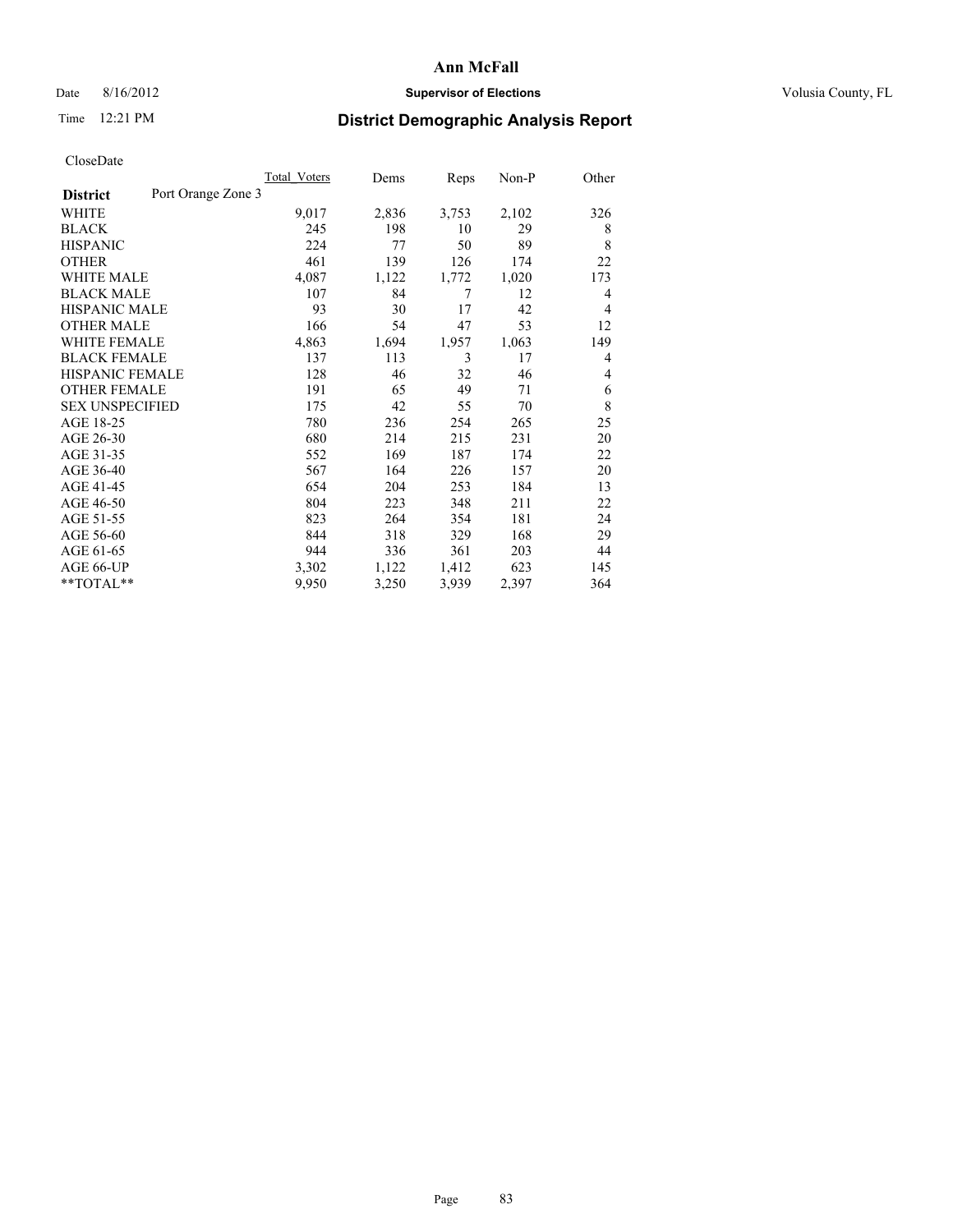## Date 8/16/2012 **Supervisor of Elections Supervisor of Elections** Volusia County, FL

# Time 12:21 PM **District Demographic Analysis Report**

|                                       | <b>Total Voters</b> | Dems  | Reps  | Non-P | Other          |
|---------------------------------------|---------------------|-------|-------|-------|----------------|
| Port Orange Zone 4<br><b>District</b> |                     |       |       |       |                |
| WHITE                                 | 9,132               | 2,844 | 4,009 | 1,983 | 296            |
| <b>BLACK</b>                          | 247                 | 186   | 19    | 39    | 3              |
| <b>HISPANIC</b>                       | 233                 | 84    | 67    | 78    | $\overline{4}$ |
| <b>OTHER</b>                          | 487                 | 167   | 109   | 201   | 10             |
| <b>WHITE MALE</b>                     | 4,289               | 1,167 | 1,996 | 969   | 157            |
| <b>BLACK MALE</b>                     | 125                 | 86    | 15    | 22    | 2              |
| <b>HISPANIC MALE</b>                  | 104                 | 33    | 27    | 42    | $\overline{c}$ |
| <b>OTHER MALE</b>                     | 191                 | 70    | 47    | 68    | 6              |
| <b>WHITE FEMALE</b>                   | 4,786               | 1,664 | 1,993 | 995   | 134            |
| <b>BLACK FEMALE</b>                   | 120                 | 99    | 3     | 17    | 1              |
| HISPANIC FEMALE                       | 127                 | 51    | 38    | 36    | $\overline{2}$ |
| <b>OTHER FEMALE</b>                   | 197                 | 72    | 46    | 75    | 4              |
| <b>SEX UNSPECIFIED</b>                | 160                 | 39    | 39    | 77    | 5              |
| AGE 18-25                             | 950                 | 281   | 309   | 320   | 40             |
| AGE 26-30                             | 543                 | 181   | 169   | 173   | 20             |
| AGE 31-35                             | 575                 | 166   | 190   | 200   | 19             |
| AGE 36-40                             | 658                 | 194   | 239   | 201   | 24             |
| AGE 41-45                             | 897                 | 251   | 400   | 224   | 22             |
| AGE 46-50                             | 1,000               | 269   | 461   | 237   | 33             |
| AGE 51-55                             | 1,050               | 315   | 520   | 187   | 28             |
| AGE 56-60                             | 1,032               | 377   | 442   | 184   | 29             |
| AGE 61-65                             | 1,085               | 419   | 439   | 187   | 40             |
| AGE 66-UP                             | 2,317               | 829   | 1,037 | 392   | 59             |
| **TOTAL**                             | 10,108              | 3,282 | 4,207 | 2,305 | 314            |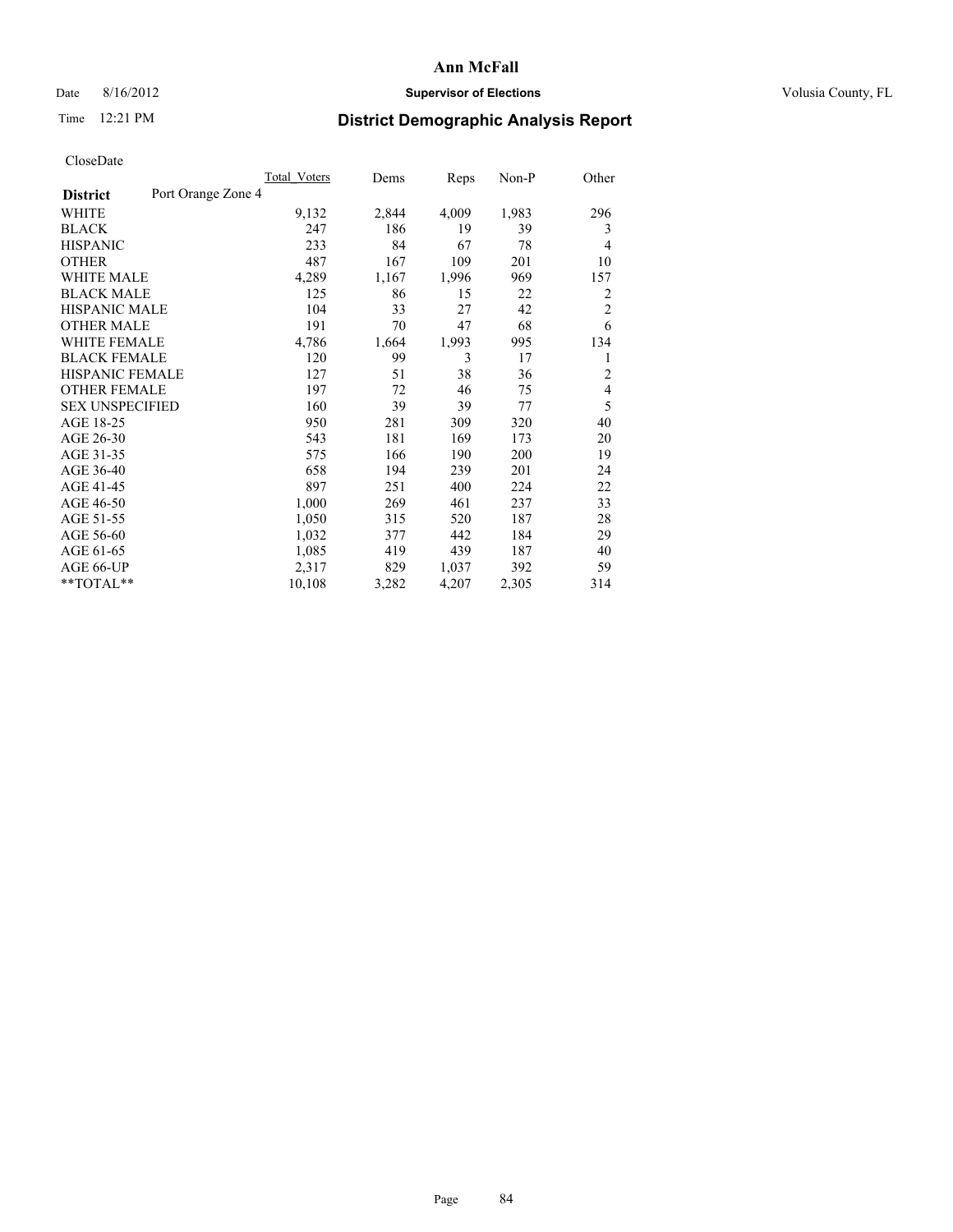## Date 8/16/2012 **Supervisor of Elections Supervisor of Elections** Volusia County, FL

# Time 12:21 PM **District Demographic Analysis Report**

|                        |               | Total Voters | Dems  | Reps  | Non-P | Other          |
|------------------------|---------------|--------------|-------|-------|-------|----------------|
| <b>District</b>        | South Daytona |              |       |       |       |                |
| <b>WHITE</b>           |               | 6,530        | 2,562 | 2,238 | 1,519 | 211            |
| <b>BLACK</b>           |               | 609          | 481   | 17    | 102   | 9              |
| <b>HISPANIC</b>        |               | 176          | 91    | 28    | 53    | 4              |
| <b>OTHER</b>           |               | 337          | 132   | 58    | 141   | 6              |
| <b>WHITE MALE</b>      |               | 2,995        | 1,012 | 1,123 | 735   | 125            |
| <b>BLACK MALE</b>      |               | 229          | 171   | 6     | 47    | 5              |
| HISPANIC MALE          |               | 83           | 39    | 18    | 23    | 3              |
| <b>OTHER MALE</b>      |               | 93           | 39    | 19    | 34    | 1              |
| <b>WHITE FEMALE</b>    |               | 3,494        | 1,528 | 1,103 | 777   | 86             |
| <b>BLACK FEMALE</b>    |               | 371          | 303   | 10    | 54    | 4              |
| <b>HISPANIC FEMALE</b> |               | 90           | 50    | 10    | 29    | 1              |
| <b>OTHER FEMALE</b>    |               | 151          | 67    | 29    | 52    | 3              |
| <b>SEX UNSPECIFIED</b> |               | 146          | 57    | 23    | 64    | $\overline{c}$ |
| AGE 18-25              |               | 702          | 278   | 145   | 264   | 15             |
| AGE 26-30              |               | 581          | 223   | 139   | 195   | 24             |
| AGE 31-35              |               | 469          | 180   | 97    | 165   | 27             |
| AGE 36-40              |               | 457          | 162   | 143   | 139   | 13             |
| AGE 41-45              |               | 608          | 258   | 186   | 149   | 15             |
| AGE 46-50              |               | 720          | 261   | 251   | 184   | 24             |
| AGE 51-55              |               | 751          | 314   | 255   | 160   | 22             |
| AGE 56-60              |               | 712          | 330   | 233   | 127   | 22             |
| AGE 61-65              |               | 754          | 323   | 246   | 161   | 24             |
| AGE 66-UP              |               | 1,908        | 944   | 648   | 272   | 44             |
| **TOTAL**              |               | 7,662        | 3,273 | 2,343 | 1,816 | 230            |